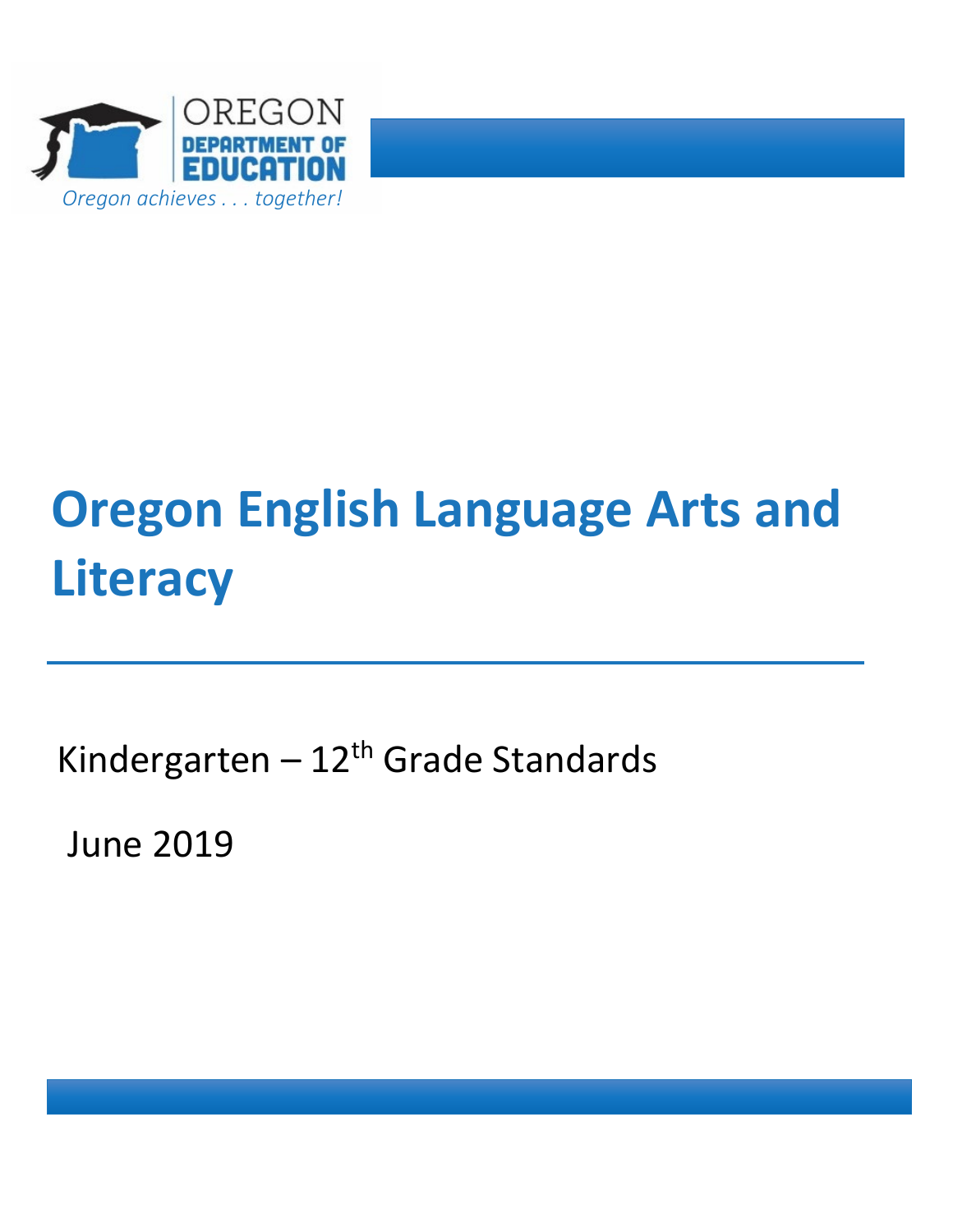

# <span id="page-1-0"></span>**Table of Contents**

| Introduction to the Oregon Standards for English Language Arts and Literacy  4   |
|----------------------------------------------------------------------------------|
|                                                                                  |
|                                                                                  |
|                                                                                  |
|                                                                                  |
| K-5 College and Career Readiness Anchor Standards for Speaking and Listening  12 |
|                                                                                  |
|                                                                                  |
|                                                                                  |
|                                                                                  |
|                                                                                  |
|                                                                                  |
|                                                                                  |
|                                                                                  |
|                                                                                  |
|                                                                                  |
|                                                                                  |
|                                                                                  |
|                                                                                  |
|                                                                                  |
|                                                                                  |
|                                                                                  |
|                                                                                  |
|                                                                                  |

\* Denotes a revision has been made to the original Common Core State Standard.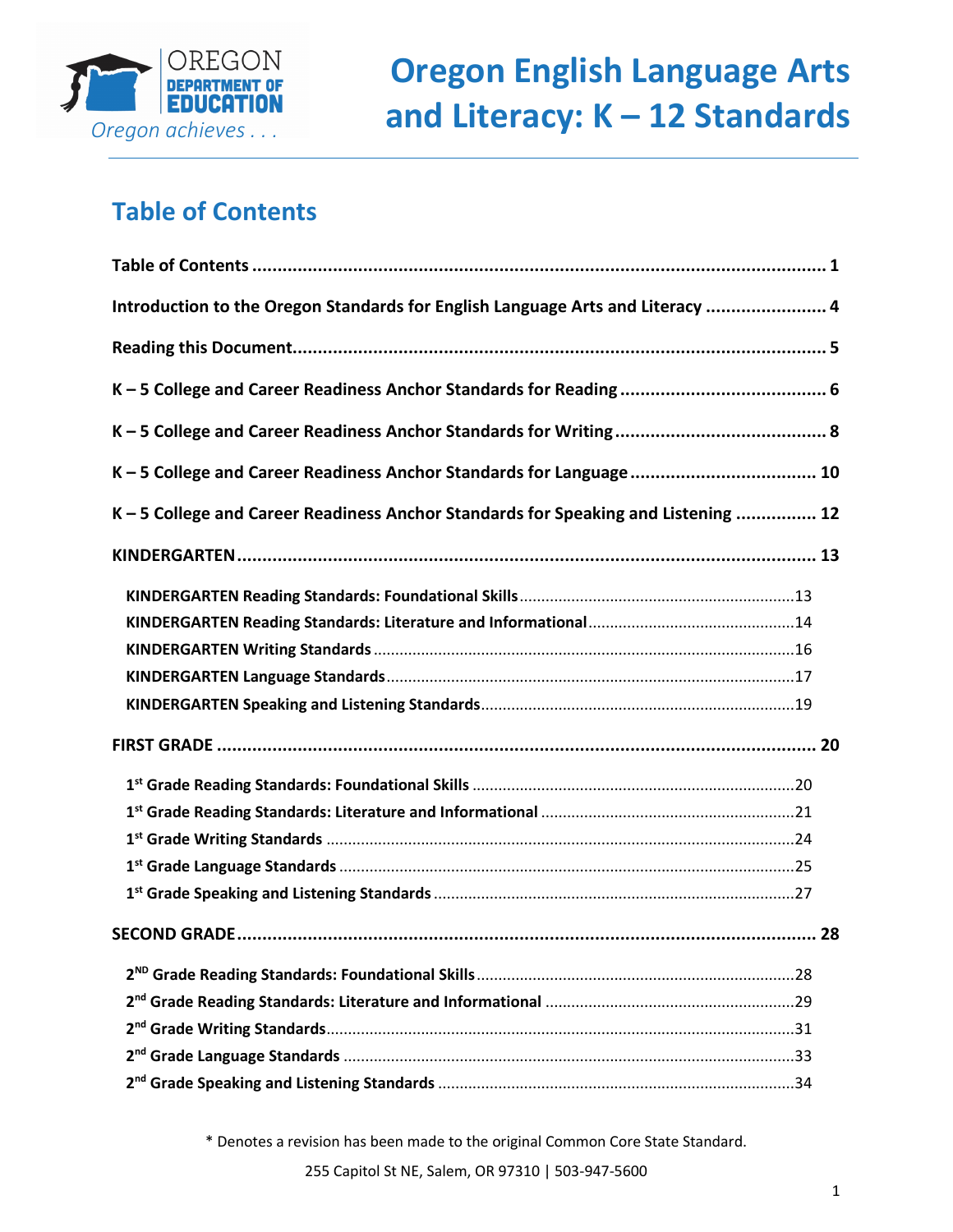

| 69. 6-12 College and Career Readiness Anchor Standards for Speaking and Listening 6 |  |
|-------------------------------------------------------------------------------------|--|
|                                                                                     |  |
|                                                                                     |  |
|                                                                                     |  |
|                                                                                     |  |
|                                                                                     |  |
|                                                                                     |  |
|                                                                                     |  |

\* Denotes a revision has been made to the original Common Core State Standard.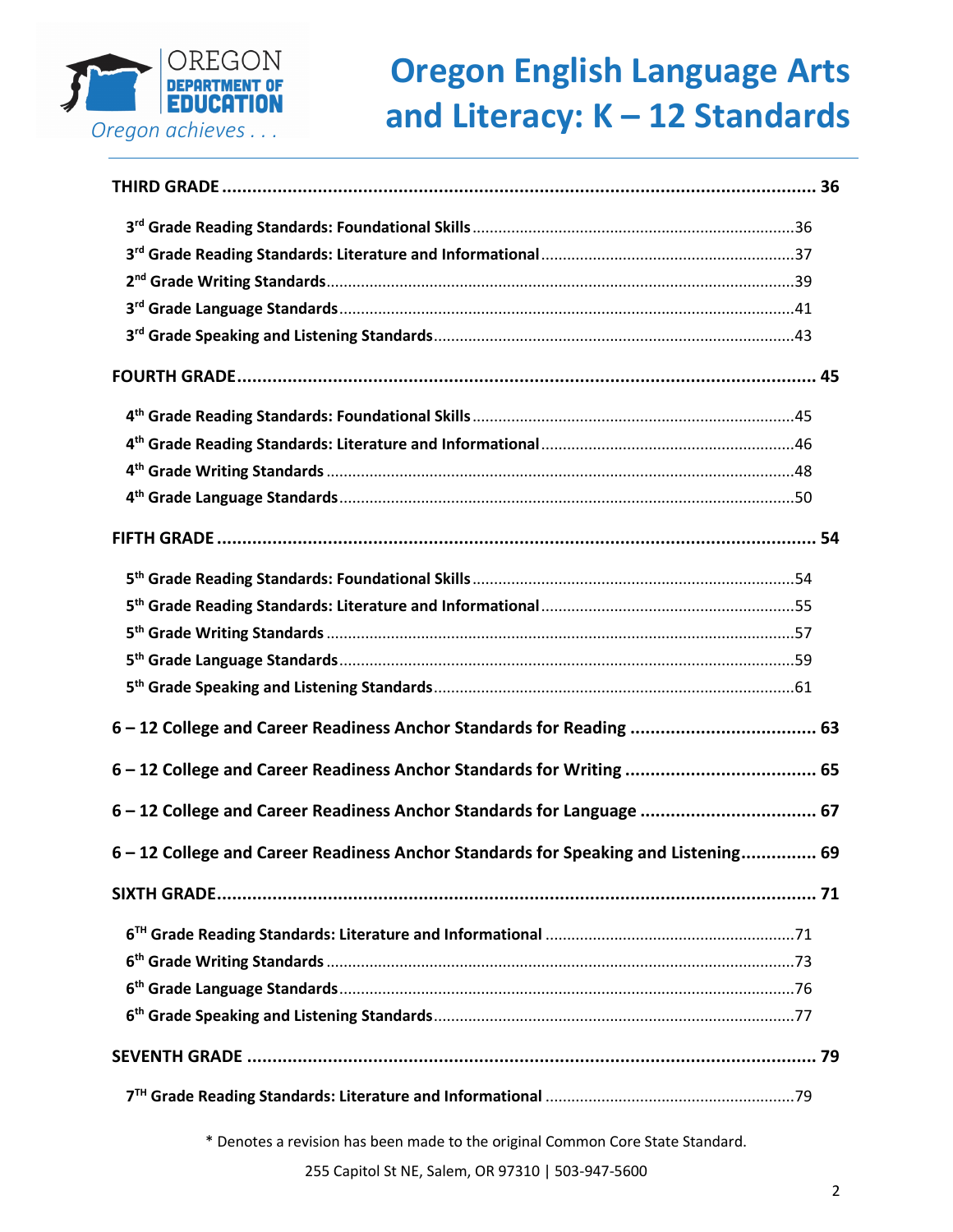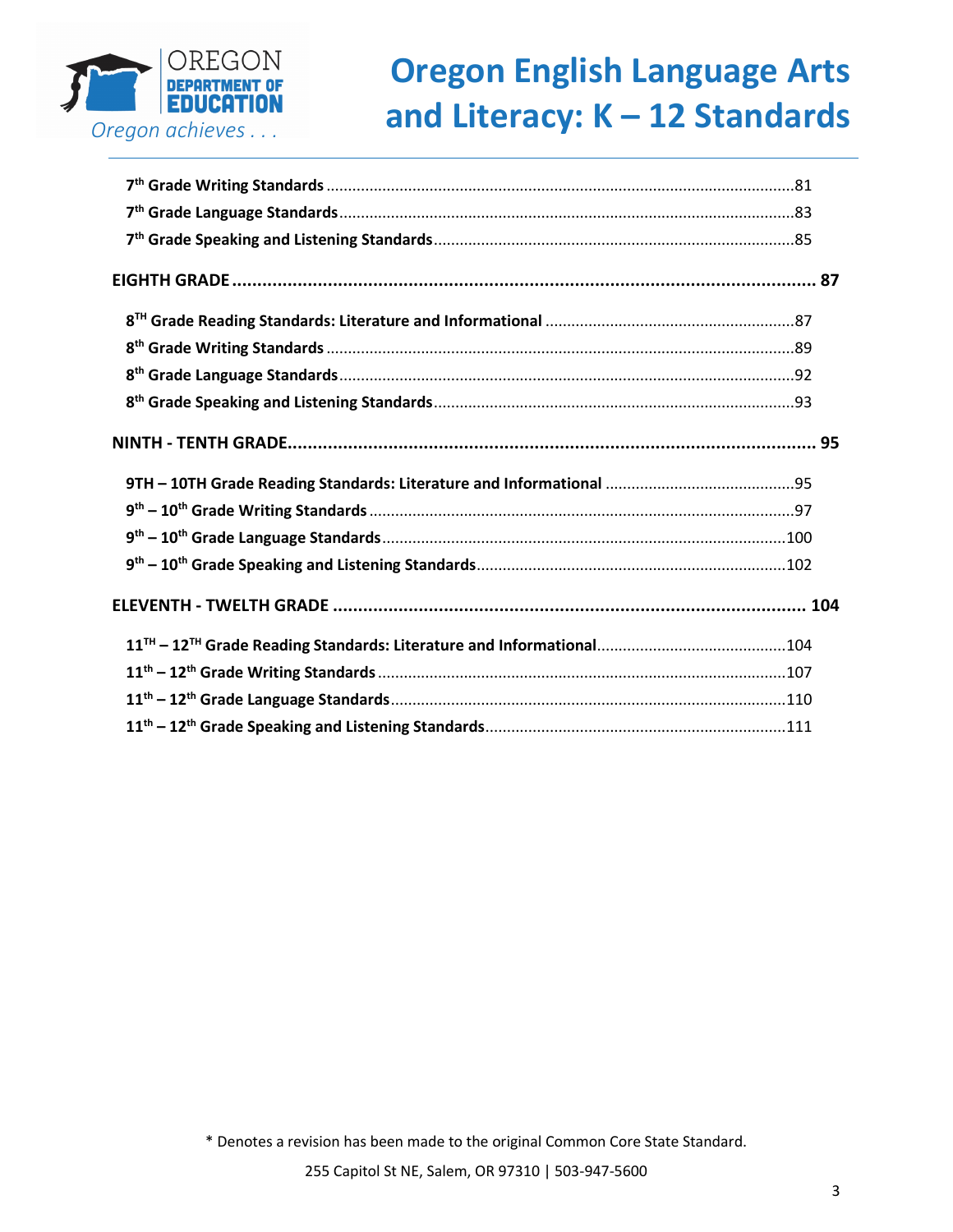

# <span id="page-4-0"></span>**Introduction to the Oregon Standards for English Language Arts and Literacy**

#### **Preparing Oregon's Students**

 When Oregon adopted the Common Core in October 2010, our state joined other states in the pursuit of a common, standards-based education for our students, kindergarten through high groups, and efficiencies of scale for instructional and professional development materials. school. Common standards can increase the likelihood that all students, no matter where they live, are prepared for success in college and the work place. Because skillful reading, writing, language use, and speaking and listening are similar across the states, common standards make sense. They make possible common assessments, common achievement goals for grade level

#### **Incorporating a Unique Design**

 standards describe the literacy skills, corresponding to the CCR Anchor Standards by number, which all students need when they finish each grade. Keeping the college and career focus at CCRs are placed before the grade-specific standards in the CCSS. It is this unique design that supports the preparation of all students to be successful in school, from the beginning of The College and Career Readiness (CCR) Anchor Standards, the "backbone" of the Standards, describe the literacy skills which all students need when they graduate. The grade-specific the forefront of Kindergarten through grade 11/12 implementation is critical; that is why the school, and proficient in the Essential Skills of Reading, Writing, and Speaking and Listening required for an Oregon Diploma.

#### **Using an Integrated Model of Literacy**

- The Standards are cross-referenced across all four strands—Reading, Writing, Language, and Speaking and Listening—so they can be clustered for instruction.
- Language Standards apply to the other three strands—Reading, Writing, and Speaking and Listening. Oregon Department of Education Common Core Introduction

#### **Focusing on Key Features**

- Reading: Text complexity and the growth of comprehension
- Writing: Text types, responding to reading, and research
- Speaking and Listening: Flexible communication and collaboration
- Language: Conventions, effective use, and vocabulary
- Appendices
	- $\circ$  Appendix A: Supplementary material on the four strands; glossary of key terms included o
	- \* Denotes a revision has been made to the original Common Core State Standard.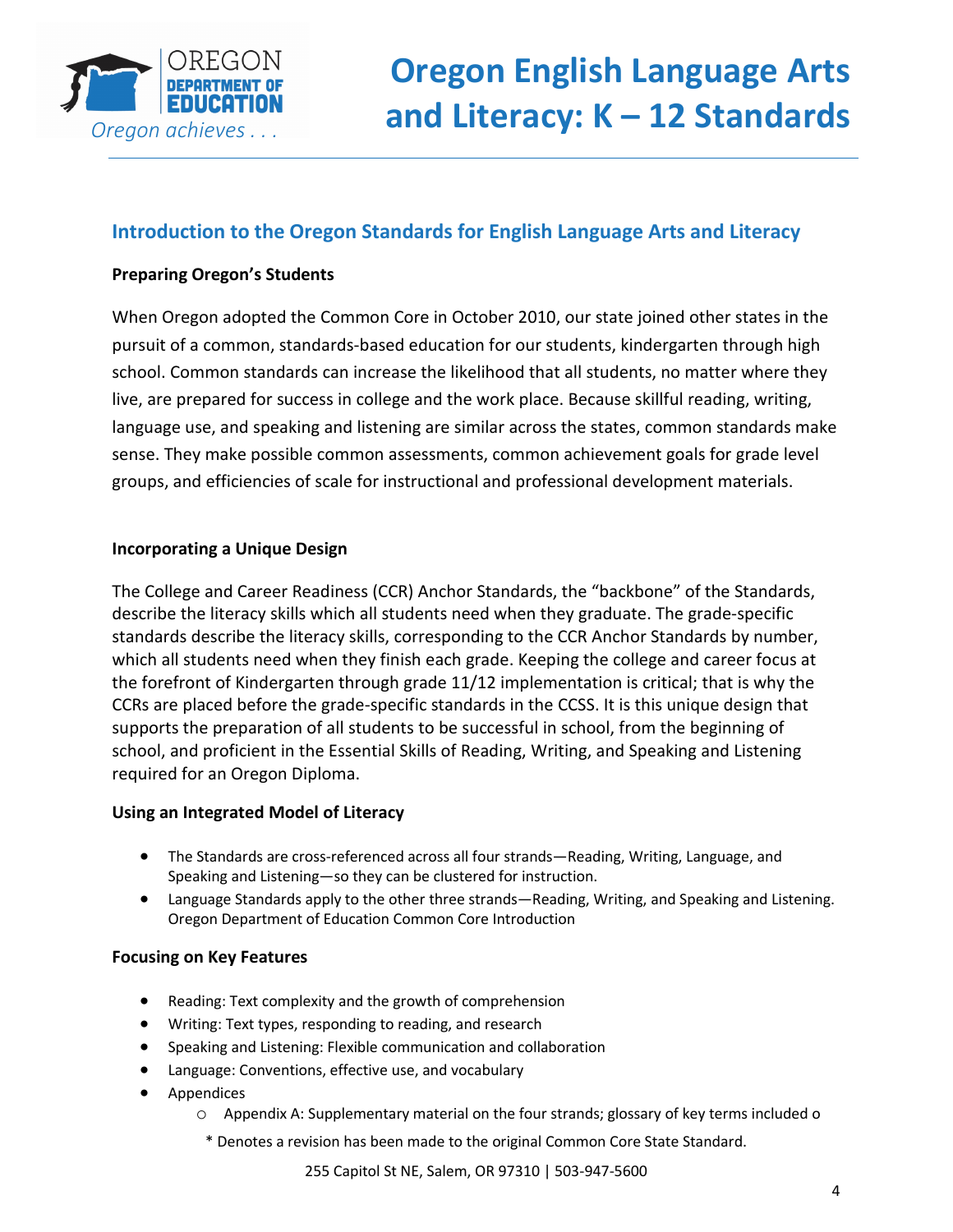

- o Appendix B: Text exemplars and sample performance tasks illustrating the complexity, quality, and range of reading appropriate for various grade levels
- o Appendix C: Annotated examples of student writing demonstrating at least adequate performance at various levels

### <span id="page-5-0"></span>**Reading this Document**

 Only in the grade-level versions for K-5 do the Reading Foundational Skills Standards, which have no CCR Anchor Standards, precede the CCR Anchor Standards for Reading.

Because the CCR Anchor Standards are the backbone of the Standards, with the exception of the Foundational Reading Skills Standards as noted above, the CCRs for each strand are featured on a separate page before the grade-specific standards for that strand; this placement underscores the importance of the CCR connection to every standard. Reading down the columns, the order is as follows:

• Foundational Reading Skills Standards

| <b>Reading CCRs</b>      | Language CCRs                      |
|--------------------------|------------------------------------|
| Literature Standards     | Language Standards                 |
| Informational Standards  |                                    |
| <b>Writing CCRs</b>      | <b>Speaking and Listening CCRs</b> |
| <b>Writing Standards</b> | Speaking and Listening Standards   |

 number (or number and letter, where applicable); for example, **2.RL.1,** means grade 2, Reading Literature, *Notation for grade-specific standards:* Individual grade-specific standards are identified by grade, strand, and standard 1.



\* Denotes a revision has been made to the original Common Core State Standard.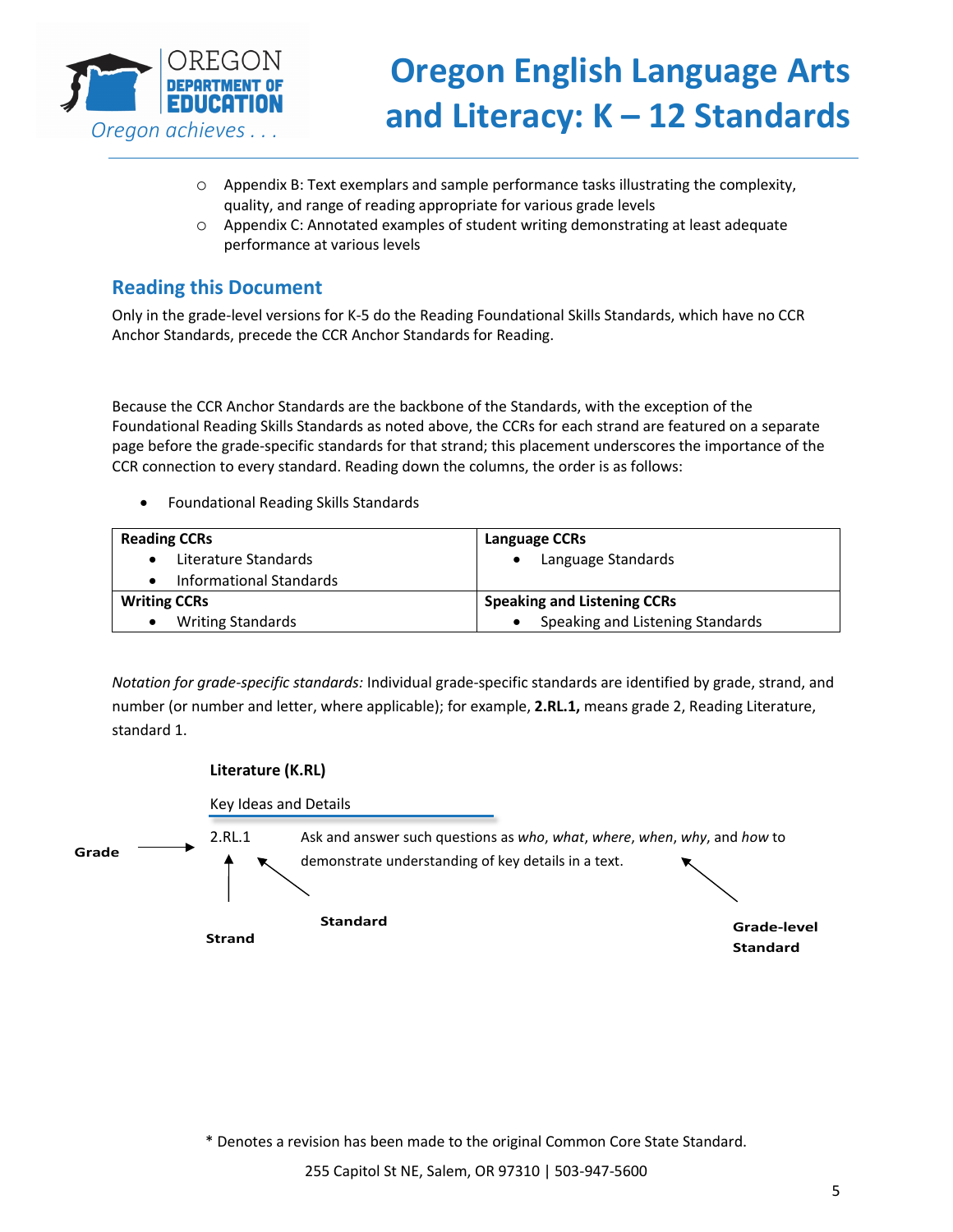

# <span id="page-6-0"></span>**K – 5 College and Career Readiness Anchor Standards for Reading**

 understand and be able to do by the end of each The K-5 standards define what students should grade. Each grade-specific standard corresponds to the same College and Career Readiness (CCR) Anchor Standard below by number. The CCR and grade-specific standards are necessary complements—the former providing broad standards, the latter providing additional specificity—that together define the skills and understandings that all students must demonstrate.

#### *Key Ideas and Details*

- 1. Read closely to determine what the text says explicitly and to make logical inferences from it; cite specific textual support conclusions drawn from the text. evidence when writing or speaking to
- 2. Determine central ideas or themes of a text and analyze their development; summarize the key supporting details and ideas.
- and ideas develop and interact over the 3. Analyze how and why individuals, events, course of a text.

#### *Craft and Structure*

- used in a text, including determining 4. Interpret words and phrases as they are technical, connotative, and figurative meanings, and analyze how specific word choices shape meaning or tone.
- larger portions of the text (e.g., a section, 5. Analyze the structure of texts, including how specific sentences, paragraphs, and chapter, scene, or stanza) relate to each other and the whole.
- 6. Assess how point of view or purpose shapes the content and style of a text.

# **Note on range and content of student reading**

 *background to be better readers To build a foundation for college and career readiness, students must read widely and deeply from among a broad range of high-quality, increasingly challenging literary and informational texts. Through extensive reading of stories, dramas, poems, and myths from diverse cultures and different time periods, students gain literary and cultural knowledge as well as familiarity with various text structures and elements. By reading texts in history/social studies, science, and other disciplines, students build a foundation of knowledge in these fields that will also give them the in all content areas. Students can only gain this foundation when the curriculum is intentionally and coherently structured to develop rich content knowledge within and across grades. Students also acquire the habits of reading independently and closely, which are essential to their future success.* 

<sup>\*</sup> Denotes a revision has been made to the original Common Core State Standard.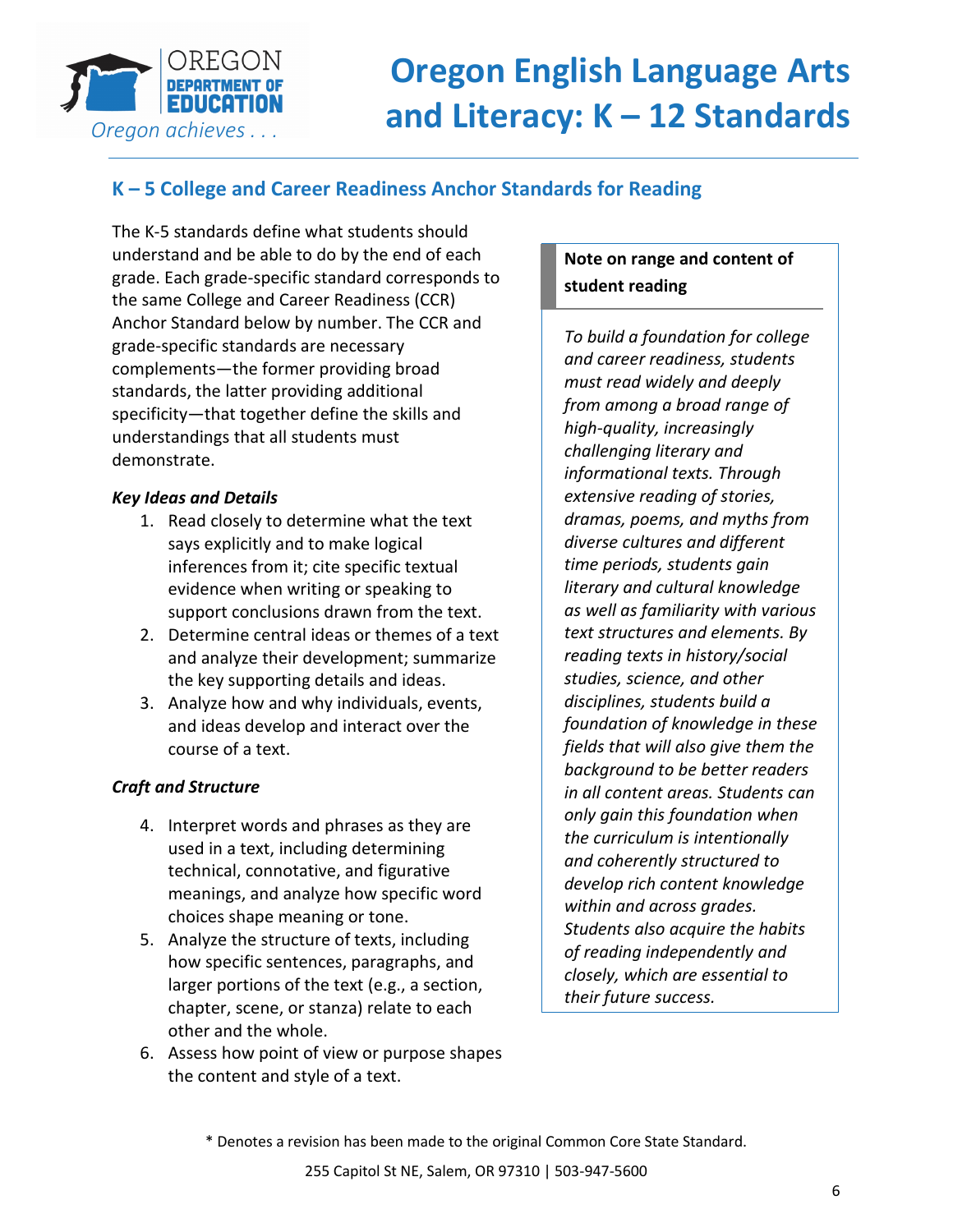

#### *Integration of Knowledge and Ideas*

- 7. Integrate and evaluate content presented in diverse media and formats, including visually and quantitatively, as well as in words.
- 8. Delineate and evaluate the argument and specific claims in a text, including the validity of the reasoning as well as the relevance and sufficiency of the evidence.
- knowledge or to compare the approaches the authors take. 9. Analyze how two or more texts address similar themes or topics in order to build

#### *Range of Reading and Level of Text Complexity*

10. Read and comprehend complex literary and informational texts independently and proficiently.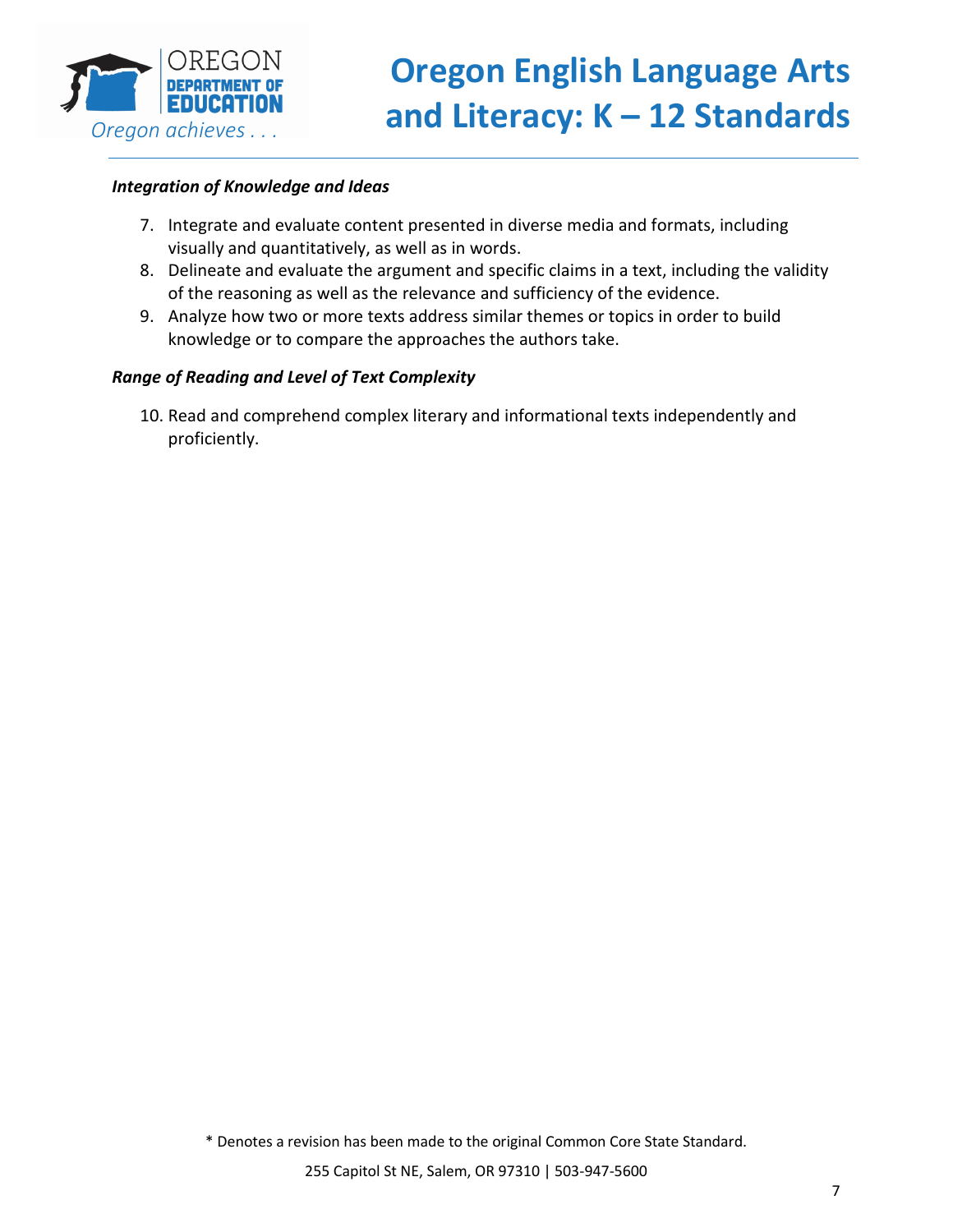

# <span id="page-8-0"></span>**K – 5 College and Career Readiness Anchor Standards for Writing**

 understand and be able to do by the end of corresponds to the same College and Career The K-5 standards define what students should each grade. Each grade-specific standard Readiness (CCR) Anchor Standard below by number. The CCR and grade-specific standards are necessary complements—the former providing broad standards, the latter providing additional specificity—that together define the skills and understandings that all students must demonstrate.

#### *Text Types and Purposes*

- 1. Write arguments to support claims in an analysis of substantive topics or texts, using valid reasoning and relevant and sufficient evidence.
- 2. Write informative/explanatory texts to examine and convey complex ideas and information clearly and accurately through the effective selection, organization, and analysis of content.
- 3. Write narratives to develop real or imagined experiences or events using effective technique, well-chosen details, and well-structured event sequences.

#### *Production and Distribution of Writing*

# **Note on range and content of student writing**

 *experiences and events. They learn to appreciate that a key purpose of writing is to communicate clearly to To build a foundation for college and career readiness, students need to learn to use writing as a way of offering and supporting opinions, demonstrating understanding of the subjects they are studying, and conveying real and imagined an external, sometimes unfamiliar audience, and they begin to adapt the form and content of their writing to accomplish a particular task and purpose. They develop the capacity to build knowledge on a subject through research projects and to respond analytically to literary and informational sources. To meet these goals, students must devote significant time and effort to writing, producing numerous pieces over short and extended time frames throughout the year.* 

- and style are appropriate to task, purpose, and audience. 4. Produce clear and coherent writing in which the development, organization,
- and style are appropriate to task, purpose, and audience. 5. Develop and strengthen writing as needed by planning, revising, editing, rewriting, or trying a new approach.
- 6. Use technology, including the Internet, to produce and publish writing and to interact and collaborate with others.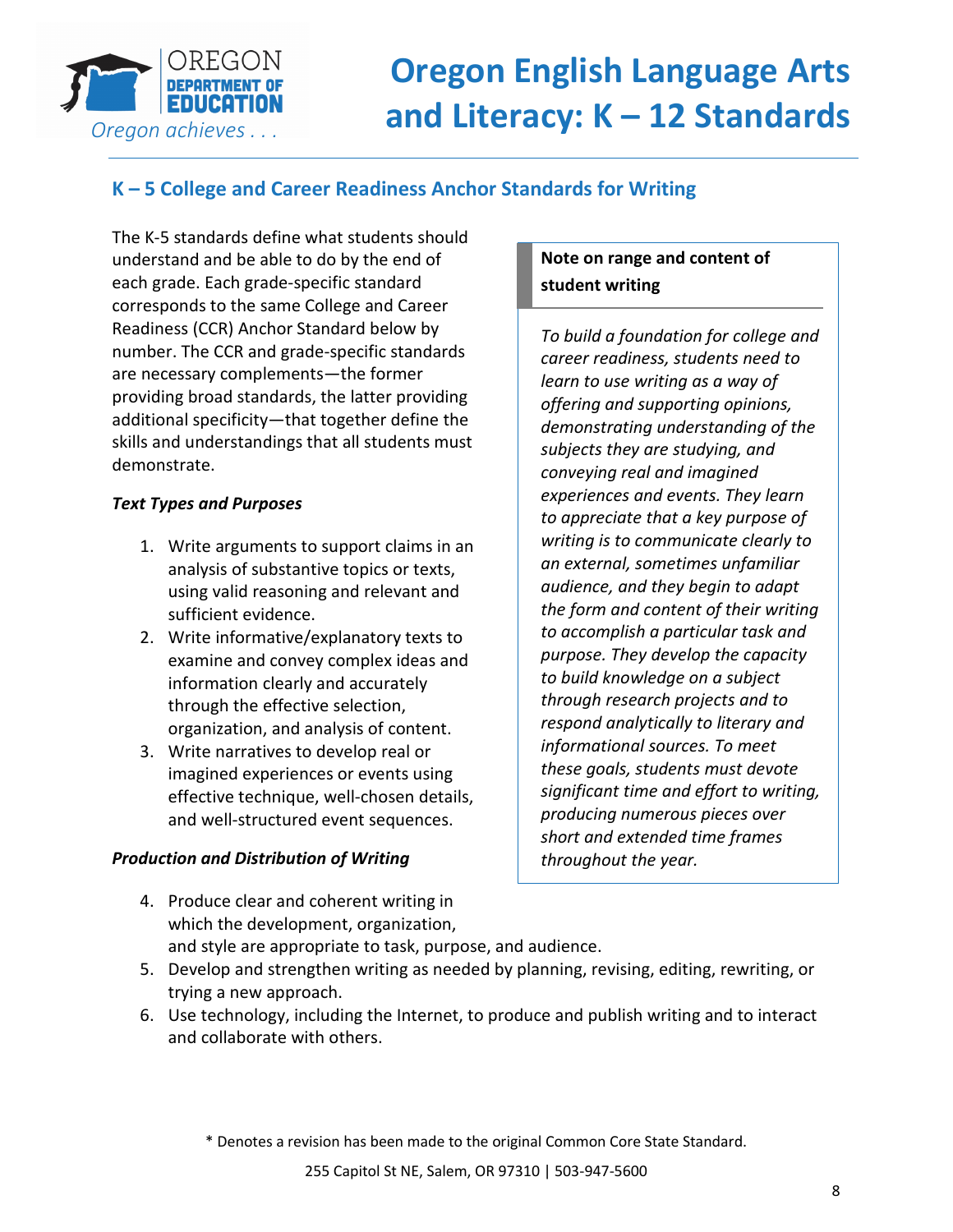

#### *Research to Build and Present Knowledge*

- 7. Conduct short as well as more sustained research projects based on focused questions, demonstrating understanding of the subject under investigation.
- 8. Gather relevant information from multiple print and digital sources, assess the credibility and accuracy of each source, and integrate the information while avoiding plagiarism.
- 9. Draw evidence from literary or informational texts to support analysis, reflection, and research.

#### *Range of Writing*

 10. Write routinely over extended time frames (time for research, reflection, and revision) and shorter time frames (a single sitting or a day or two) for a range of tasks, purposes, and audiences.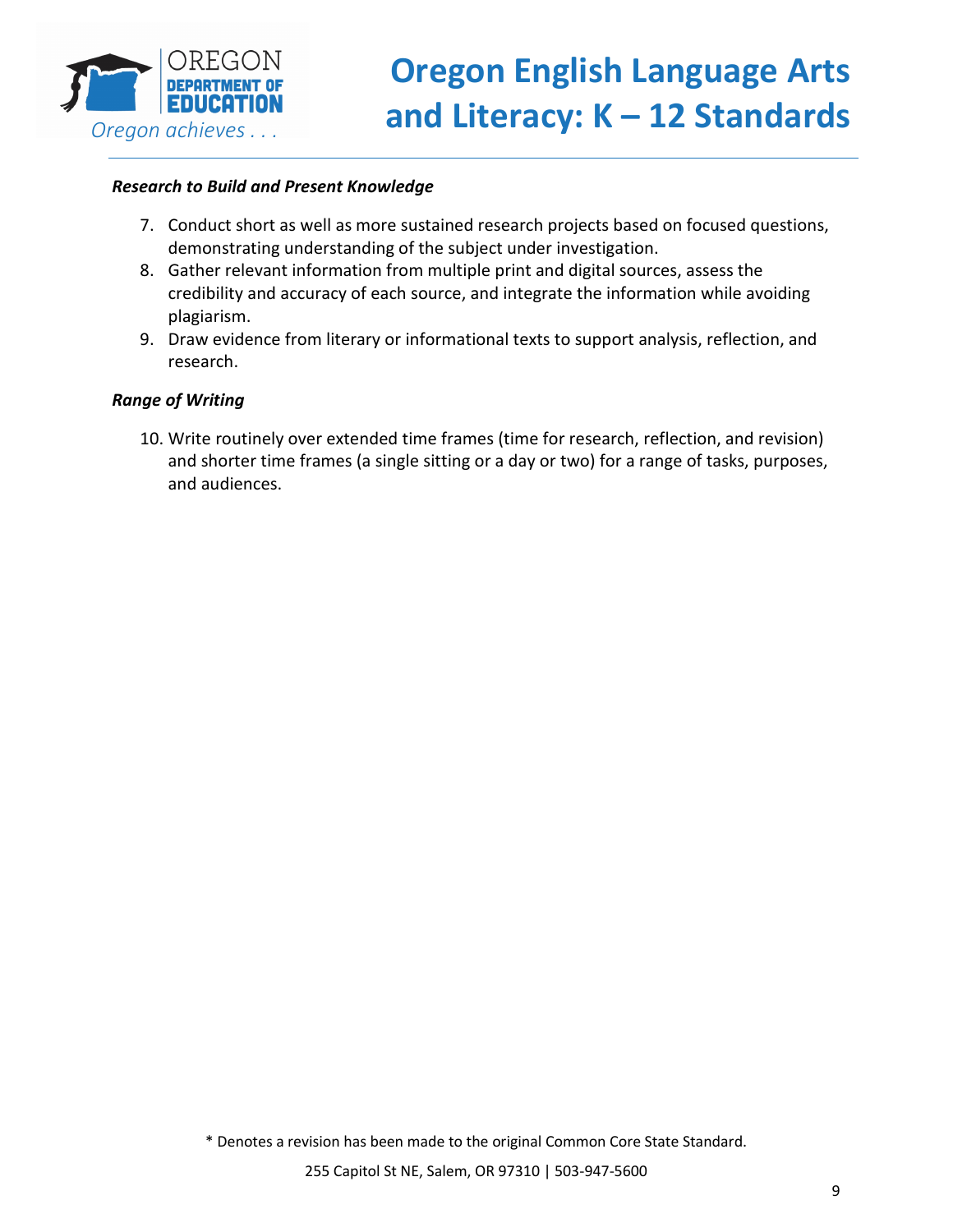

# <span id="page-10-0"></span>**K – 5 College and Career Readiness Anchor Standards for Language**

 understand and be able to do by the end of corresponds to the same College and Career The K-5 standards define what students should each grade. Each grade-specific standard Readiness (CCR) Anchor Standard below by number. The CCR and grade-specific standards are necessary complements—the former providing broad standards, the latter providing additional specificity—that together define the skills and understandings that all students must demonstrate.

#### *Conventions of Standard English*

- 1. Demonstrate command of the conventions of standard English grammar and usage when writing or speaking.
- 2. Demonstrate command of the conventions of standard English capitalization, punctuation, and spelling when writing.

#### *Knowledge of Language*

 comprehend more fully when reading or 3. Apply knowledge of language to understand how language functions in different contexts, to make effective choices for meaning or style, and to listening.

# **Note on range and content of student language use**

 ways to use language to convey meaning effectively. They must also be able to determine or clarify the reading, and media use; come to taken as an indication that skills unimportant to reading, writing, To build a foundation for college and career readiness in language, students must gain control over many conventions of standard English grammar, usage, and mechanics as well as learn other meaning of grade-appropriate words encountered through listening, appreciate that words have nonliteral meanings, shadings of meaning, and relationships to other words; and expand their vocabulary in the course of studying content. The inclusion of Language standards in their own strand should not be related to conventions, effective language use, and vocabulary are speaking, and listening; indeed, they are inseparable from such contexts.

<sup>\*</sup> Denotes a revision has been made to the original Common Core State Standard.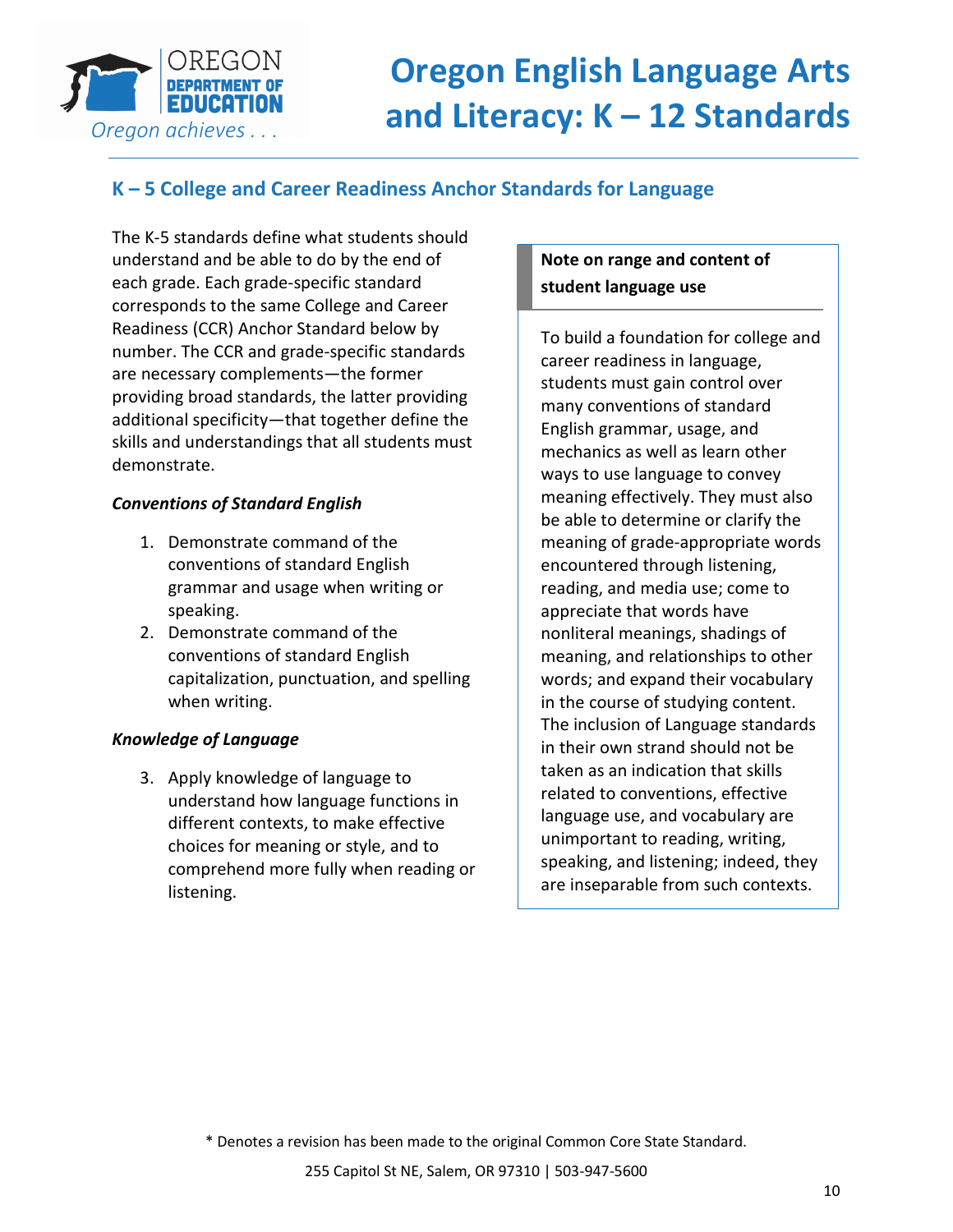

#### *Vocabulary Acquisition and Use*

- 4. Determine or clarify the meaning of unknown and multiple-meaning words and phrases by using context clues, analyzing meaningful word parts, and consulting general and specialized reference materials, as appropriate.
- 5. Demonstrate understanding of figurative language, word relationships and nuances in word meanings.
- 6. Acquire and use accurately a range of general academic and domain-specific words and phrases sufficient for reading, writing, speaking, and listening at the college and career readiness level; demonstrate independence in gathering vocabulary knowledge when encountering an unknown term important to comprehension or expression.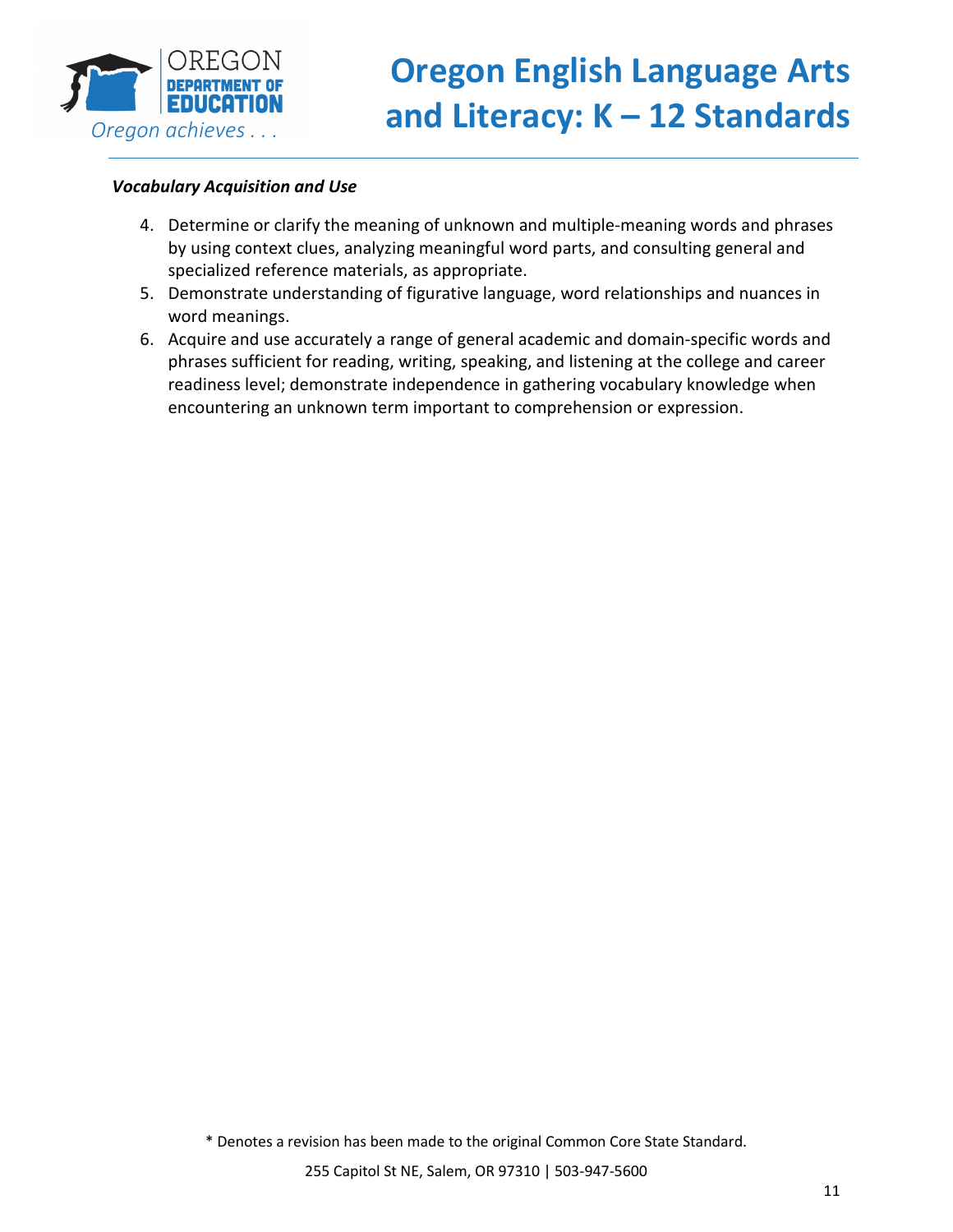

# <span id="page-12-0"></span>**K – 5 College and Career Readiness Anchor Standards for Speaking and Listening**

 understand and be able to do by the end of corresponds to the same College and Career The K-5 standards define what students should each grade. Each grade-specific standard Readiness (CCR) Anchor Standard below by number. The CCR and grade-specific standards are necessary complements—the former providing broad standards, the latter providing additional specificity—that together define the skills and understandings that all students must demonstrate.

#### *Comprehension and Collaboration*

- a range of conversations and 7. Prepare for and participate effectively in collaborations with diverse partners, building on others' ideas and expressing their own clearly and persuasively.
- 8. Integrate and evaluate information presented in diverse media and formats, including visually, quantitatively, and orally.
- 9. Evaluate a speaker's point of view, reasoning, and use of evidence and rhetoric.

#### *Presentation of Knowledge and Ideas*

 can follow the line of reasoning and the 10. Present information, findings, and supporting evidence such that listeners organization, development, and style are appropriate to task, purpose, and audience.

# **Note on range and content of student speaking and listening**

 have ample opportunities to take conversations— as part of a whole multitude of ideas in various domains. New technologies have broadened and expanded the role To build a foundation for college and career readiness, students must part in a variety of rich, structured class, in small groups, and with a partner. Being productive members of these conversations requires that students contribute accurate, relevant information; respond to and develop what others have said; make comparisons and contrasts; and analyze and synthesize a that speaking and listening play in acquiring and sharing knowledge and have tightened their link to other forms of communication. Digital texts confront students with the potential for continually updated content and dynamically changing combinations of words, graphics, images, hyperlinks, and embedded video and audio.

- 11. Make strategic use of digital media and visual displays of data to express information and enhance understanding of presentations.
- 12. Adapt speech to a variety of contexts and communicative tasks, demonstrating command of formal English when indicated or appropriate.

<sup>\*</sup> Denotes a revision has been made to the original Common Core State Standard.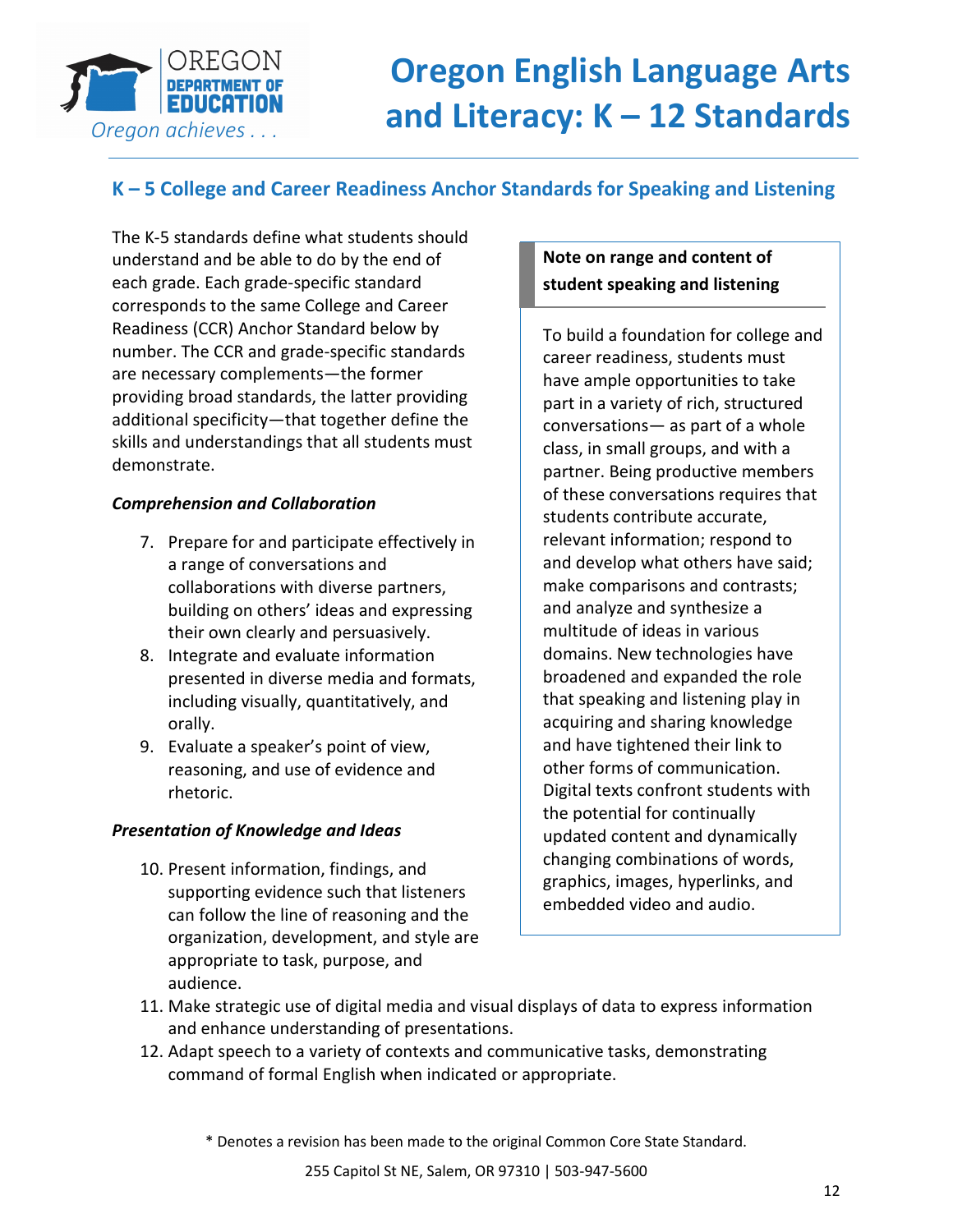

# <span id="page-13-0"></span>**KINDERGARTEN**

# <span id="page-13-1"></span>KINDERGARTEN Reading Standards: Foundational Skills

 system. These foundational skills are not an end in and of themselves; rather, they are practice with these concepts than struggling readers will. The point is to teach students what These standards are directed toward fostering students' understanding and working knowledge of concepts of print, the alphabetic principle, and other basic conventions of the English writing necessary and important components of an effective, comprehensive reading program designed to develop proficient readers with the capacity to comprehend texts across a range of types and disciplines. Instruction should be differentiated: good readers will need much less they need to learn and not what they already know—to discern when particular children or activities warrant more or less attention.

#### **Kindergarten Reading Foundational Skills (K.RF) Print Concepts**

| K.RF.1                        | Demonstrate understanding of the organization and basic features of print.                           |
|-------------------------------|------------------------------------------------------------------------------------------------------|
| K.RF.1a                       | Follow words from left to right, top to bottom, and page by page.                                    |
| K.RF.1b                       | Recognize that spoken words are represented in written language by specific<br>sequences of letters. |
| K.RF.1c                       | Understand that words are separated by spaces in print.                                              |
| K.RF.1d                       | Recognize and name all upper- and lowercase letters of the alphabet.                                 |
| <b>Phonological Awareness</b> |                                                                                                      |
| K.RF.2                        | Demonstrate understanding of spoken words, syllables, and phonemes.*                                 |
| K.RF.2a                       | Recognize and produce rhyming words.                                                                 |
| K.RF.2b                       | Count, pronounce, blend, and segment syllables in spoken words.                                      |

- K.RF.2c Delete syllables in compound words with two syllables.\*
- K.RF.2d Blend and segment onsets and rimes of single-syllable spoken words.\*
- K.RF.2e Isolate and pronounce the initial, medial vowel, and final phonemes in threephoneme words.\*
- K.RF.2f Add, delete, and substitute individual phonemes in simple, one-syllable words to make new words*.***\***

\* Denotes a revision has been made to the original Common Core State Standard.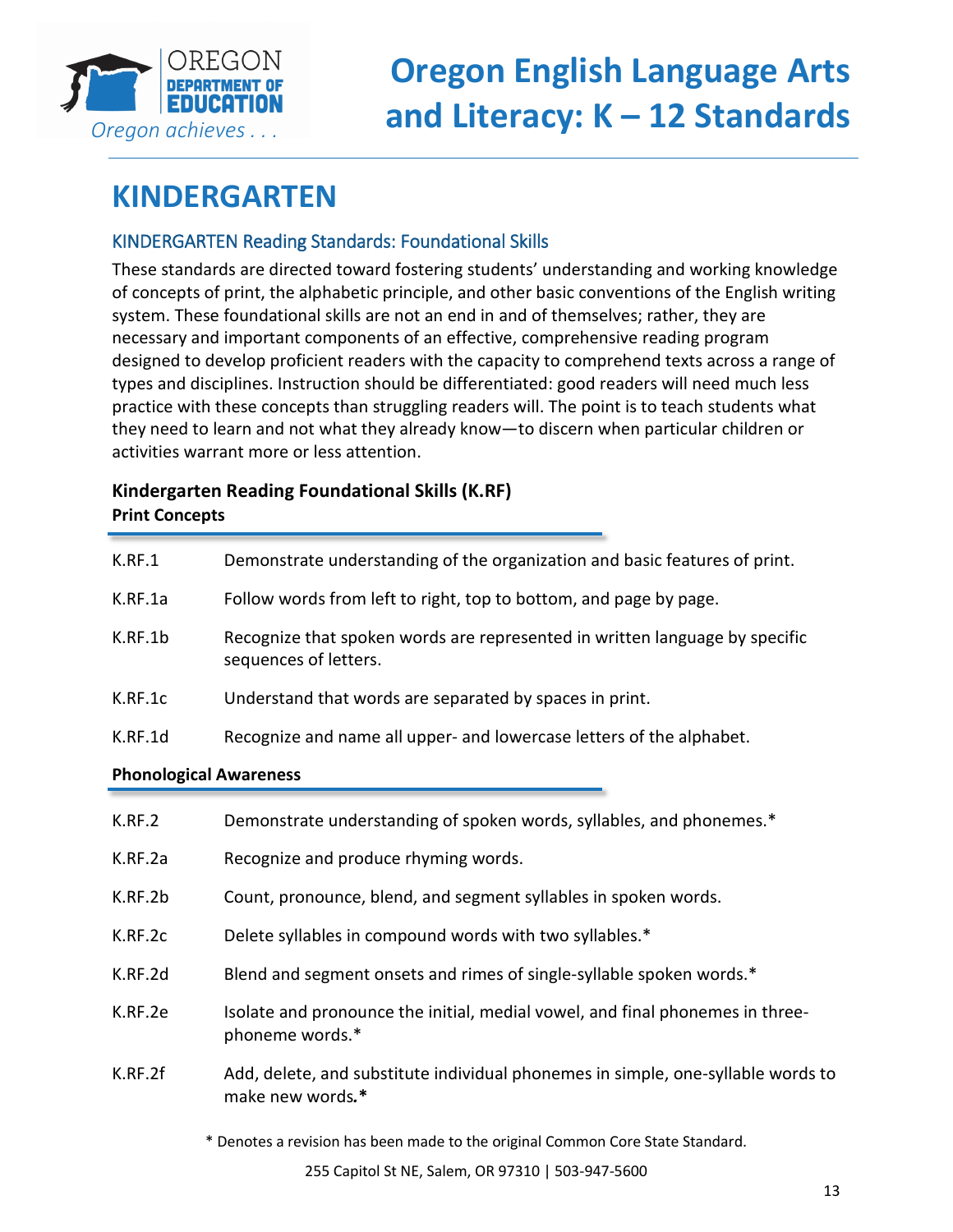

#### **Phonics and Word Recognition**

| K.RF.3         | Know and apply grade-level phonics and word analysis skills in decoding words.                                                                            |
|----------------|-----------------------------------------------------------------------------------------------------------------------------------------------------------|
| K.RF.3a        | Demonstrate basic knowledge of one-to-one letter-sound correspondences by<br>producing the primary sound and the most frequent sounds for each consonant. |
| K.RF.3b        | Associate the long and short sounds with common spellings for the five major<br>vowels.*                                                                  |
| K.RF.3c        | Read common grade-appropriate high-frequency words by sight.*                                                                                             |
| K.RF.3d        | Distinguish between similarly spelled words by identifying the sounds of the<br>letters that differ.                                                      |
| K.RF.3e        | Decode cyc words.*                                                                                                                                        |
| <b>Fluency</b> |                                                                                                                                                           |
| K.RF.4         | Read emergent texts to develop fluency and comprehension skills.*                                                                                         |
| K.RF.4a        | Read emergent texts with one-to-one correspondence with purpose and<br>understanding.*                                                                    |

#### <span id="page-14-0"></span>KINDERGARTEN Reading Standards: Literature and Informational

 The following standards offer a focus for instruction and help ensure that students gain adequate exposure to a range of texts and tasks. Rigor is also infused through the requirement that students read increasingly complex texts through the grades. *Students advancing through the grades are expected to meet each year's grade-specific standards and retain or further develop skills and understandings mastered in preceding grades.* 

#### **Kindergarten Reading Literature (K.RL)**

#### **Key Ideas and Details**

| K.RL.1 | With prompting and support, ask and answer questions about key details in a<br>text.                                       |
|--------|----------------------------------------------------------------------------------------------------------------------------|
| K.RL.2 | With prompting and support, retell familiar stories, including key details.                                                |
| K.RL.3 | With prompting and support, identify characters, settings, and major events in a<br>story. Identify beginning/middle/end.* |

\* Denotes a revision has been made to the original Common Core State Standard.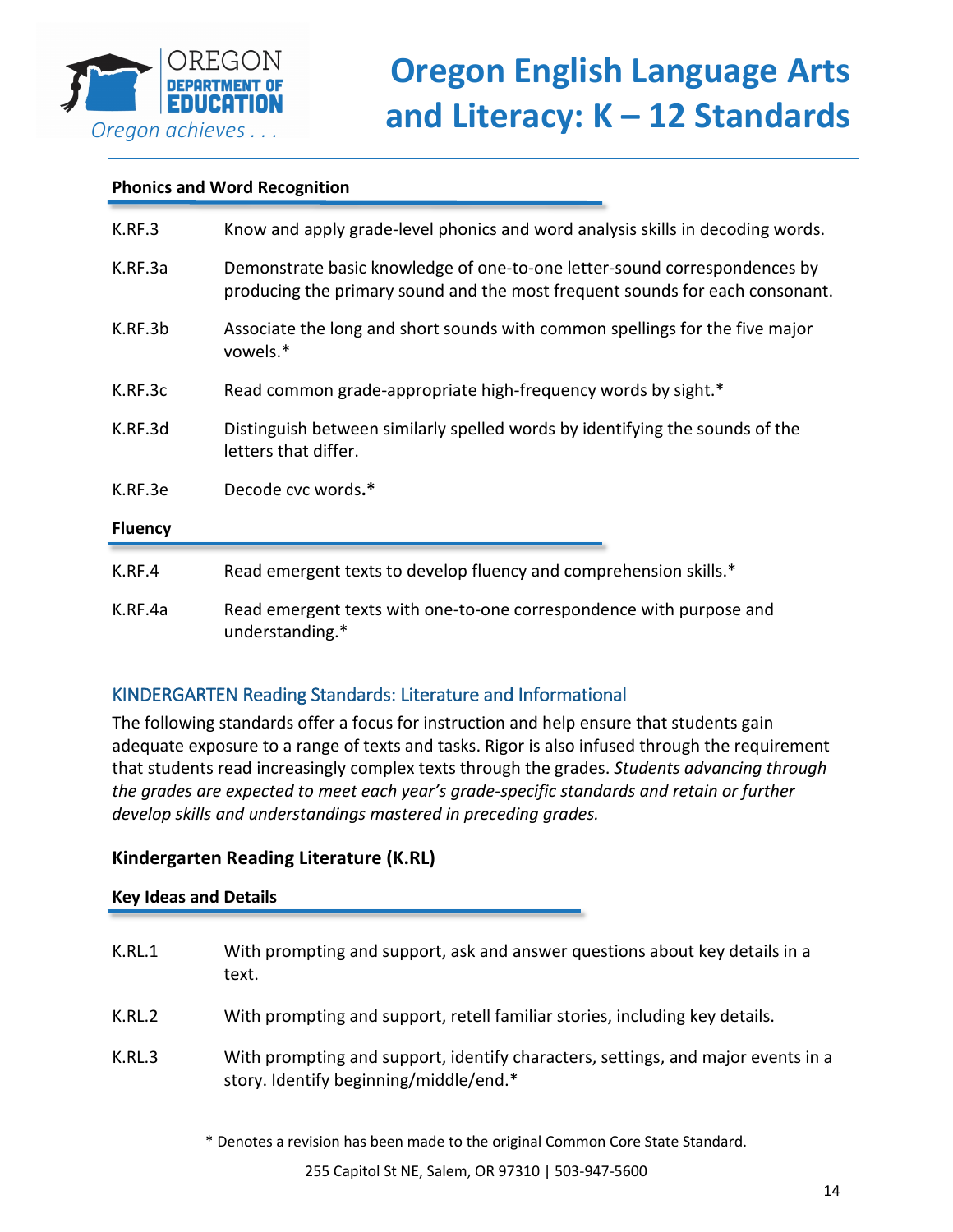

#### **Craft and Structure**

- K.RL.4 With prompting and support, ask and answer questions about unknown words in a text.\*
- K.RL.5 Recognize common types of texts.\*
- K.RL.6 With prompting and support, name the author and illustrator of a story and define the role of each in telling the story.

#### **Integration of Knowledge and Ideas**

- K.RL.7 With prompting and support, describe the relationship between illustrations and the story in which they appear.\*
- K.RL.8 (Not applicable to literature)
- K.RL.9 With prompting and support, compare and contrast the adventures and experiences of characters in familiar stories.

#### **Range of Reading and Level of Text Complexity**

K.RL.10 Actively engage in group reading activities with purpose and understanding.

#### **Kindergarten Reading Informational Text (K.RI)**

#### **Key Ideas and Details**

K.RI.1 With prompting and support, ask and answer questions about key details in a text. K.RI.2 With prompting and support, identify the main topic and retell key details of a text. K.RI.3 With prompting and support, describe the connection between two individuals, events, ideas, or pieces of information in a text.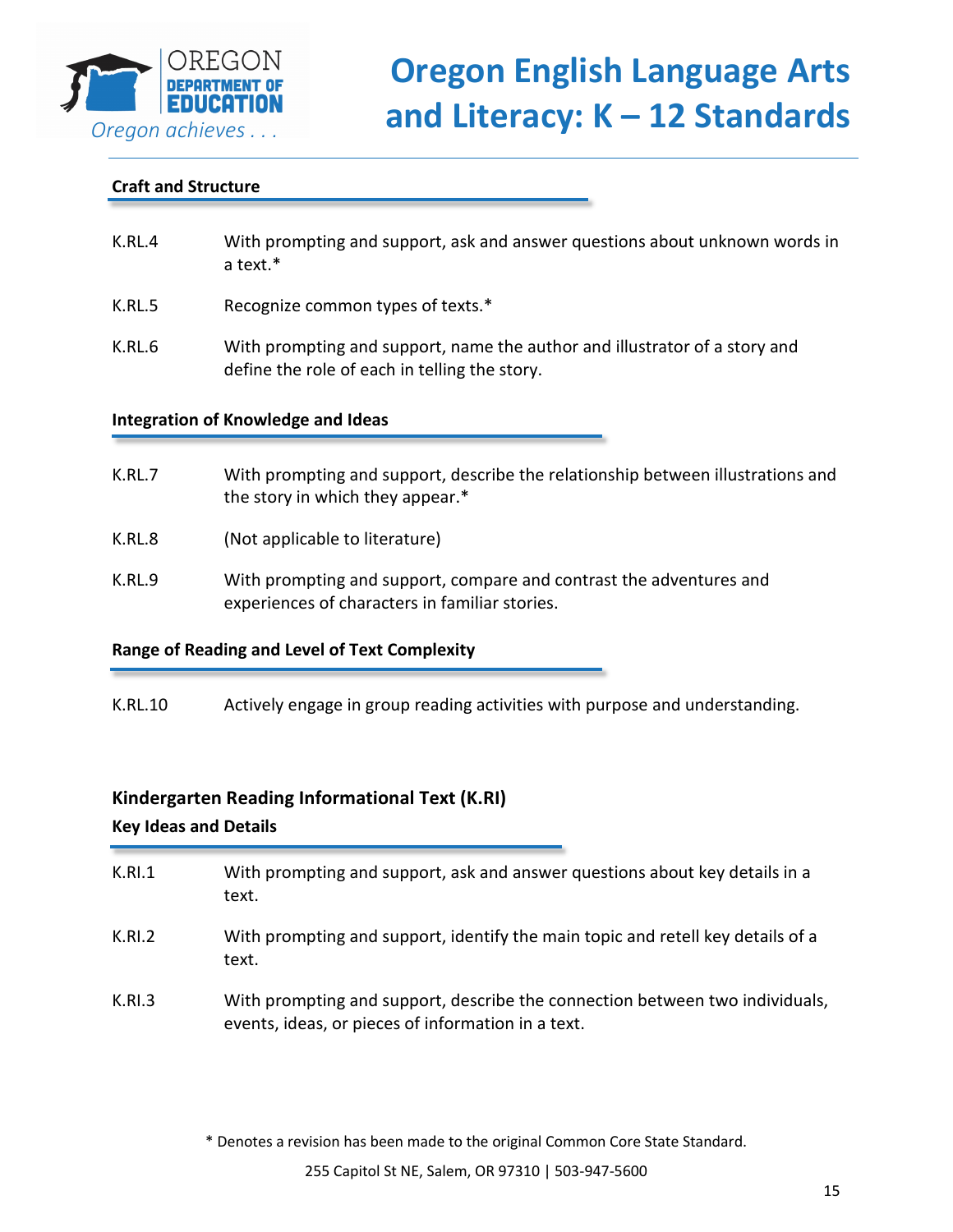

#### **Craft and Structure**

| K.RI.4        | With prompting and support, ask and answer questions about unknown words in<br>a text.                                                                  |  |  |
|---------------|---------------------------------------------------------------------------------------------------------------------------------------------------------|--|--|
| K.RI.5        | Identify the front cover, back cover, and title page of a book.                                                                                         |  |  |
| K.RI.6        | With prompting and support, name the author and illustrator of a text and<br>define the role of each in presenting the ideas or information in a text.* |  |  |
|               | <b>Integration of Knowledge and Ideas</b>                                                                                                               |  |  |
| K.RI.7        | With prompting and support, describe the relationship between illustrations and<br>the text in which they appear.*                                      |  |  |
| K.RI.8        | With prompting and support, identify the reasons an author gives to support<br>points in a text.                                                        |  |  |
| <b>K.RI.9</b> | With prompting and support, identify basic similarities in and differences<br>between two texts on the same topic.*                                     |  |  |
|               | <b>Range of Reading and Level of Text Complexity</b>                                                                                                    |  |  |

K.RI.10 Actively engage in group reading activities with purpose and understanding.

### <span id="page-16-0"></span>KINDERGARTEN Writing Standards

 The following standards offer a focus for instruction to help ensure that students gain adequate mastery of a range of skills and applications. Each year in their writing, students should demonstrate increasing sophistication in all aspects of language use, from vocabulary and syntax to the development and organization of ideas, and they should address increasingly demanding content and sources. Students advancing through the grades are expected to meet each year's grade-specific standards and retain or further develop skills and understandings mastered in preceding grades. The expected growth in student writing ability is reflected both in the standards themselves and in the collection of annotated student writing samples in Appendix C.

\* Denotes a revision has been made to the original Common Core State Standard.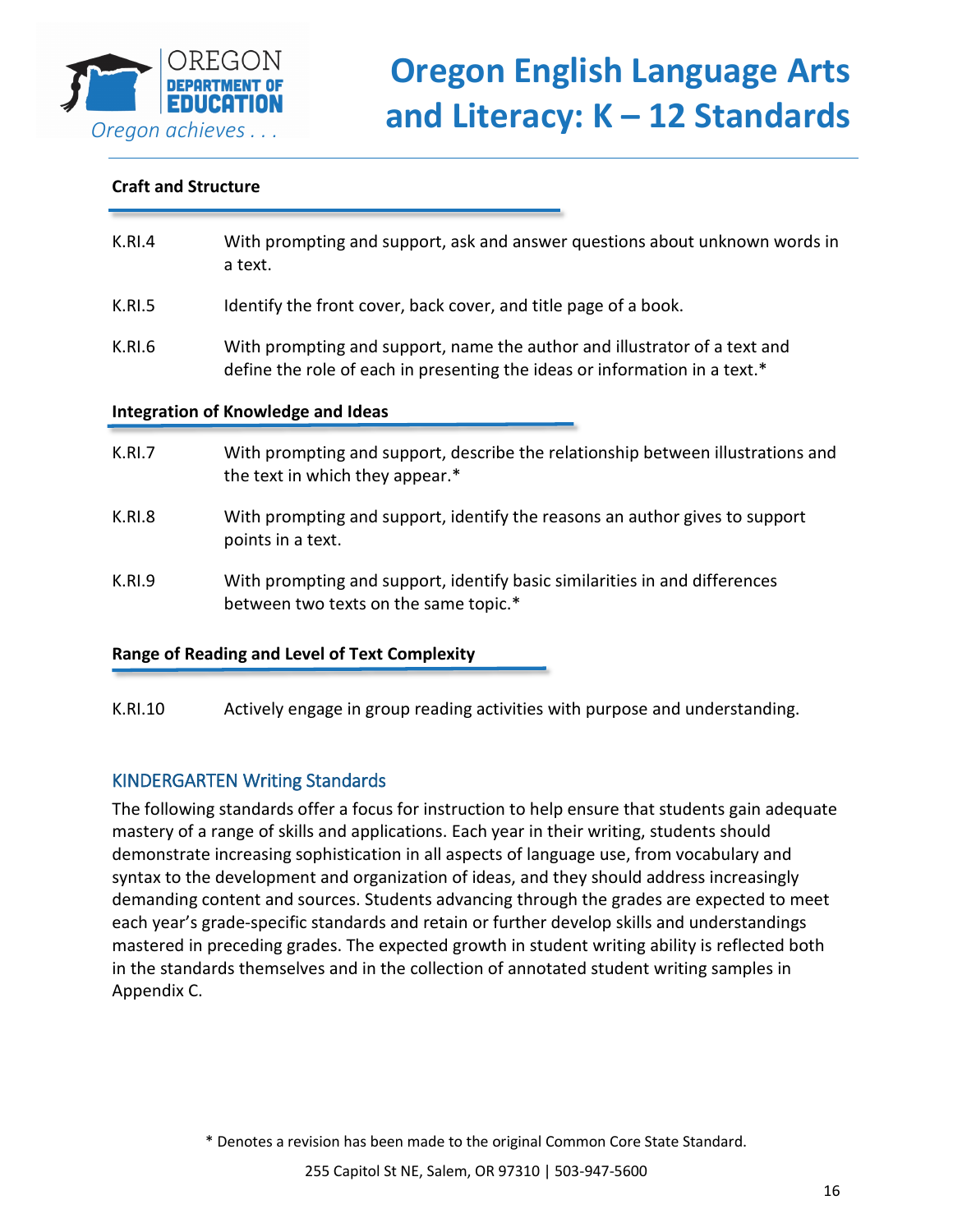

#### **Kindergarten Writing (K.W)**

#### **Text Types and Purposes**

- in which they tell a reader the topic or the name of the book they are writing about and state an opinion or preference about the topic or book.\* K.W.1 Use a combination of drawing, dictating, and writing to compose opinion pieces,
- K.W.2 Use a combination of drawing, dictating, and writing to compose informative/explanatory texts in which they name what they are writing about and supply some information about the topic.
- K.W.3 Use a combination of drawing, dictating, and writing to narrate a single event or several loosely linked events, sequence the events in the order in which they occurred, and provide a reaction to what happened.\*

#### **Production and Distribution of Writing**

| K.W.4 | (Begins in grade 3) |
|-------|---------------------|
|       |                     |

- K.W.5 With guidance and support, respond to questions and suggestions from peers and add details to strengthen writing as needed.\*
- K.W.6 With guidance and support, explore a variety of digital tools to produce and publish writing, including in collaboration with peers.\*

#### **Research to Build and Present Knowledge**

 K.W.8 With guidance and support, recall information from experiences or gather information from provided sources to answer a question.\* K.W.7 Participate in shared research and writing projects.\* K.W.9 (Begins in grade 4)

#### **Range of Writing**

K.W.10 (Begins in grade 3)

### <span id="page-17-0"></span>KINDERGARTEN Language Standards

 The following standards offer a focus for instruction to help ensure that students gain adequate mastery of a range of skills and applications. Students advancing through the grades are expected to meet each year's grade-specific standards and retain or further develop skills and understandings mastered in preceding grades.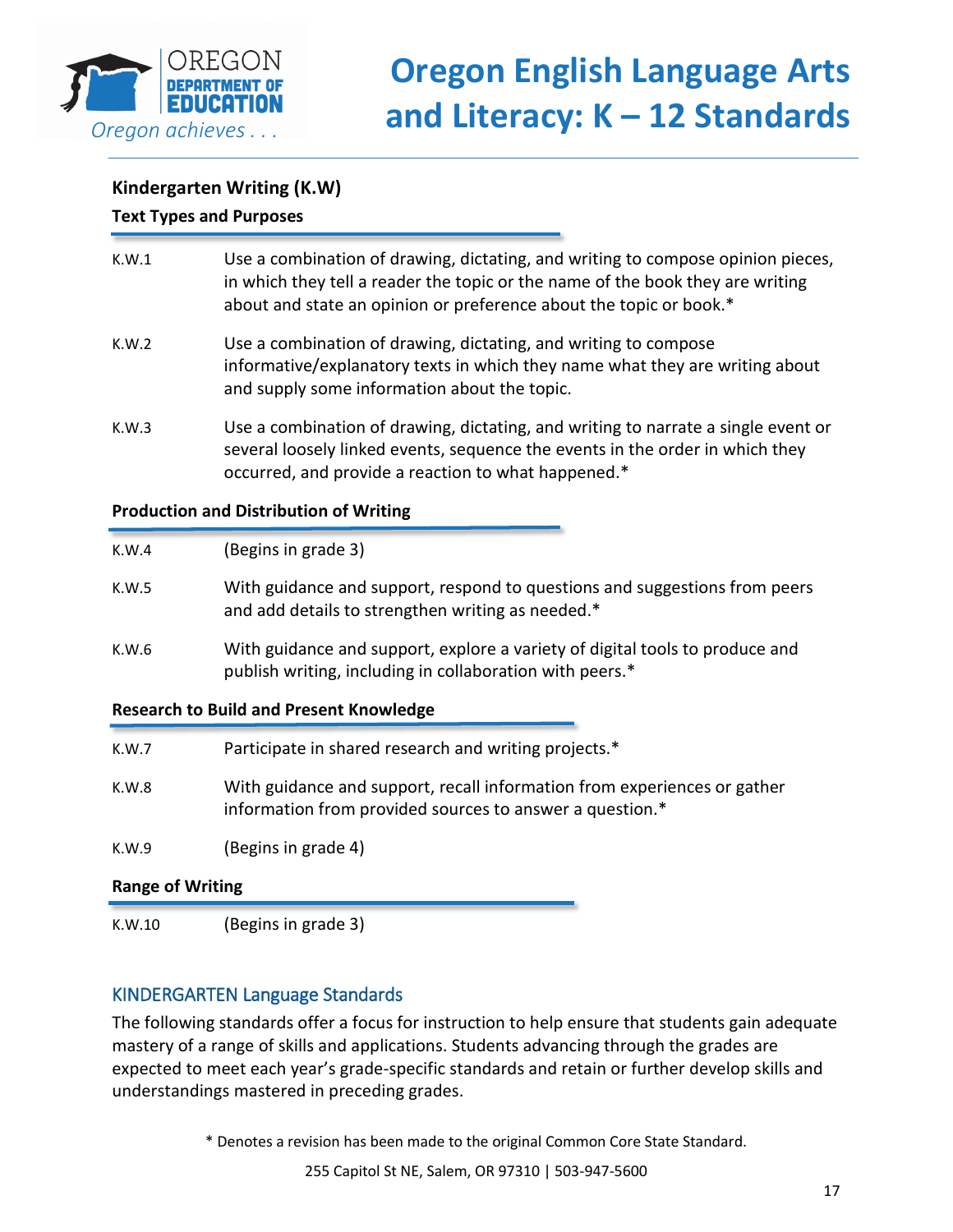

# **Kindergarten Language (K.L) Conventions of Standard English**

| K.L.1  | Demonstrate command of the conventions of standard English grammar and<br>usage when writing or speaking.             |
|--------|-----------------------------------------------------------------------------------------------------------------------|
| K.L.1a | Print all upper- and lowercase letters.*                                                                              |
| K.L.1b | Use frequently occurring nouns and verbs.                                                                             |
| K.L.1c | Form regular plural nouns orally by adding /s/ or /es/.*                                                              |
| K.L.1d | Understand and use question words.*                                                                                   |
| K.L.1e | Use the most frequently occurring prepositions.*                                                                      |
| K.L.1f | Produce and expand complete sentences in shared language activities.                                                  |
| K.L.2  | Demonstrate command of the conventions of standard English capitalization,<br>punctuation, and spelling when writing. |
| K.L.2a | Capitalize the first word in a sentence and the pronoun I.                                                            |
| K.L.2b | Recognize and name end punctuation.                                                                                   |
| K.L.2c | Write a letter or letters for all consonant and short-vowel phonemes.*                                                |
| K.L.2d | Spell simple words phonetically.*                                                                                     |

#### **Knowledge of Language**

K.L.3 (Begins in grade 2)

#### **Vocabulary Acquisition and Use**

- K.L.4 Determine or clarify the meaning of unknown and multiple-meaning words and phrases based on *kindergarten reading and content.*
- K.L.4a Identify new meanings for familiar words and apply them accurately.\*
- K.L.4b Use the most frequently occurring inflections and affixes as a clue to the meaning of an unknown word.\*
- K.L.5 With guidance and support, explore word relationships and nuances in word meanings.\*

\* Denotes a revision has been made to the original Common Core State Standard.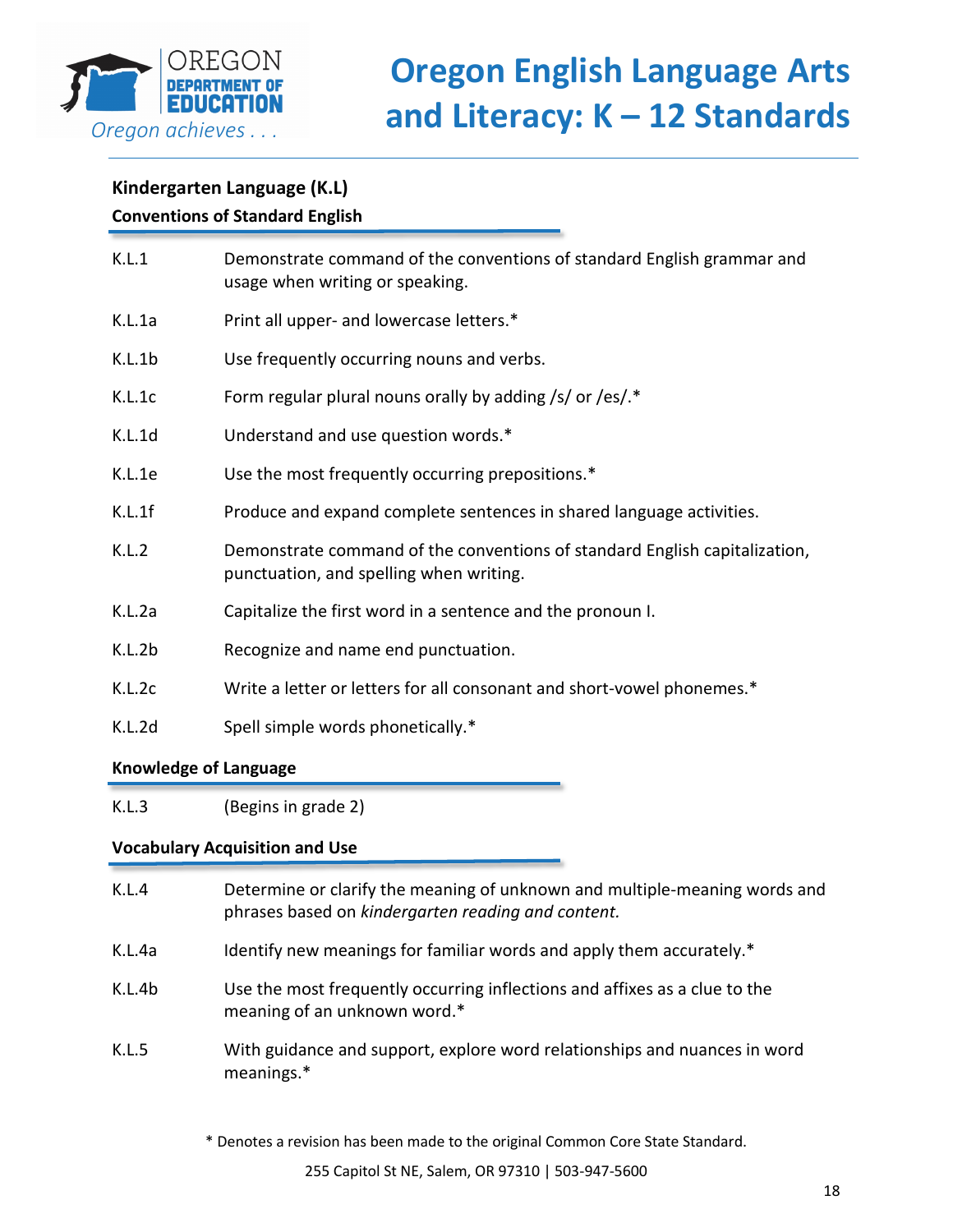

- K.L.5a Sort common objects into categories to gain a sense of the concepts the categories represent.\*
- K.L.5b Demonstrate understanding of frequently occurring verbs and adjectives by relating them to their antonyms\*
- K.L.5c Identify real-life connections between words and their use.\*
- K.L.5d Distinguish shades of meaning among verbs describing the same general action.\*
- to, and responding to texts. K.L.6 Use words and phrases acquired through conversations, reading and being read

# <span id="page-19-0"></span>KINDERGARTEN Speaking and Listening Standards

 The following standards offer a focus for instruction to help ensure that students gain adequate mastery of a range of skills and applications. Students advancing through the grades are expected to meet each year's grade-specific standards and retain or further develop skills and understandings mastered in preceding grades.

### **Kindergarten Speaking and Listening (K.SL)**

#### **Comprehension and Collaboration**

| K.SL.1                                     | Participate in collaborative conversations with diverse partners about<br>kindergarten topics and texts with peers and adults in small and larger groups.                                                                |  |
|--------------------------------------------|--------------------------------------------------------------------------------------------------------------------------------------------------------------------------------------------------------------------------|--|
| K.SL.1a                                    | Follow agreed-upon rules for discussions.*                                                                                                                                                                               |  |
| K.SL.1b                                    | Continue conversations through multiple exchanges.                                                                                                                                                                       |  |
| K.SL.2                                     | Confirm understanding of a text read aloud or information presented orally or<br>through other media by asking and answering questions about key details and<br>requesting clarification if something is not understood. |  |
| K.SL.3                                     | Ask and answer questions in order to seek help, get information, or clarify<br>something that is not understood.                                                                                                         |  |
| <b>Presentation of Knowledge and Ideas</b> |                                                                                                                                                                                                                          |  |
| K.SL.4                                     | Describe familiar people, places, things, and events and, with prompting and<br>support, provide additional detail.                                                                                                      |  |

- K.SL.5 Add drawings or other visual displays to descriptions as desired to provide additional detail.
- K.SL.6 Speak audibly and express thoughts, feelings, and ideas clearly.\*

\* Denotes a revision has been made to the original Common Core State Standard.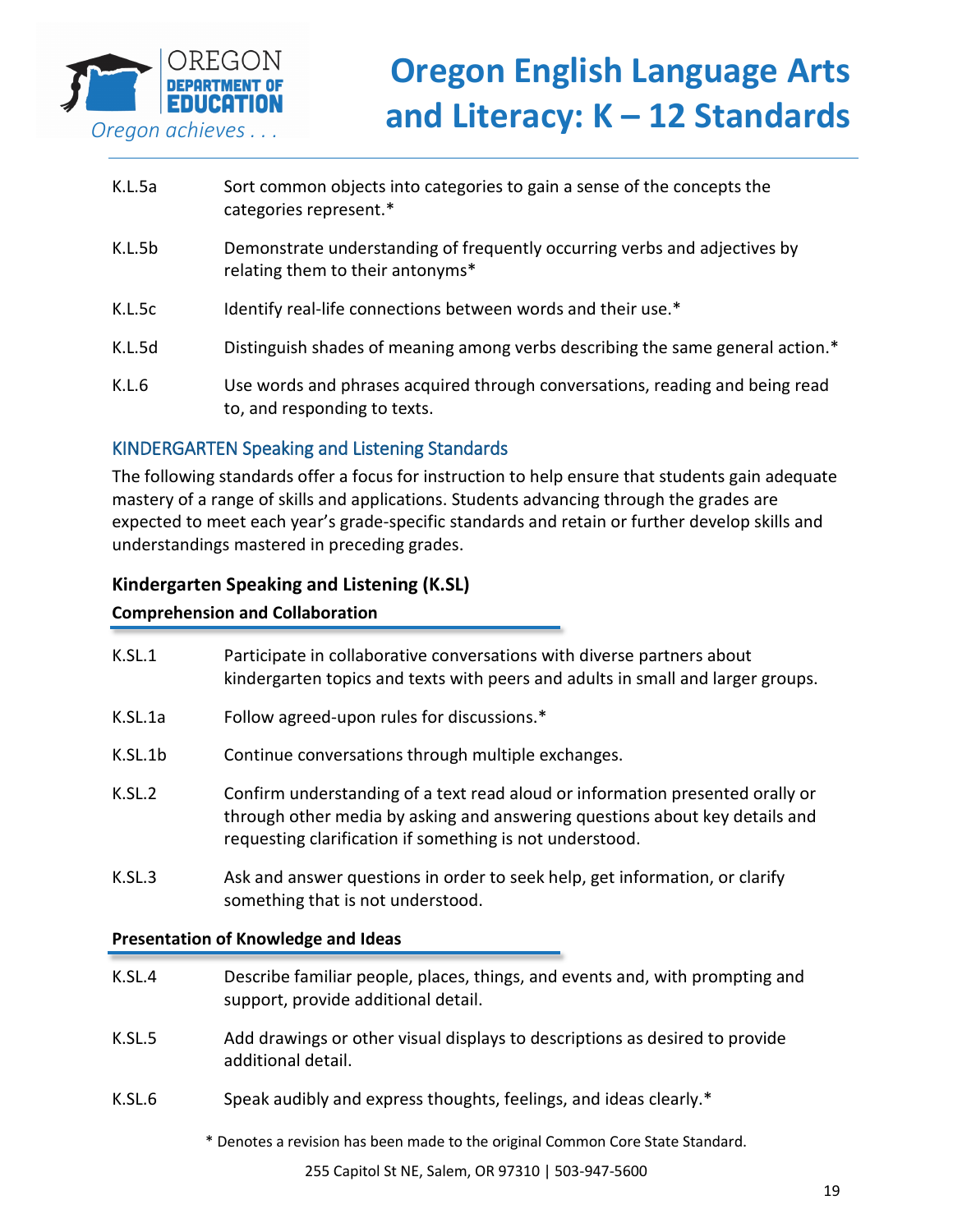

# <span id="page-20-0"></span>**FIRST GRADE**

# <span id="page-20-1"></span>1<sup>st</sup> Grade Reading Standards: Foundational Skills

 system. These foundational skills are not an end in and of themselves; rather, they are practice with these concepts than struggling readers will. The point is to teach students what These standards are directed toward fostering students' understanding and working knowledge of concepts of print, the alphabetic principle, and other basic conventions of the English writing necessary and important components of an effective, comprehensive reading program designed to develop proficient readers with the capacity to comprehend texts across a range of types and disciplines. Instruction should be differentiated: good readers will need much less they need to learn and not what they already know—to discern when particular children or activities warrant more or less attention.

#### **Grade 1 Reading Foundational Skills (1.RF) Print Concepts**

| 1.RF.1 | Demonstrate understanding of the organization and basic features of print. |
|--------|----------------------------------------------------------------------------|
|        |                                                                            |

1.RF.1a Recognize the distinguishing features of a sentence.\*

#### **Phonological Awareness**

| 1.RF.2  | Demonstrate understanding of spoken words, syllables, and phonemes.*                                                                           |
|---------|------------------------------------------------------------------------------------------------------------------------------------------------|
| 1.RF.2a | Distinguish long from short vowel sounds in spoken single-syllable words.                                                                      |
| 1.RF.2b | Orally produce single-syllable words by blending phonemes in spoken single-<br>syllable words.*                                                |
| 1.RF.2c | Isolate and pronounce the initial, medial vowel, and final phonemes in spoken<br>single-syllable words.*                                       |
| 1.RF.2d | Segment spoken single-syllable words, including words with initial and ending<br>blends, into their complete sequence of individual phonemes.* |
| 1.RF.2e | Add, substitute, and delete syllables in compound two-and three-syllable<br>words.*                                                            |
| 1.RF.2f | Substitute and delete parts of blends in the initial position in one-syllable<br>words.*                                                       |

\* Denotes a revision has been made to the original Common Core State Standard.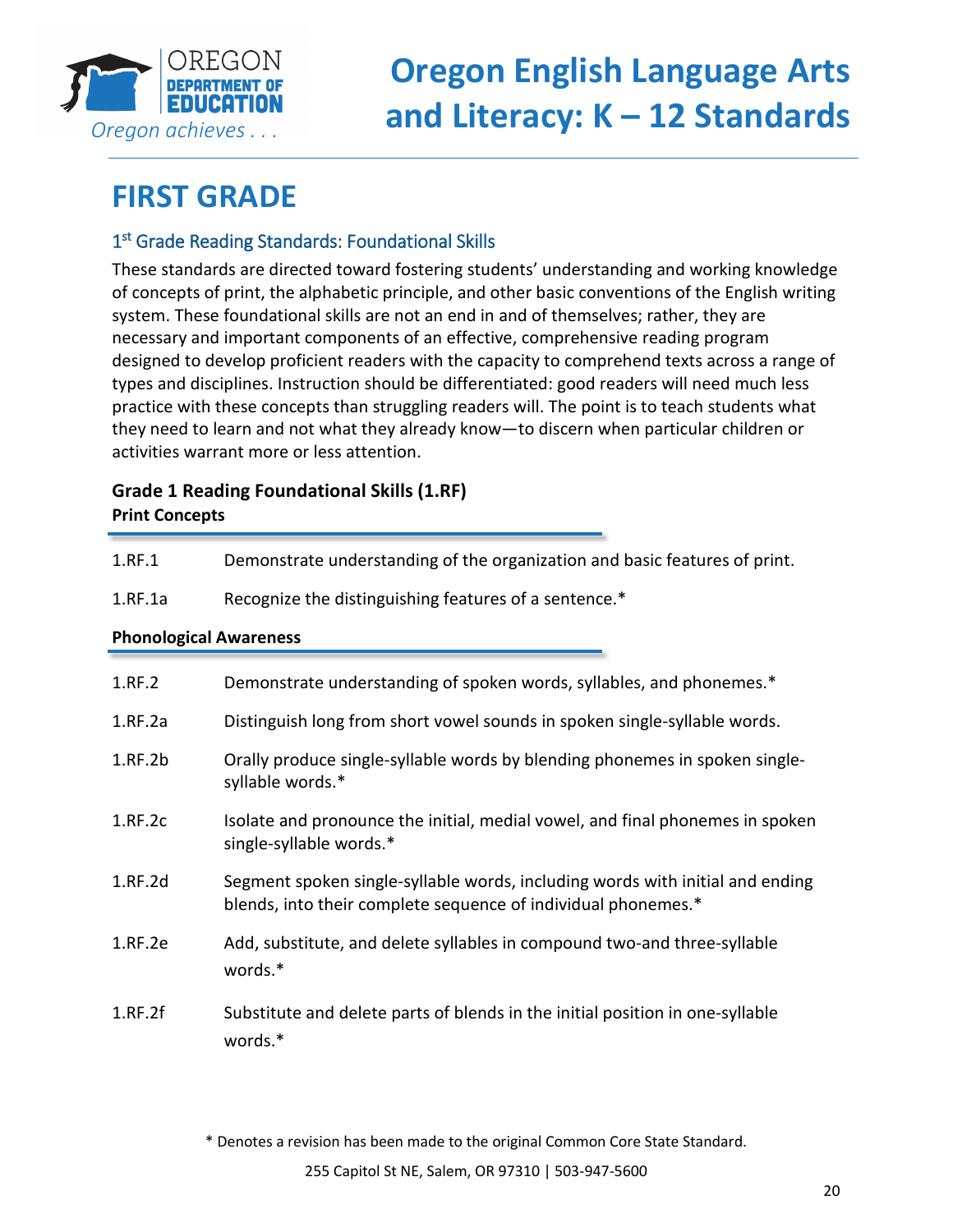

#### **Phonics and Word Recognition**

| 1.RF.3         | Know and apply grade-level phonics and word analysis skills in decoding words.                                       |
|----------------|----------------------------------------------------------------------------------------------------------------------|
| 1.RF.3a        | Know the spelling-sound correspondences for common consonant digraphs.                                               |
| 1.RF.3b        | Decode regularly spelled one-syllable words.                                                                         |
| 1.RF.3c        | Know final -e and common vowel team conventions for representing long vowel<br>sounds.                               |
| 1.RF.3d        | Use knowledge that every syllable must have a vowel sound to determine the<br>number of syllables in a printed word. |
| 1.RF.3e        | Decode two-syllable words following basic patterns by breaking the words into<br>syllables.                          |
| 1.RF.3f        | Read words with inflectional endings.                                                                                |
| 1.RF.3g        | Recognize and read grade-appropriate irregularly spelled words.                                                      |
| <b>Fluency</b> |                                                                                                                      |
| 1.RF.4         | Read with sufficient accuracy and fluency to support comprehension.                                                  |
| 1.RF.4a        | Read grade-level text with purpose and understanding.                                                                |
| 1.RF.4b        | Read grade-level text orally with accuracy, appropriate rate and expression on<br>successive readings.               |
| 1.RF.4c        | Use context to confirm or self-correct word recognition and understanding,<br>rereading as necessary.                |

## <span id="page-21-0"></span>1<sup>st</sup> Grade Reading Standards: Literature and Informational

 The following standards offer a focus for instruction and help ensure that students gain adequate exposure to a range of texts and tasks. Rigor is also infused through the requirement that students read increasingly complex texts through the grades. *Students advancing through the grades are expected to meet each year's grade-specific standards and retain or further develop skills and understandings mastered in preceding grades.*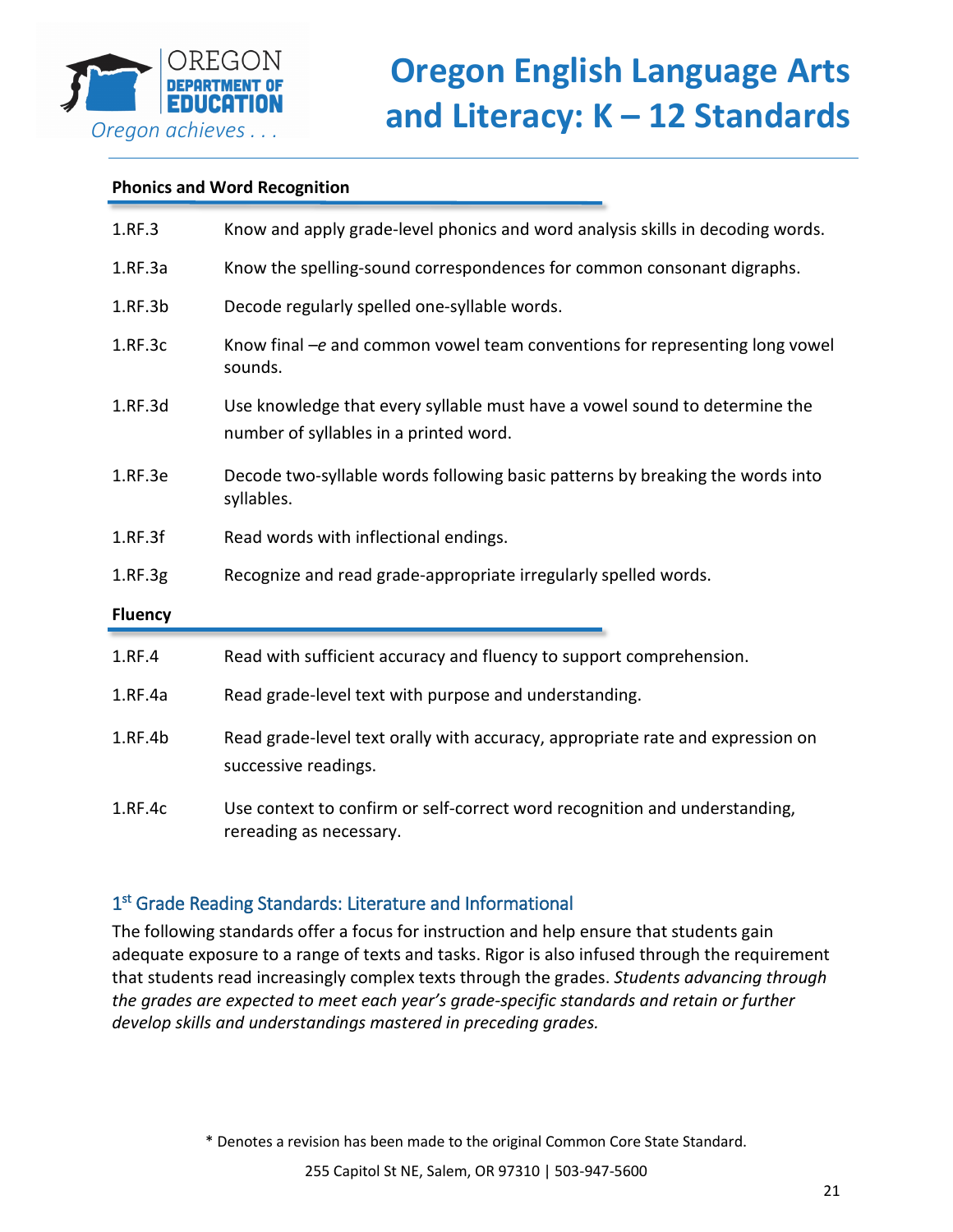

#### **Grade 1 Reading Literature (1.RL)**

#### **Key Ideas and Details**

| 1.RL.1 | Ask and answer questions about key details in a text.                                                       |
|--------|-------------------------------------------------------------------------------------------------------------|
| 1.RL.2 | Retell stories, including key details, and demonstrate understanding of their<br>central message or lesson. |

1.RL.3 Describe characters, settings, and major events in a story, using key details.

#### **Craft and Structure**

- 1.RL.4 Identify words and phrases in stories or poems that suggest feelings or appeal to the senses.
- information, drawing on a wide reading of a range of text types. 1.RL.5 Explain major differences between books that tell stories and books that give
- 1.RL.6 Identify who is telling the story at various points in a text.

#### **Integration of Knowledge and Ideas**

- 1.RL.7 Use illustrations and details in a story to describe its characters, setting, or events.
- 1.RL.8 (Not applicable to literature)
- 1.RL.9 Compare and contrast the adventures and experiences of characters in stories.

#### **Range of Reading and Level of Text Complexity**

1.RL.10 With prompting and support, read and understand prose and poetry of appropriate complexity for grade 1.

\* Denotes a revision has been made to the original Common Core State Standard.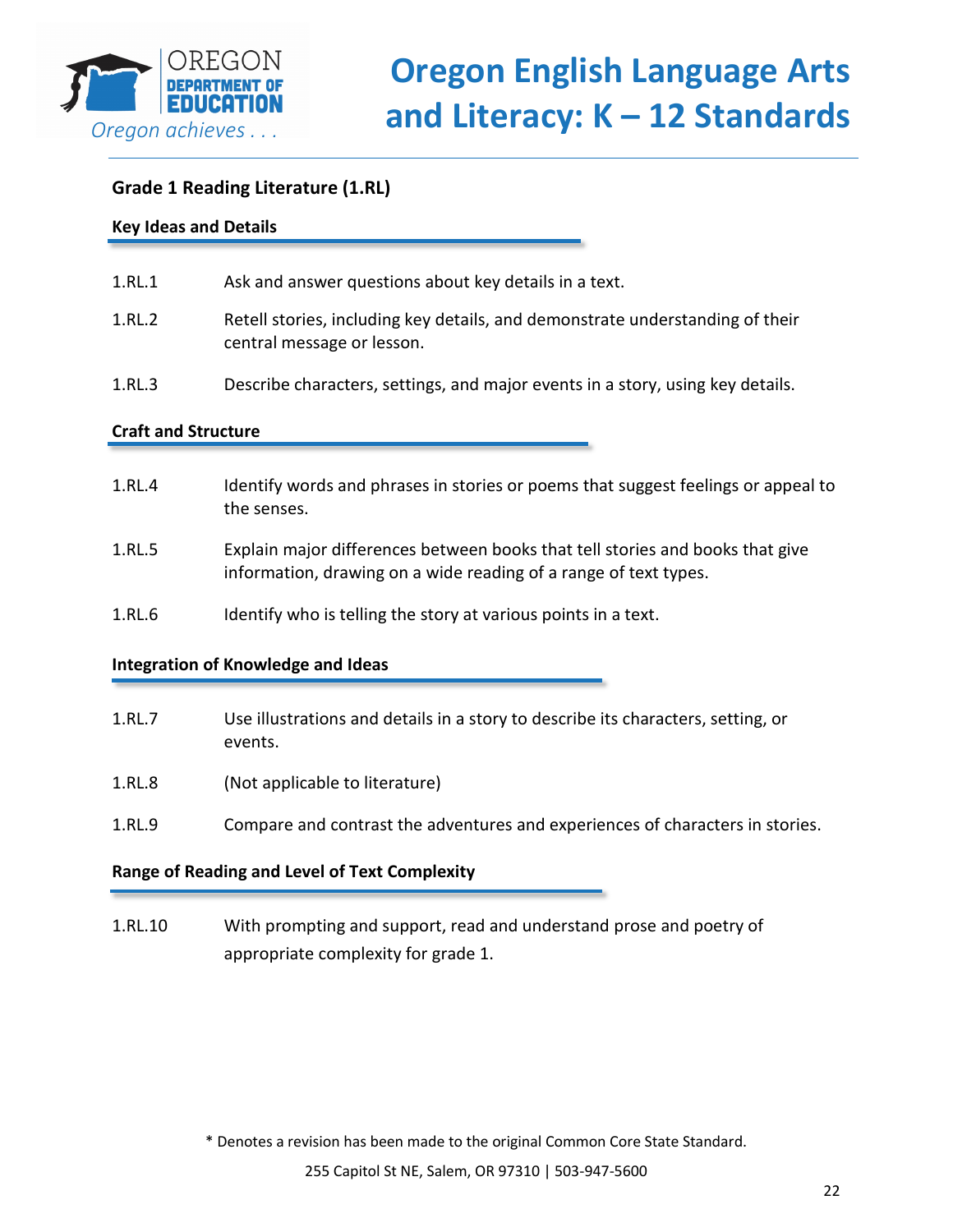

# **Grade 1 Reading Informational Text (1.RI)**

| 1.RI.1 | Ask and answer questions about key details in a text. |
|--------|-------------------------------------------------------|
|--------|-------------------------------------------------------|

- 1.RI.2 Identify the main topic and retell key details of a text.
- 1.RI.3 Describe the connection between two individuals, events, ideas, or pieces of information in a text.

#### **Craft and Structure**

- 1.RI.4 Ask and answer questions to help determine or clarify the meaning of words and phrases in a text.
- 1.RI.5 Know and use various text features to locate key facts or information in a text.\*
- 1.RI.6 Distinguish between information provided by pictures or other illustrations and information provided by the words in a text.

#### **Integration of Knowledge and Ideas**

- 1.RI.7 Use the illustrations and details in a text to describe its key ideas.
- 1.RI.8 Identify the reasons an author gives to support points in a text.
- 1.RI.9 Identify basic similarities in and differences between two texts on the same topic.\*

#### **Range of Reading and Level of Text Complexity**

 1.RI.10 With prompting and support, read and understand informational texts appropriately complex for grade 1.\*

\* Denotes a revision has been made to the original Common Core State Standard.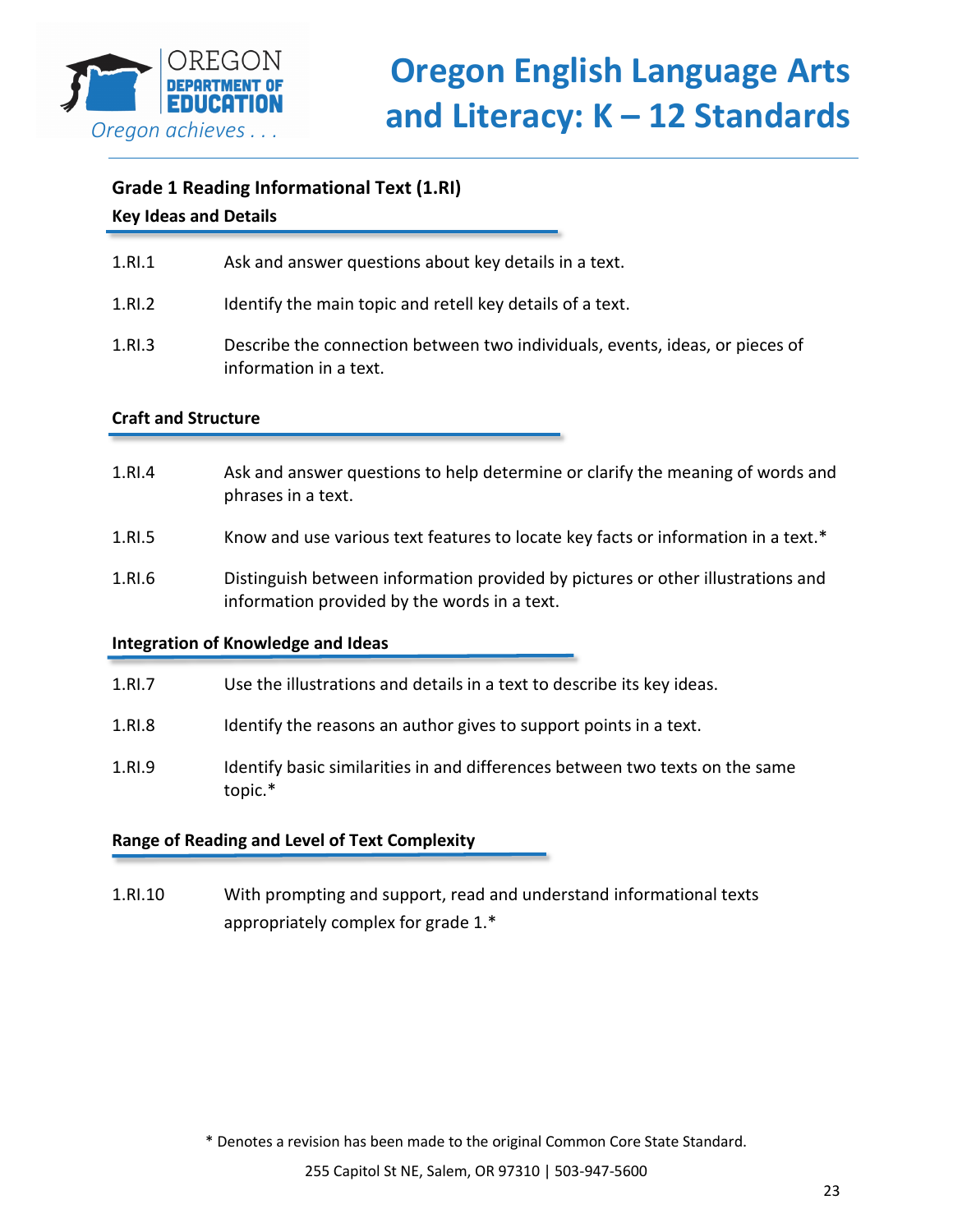

# <span id="page-24-0"></span>1<sup>st</sup> Grade Writing Standards

 The following standards offer a focus for instruction to help ensure that students gain adequate mastery of a range of skills and applications. Each year in their writing, students should demonstrate increasing sophistication in all aspects of language use, from vocabulary and syntax to the development and organization of ideas, and they should address increasingly demanding content and sources. Students advancing through the grades are expected to meet each year's grade-specific standards and retain or further develop skills and understandings mastered in preceding grades. The expected growth in student writing ability is reflected both in the standards themselves and in the collection of annotated student writing samples in Appendix C.

### **Grade 1 Writing (1.W)**

#### **Text Types and Purposes**

 1.W.1 Write opinion pieces in which they introduce the topic or name the book they events, include some details regarding what happened, use temporal words to are writing about, state an opinion, supply a reason for the opinion, and provide some sense of closure. 1.W.2 Write informative/explanatory texts in which they name a topic, supply some facts about the topic, and provide some sense of closure. 1.W.3 Write narratives in which they recount two or more appropriately sequenced

signal event order, and provide some sense of closure.

# **Production and Distribution of Writing**

| 1.W.4                                          | (Begins in grade 3)                                                                                                                                |
|------------------------------------------------|----------------------------------------------------------------------------------------------------------------------------------------------------|
| 1.W.5                                          | With guidance and support, focus on a topic, respond to questions and<br>suggestions from peers, and add details to strengthen writing as needed.* |
| 1.W.6                                          | With guidance and support, use a variety of digital tools to produce and publish<br>writing, including in collaboration with peers.*               |
| <b>Research to Build and Present Knowledge</b> |                                                                                                                                                    |

- 1.W.7 Participate in shared research and writing projects.\*
- 1.W.8 With guidance and support, recall information from experiences or gather information from provided sources to answer a question.\*
- (Begins in grade 4)

1.W.9 (Begins in grade 4)<br>\* Denotes a revision has been made to the original Common Core State Standard.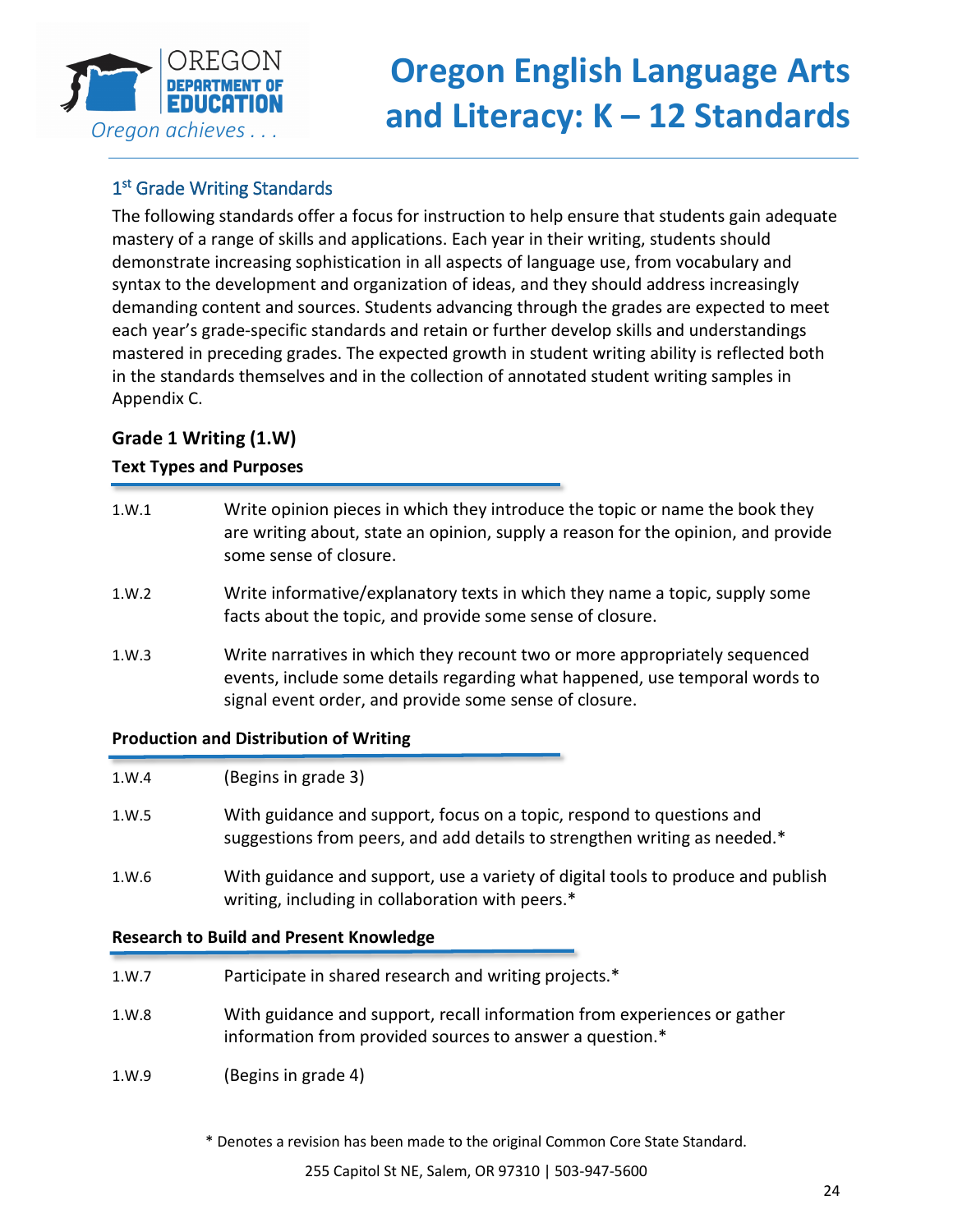

#### **Range of Writing**

1.W.10 (Begins in grade 3)

### <span id="page-25-0"></span>1st Grade Language Standards

 The following standards offer a focus for instruction to help ensure that students gain adequate mastery of a range of skills and applications. Students advancing through the grades are expected to meet each year's grade-specific standards and retain or further develop skills and understandings mastered in preceding grades.

#### **Grade 1 Language (1.L)**

**Conventions of Standard English** 

| 1.L.1  | Demonstrate command of the conventions of standard English grammar and<br>usage when writing or speaking.                                       |
|--------|-------------------------------------------------------------------------------------------------------------------------------------------------|
| 1.L.1a | Print all upper- and lowercase letters.                                                                                                         |
| 1.L.1b | Use common, proper, and possessive nouns.                                                                                                       |
| 1.L.1c | Use singular and plural nouns with matching verbs in basic sentences.*                                                                          |
| 1.L.1d | Use personal, possessive, and indefinite pronouns.*                                                                                             |
| 1.L.1e | Use verbs to convey a sense of past, present, and future.*                                                                                      |
| 1.L.1f | Use frequently occurring adjectives.                                                                                                            |
| 1.L.1g | Use frequently occurring conjunctions.*                                                                                                         |
| 1.L.1h | Use determiners.*                                                                                                                               |
| 1.L.1i | Use frequently occurring prepositions.*                                                                                                         |
| 1.L.1j | Produce and expand complete simple and compound declarative, interrogative,<br>imperative, and exclamatory sentences in response to prompts.    |
| 1.L.2  | Demonstrate command of the conventions of standard English capitalization,<br>punctuation, and spelling when writing.                           |
| 1.L.2a | Capitalize dates and names of people.                                                                                                           |
| 1.L.2b | Use end punctuation for sentences.                                                                                                              |
| 1.L.2c | Use commas in dates and to separate single words in a series.<br>* Denotes a revision has been made to the original Common Core State Standard. |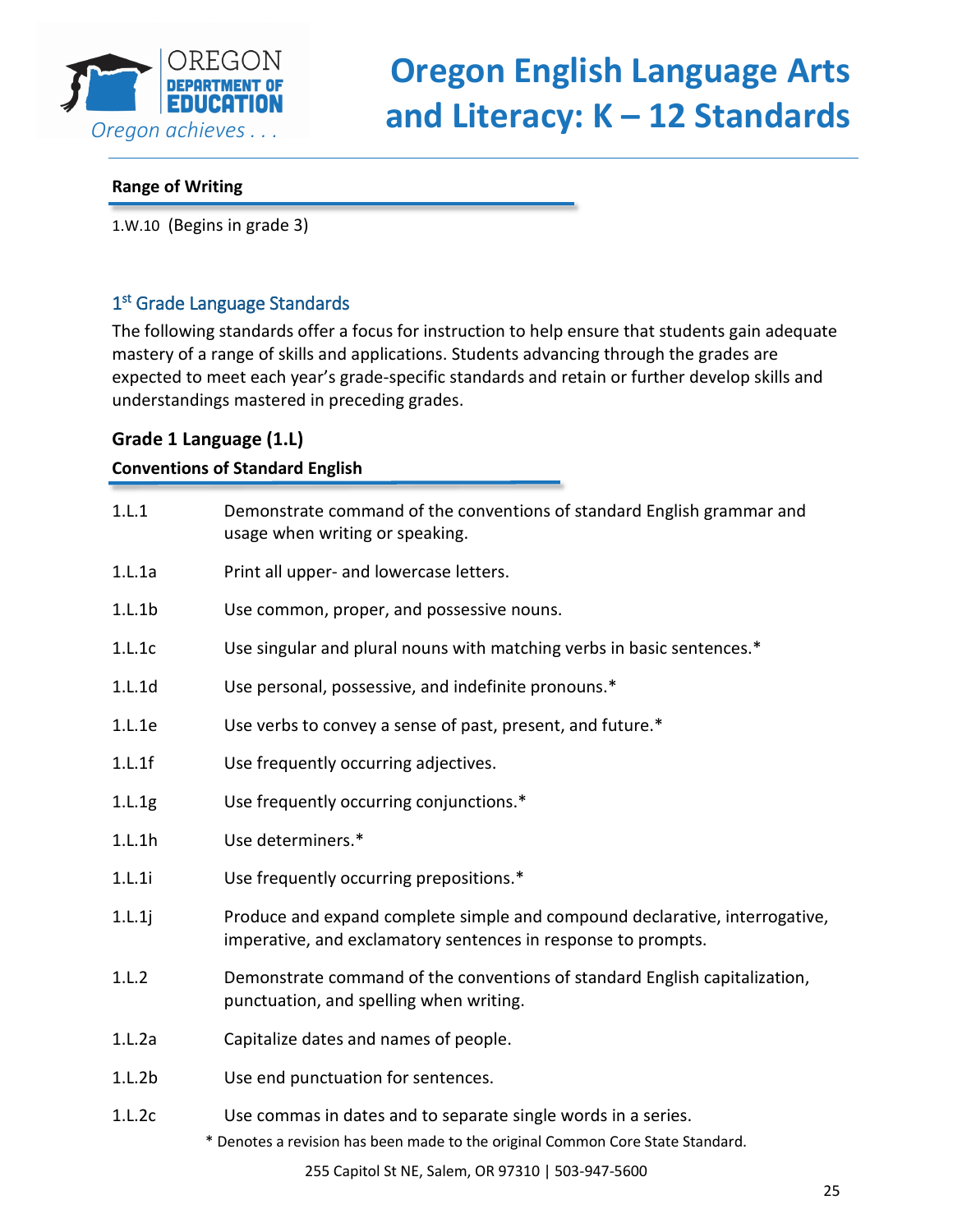

- 1.L.2d Use conventional spelling for words with common spelling patterns and for frequently occurring irregular words.
- 1.L.2e Spell untaught words phonetically, drawing on phonemic awareness and spelling conventions

#### **Knowledge of Language**

1.L.3 (Begins in grade 2)

#### **Vocabulary Acquisition and Use**

| 1.L.4  | Determine or clarify the meaning of unknown and multiple-meaning words and phrases<br>based on grade 1 reading and content, choosing flexibly from an array of strategies.                         |
|--------|----------------------------------------------------------------------------------------------------------------------------------------------------------------------------------------------------|
| 1.L.4a | Use sentence-level context as a clue to the meaning of a word or phrase.                                                                                                                           |
| 1.L.4b | Use frequently occurring affixes as a clue to the meaning of a word.                                                                                                                               |
| 1.L.4c | Identify frequently occurring root words and their inflectional forms.*                                                                                                                            |
| 1.L.5  | With guidance and support, demonstrate understanding of word relationships<br>and nuances in word meanings.*                                                                                       |
| 1.L.5a | Sort words into categories to gain a sense of the concepts the categories<br>represent.*                                                                                                           |
| 1.L.5b | Define words by category and by one or more key attributes.*                                                                                                                                       |
| 1.L.5c | Identify real-life connections between words and their use.*                                                                                                                                       |
| 1.L.5d | Distinguish shades of meaning among verbs differing in manner and adjectives<br>differing in intensity by defining or choosing them or by acting out the<br>meanings.*                             |
| 1.L.6  | Use words and phrases acquired through conversations, reading and being read<br>to, and responding to texts, including using frequently occurring conjunctions to<br>signal simple relationships.* |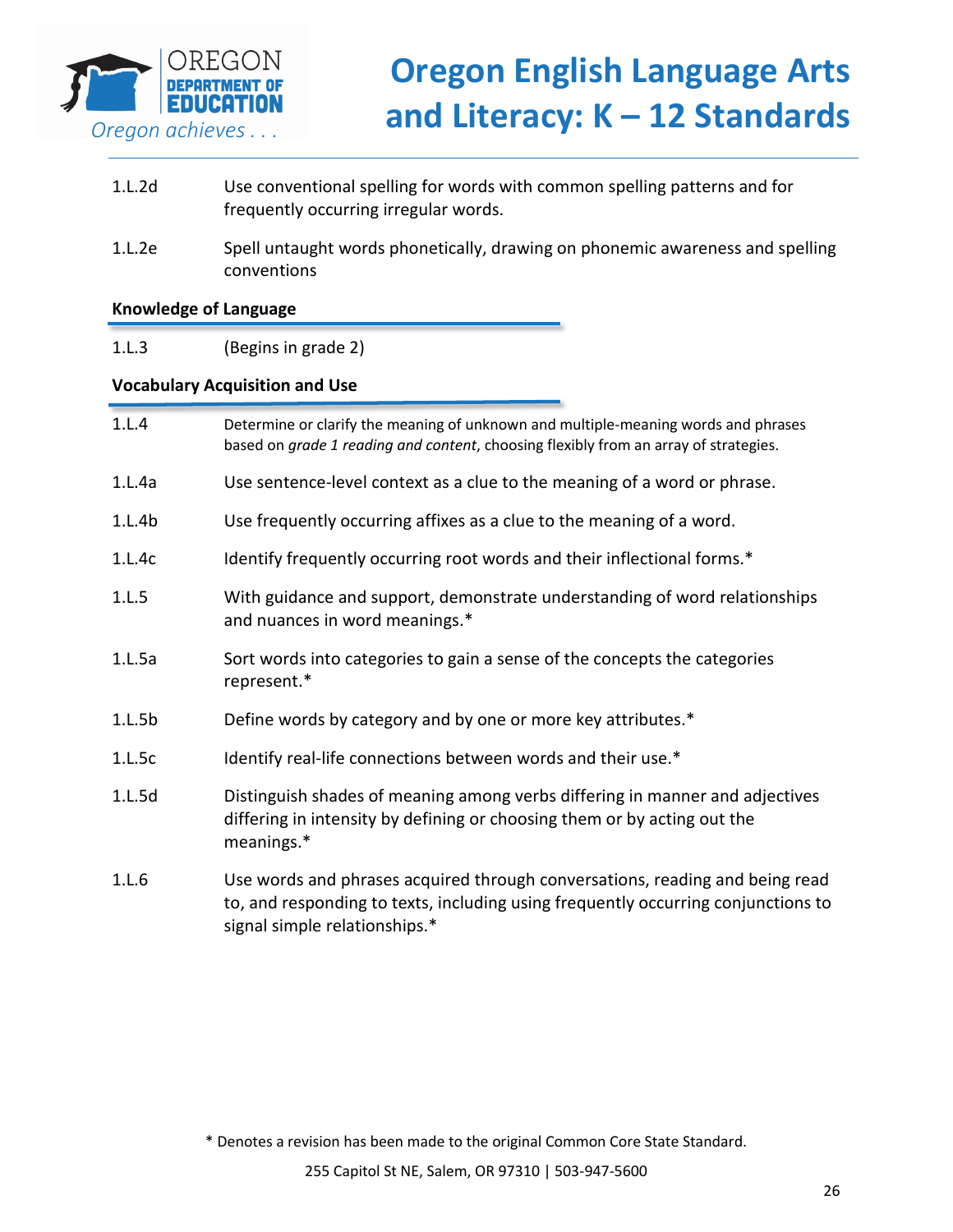

# <span id="page-27-0"></span>1<sup>st</sup> Grade Speaking and Listening Standards

 The following standards offer a focus for instruction to help ensure that students gain adequate mastery of a range of skills and applications. Students advancing through the grades are expected to meet each year's grade-specific standards and retain or further develop skills and understandings mastered in preceding grades.

### **Grade 1 Speaking and Listening (1.SL)**

#### **Comprehension and Collaboration**

| 1.SL.4                                     | Describe people, places, things, and events with relevant details, expressing<br>ideas and feelings clearly.                                         |
|--------------------------------------------|------------------------------------------------------------------------------------------------------------------------------------------------------|
| <b>Presentation of Knowledge and Ideas</b> |                                                                                                                                                      |
| 1.SL.3                                     | Ask and answer questions about what a speaker says in order to gather<br>additional information or clarify something that is not understood.         |
| 1.SL.2                                     | Ask and answer questions about key details in a text read aloud or information<br>presented orally or through other media.                           |
| 1.5L.1c                                    | Ask questions to clear up any confusion about the topics and texts under<br>discussion.                                                              |
| 1.5L.1b                                    | Build on others' talk in conversations by responding to the comments of others<br>through multiple exchanges.                                        |
| 1.SL.1a                                    | Follow agreed-upon rules for discussions.*                                                                                                           |
| 1.SL.1                                     | Participate in collaborative conversations with diverse partners about grade 1<br>topics and texts with peers and adults in small and larger groups. |

- 1.SL.5 Add drawings or other visual displays to descriptions when appropriate to clarify ideas, thoughts, and feelings.
- 1 Language standards 1 and 3 for specific expectations.) 1.SL.6 Produce complete sentences when appropriate to task and situation. (See grade

\* Denotes a revision has been made to the original Common Core State Standard.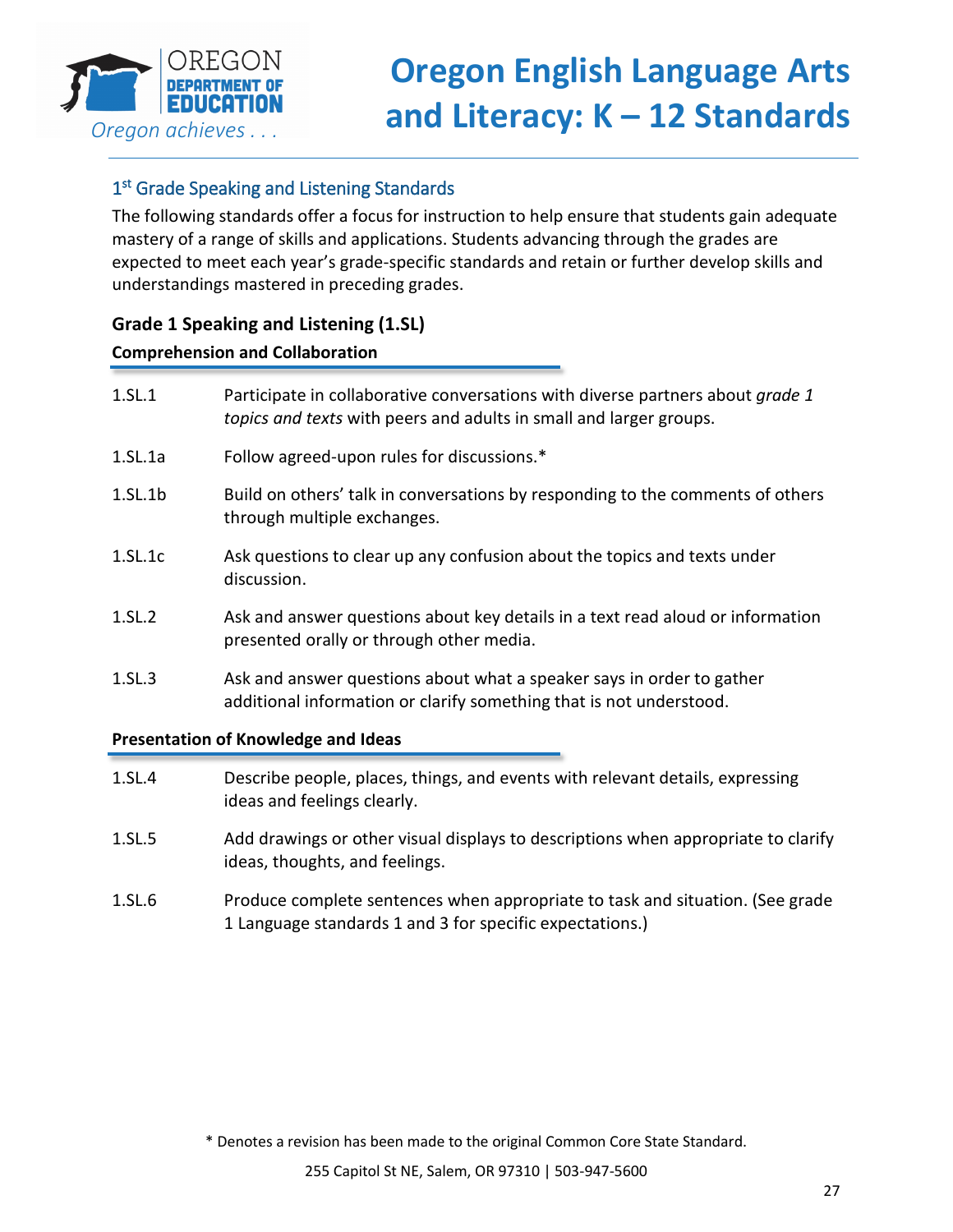

# <span id="page-28-0"></span>**SECOND GRADE**

# <span id="page-28-1"></span>2<sup>ND</sup> Grade Reading Standards: Foundational Skills

 system. These foundational skills are not an end in and of themselves; rather, they are designed to develop proficient readers with the capacity to comprehend texts across a range of practice with these concepts than struggling readers will. The point is to teach students what These standards are directed toward fostering students' understanding and working knowledge of concepts of print, the alphabetic principle, and other basic conventions of the English writing necessary and important components of an effective, comprehensive reading program types and disciplines. Instruction should be differentiated: good readers will need much less they need to learn and not what they already know—to discern when particular children or activities warrant more or less attention.

#### **Grade 2 Reading Foundational Skills (2.RF) Print Concepts**

 $2.RF.1$ (There is not a grade 2 standard for this concept. Please see preceding grades for *more information.)* 

#### **Phonological Awareness**

| 2.RF.2                              | Demonstrate command of spoken words in familiar two and three-<br>syllable words.*      |  |
|-------------------------------------|-----------------------------------------------------------------------------------------|--|
| 2.RF.2a                             | Substitute medial vowels in one-syllable words.*                                        |  |
| 2.RF.2b                             | Substitute, and delete parts of blends in the final position in one-syllable words.*    |  |
| <b>Phonics and Word Recognition</b> |                                                                                         |  |
| 2.RF.3                              | Know and apply grade-level phonics and word analysis skills in decoding words.          |  |
| 2RF.3a                              | Distinguish long and short vowels when reading regularly spelled one-syllable<br>words. |  |
| 2.RF.3b                             | Know spelling-sound correspondences for additional common vowel teams.                  |  |
| 2.RF.3c                             | Decode regularly spelled two-syllable words with long vowels.                           |  |
| 2.RF.3d                             | Decode words with grade-appropriate prefixes and suffixes.*                             |  |
| 2.RF.3e                             | Identify words with inconsistent but common spelling-sound correspondences.             |  |
| 2.RF.3f                             | Recognize and read grade-appropriate irregularly spelled words.                         |  |
|                                     | * Denotes a revision has been made to the original Common Core State Standard.          |  |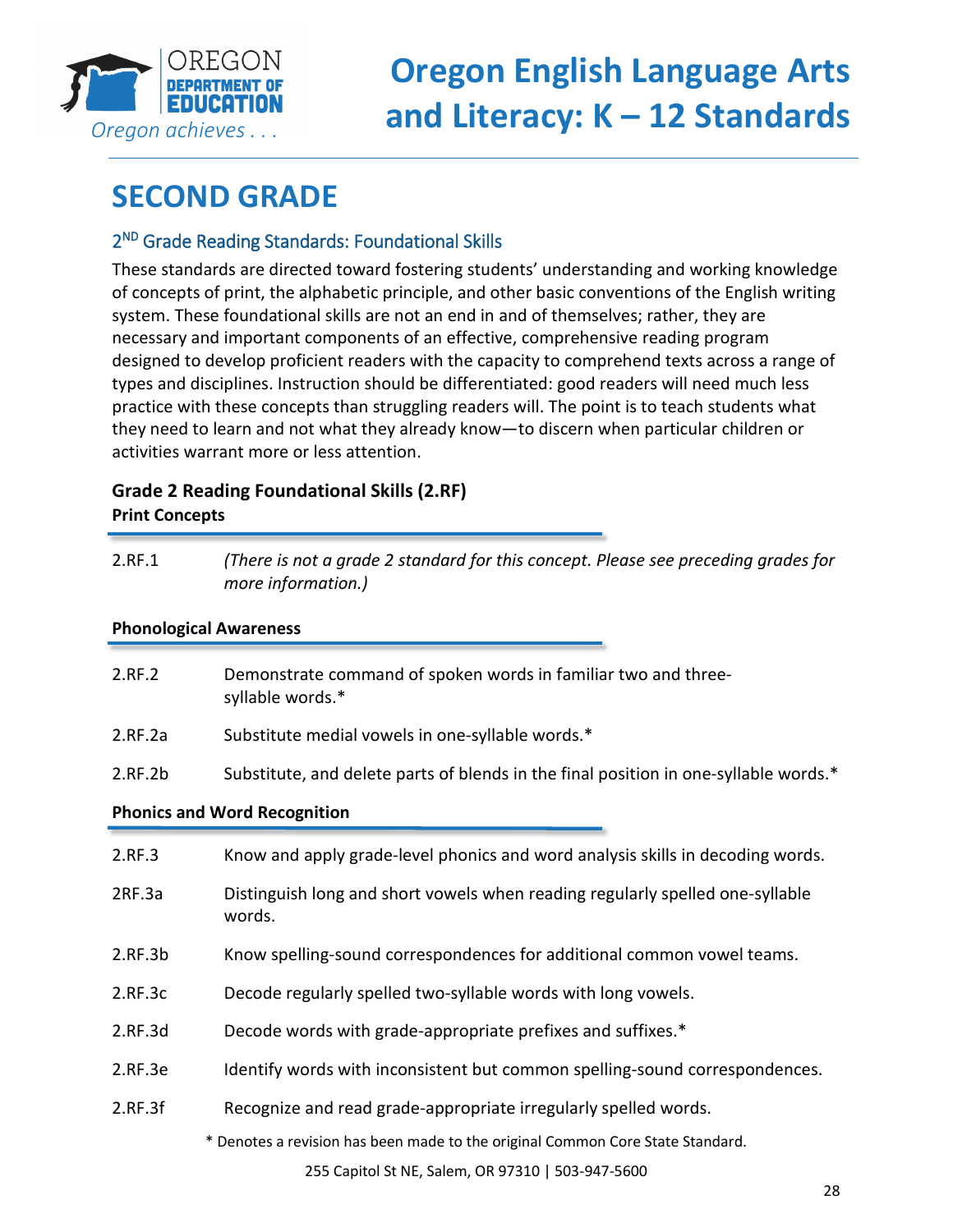

#### **Fluency**

| 2.RF.4  | Read with sufficient accuracy and fluency to support comprehension.                                     |
|---------|---------------------------------------------------------------------------------------------------------|
| 2.RF.4a | Read grade-level text with purpose and understanding.                                                   |
| 2.RF.4b | Read grade-level text orally with accuracy, appropriate rate, and expression on<br>successive readings. |
| 2.RF.4c | Use context to confirm or self-correct word recognition and understanding,<br>rereading as necessary.   |

### <span id="page-29-0"></span>2<sup>nd</sup> Grade Reading Standards: Literature and Informational

 The following standards offer a focus for instruction and help ensure that students gain adequate exposure to a range of texts and tasks. Rigor is also infused through the requirement that students read increasingly complex texts through the grades. *Students advancing through the grades are expected to meet each year's grade-specific standards and retain or further develop skills and understandings mastered in preceding grades.* 

#### **Grade 2 Reading Literature (2.RL)**

#### **Key Ideas and Details**

- 2.RL.1 Ask and answer such questions as *who, what, where, when, why*, and *how* to demonstrate understanding of key details in a text.
- 2.RL.2 Recount stories, including fables and folktales from diverse cultures, and determine their central message, lesson, or moral.
- including identifying the characters' feelings, the plot or problem, and how it is 2.RL.3 Describe how characters in a story respond to major events and challenges, resolved.\*

#### **Craft and Structure**

- 2.RL.4 Describe how words and phrases supply rhythm and meaning in a story, poem, or song.\*
- 2.RL.5 Describe the overall structure of a story, including describing how the beginning introduces the story, how the middle progresses the action, and the ending concludes the action.\*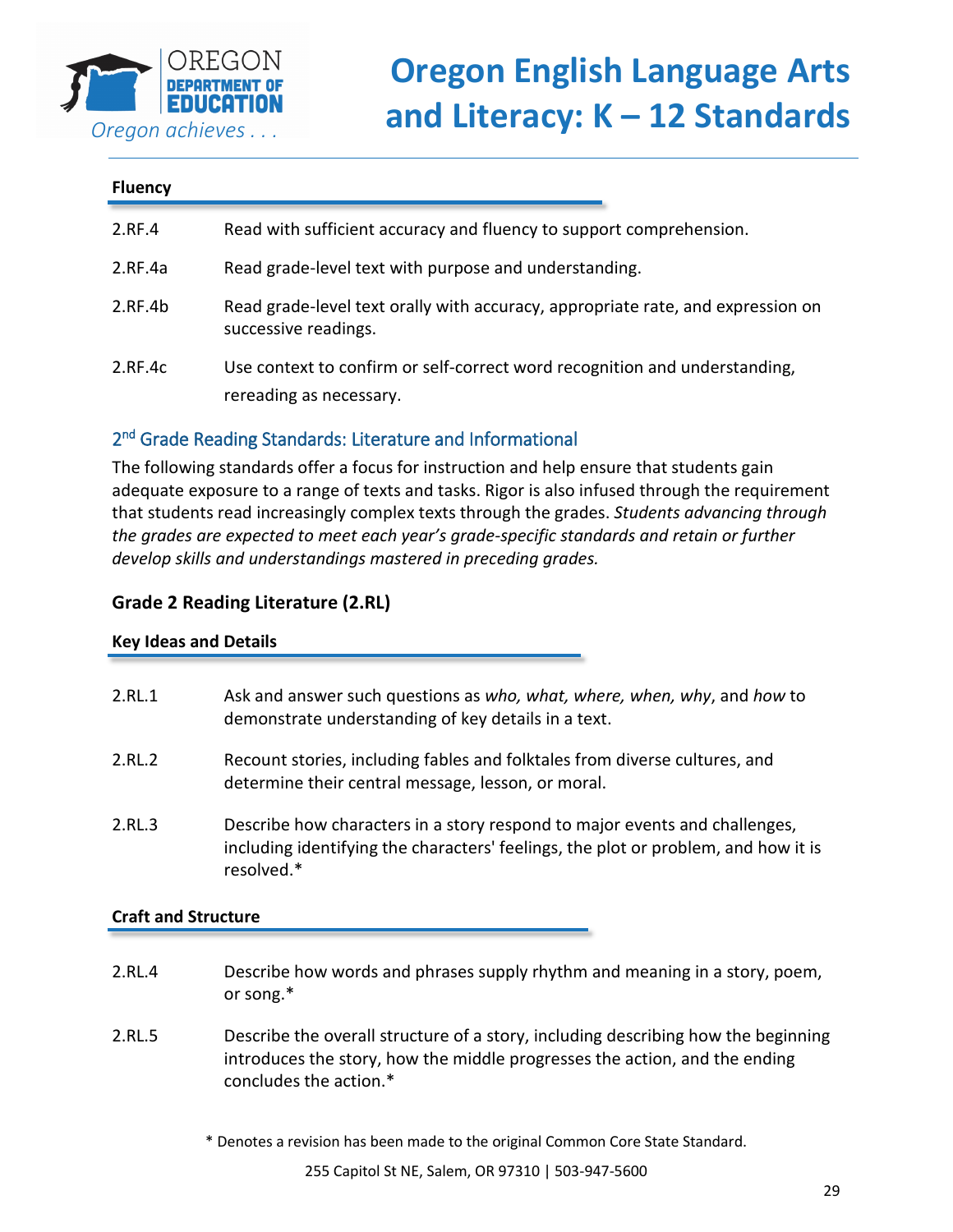

2.RL.6 Acknowledge differences in the points of view of characters, including by speaking in a different voice for each character when reading dialogue aloud.

#### **Integration of Knowledge and Ideas**

- 2.RL.7 Use information gained from the illustrations and words in a print or digital text to demonstrate understanding of its characters, setting, or plot.
- 2.RL.8 (Not applicable to literature)
- 2.RL.9 Compare and contrast two or more versions of the same story by different authors or from different cultures.\*

#### **Range of Reading and Level of Text Complexity**

2.RL.10 By the end of the year, read and comprehend literature, including stories and poetry, in the grades 2–3 text complexity band proficiently, with scaffolding as needed at the high end of the range.

### **Grade 2 Reading Informational Text (2.RI)**

#### **Key Ideas and Details**

- 2.RI.1 Ask and answer such questions as *who, what, where, when, why*, and *how* to demonstrate understanding of key details in a text.
- 2.RI.2 Identify the main topic of a multi-paragraph text as well as the focus of specific paragraphs within the text.
- 2.RI.3 Describe the connection between a series of historical events, scientific ideas or concepts, or steps in technical procedures in a text.

#### **Craft and Structure**

 2.RI.4 Determine the meaning of words and phrases in a text relevant to a *grade 2 topic or subject area*. 2.RI.5 Know and use various text features to locate key facts or information in a text efficiently.\*

\* Denotes a revision has been made to the original Common Core State Standard.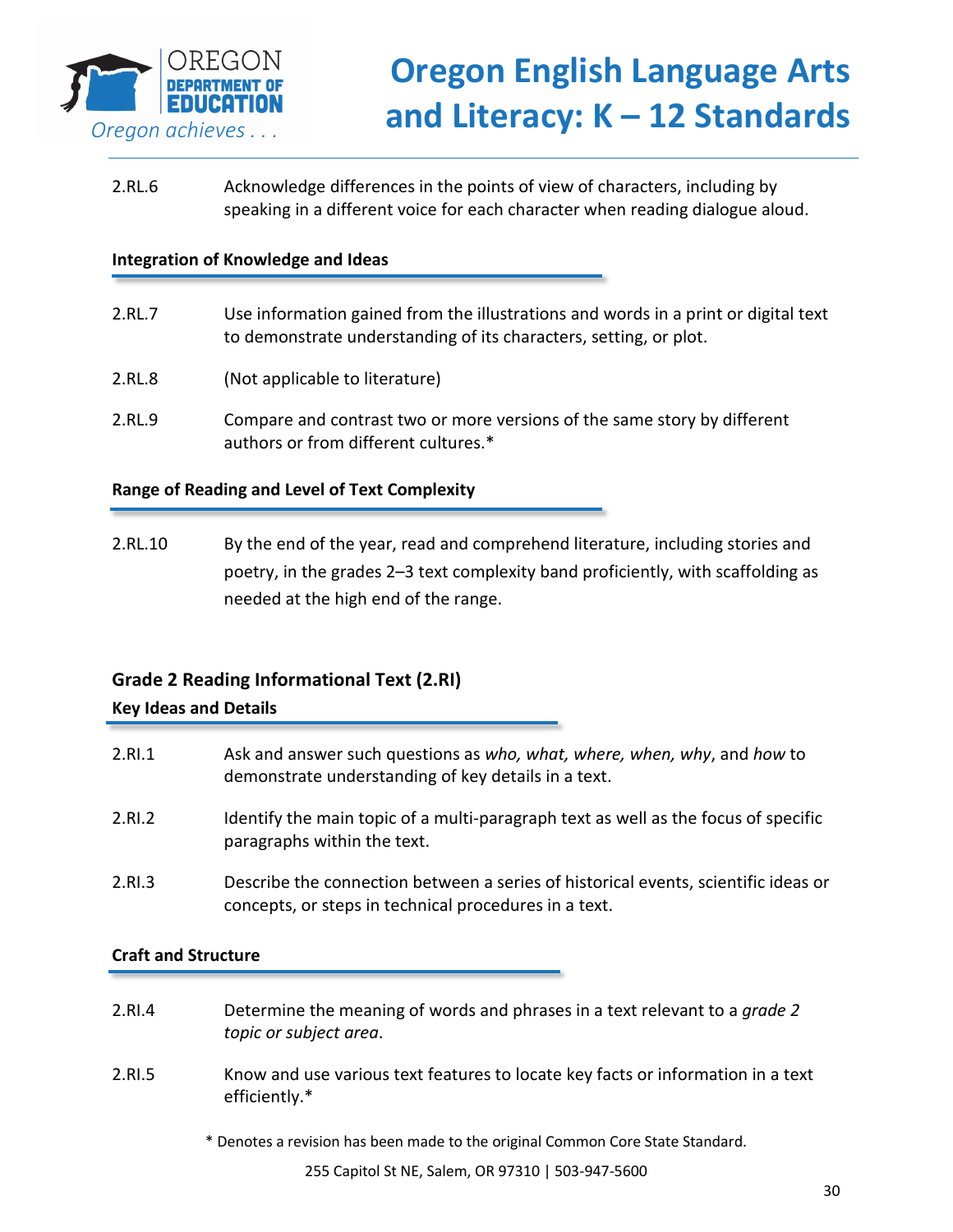

2.RI.6 Identify the main purpose of a text, including what the author wants to answer, explain, or describe.

#### **Integration of Knowledge and Ideas**

- 2.RI.7 Explain how specific images contribute to and clarify a text.\*
- 2.RI.8 Describe how reasons support specific points the author makes in a text.
- 2.RI.9 Compare and contrast the most important points presented by two texts on the same topic.

#### **Range of Reading and Level of Text Complexity**

 complexity band proficiently, with scaffolding as needed at the high end of the 2.RI.10 By the end of year, read and comprehend informational texts, including history/social studies, science, and technical texts, in the grades 2–3 text range.

# <span id="page-31-0"></span>2<sup>nd</sup> Grade Writing Standards

 The following standards offer a focus for instruction to help ensure that students gain adequate mastery of a range of skills and applications. Each year in their writing, students should demonstrate increasing sophistication in all aspects of language use, from vocabulary and syntax to the development and organization of ideas, and they should address increasingly demanding content and sources. Students advancing through the grades are expected to meet each year's grade-specific standards and retain or further develop skills and understandings mastered in preceding grades. The expected growth in student writing ability is reflected both in the standards themselves and in the collection of annotated student writing samples in Appendix C.

#### **Grade 2 Writing (2.W)**

#### **Text Types and Purposes**

- about, state an opinion, supply reasons that support the opinion, use linking 2.W.1 Write opinion pieces in which they introduce the topic or book they are writing words to connect opinion and reasons, and provide a concluding statement or section.\*
- 2.W.2 Write multi-paragraph informative/explanatory texts to examine a topic and convey ideas and information clearly.\*

\* Denotes a revision has been made to the original Common Core State Standard.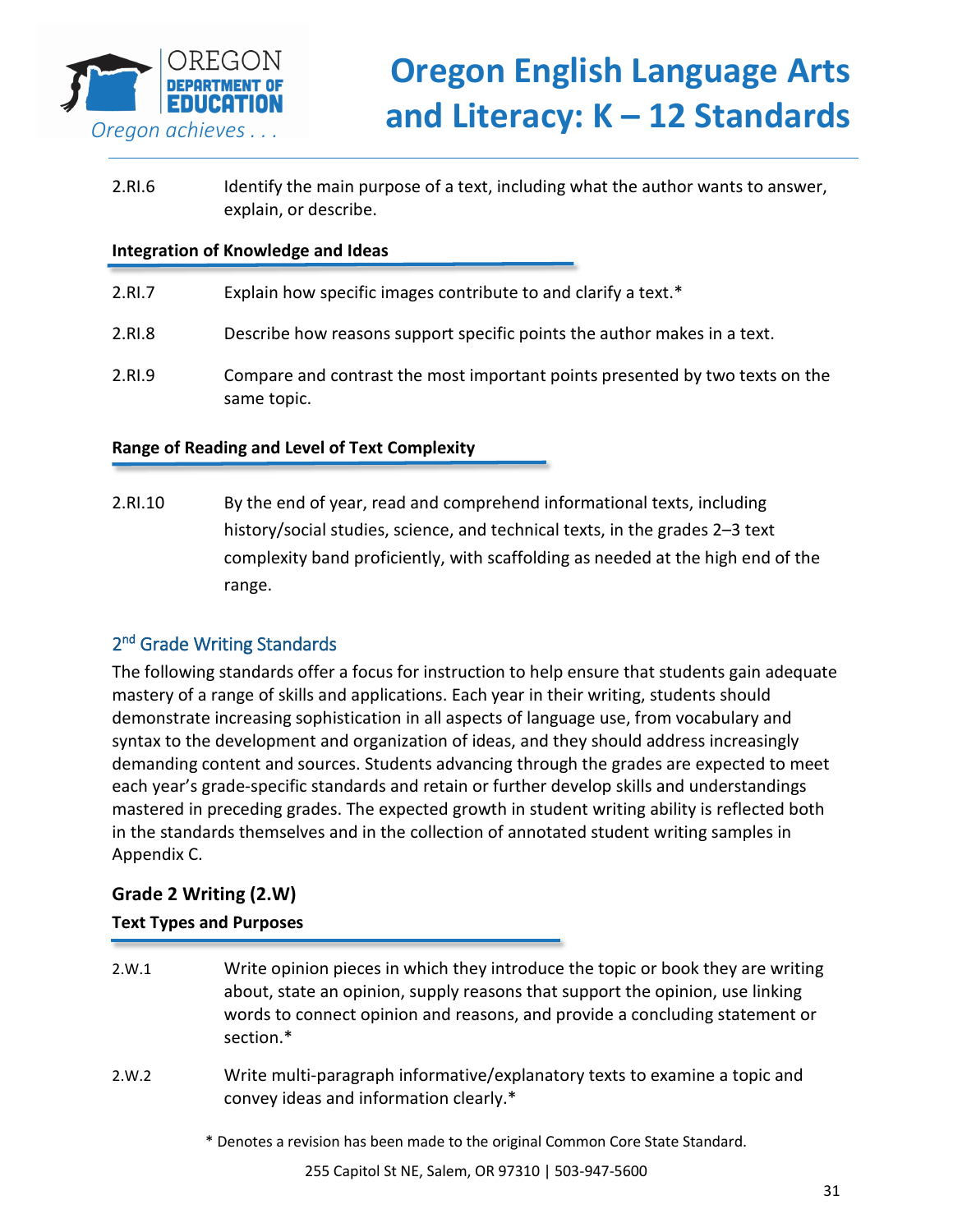

| 2.W.2a | Introduce a topic and group related information together; include illustrations<br>when useful to aiding comprehension.*                                 |
|--------|----------------------------------------------------------------------------------------------------------------------------------------------------------|
| 2.W.2b | Develop the topic with facts, definitions, and details.*                                                                                                 |
| 2.W.2c | Use linking words and phrases to connect ideas within categories of<br>information.*                                                                     |
| 2.W.3  | Write narratives to develop real or imagined experiences or events using<br>effective technique, descriptive details, and clear event sequences.*        |
| 2.W.3a | Establish a situation and introduce a narrator and/or characters; organize an<br>event sequence that unfolds naturally.*                                 |
| 2.W.3b | Use dialogue and descriptions of actions, thoughts, and feelings to develop<br>experiences and events or show the response of characters to situations.* |
| 2.W.3c | Use temporal words and phrases to signal event order.*                                                                                                   |
| 2.w.3d | Provide a sense of closure.*                                                                                                                             |
|        |                                                                                                                                                          |

## **Production and Distribution of Writing**

| 2.W.4 | (Begins in grade 3) |
|-------|---------------------|
|-------|---------------------|

- 2.W.5 With guidance and support, focus on a topic and strengthen writing as needed by revising and editing.\*
- 2.W.6 With guidance and support, use technology to produce and publish writing as well as to interact and collaborate with others.\*

#### **Research to Build and Present Knowledge**

| 2.W.7 | Participate in shared research and writing projects.*                                                    |
|-------|----------------------------------------------------------------------------------------------------------|
| 2.W.8 | Recall information from experiences or gather information from provided<br>sources to answer a question. |
| 2.W.9 | (Begins in grade 4)                                                                                      |

#### **Range of Writing**

2.W.10 (Begins in grade 3)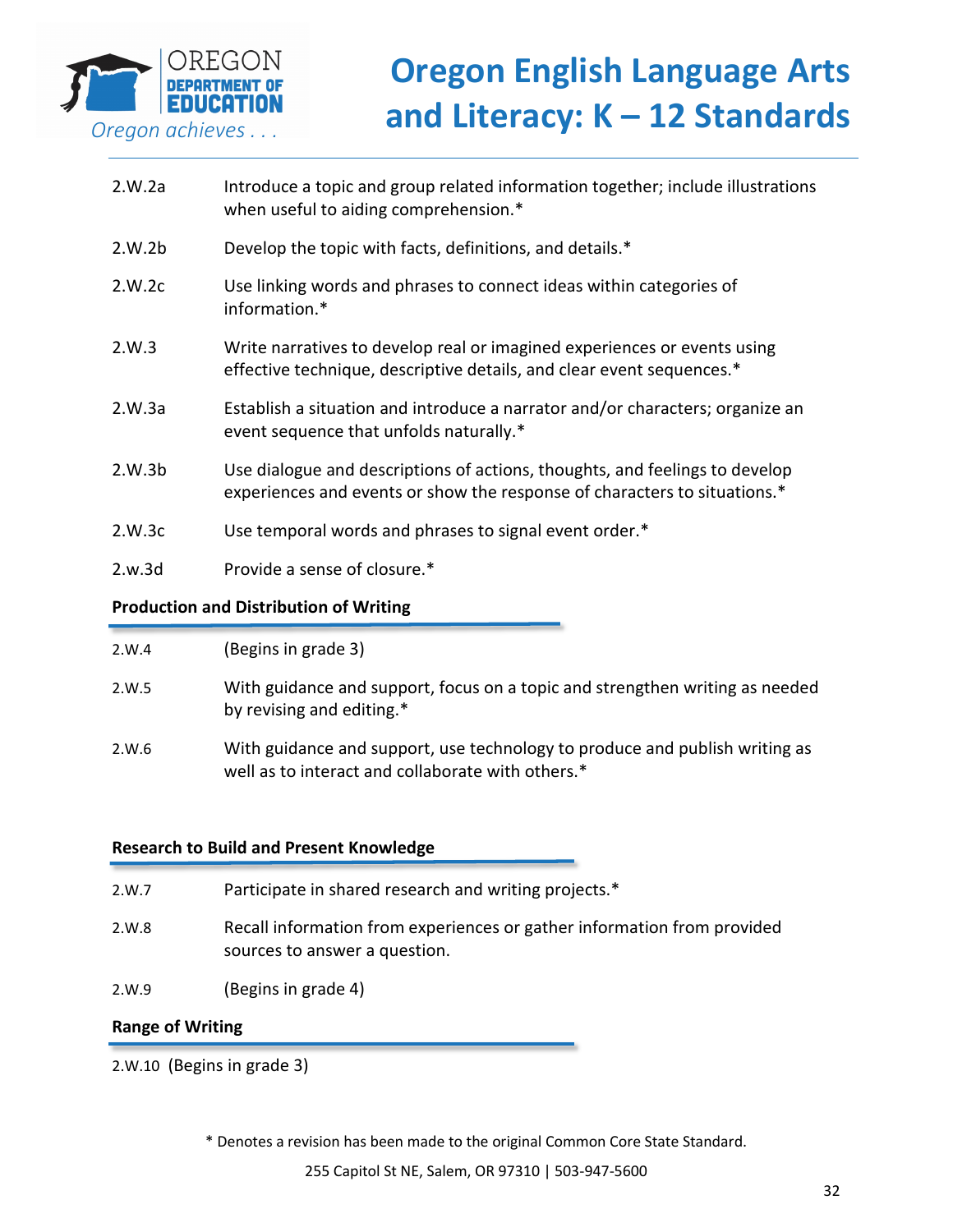

# <span id="page-33-0"></span>**2nd Grade** Language Standards

 The following standards offer a focus for instruction to help ensure that students gain adequate mastery of a range of skills and applications. Students advancing through the grades are expected to meet each year's grade-specific standards and retain or further develop skills and understandings mastered in preceding grades.

# **Grade 2 Language (2.L)**

#### **Conventions of Standard English**

| Demonstrate command of the conventions of standard English grammar and<br>usage when writing or speaking.             |
|-----------------------------------------------------------------------------------------------------------------------|
| Use collective nouns.*                                                                                                |
| Form and use frequently occurring irregular plural nouns.*                                                            |
| Use reflexive pronouns.*                                                                                              |
| Form and use the past tense of frequently occurring irregular verbs.*                                                 |
| Use adjectives and adverbs, and choose between them depending on what is to<br>be modified.                           |
| Produce, expand, and rearrange complete simple and compound sentences.*                                               |
| Demonstrate command of the conventions of standard English capitalization,<br>punctuation, and spelling when writing. |
| Capitalize holidays, product names, and geographic names.                                                             |
| Use commas in greetings and closings of letters.                                                                      |
| Use an apostrophe to form contractions and frequently occurring possessives.                                          |
| Generalize learned spelling patterns when writing words.*                                                             |
|                                                                                                                       |

#### **Knowledge of Language**

2.L.3 Use knowledge of language and its conventions when writing, speaking, reading, or listening.

#### **Vocabulary Acquisition and Use**

 2.L.4 Determine or clarify the meaning of unknown and multiple-meaning words and phrases based on *grade 2 reading and content*, choosing from an array of strategies.

\* Denotes a revision has been made to the original Common Core State Standard.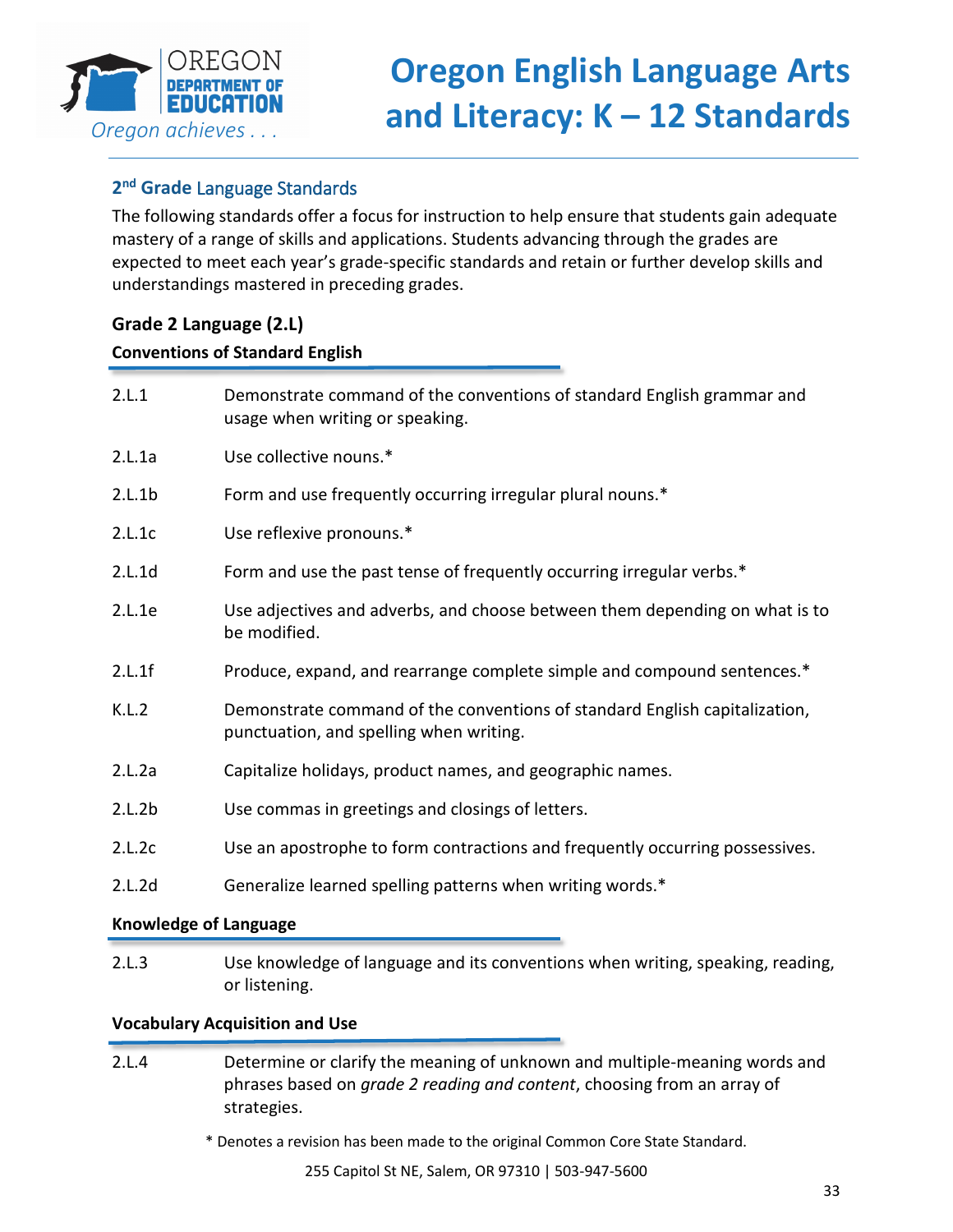

- 2.L.4a Use sentence-level context as a clue to the meaning of a word or phrase.
- 2.L.4b Determine the meaning of the new word formed when a known prefix is added to a known word.\*1.L.5 With guidance and support, demonstrate understanding of word relationships and nuances in word meanings.\*
- 2.L.4c Use a known root word as a clue to the meaning of an unknown word with the same root.\*
- 2.L.4d Use knowledge of the meaning of individual words to predict the meaning of compound words.\*
- and digital, to determine or clarify the meaning of words and phrases. 2.L.4e Use glossaries, beginning dictionaries, and other reference materials, both print
- 2.L.5 Demonstrate understanding of word relationships and nuances in word meanings.
- 2.L.5a Identify real-life connections between words and their use.\*
- 2.L.5b Distinguish shades of meaning among closely related verbs and closely related adjectives.\*
- to, and responding to texts, including using adjectives and adverbs to describe. 2.L.6 Use words and phrases acquired through conversations, reading and being read

# <span id="page-34-0"></span>2<sup>nd</sup> Grade Speaking and Listening Standards

The following standards offer a focus for instruction to help ensure that students gain adequate mastery of a range of skills and applications. Students advancing through the grades are expected to meet each year's grade-specific standards and retain or further develop skills and understandings mastered in preceding grades.

### **Grade 2 Speaking and Listening (2.SL)**

#### **Comprehension and Collaboration**

| 2.SL.1  | Participate in collaborative conversations with diverse partners about grade 2<br>topics and texts with peers and adults in small and larger groups. |
|---------|------------------------------------------------------------------------------------------------------------------------------------------------------|
| 2.SL.1a | Follow agreed-upon rules for discussions.*                                                                                                           |
| 2.SL.1b | Build on others' talk in conversations by linking their comments to the remarks<br>of others.                                                        |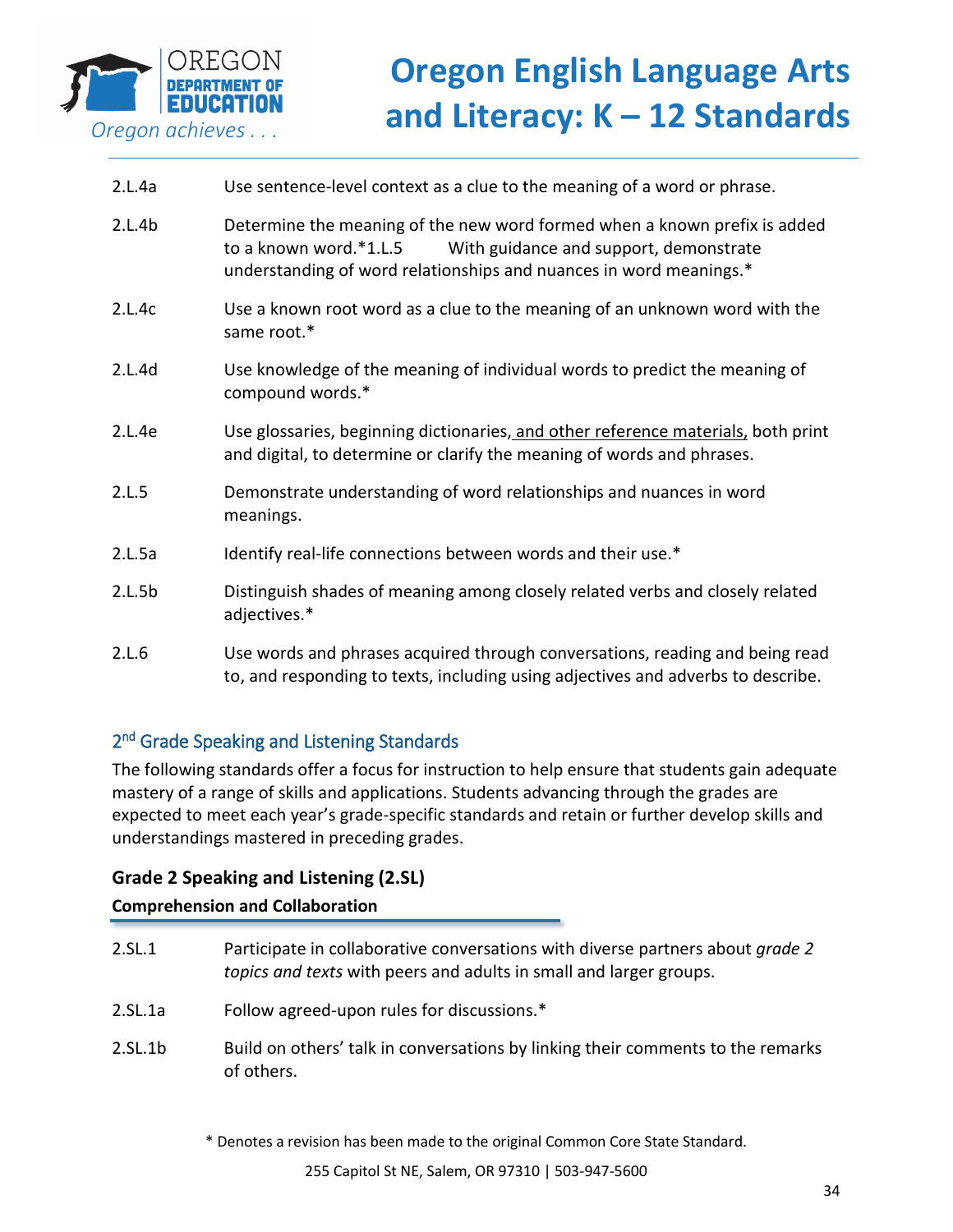

- 2.SL.1c Ask for clarification and further explanation as needed about the topics and texts under discussion.
- 2.SL.2 Recount or describe key ideas or details from a text read aloud or information presented orally or through other media.
- 2.SL.3 Ask and answer questions about what a speaker says in order to clarify comprehension, gather additional information, or deepen understanding of a topic or issue.

#### **Presentation of Knowledge and Ideas**

- 2.SL.4 Tell a story or recount an experience with appropriate facts and relevant, descriptive details, speaking audibly in coherent sentences.
- 2.SL.5 Create audio recordings of stories or poems; add drawings or other visual displays to stories or recounts of experiences when appropriate to clarify ideas, thoughts, and feelings.
- 2.SL.6 Produce complete sentences when appropriate to task and situation in order to provide requested detail or clarification. (See grade 2 Language standards 1 and 3 for specific expectations.)

<sup>\*</sup> Denotes a revision has been made to the original Common Core State Standard.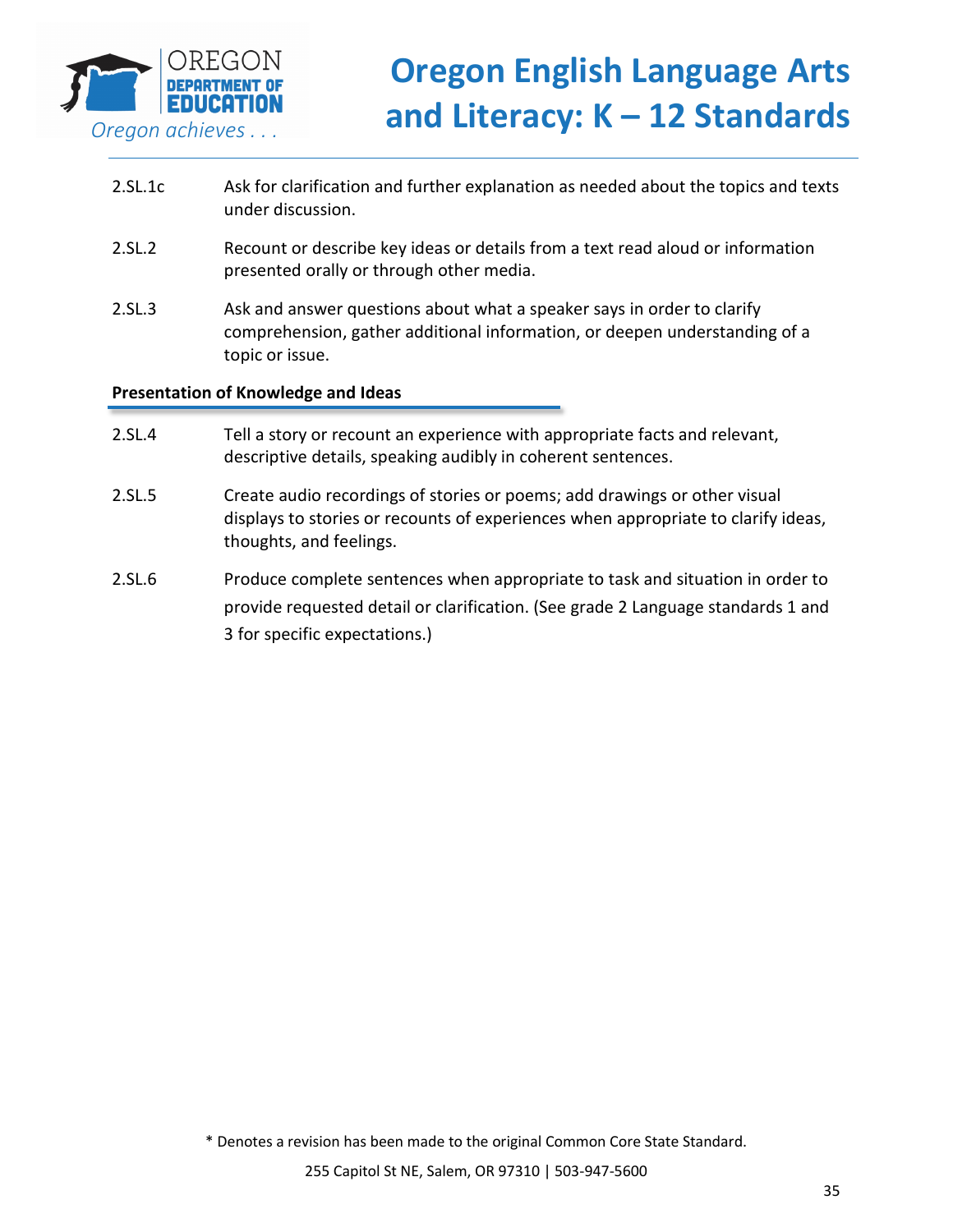

# **THIRD GRADE**

# 3<sup>rd</sup> Grade Reading Standards: Foundational Skills

 system. These foundational skills are not an end in and of themselves; rather, they are practice with these concepts than struggling readers will. The point is to teach students what These standards are directed toward fostering students' understanding and working knowledge of concepts of print, the alphabetic principle, and other basic conventions of the English writing necessary and important components of an effective, comprehensive reading program designed to develop proficient readers with the capacity to comprehend texts across a range of types and disciplines. Instruction should be differentiated: good readers will need much less they need to learn and not what they already know—to discern when particular children or activities warrant more or less attention.

# **Grade 3 Reading Foundational Skills (3.RF)**

**Print Concepts** 

 $3.RF.1$  *If student does not demonstrate understanding of the organization and basic*  (There is not a grade 3 standard for this concept. Please see preceding grades *for more Information.) features of print, apply standard K.RF.1.\** 

# **Phonological Awareness**

3.RF.2  *one-syllable words, with automaticity, see standards 2.RF.2a-b.\**  3.RF.2 *(There is not a grade 3 standard for this concept. Please see preceding grades for more information.) If students cannot substitute and delete parts of blends in the final position of* 

# **Phonics and Word Recognition**

3.RF.3 Know and apply grade-level phonics and word analysis skills in decoding words. 3.RF.3a Identify and know the meaning of the most common prefixes and derivational suffixes. 3.RF.3b Decode words with common suffixes. Read grade-appropriate irregularly spelled words.\* 3.RF.3c Decode multisyllable words.

\* Denotes a revision has been made to the original Common Core State Standard.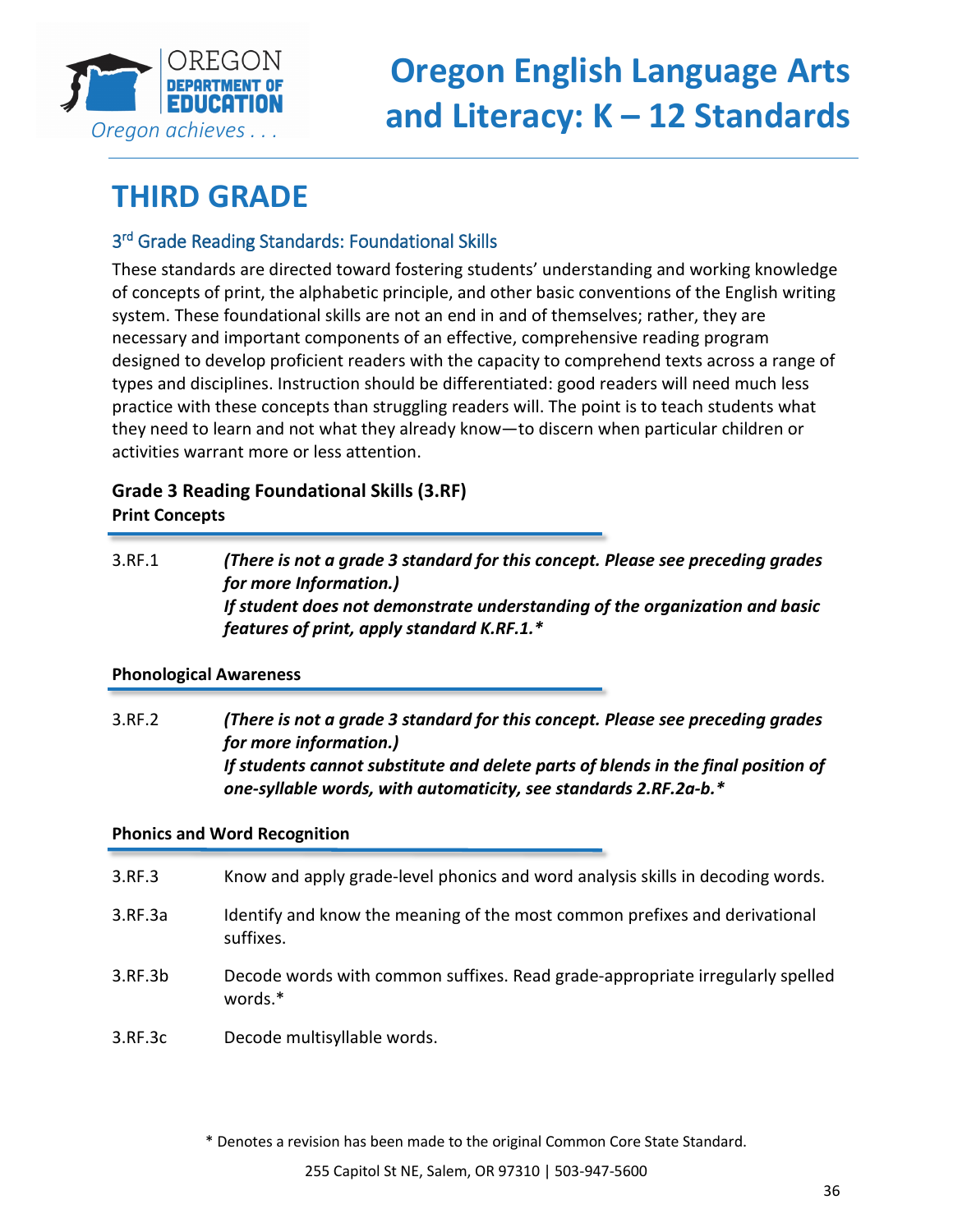

#### **Fluency**

| 3.RF.4  | Read with sufficient accuracy and fluency to support comprehension.                                                 |
|---------|---------------------------------------------------------------------------------------------------------------------|
| 3.RF.4a | Read grade-level text with purpose and understanding.                                                               |
| 3.RF.4b | Read grade-level prose and poetry orally with accuracy, appropriate rate, and<br>expression on successive readings. |
| 3.RF.4c | Use context to confirm or self-correct word recognition and understanding,<br>rereading as necessary.               |

# 3<sup>rd</sup> Grade Reading Standards: Literature and Informational

 The following standards offer a focus for instruction and help ensure that students gain adequate exposure to a range of texts and tasks. Rigor is also infused through the requirement that students read increasingly complex texts through the grades. *Students advancing through the grades are expected to meet each year's grade-specific standards and retain or further develop skills and understandings mastered in preceding grades.* 

# **Grade 3 Reading Literature (3.RL)**

#### **Key Ideas and Details**

- explicitly to the text as the basis for the answers. 3.RL.1 Ask and answer questions to demonstrate understanding of a text, referring
- 3.RL.2 Recount and summarize stories, including fables, folktales, and myths from diverse cultures; determine the central message, lesson, or moral, and explain how it is conveyed through key details in the text.\*
- 3.RL.3 Describe characters in a story and explain how their actions contribute to the sequence of events.\*

# **Craft and Structure**

- 3.RL.4 Determine the meaning of words and phrases as they are used in a text, distinguishing literal from nonliteral language.
- 3.RL.5 Refer to parts of stories, dramas, and poems when writing or speaking about a text, using terms such as *chapter, scene,* and *stanza*; describe how each successive part builds on earlier sections.

\* Denotes a revision has been made to the original Common Core State Standard.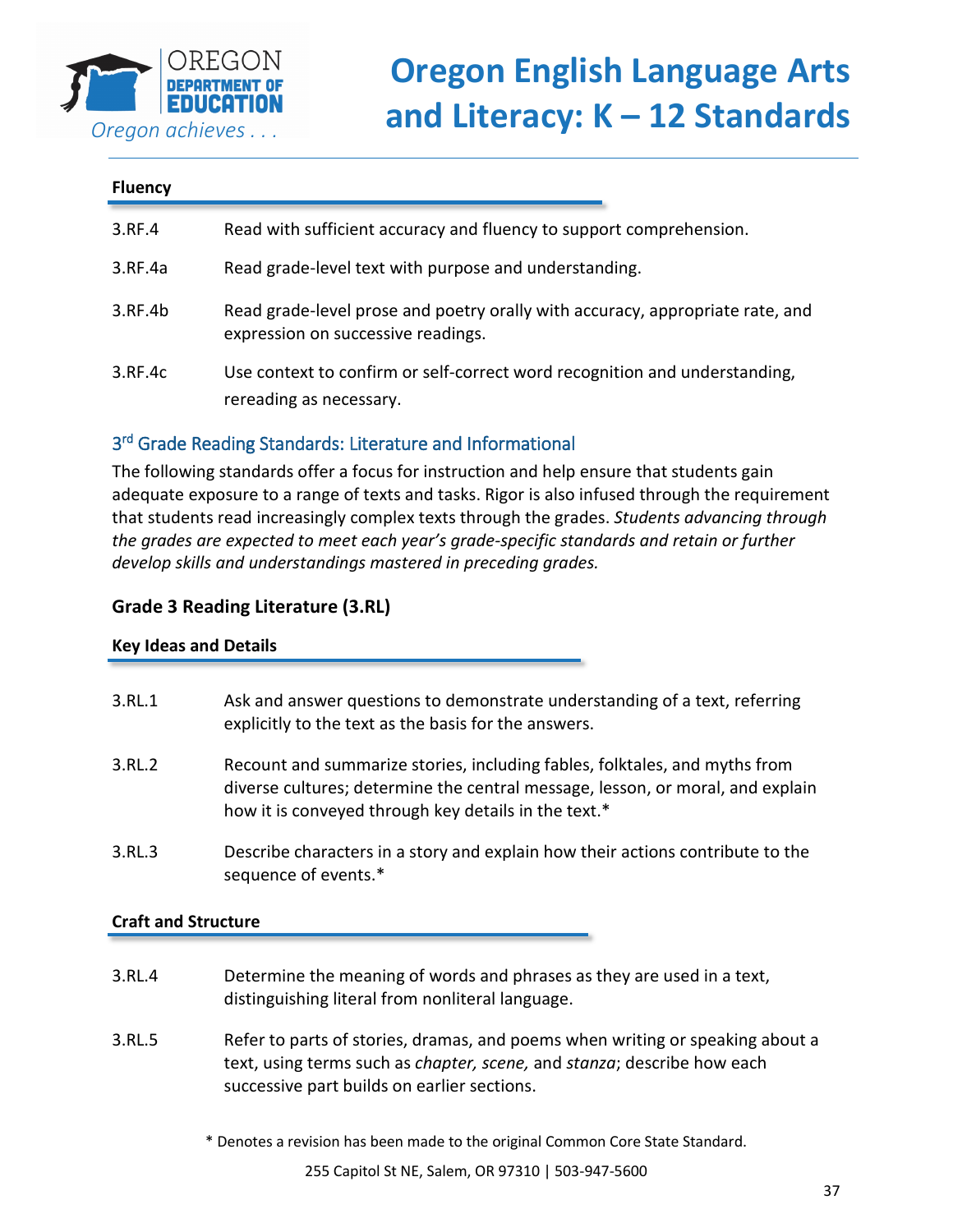

 3.RL.6 Distinguish their own point of view from that of the narrator or those of the characters.

#### **Integration of Knowledge and Ideas**

- 3.RL.7 Explain how specific aspects of a text's illustrations contribute to what is conveyed by the words in a story.\*
- 3.RL.8 (Not applicable to literature)
- 3.RL.9 Compare and contrast the messages, settings, and plots of stories written by the same author about the same or similar characters.\*

#### **Range of Reading and Level of Text Complexity**

3.RL.10 By the end of the year, read and comprehend literature, including stories, dramas, and poetry, at the high end of the grades 2-3 text complexity band independently and proficiently.

# **Grade 3 Reading Informational Text (3.RI)**

#### **Key Ideas and Details**

- explicitly to the text as the basis for the answers. 3.RI.1 Ask and answer questions to demonstrate understanding of a text, referring
- 3.RI.2 Determine the main idea of a text; recount the key details and explain how they support the main idea.
- 3.RI.3 Describe the relationship between a series of historical events, scientific ideas or concepts, or steps in technical procedures in a text, using language that pertains to time, sequence, and cause/effect.

#### **Craft and Structure**

3.RI.4 Determine the meaning of general academic and domain-specific words and phrases in a text relevant to a *grade 3 topic or subject area*.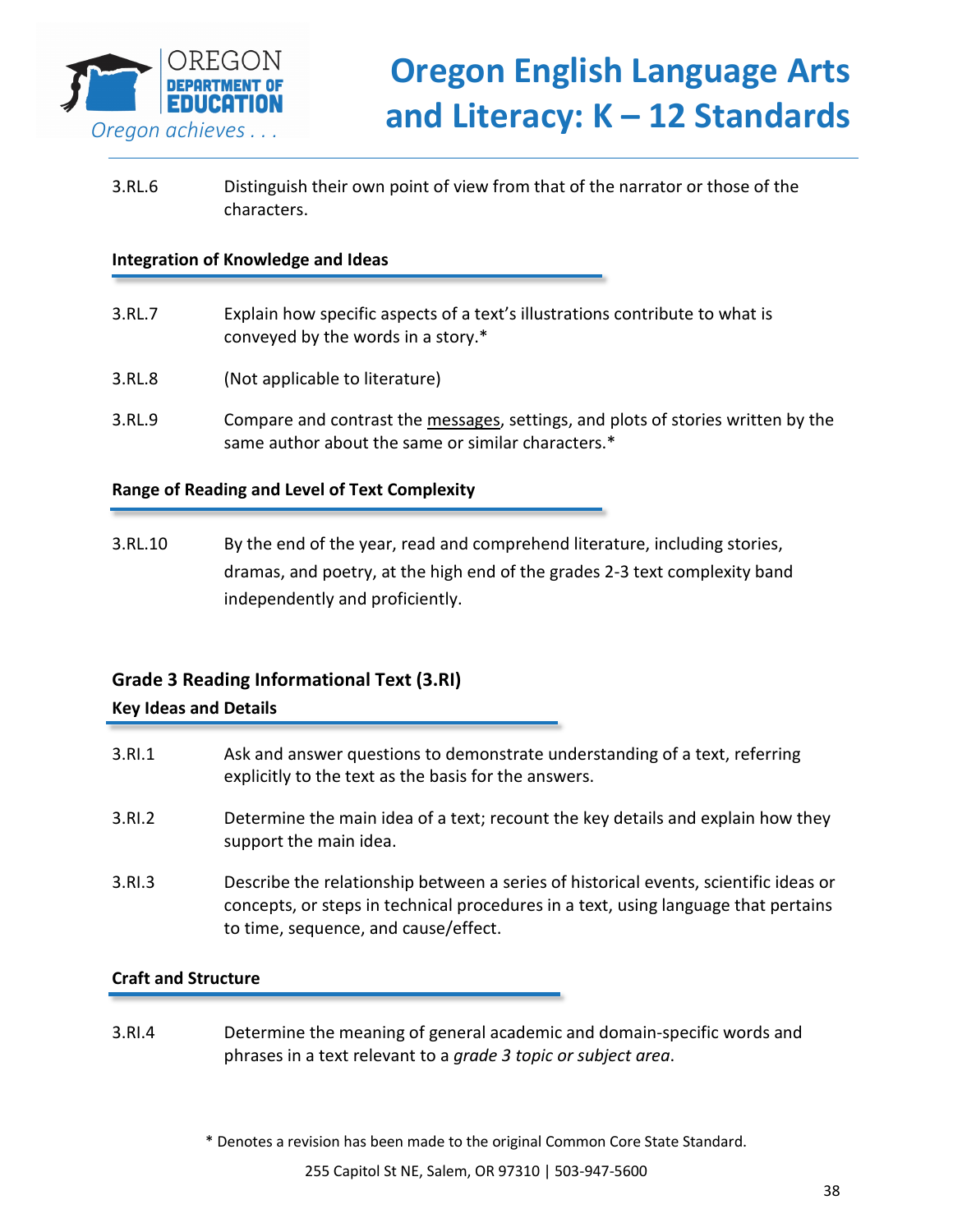

- 3.RI.5 Use text features and search tools to locate information relevant to a given topic efficiently.\*
- 3.RI.6 Distinguish between a firsthand and secondhand account of the same event or topic.\*

#### **Integration of Knowledge and Ideas**

 3.RI.9 Compare and contrast the most important points and key details presented in 3.RI.7 Use information gained from illustrations and the words in a text to demonstrate understanding of the text.\* 3.RI.8 Describe the logical connection between particular sentences and paragraphs in a text.\* two texts on the same topic.

#### **Range of Reading and Level of Text Complexity**

 3.RI.10 By the end of the year, read and comprehend informational texts, including history/social studies, science, and technical texts, at the high end of the grades 2–3 text complexity band independently and proficiently.

# 2<sup>nd</sup> Grade Writing Standards

 The following standards offer a focus for instruction to help ensure that students gain adequate mastery of a range of skills and applications. Each year in their writing, students should demonstrate increasing sophistication in all aspects of language use, from vocabulary and syntax to the development and organization of ideas, and they should address increasingly demanding content and sources. Students advancing through the grades are expected to meet each year's grade-specific standards and retain or further develop skills and understandings mastered in preceding grades. The expected growth in student writing ability is reflected both in the standards themselves and in the collection of annotated student writing samples in Appendix C.

# **Grade 3 Writing (3.W)**

#### **Text Types and Purposes**

- 3.W.1 Write opinion pieces on topics or texts, supporting a point of view with reasons.
- 3.W.1a Introduce the topic or text they are writing about, state an opinion, and create an organizational structure that lists reasons.

\* Denotes a revision has been made to the original Common Core State Standard.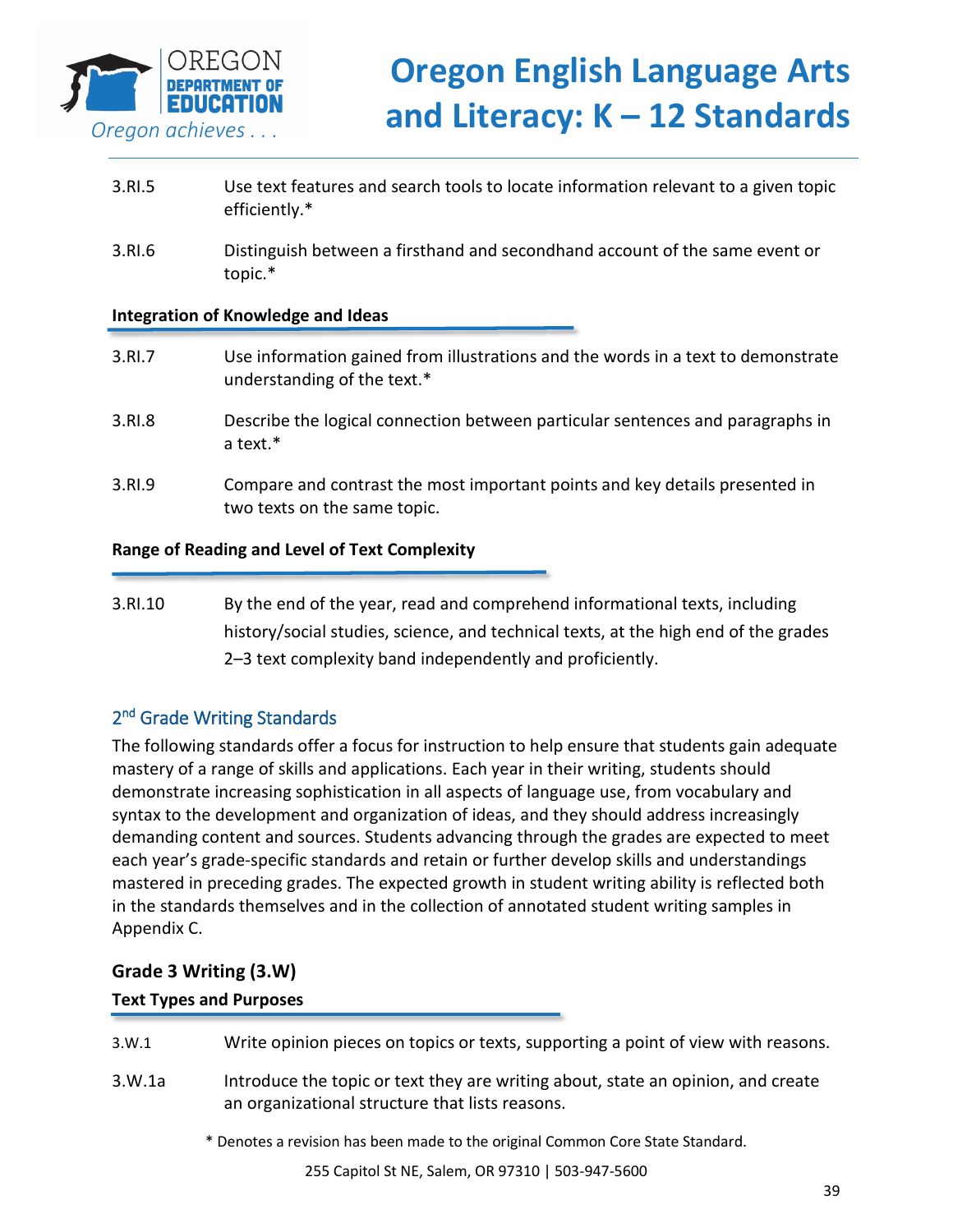

| 3.W.1b | Provide reasons that support the opinion.                                                                                                               |
|--------|---------------------------------------------------------------------------------------------------------------------------------------------------------|
| 3.W.1c | Use linking words and phrases to connect opinion and reasons.*                                                                                          |
| 3.W.1d | Provide a concluding statement or section.                                                                                                              |
| 3.W.2  | Write informative/explanatory texts to examine a topic and convey ideas and<br>information clearly.                                                     |
| 3.W.2a | Introduce a topic and group related information together; include illustrations<br>when useful in aiding comprehension.*                                |
| 3.W.2b | Develop the topic with facts, definitions, and details.                                                                                                 |
| 3.W.2c | Use linking words and phrases to connect ideas within categories of<br>information.*                                                                    |
| 3.W.2d | Provide a concluding statement or section.                                                                                                              |
| 3.W.3  | Write narratives to develop real or imagined experiences or events using<br>effective technique, descriptive details, and clear event sequences.        |
| 3.W.3a | Establish a situation and introduce a narrator and/or characters; organize an<br>event sequence that unfolds naturally.                                 |
| 3.W.3b | Use dialogue and descriptions of actions, thoughts, and feelings to develop<br>experiences and events or show the response of characters to situations. |
| 3.W.3c | Use temporal words and phrases to signal event order.                                                                                                   |
| 3.w.3d | Provide a sense of closure.                                                                                                                             |
|        |                                                                                                                                                         |

#### **Production and Distribution of Writing**

- organization are appropriate to task and purpose. (Grade-specific expectations 3.W.4 With guidance and support, produce writing in which the development and for writing types are defined in standards 1–3 above.)
- 3.W.5 With guidance and support, develop and strengthen writing as needed by planning, revising, and editing. (Editing for conventions should demonstrate command of Language standards 1–3 up to and including grade 3.)\*
- 3.W.6 With guidance and support, use technology to produce and publish writing as well as to interact and collaborate with others.\*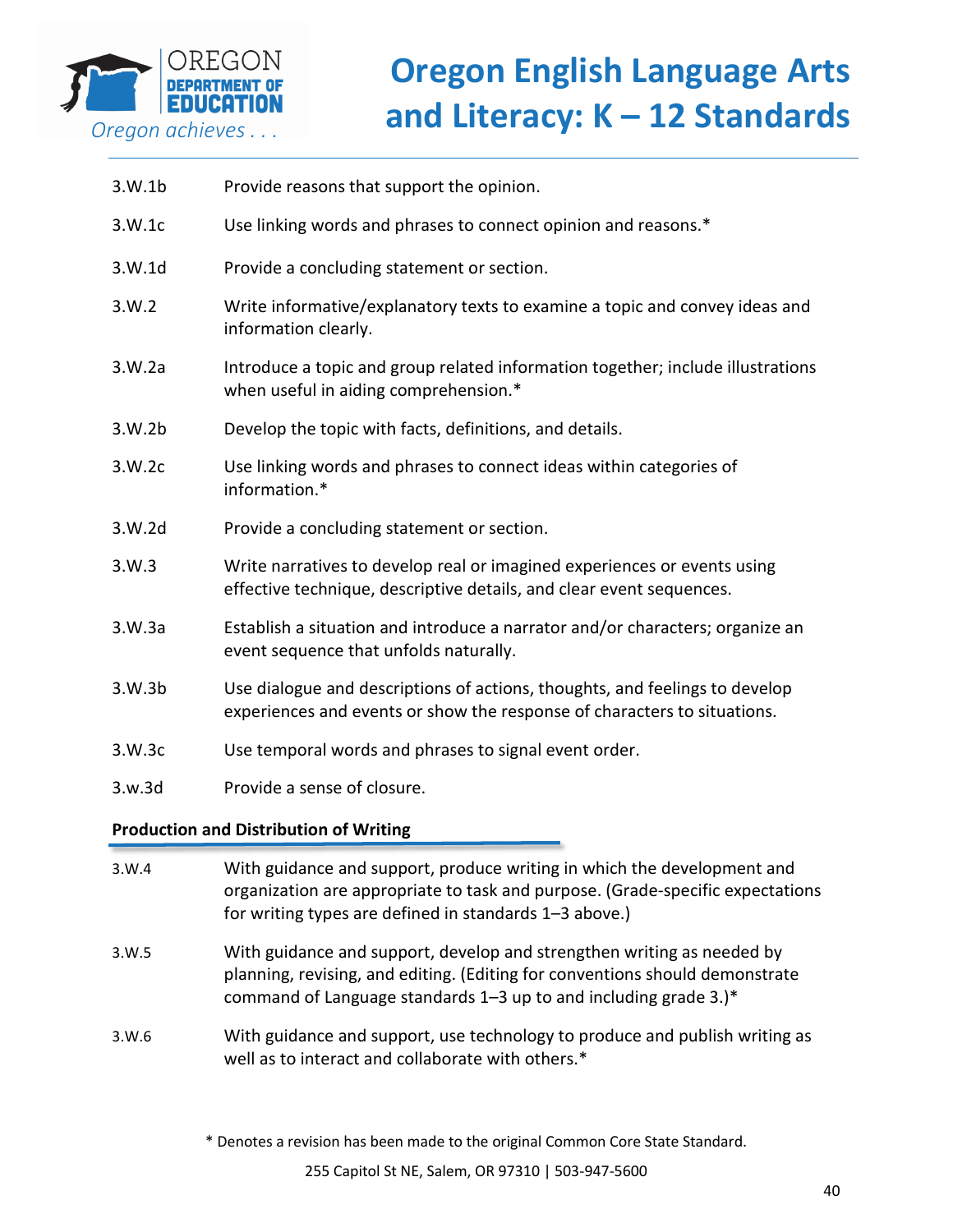

#### **Research to Build and Present Knowledge**

| 3.W.7  | Conduct short research projects that build knowledge about a topic.                                                                                                  |
|--------|----------------------------------------------------------------------------------------------------------------------------------------------------------------------|
| 3.W.8  | Recall information from experiences or gather information from print and digital<br>sources; take brief notes on sources and sort evidence into provided categories. |
| 3. W.9 | (Begins in grade 4)                                                                                                                                                  |

#### **Range of Writing**

 single sitting or a day or two) for a range of discipline-specific tasks, purposes, 3.W.10 With scaffolding, guidance, and support, write routinely over extended time frames (time for research, reflection, and revision) and shorter time frames (a and audiences.\*

# 3rd Grade Language Standards

 The following standards offer a focus for instruction to help ensure that students gain adequate mastery of a range of skills and applications. Students advancing through the grades are expected to meet each year's grade-specific standards and retain or further develop skills and understandings mastered in preceding grades.

# **Grade 3 Language (3.L)**

| <b>Conventions of Standard English</b> |                                                                                                                                  |
|----------------------------------------|----------------------------------------------------------------------------------------------------------------------------------|
| 3.L.1                                  | Demonstrate command of the conventions of standard English grammar and<br>usage when writing or speaking.                        |
| 3.L.1a                                 | Identify, explain, and use nouns, pronouns, verbs, adjectives, and adverbs.*                                                     |
| 3.L.1b                                 | Form and use regular and irregular plural nouns.                                                                                 |
| 3.L.1c                                 | Use abstract nouns.*                                                                                                             |
| 3.L.1d                                 | Form and use regular and irregular verbs.                                                                                        |
| 3.L.1e                                 | Form and use the simple verb tenses.*                                                                                            |
| 3.L.1f                                 | Ensure subject-verb and pronoun-antecedent agreement.                                                                            |
| 3.L.1g                                 | Form and use comparative and superlative adjectives and adverbs, and choose<br>between them depending on what is to be modified. |
| 3.L.1h                                 | Use coordinating and subordinating conjunctions.                                                                                 |
| 3.L.1i                                 | Produce simple, compound, and complex sentences.                                                                                 |
|                                        | * Denotes a revision has been made to the original Common Core State Standard.                                                   |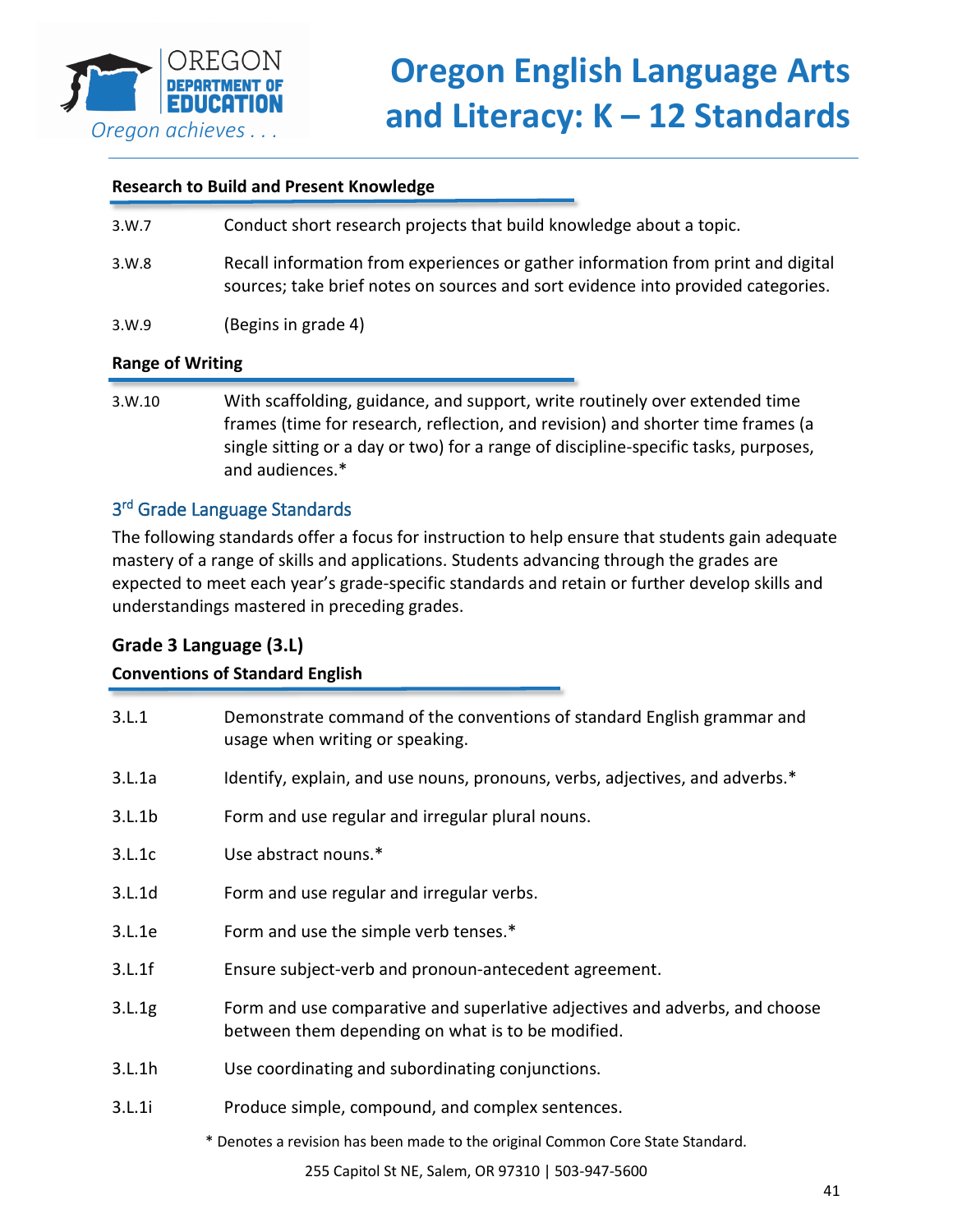

| 3.L.2  | Demonstrate command of the conventions of standard English capitalization,<br>punctuation, and spelling when writing.                |
|--------|--------------------------------------------------------------------------------------------------------------------------------------|
| 3.L.2a | Capitalize appropriate words in titles.                                                                                              |
| 3.L.2b | Use commas in addresses.                                                                                                             |
| 3.L.2c | Use commas and quotation marks in dialogue.                                                                                          |
| 3.L.2d | Form and use possessives.                                                                                                            |
| 3.L.2e | Use conventional spelling for high-frequency and other studied words and for<br>adding suffixes to base words.*                      |
| 3.L.2f | Use spelling patterns and generalizations in writing words.*                                                                         |
| 3.L.2g | Consult reference materials, including beginning dictionaries, both print and<br>digital, as needed to check and correct spellings.* |

### **Knowledge of Language**

- 3.L.3 Use knowledge of language and its conventions when writing, speaking, reading, or listening.
- 3.L.3a Choose words and phrases for effect.
- 3.L.3b Recognize and observe differences between the conventions of spoken and written standard English.

#### **Vocabulary Acquisition and Use**

- 3.L.4 Determine or clarify the meaning of unknown and multiple-meaning words and phrases based on *grade 2 reading and content*, choosing from an array of strategies.
- 3.L.4a Determine or clarify the meaning of unknown and multiple-meaning words and phrases based on *grade 3 reading and content*, choosing flexibly from a range of strategies.
- 3.L.4b Use sentence-level context as a clue to the meaning of a word or phrase.
- 3.L.4c Determine the meaning of the new word formed when a known affix is added to a known word. \*
- 3.L.4d Use a known root word as a clue to the meaning of an unknown word with the same root.\*

\* Denotes a revision has been made to the original Common Core State Standard.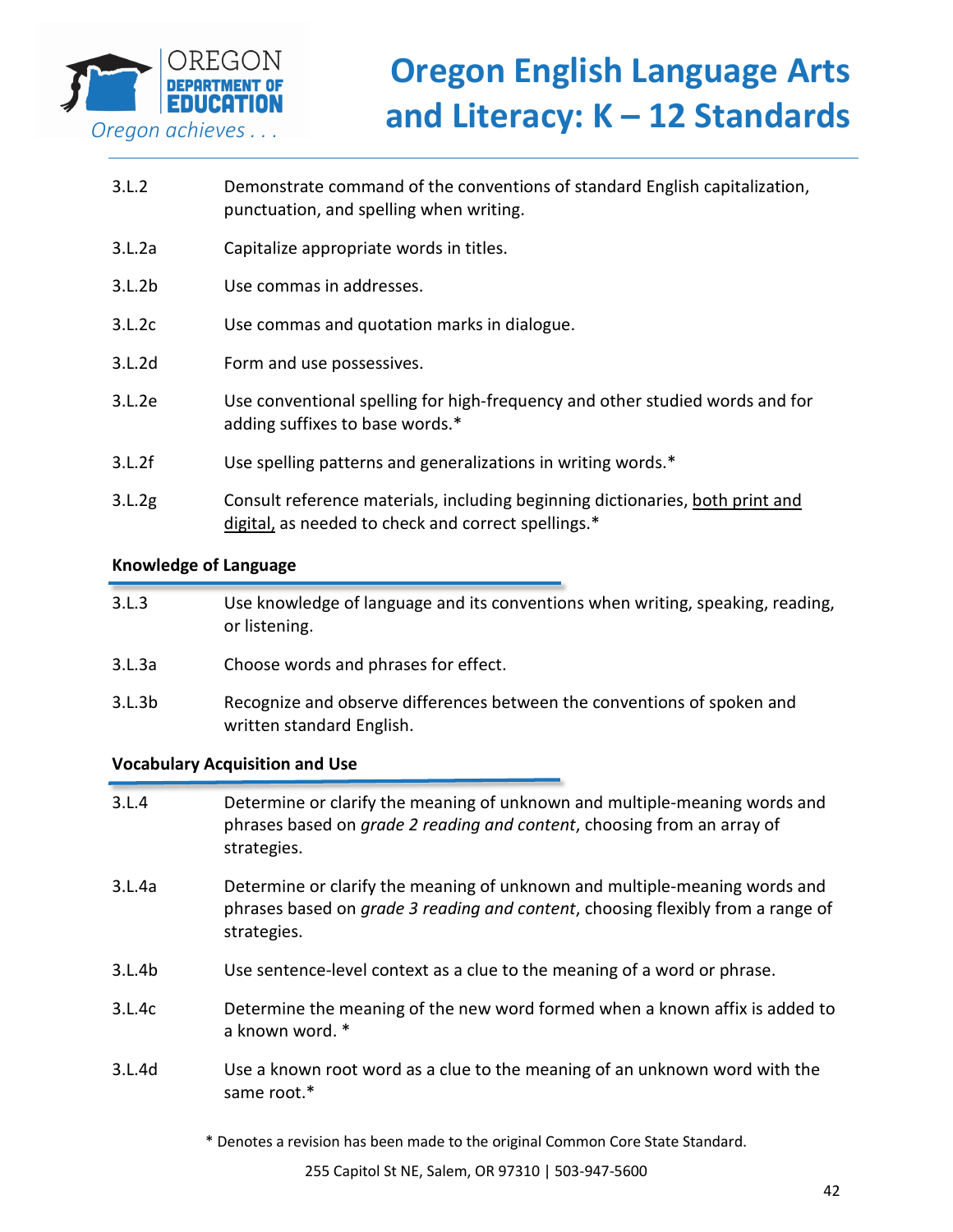

- 3.L.5 Demonstrate understanding of word relationships and nuances in word meanings. 3.L.5a Distinguish the literal and nonliteral meanings of words and phrases in context.\*
- 3.L.5b Identify real-life connections between words and their use.\*
- 3.L.6 Acquire and use accurately grade-appropriate conversational, general academic, and domain-specific words and phrases, including those that signal spatial and temporal relationships.\*

# 3<sup>rd</sup> Grade Speaking and Listening Standards

The following standards offer a focus for instruction to help ensure that students gain adequate mastery of a range of skills and applications. Students advancing through the grades are expected to meet each year's grade-specific standards and retain or further develop skills and understandings mastered in preceding grades.

# **Grade 3 Speaking and Listening (3.SL)**

### **Comprehension and Collaboration**

| 3.5L.1  | Engage effectively in a range of collaborative discussions (one-on-one, in groups,<br>and teacher-led) with diverse partners on grade 3 topics and texts, building on<br>others' ideas and expressing their own clearly.     |
|---------|------------------------------------------------------------------------------------------------------------------------------------------------------------------------------------------------------------------------------|
| 3.5L.1a | With guidance and support, come to discussions prepared, having read or<br>studied required material; explicitly draw on that preparation and other<br>information known about the topic to explore ideas under discussion.* |
| 3.5L.1b | Follow agreed-upon rules for discussions.*                                                                                                                                                                                   |
| 3.5L.1c | Ask questions to check understanding of information presented, stay on topic,<br>and link their comments to the remarks of others.                                                                                           |
| 3.SL.2  | Determine the main ideas and supporting details of a text read aloud or<br>information presented in diverse media and formats, including visually,<br>quantitatively, and orally.                                            |
| 3.5L.3  | Ask and answer questions about information from a speaker, offering<br>appropriate elaboration and detail.                                                                                                                   |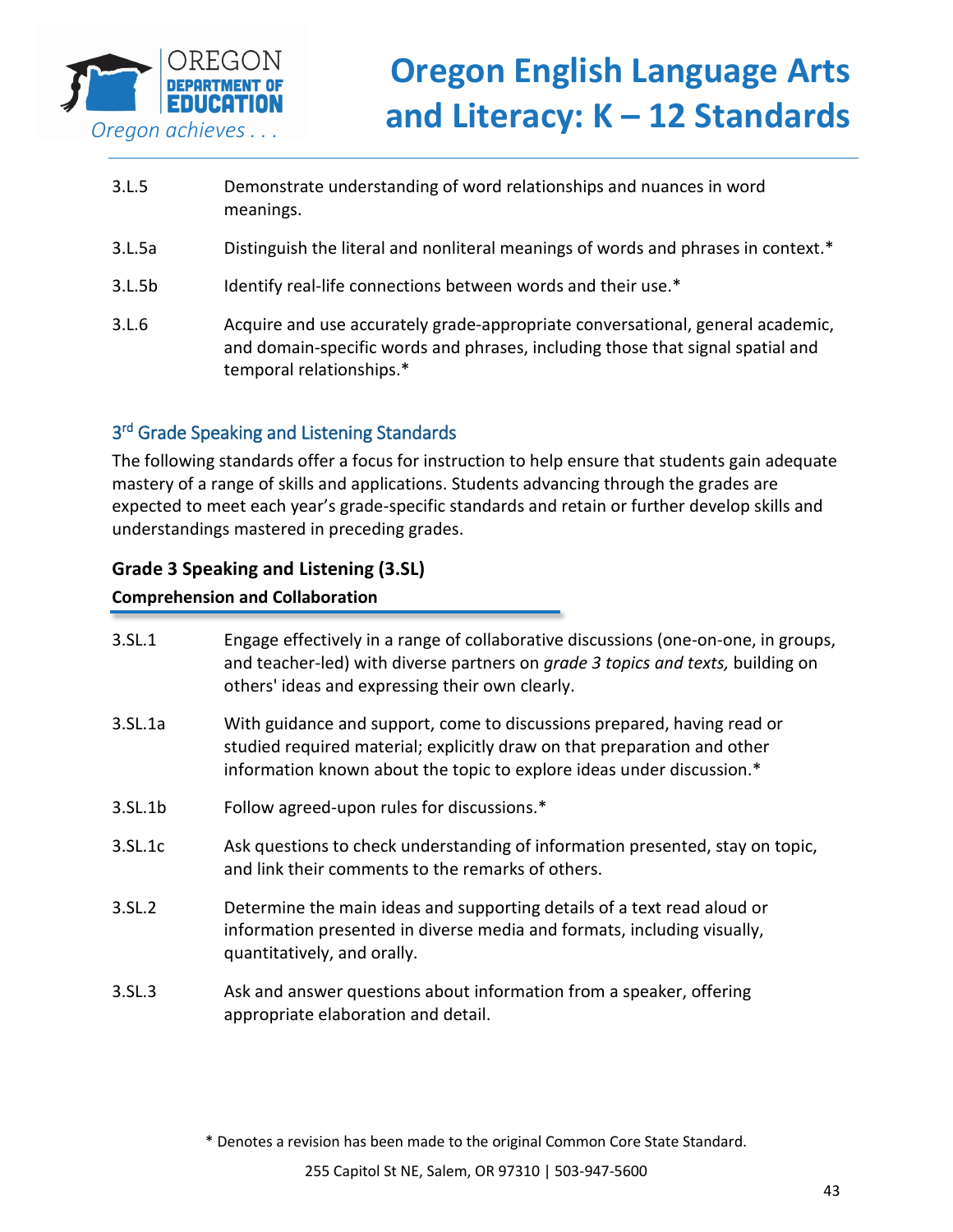

#### **Presentation of Knowledge and Ideas**

- 3.SL.4 With guidance and support, report on a topic or text, tell a story, or recount an experience with appropriate facts and relevant, descriptive details, speaking clearly at an understandable pace.\*
- 3.SL.5 Create engaging audio recordings of stories or poems that demonstrate fluid reading at an understandable pace; add visual displays when appropriate to emphasize or enhance certain facts or details.
- 3.SL.6 Speak in complete sentences when appropriate to task and situation in order to provide requested detail or clarification. (See grade 3 Language standards 1 and 3 for specific expectations.)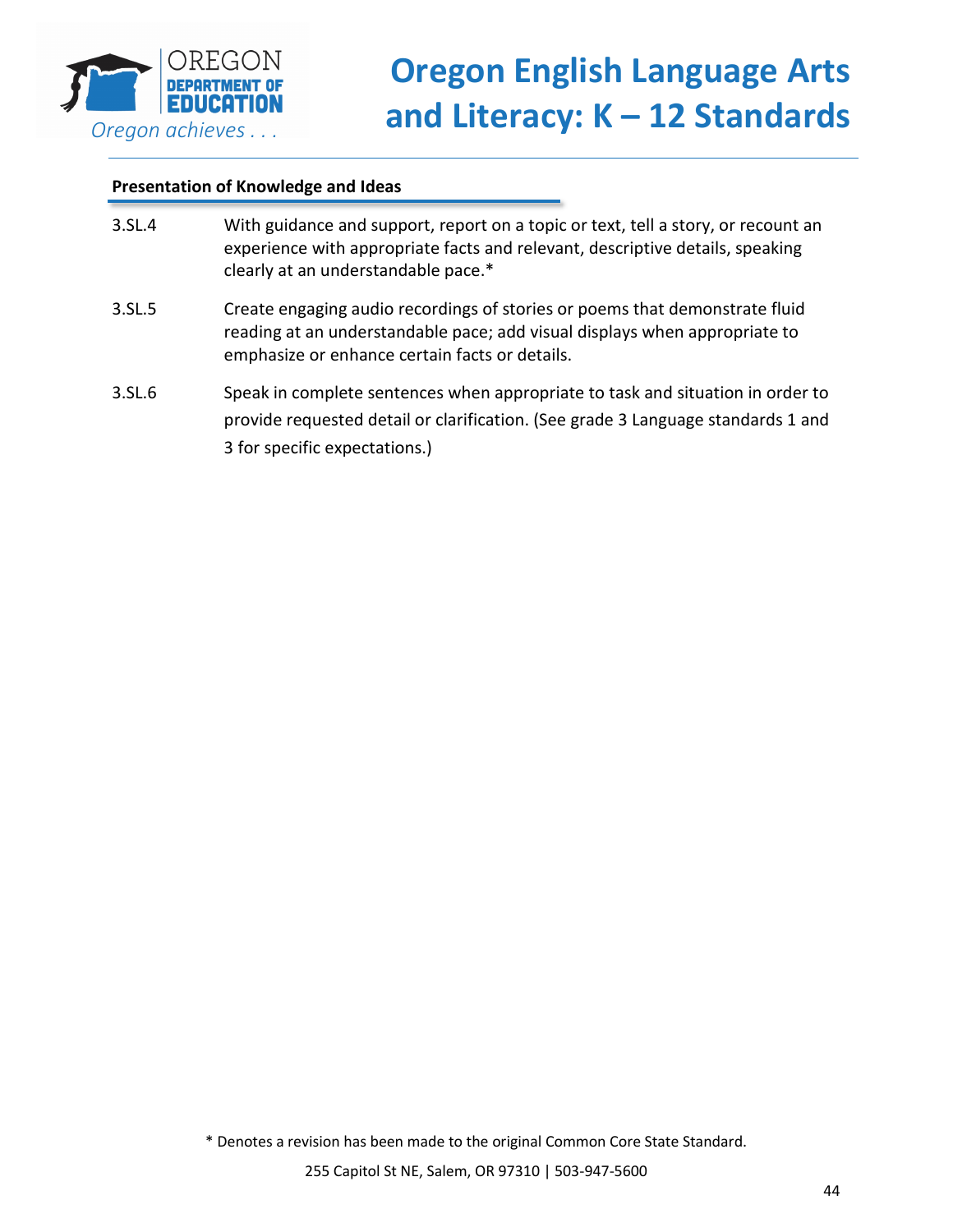

# **FOURTH GRADE**

# 4th Grade Reading Standards: Foundational Skills

 system. These foundational skills are not an end in and of themselves; rather, they are practice with these concepts than struggling readers will. The point is to teach students what These standards are directed toward fostering students' understanding and working knowledge of concepts of print, the alphabetic principle, and other basic conventions of the English writing necessary and important components of an effective, comprehensive reading program designed to develop proficient readers with the capacity to comprehend texts across a range of types and disciplines. Instruction should be differentiated: good readers will need much less they need to learn and not what they already know—to discern when particular children or activities warrant more or less attention.

# **Grade 4 Reading Foundational Skills (4.RF)**

**Print Concepts** 

4.RF.1  *If student does not demonstrate understanding of the organization and basic*  (There is not a grade 4 standard for this concept. Please see preceding grades *for more Information.) features of print, apply standard K.RF.1.\** 

# **Phonological Awareness**

4.RF.2 4.RF.2 *(There is not a grade 4 standard for this concept. Please see preceding grades for more information.) If students cannot substitute and delete parts of blends in the final position of one-syllable words, with automaticity, see standards 2.RF.2a-b.\** 

# **Phonics and Word Recognition**

| 4.RF.3         | Know and apply grade-level phonics and word analysis skills in decoding words.                                                                                                            |
|----------------|-------------------------------------------------------------------------------------------------------------------------------------------------------------------------------------------|
| 4.RF.3a        | Use combined knowledge of all letter-sound correspondences, syllabication<br>patterns, and morphology to read accurately unfamiliar multisyllabic words in<br>context and out of context. |
| <b>Fluency</b> |                                                                                                                                                                                           |
|                |                                                                                                                                                                                           |
| 4.RF.4         | Read with sufficient accuracy and fluency to support comprehension.                                                                                                                       |
| 4.RF.4a        | Read grade-level text with purpose and understanding.                                                                                                                                     |

\* Denotes a revision has been made to the original Common Core State Standard.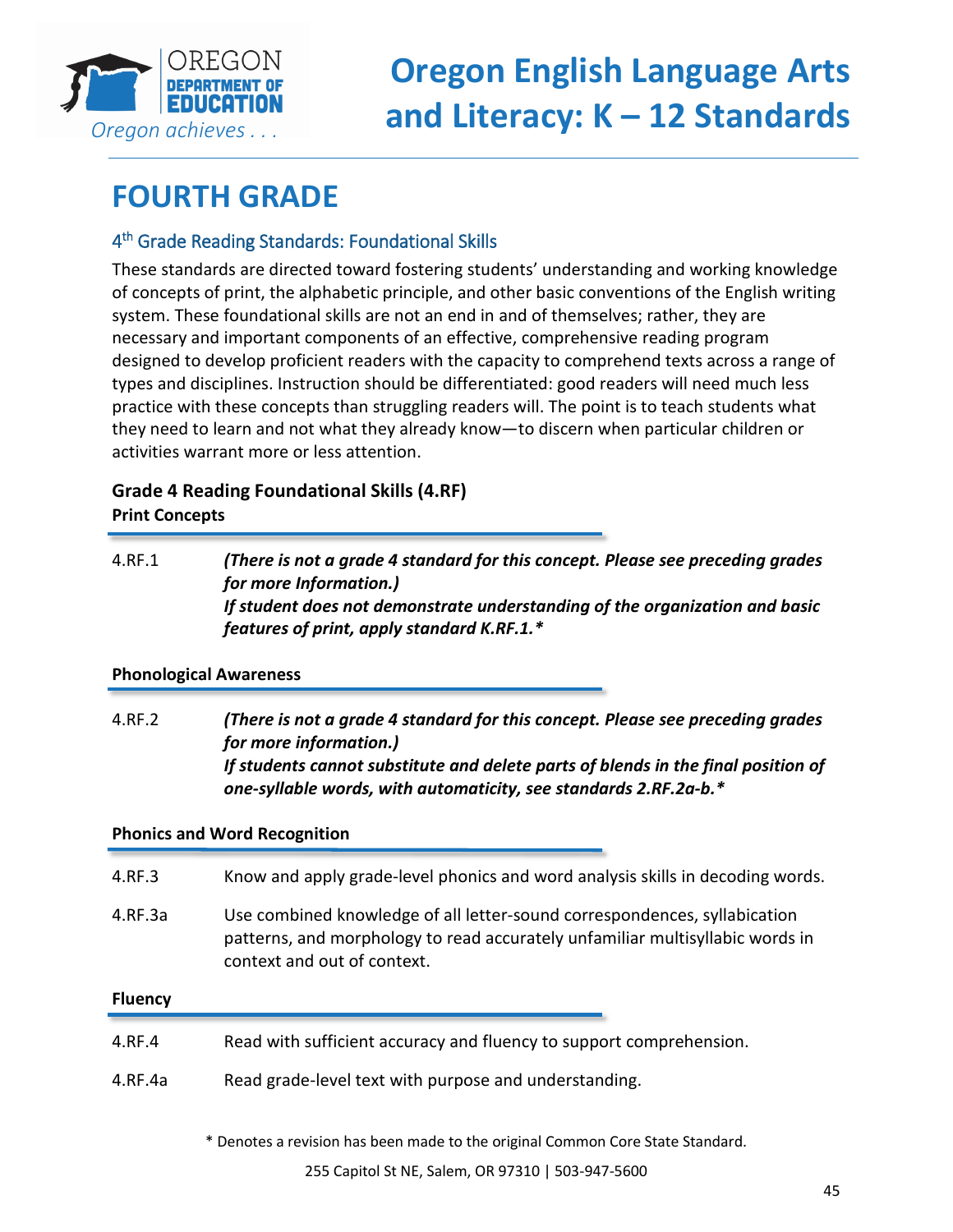

- 4.RF.4b Read grade-level prose and poetry orally with accuracy, appropriate rate, and expression on successive readings.
- 4.RF.4c Use context to confirm or self-correct word recognition and understanding, rereading as necessary.

# 4th Grade Reading Standards: Literature and Informational

 The following standards offer a focus for instruction and help ensure that students gain adequate exposure to a range of texts and tasks. Rigor is also infused through the requirement that students read increasingly complex texts through the grades. *Students advancing through the grades are expected to meet each year's grade-specific standards and retain or further develop skills and understandings mastered in preceding grades.* 

# **Grade 4 Reading Literature (4.RL)**

#### **Key Ideas and Details**

| 4.RL.1 | Refer to details and examples in a text when explaining what the text says<br>explicitly and when drawing inferences from the text. |
|--------|-------------------------------------------------------------------------------------------------------------------------------------|
| 4.RL.2 | Determine a theme of a story, drama, or poem from details in the text;<br>summarize the text.                                       |
| 4.RL.3 | Describe in depth a character, setting, or event in a story or drama, drawing on<br>specific details in the text.*                  |

#### **Craft and Structure**

| 4.RL.4 | Determine the meaning of words and phrases as they are used in a text,      |
|--------|-----------------------------------------------------------------------------|
|        | including those that allude to significant characters found in literature.* |

- 4.RL.5 Explain major differences between poems, drama, and prose, and refer to the structural elements of poems and drama when writing or speaking about a text.\*
- narrated, including the difference between first- and third-person narrations. 4.RL.6 Compare and contrast the point of view from which different stories are

\* Denotes a revision has been made to the original Common Core State Standard.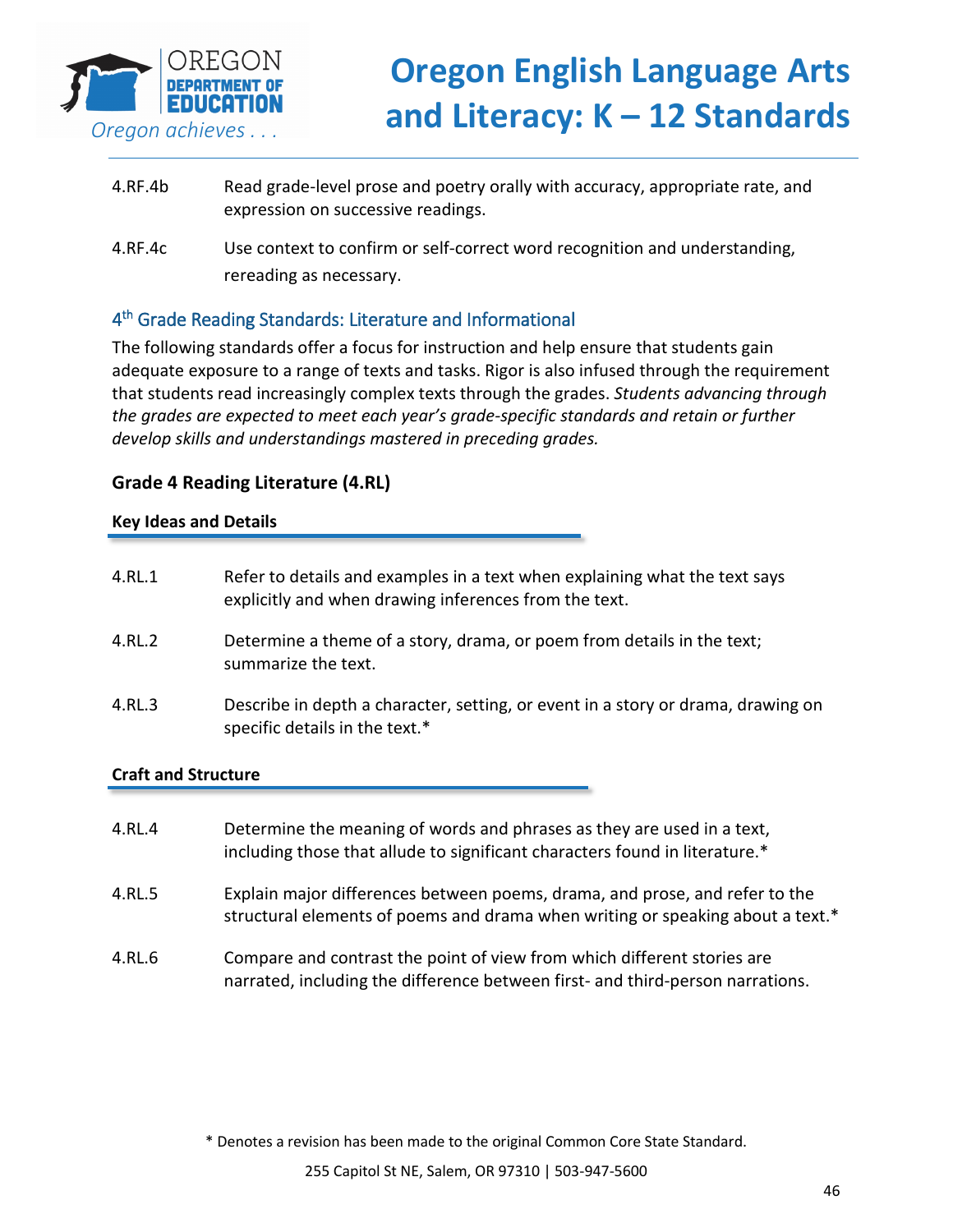

#### **Integration of Knowledge and Ideas**

- 4.RL.7 Make connections between the text of a story or drama and a visual or oral presentation of the text, identifying where each version reflects specific descriptions and directions in the text.
- 4.RL.8 (Not applicable to literature)
- 4.RL.9 Compare and contrast the treatment of similar themes and topics and patterns of events in stories, myths, and traditional literature from different cultures.\*

#### **Range of Reading and Level of Text Complexity**

 dramas, and poetry, in the grades 4–5 text complexity band proficiently, with scaffolding as needed at the high end of the range. 4.RL.10 By the end of the year, read and comprehend literature, including stories,

#### **Grade 4 Reading Informational Text (4.RI)**

#### **Key Ideas and Details**

- 4.RI.1 Refer to details and examples in a text when explaining what the text says explicitly and when drawing inferences from the text.
- 4.RI.2 Determine the main idea of a text and explain how it is supported by key details; summarize the text.
- 4.RI.3 Explain events, procedures, ideas, or concepts in a historical, scientific, or technical text, including what happened and why, based on specific information in the text.

#### **Craft and Structure**

- 4.RI.4 Determine the meaning of general academic and domain-specific words or phrases in a text relevant to a *grade 4 topic or subject area*.
- 4.RI.5 Describe the overall structure of events, ideas, concepts, or information in a text or part of a text.\*
- 4.RI.6 Compare and contrast a firsthand and secondhand account of the same event or topic; describe the differences in focus and the information provided.
	- \* Denotes a revision has been made to the original Common Core State Standard.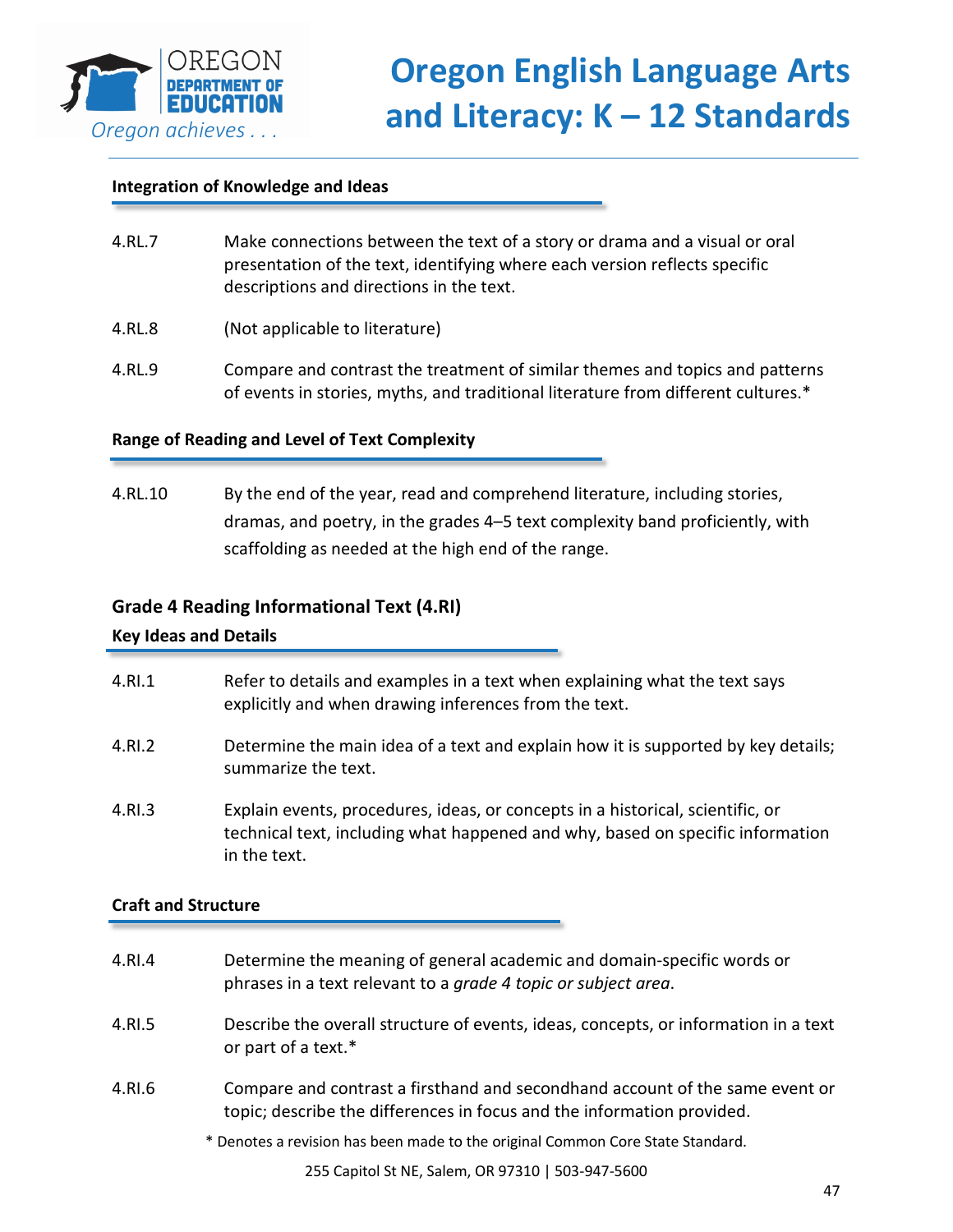

#### **Integration of Knowledge and Ideas**

| 4.RI.7 | Interpret information presented visually, orally, or quantitatively and explain<br>how the information contributes to an understanding of the text in which it<br>appears.* |
|--------|-----------------------------------------------------------------------------------------------------------------------------------------------------------------------------|
| 4.RI.8 | Explain how an author uses reasons and evidence to support particular points in<br>a text.                                                                                  |
| 4.RI.9 | Integrate information from two texts on the same topic in order to write or<br>speak about the subject knowledgeably.                                                       |

#### **Range of Reading and Level of Text Complexity**

 complexity band proficiently, with scaffolding as needed at the high end of the 4.RI.10 By the end of year, read and comprehend informational texts, including history/social studies, science, and technical texts, in the grades 4-5 text range.

# 4th Grade Writing Standards

 The following standards offer a focus for instruction to help ensure that students gain adequate mastery of a range of skills and applications. Each year in their writing, students should demonstrate increasing sophistication in all aspects of language use, from vocabulary and syntax to the development and organization of ideas, and they should address increasingly demanding content and sources. Students advancing through the grades are expected to meet each year's grade-specific standards and retain or further develop skills and understandings mastered in preceding grades. The expected growth in student writing ability is reflected both in the standards themselves and in the collection of annotated student writing samples in Appendix C.

# **Grade 4 Writing (4.W)**

| <b>Text Types and Purposes</b> |  |  |
|--------------------------------|--|--|
|--------------------------------|--|--|

| 4.W.1  | Write opinion pieces on topics or texts, supporting a point of view with reasons<br>and information.                                                               |
|--------|--------------------------------------------------------------------------------------------------------------------------------------------------------------------|
| 4.W.1a | Introduce a topic or text clearly, state an opinion, and create an organizational<br>structure in which related ideas are grouped to support the writer's purpose. |
| 4.W.1b | Provide reasons that are supported by facts and details.                                                                                                           |
|        | * Denotes a revision has been made to the original Common Core State Standard.<br>$255.04 \times 104.05.04 \times 0.02240$ $1502.047.500$                          |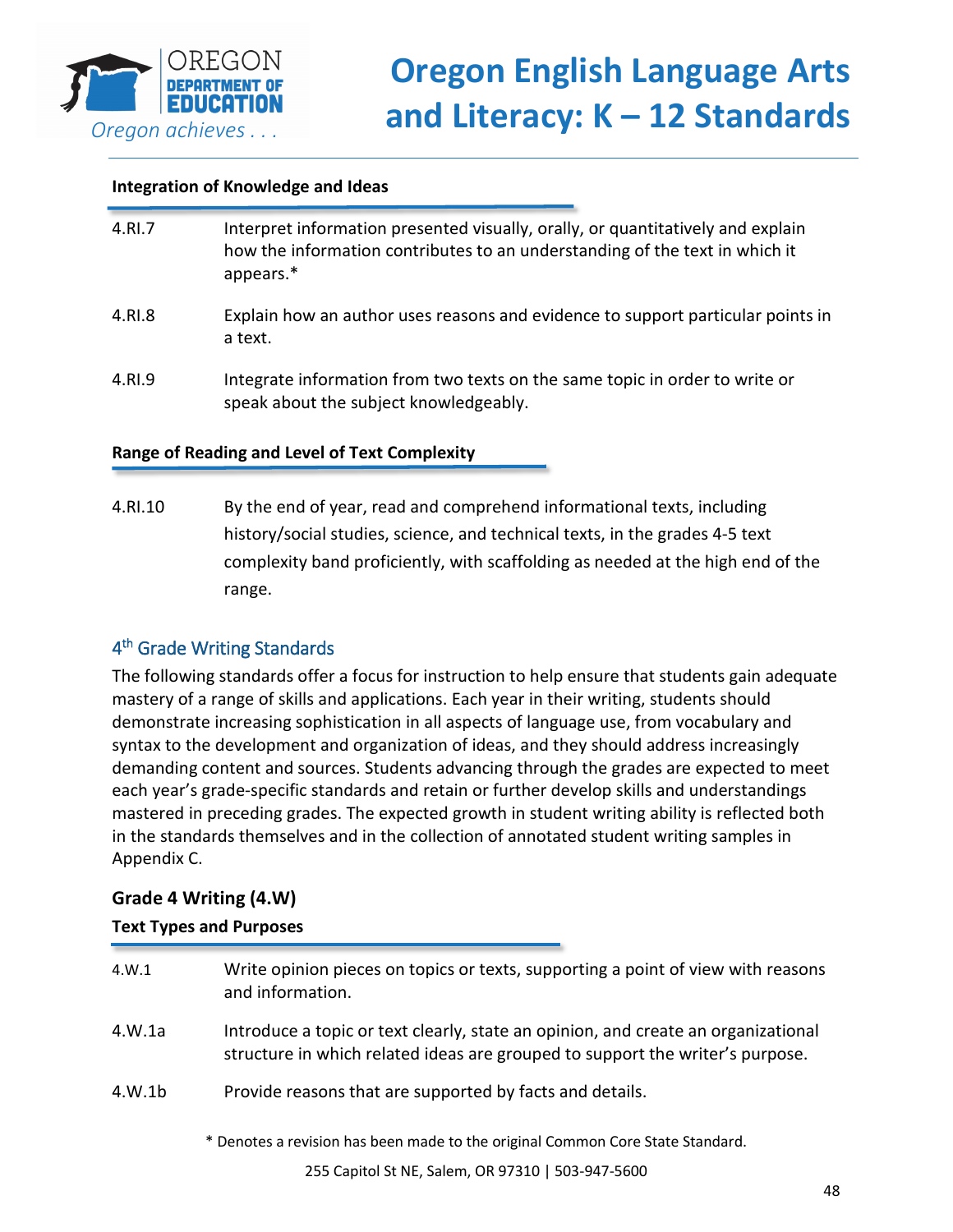

| 4.W.1c | Link opinion and reasons using words and phrases.*                                                                                                                                |
|--------|-----------------------------------------------------------------------------------------------------------------------------------------------------------------------------------|
| 4.W.1d | Provide a concluding statement or section related to the opinion presented.                                                                                                       |
| 4.W.2  | Write informative/explanatory texts to examine a topic and convey ideas and<br>information clearly.                                                                               |
| 4.W.2a | Introduce a topic clearly and group related information in paragraphs and<br>sections; include formatting, illustrations, and multimedia when useful in aiding<br>comprehension.* |
| 4.W.2b | Develop the topic with facts, definitions, concrete details, quotations, or other<br>information and examples related to the topic.                                               |
| 4.W.2c | Link ideas within categories of information using words and phrases.*                                                                                                             |
| 4.W.2d | Use precise language and domain-specific vocabulary to inform about or explain<br>the topic.                                                                                      |
| 4.W.2e | Provide a concluding statement or section related to the information or<br>explanation presented.                                                                                 |
| 4.W.3  | Write narratives to develop real or imagined experiences or events using<br>effective technique, descriptive details, and clear event sequences.                                  |
| 4.W.3a | Orient the reader by establishing a situation and introducing a narrator and/or<br>characters; organize an event sequence that unfolds naturally.                                 |
| 4.W.3b | Use dialogue and description to develop experiences and events or show the<br>responses of characters to situations.                                                              |
| 4.W.3c | Use a variety of transitional words and phrases to manage the sequence of<br>events.                                                                                              |
| 4.w.3d | Use concrete words and phrases and sensory details to convey experiences and<br>events precisely.                                                                                 |
| 4.W.3e | Provide a conclusion that follows from the narrated experiences or events.                                                                                                        |

#### **Production and Distribution of Writing**

 are appropriate to task, purpose, and audience. (Grade-specific expectations for writing types are defined in standards 1–3 above.) 4.W.4 Produce clear and coherent writing in which the development and organization

\* Denotes a revision has been made to the original Common Core State Standard.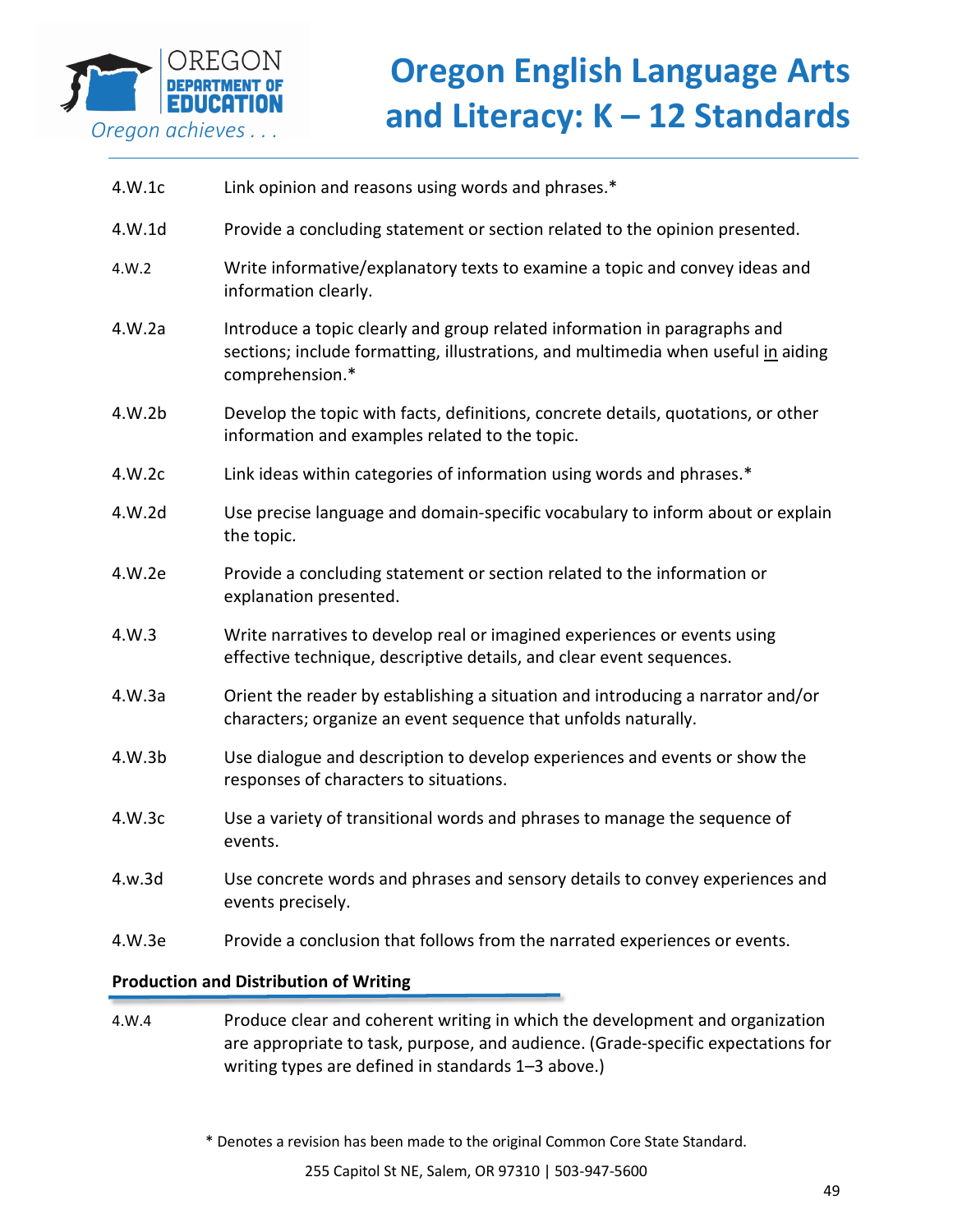

- needed by planning, revising, and editing. (Editing for conventions should 4.W.5 With guidance and support from peers, develop and strengthen writing as demonstrate command of Language standards 1–3 up to and including grade 4.)\*
- 4.W.6 With guidance and support, use technology, including the Internet, to produce and publish writing as well as to interact and collaborate with others.\*

#### **Research to Build and Present Knowledge**

| 4.W.7                   | Conduct short research projects that build knowledge through investigation of<br>different aspects of a topic.                                                                          |
|-------------------------|-----------------------------------------------------------------------------------------------------------------------------------------------------------------------------------------|
| 4.W.8                   | Recall relevant information from experiences or gather relevant information<br>from print and digital sources; take notes and categorize information, and<br>provide a list of sources. |
| 4.W.9                   | Draw evidence from literary or informational texts to support analysis,<br>reflection, and research.                                                                                    |
| <b>Range of Writing</b> |                                                                                                                                                                                         |

- 4.W.10 Write routinely over extended time frames (time for research, reflection, and
- revision) and shorter time frames (a single sitting or a day or two) for a range of discipline-specific tasks, purposes, and audiences.

# 4th Grade Language Standards

 The following standards offer a focus for instruction to help ensure that students gain adequate mastery of a range of skills and applications. Students advancing through the grades are expected to meet each year's grade-specific standards and retain or further develop skills and understandings mastered in preceding grades.

# **Grade 4 Language (4.L)**

| Grade 4 Language (4.L)<br><b>Conventions of Standard English</b> |                                                                                                           |
|------------------------------------------------------------------|-----------------------------------------------------------------------------------------------------------|
| 4.L.1                                                            | Demonstrate command of the conventions of standard English grammar and<br>usage when writing or speaking. |
| 4.L.1a                                                           | Identify, explain, and use relative pronouns and relative adverbs.*                                       |
| 4.L.1b                                                           | Form and use the progressive verb tenses.*                                                                |
| 4.L.1c                                                           | Use modal auxiliaries to convey various conditions.*                                                      |
|                                                                  | * Denotes a revision has been made to the original Common Core State Standard.                            |
|                                                                  | 255 Capitol St NE, Salem, OR 97310   503-947-5600                                                         |
|                                                                  |                                                                                                           |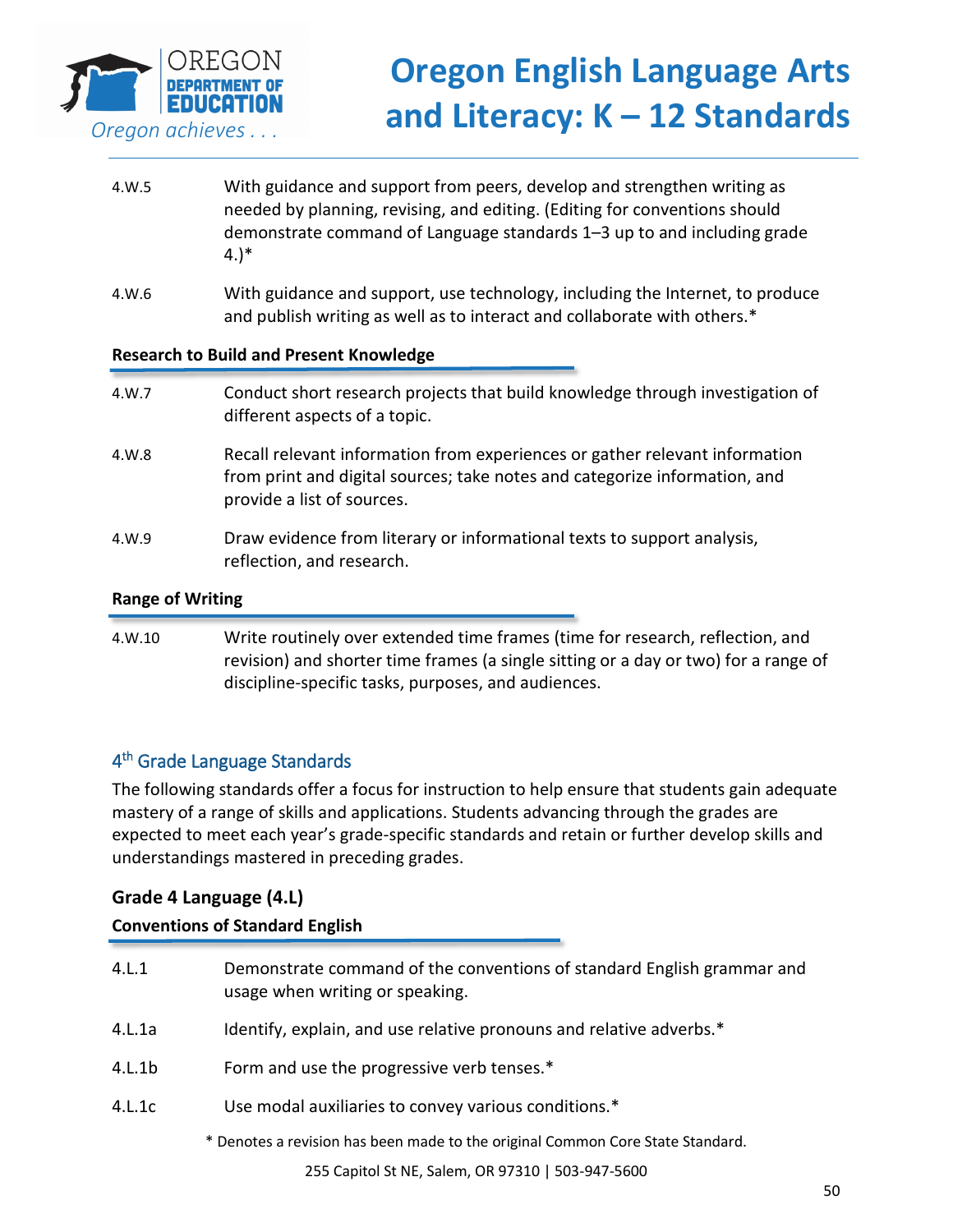

| 4.L.1d | Order adjectives within sentences according to conventional patterns.                                                 |
|--------|-----------------------------------------------------------------------------------------------------------------------|
| 4.L.1e | Form and use prepositional phrases.                                                                                   |
| 4.L.1f | Produce complete sentences, recognizing and correcting inappropriate<br>fragments and run-ons.                        |
| 4.L.1g | Correctly use frequently confused words.*                                                                             |
| 4.L.2  | Demonstrate command of the conventions of standard English capitalization,<br>punctuation, and spelling when writing. |
| 4.L.2a | Use correct capitalization.                                                                                           |
| 4.L.2b | Use commas and quotation marks to mark direct speech and quotations from a<br>text.                                   |
| 4.L.2c | Use a comma before a coordinating conjunction in a compound sentence.                                                 |
| 4.L.2d | Spell grade-appropriate words correctly, consulting references as needed.                                             |
|        |                                                                                                                       |

#### **Knowledge of Language**

- 4.L.3 Use knowledge of language and its conventions when writing, speaking, reading, or listening.
- 4.L.3a Choose words and phrases to convey ideas precisely.
- 4.L.3b Choose punctuation for effect.
- 4.L.3c Differentiate between contexts that call for formal English and situations where informal discourse is appropriate.\*

#### **Vocabulary Acquisition and Use**

- 4.L.4 Determine or clarify the meaning of unknown and multiple-meaning words and phrases based on *grade 4 reading and content*, choosing flexibly from a range of strategies.
- 4.L.4a Use context as a clue to the meaning of a word or phrase.\*
- 4.L.4b Use common, grade-appropriate Greek and Latin affixes and roots as clues to the meaning of a word.
- 4.L.4c Consult dictionaries, glossaries, thesauruses, and other reference materials, both print and digital, to find the pronunciation and determine or clarify the precise meaning of key words and phrases.\*
	- \* Denotes a revision has been made to the original Common Core State Standard.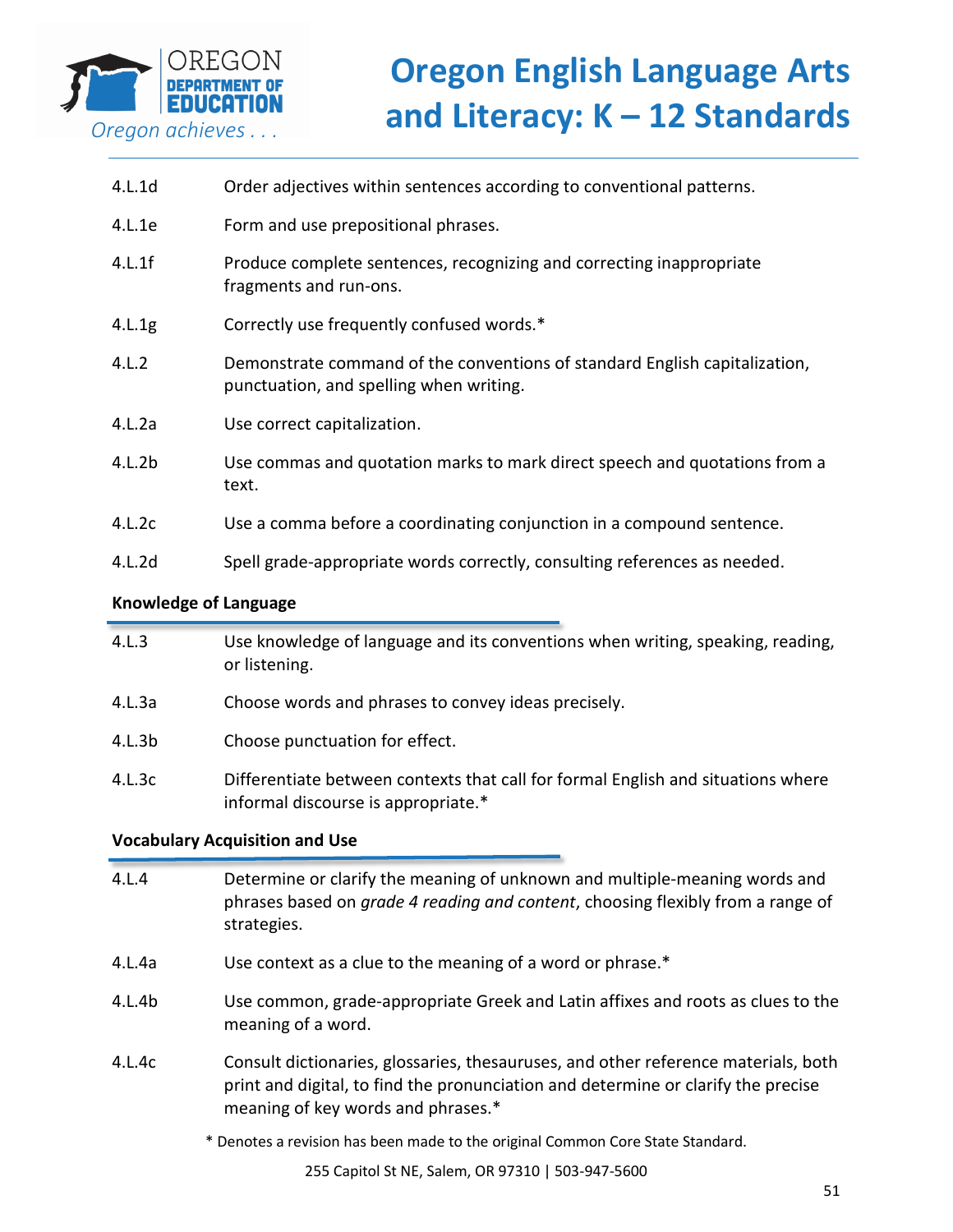

- 4.L.5 Demonstrate understanding of figurative language, word relationships, and nuances in word meanings.
- 4.L.5a Explain the meaning of simple similes and metaphors in context.\*
- 4.L.5b Recognize and explain the meaning of common idioms, adages, and proverbs.\*
- 4.L.5c Demonstrate understanding of words by relating them to their antonyms and to their synonyms.\*
- specific words and phrases, including those that signal precise actions, emotions, or states of being and that are basic to a particular topic .\* 4.L.6 Acquire and use accurately grade-appropriate general academic and domain-

# **Grade 4 Speaking and Listening (4.SL)**

#### **Comprehension and Collaboration**

| 4.SL.1                                     | Engage effectively in a range of collaborative discussions (one-on-one, in groups,                                                                                                               |
|--------------------------------------------|--------------------------------------------------------------------------------------------------------------------------------------------------------------------------------------------------|
|                                            | and teacher-led) with diverse partners on grade 4 topics and texts, building on<br>others' ideas and expressing their own clearly.                                                               |
| 4.5L.1a                                    | Come to discussions prepared, having read or studied required material;<br>explicitly draw on that preparation and other information known about the topic<br>to explore ideas under discussion. |
| 4.5L.1b                                    | Follow agreed-upon rules for discussions and carry out assigned roles.                                                                                                                           |
| 4.5L.1c                                    | Pose and respond to specific questions to clarify or follow up on information,<br>and make comments that contribute to the discussion and link to the remarks of<br>others.                      |
| 4.SL.1d                                    | Review the key ideas expressed and explain their own ideas and understanding<br>in light of the discussion.                                                                                      |
| 4.SL.2                                     | Paraphrase portions of a text read aloud or information presented in diverse<br>media and formats, including visually, quantitatively, and orally.                                               |
| 4.SL.3                                     | Identify the reasons and evidence a speaker provides to support particular<br>points.                                                                                                            |
| <b>Presentation of Knowledge and Ideas</b> |                                                                                                                                                                                                  |

\* Denotes a revision has been made to the original Common Core State Standard.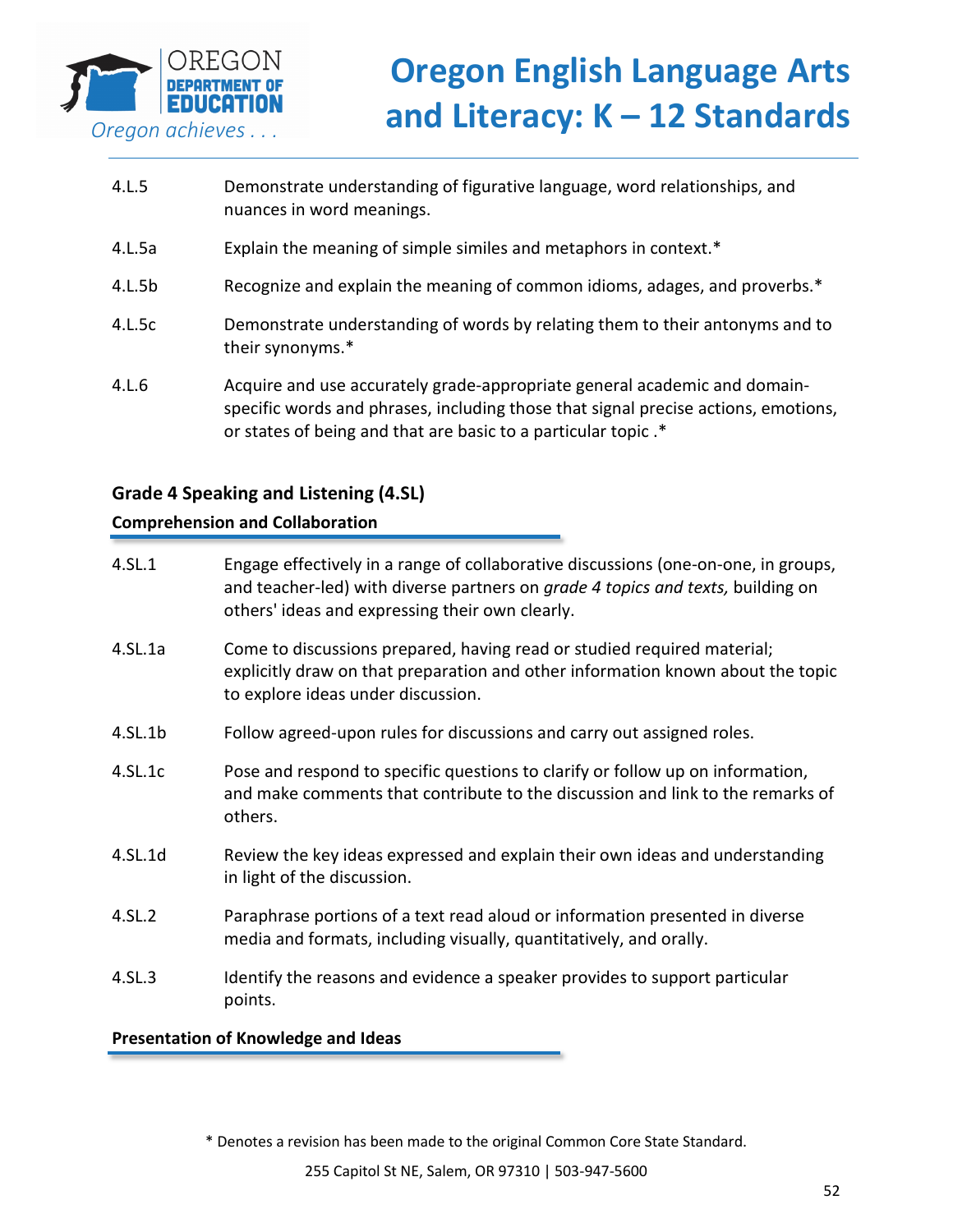

- manner, using appropriate facts and relevant, descriptive details to support main 4.SL.4 Report on a topic or text, tell a story, or recount an experience in an organized ideas or themes; speak clearly at an understandable pace.
- 4.SL.5 Add audio recordings and visual displays to presentations when appropriate to enhance the development of main ideas or themes.
- informal discourse is appropriate ; use formal English when appropriate to task and situation. (See grade 4 Language standards 1 and 3 for specific 4.SL.6 Differentiate between contexts that call for formal English and situations where expectations.)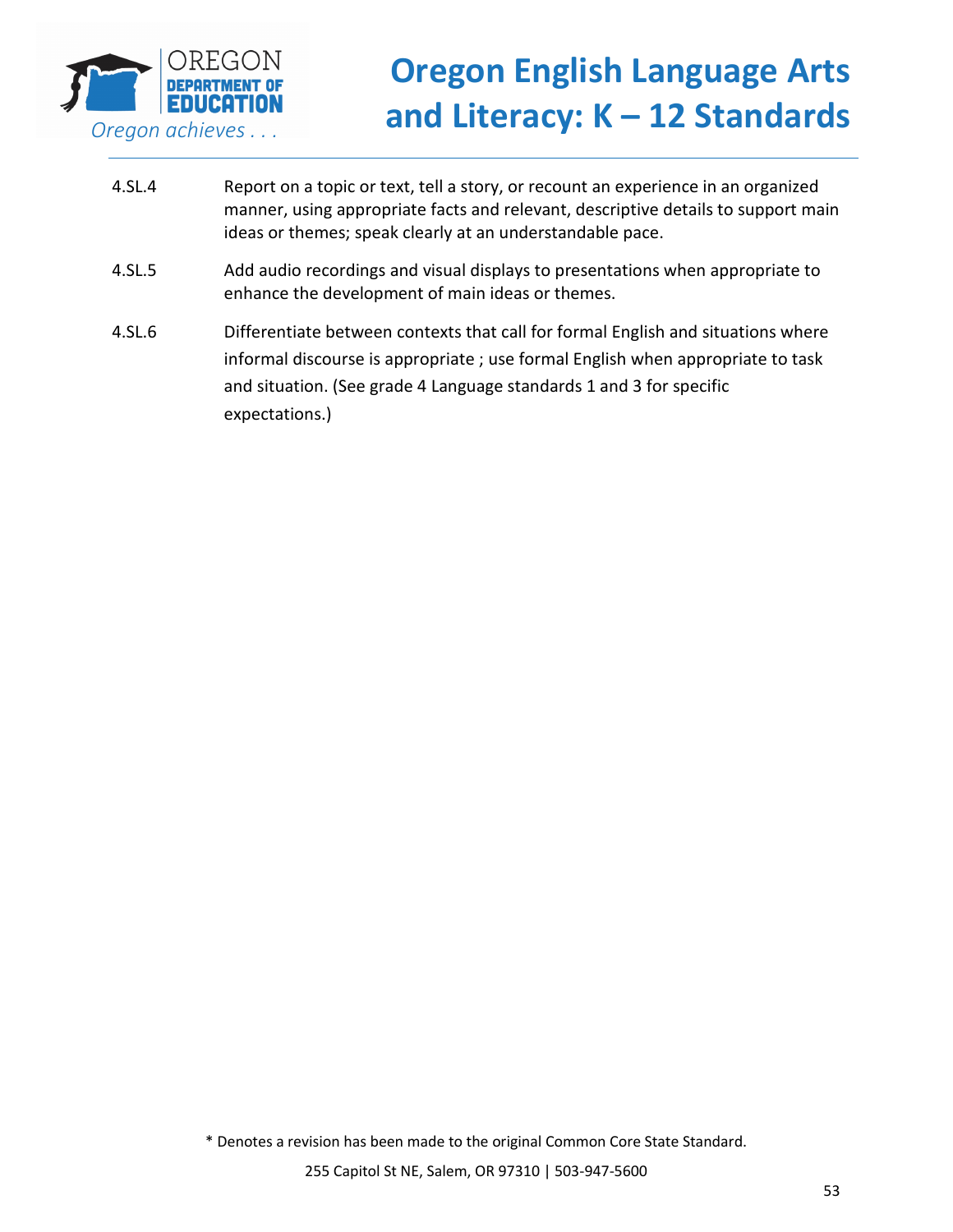

# **FIFTH GRADE**

# 5<sup>th</sup> Grade Reading Standards: Foundational Skills

 system. These foundational skills are not an end in and of themselves; rather, they are These standards are directed toward fostering students' understanding and working knowledge of concepts of print, the alphabetic principle, and other basic conventions of the English writing necessary and important components of an effective, comprehensive reading program designed to develop proficient readers with the capacity to comprehend texts across a range of types and disciplines. Instruction should be differentiated: good readers will need much less practice with these concepts than struggling readers will. The point is to teach students what they need to learn and not what they already know—to discern when particular children or activities warrant more or less attention.

# **Grade 5 Reading Foundational Skills (5.RF)**

**Print Concepts** 

5.RF.1  *for more information.) If student does not demonstrate understanding of the organization and basic*  5.RF.1 *(There is not a grade 5 standard for this concept. Please see preceding grades features of print, apply standard K.RF.1.\** 

# **Phonological Awareness**

5.RF.2 5.RF.2 *(There is not a grade 5 standard for this concept. Please see preceding grades for more information.) If students cannot add, change, and delete syllables in compound, 3 and 4 syllable words, see 2.RF.2a-c.\** 

# **Phonics and Word Recognition**

| 5.RF.3         | Know and apply grade-level phonics and word analysis skills in decoding words.                                                                                                             |
|----------------|--------------------------------------------------------------------------------------------------------------------------------------------------------------------------------------------|
| 5.RF.3a        | Use combined knowledge of all letter-sound correspondences, syllabication<br>patterns, and morphology to read accurately unfamiliar multisyllabic words in<br>context and out of context.* |
| <b>Fluency</b> |                                                                                                                                                                                            |
| 5.RF.4         | Read with sufficient accuracy and fluency to support comprehension.                                                                                                                        |
| 5.RF.4a        | Read grade-level text with purpose and understanding.                                                                                                                                      |
|                |                                                                                                                                                                                            |

\* Denotes a revision has been made to the original Common Core State Standard.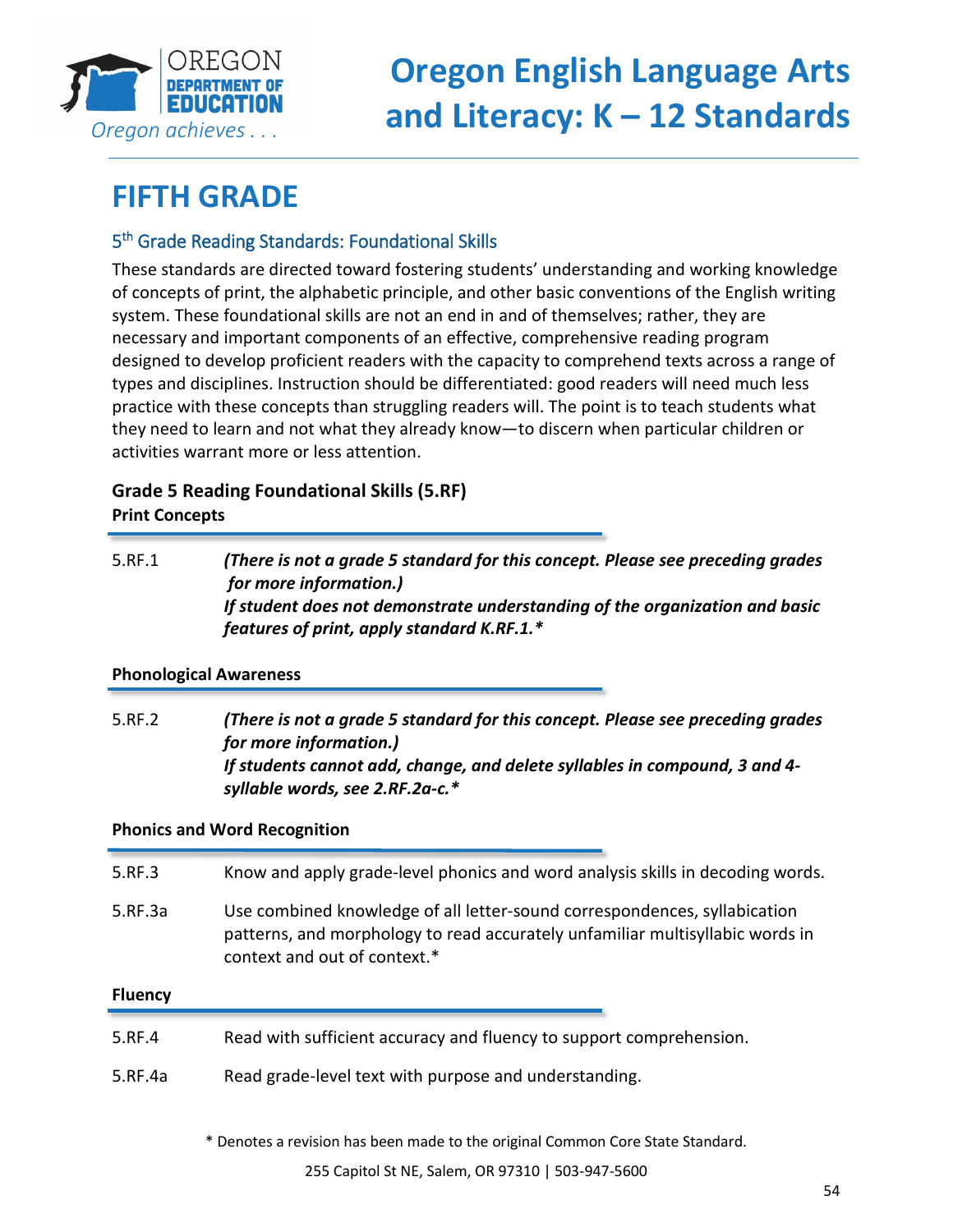

- 5.RF.4b Read grade-level prose and poetry orally with accuracy, appropriate rate, and expression on successive readings.
- and understanding, rereading as necessary. 5.RF.4c Use a variety of reading strategies to confirm or self-correct word recognition

# 5<sup>th</sup> Grade Reading Standards: Literature and Informational

 The following standards offer a focus for instruction and help ensure that students gain adequate exposure to a range of texts and tasks. Rigor is also infused through the requirement that students read increasingly complex texts through the grades. *Students advancing through the grades are expected to meet each year's grade-specific standards and retain or further develop skills and understandings mastered in preceding grades.* 

# **Grade 5 Reading Literature (5.RL)**

#### **Key Ideas and Details**

| 5.RL.1                     | Quote accurately from a text when explaining what the text says explicitly and<br>when drawing inferences from the text.                                                                                                |
|----------------------------|-------------------------------------------------------------------------------------------------------------------------------------------------------------------------------------------------------------------------|
| 5.RL.2                     | Determine a theme of a story, drama, or poem from details in the text, including<br>how characters in a story or drama respond to challenges or how the speaker in<br>a poem reflects upon a topic; summarize the text. |
| 5.RL.3                     | Compare and contrast two or more characters, settings, or events in a story or<br>drama, drawing on specific details in the text.*                                                                                      |
| <b>Craft and Structure</b> |                                                                                                                                                                                                                         |

# **Craft and Structure**

- 5.RL.4 Determine the meaning of words and phrases as they are used in a text, including figurative language such as metaphors and similes.
- 5.RL.5 Explain how a series of chapters, scenes, or stanzas fits together to provide the overall structure of a particular story, drama, or poem.
- 5.RL.6 Describe how a narrator's or speaker's point of view influences how events are described.

\* Denotes a revision has been made to the original Common Core State Standard.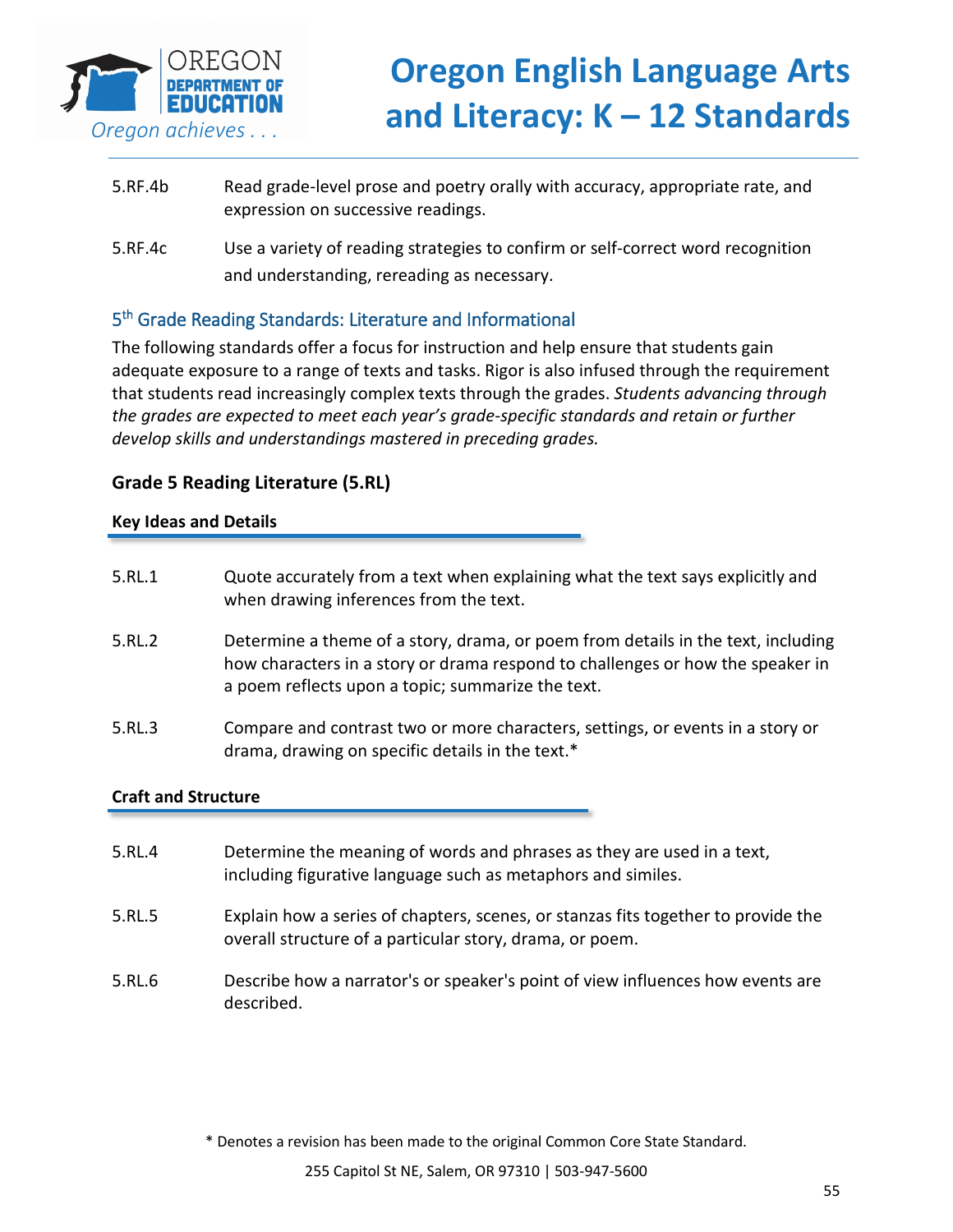

#### **Integration of Knowledge and Ideas**

| 5.RL.7 | Analyze how visual and multimedia elements contribute to the meaning, tone, or<br>beauty of a text.* |
|--------|------------------------------------------------------------------------------------------------------|
| 5.RL.8 | (Not applicable to literature)                                                                       |
| 5.RL.9 | Compare and contrast stories in the same genre on their approaches to similar<br>themes and topics.* |

#### **Range of Reading and Level of Text Complexity**

5.RL.10 By the end of the year, read and comprehend literature, including stories, dramas, and poetry, at the high end of the grades 4-5 text complexity band independently and proficiently.

### **Grade 5 Reading Informational Text (5.RI)**

#### **Key Ideas and Details**

| 5.RI.1 | Quote accurately from a text when explaining what the text says explicitly and<br>when drawing inferences from the text.                                                                              |
|--------|-------------------------------------------------------------------------------------------------------------------------------------------------------------------------------------------------------|
| 5.RI.2 | Determine two or more main ideas of a text and explain how they are supported<br>by key details; summarize the text.                                                                                  |
| 5.RI.3 | Explain the relationships or interactions between two or more individuals,<br>events, ideas, or concepts in a historical, scientific, or technical text based on<br>specific information in the text. |

#### **Craft and Structure**

| 5.RI.4 | Determine the meaning of general academic and domain-specific words and<br>phrases in a text relevant to a grade 5 topic or subject area.   |
|--------|---------------------------------------------------------------------------------------------------------------------------------------------|
| 5.RI.5 | Compare and contrast the overall structure of events, ideas, concepts, or<br>information in two or more texts.*                             |
| 5.RI.6 | Analyze multiple accounts of the same event or topic, noting important<br>similarities and differences in the point of view they represent. |
|        | * Denotes a revision has been made to the original Common Core State Standard.                                                              |
|        | 255 Capitol St NE, Salem, OR 97310   503-947-5600                                                                                           |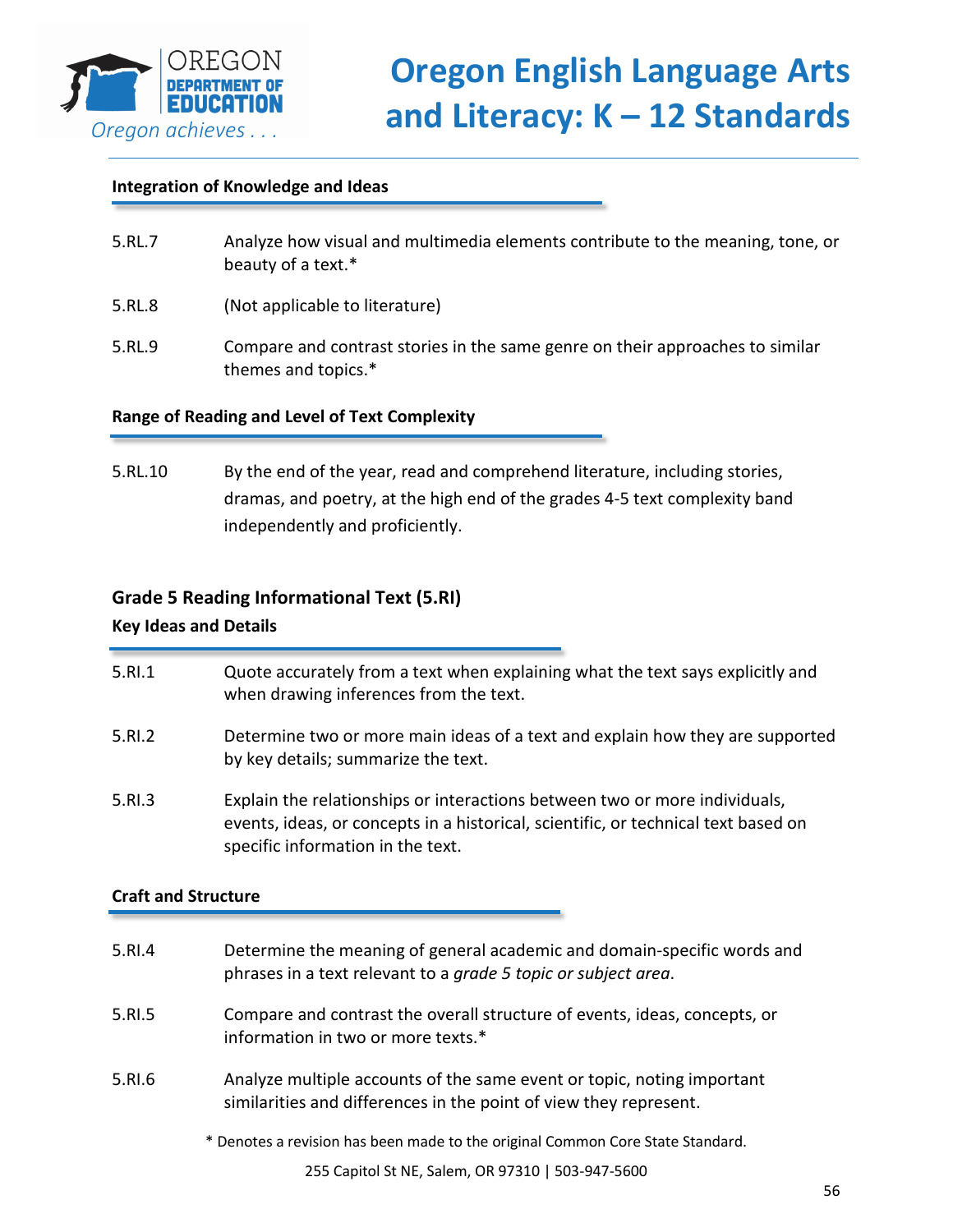

#### **Integration of Knowledge and Ideas**

| 5.RI.7 | Draw on information from multiple print or digital sources, demonstrating the<br>ability to locate an answer to a question quickly or to solve a problem efficiently. |
|--------|-----------------------------------------------------------------------------------------------------------------------------------------------------------------------|
| 5.RI.8 | Explain how an author uses reasons and evidence to support particular points in<br>a text, identifying which reasons and evidence support which point(s).             |
| 5.RL.9 | Integrate information from several texts on the same topic in order to write or<br>speak about the subject knowledgeably.                                             |

#### **Range of Reading and Level of Text Complexity**

5.RI.10 By the end of the year, read and comprehend informational texts, including history/social studies, science, and technical texts, at the high end of the grades 4-5 text complexity band independently and proficiently.

# 5<sup>th</sup> Grade Writing Standards

 The following standards offer a focus for instruction to help ensure that students gain adequate mastery of a range of skills and applications. Each year in their writing, students should demonstrate increasing sophistication in all aspects of language use, from vocabulary and syntax to the development and organization of ideas, and they should address increasingly demanding content and sources. Students advancing through the grades are expected to meet each year's grade-specific standards and retain or further develop skills and understandings mastered in preceding grades. The expected growth in student writing ability is reflected both in the standards themselves and in the collection of annotated student writing samples in Appendix C.

# **Grade 5 Writing (5.W)**

#### **Text Types and Purposes**

 5.W.1 Write opinion pieces on topics or texts, supporting a point of view with reasons 5.W.1a Introduce a topic or text clearly, state an opinion, and create an organizational  $5.W.1c$ and information. structure in which ideas are logically grouped to support the writer's purpose. 5.W.1b Provide logically ordered reasons that are supported by facts and details. Link opinion and reasons using words, phrases, and clauses. $*$ 

\* Denotes a revision has been made to the original Common Core State Standard.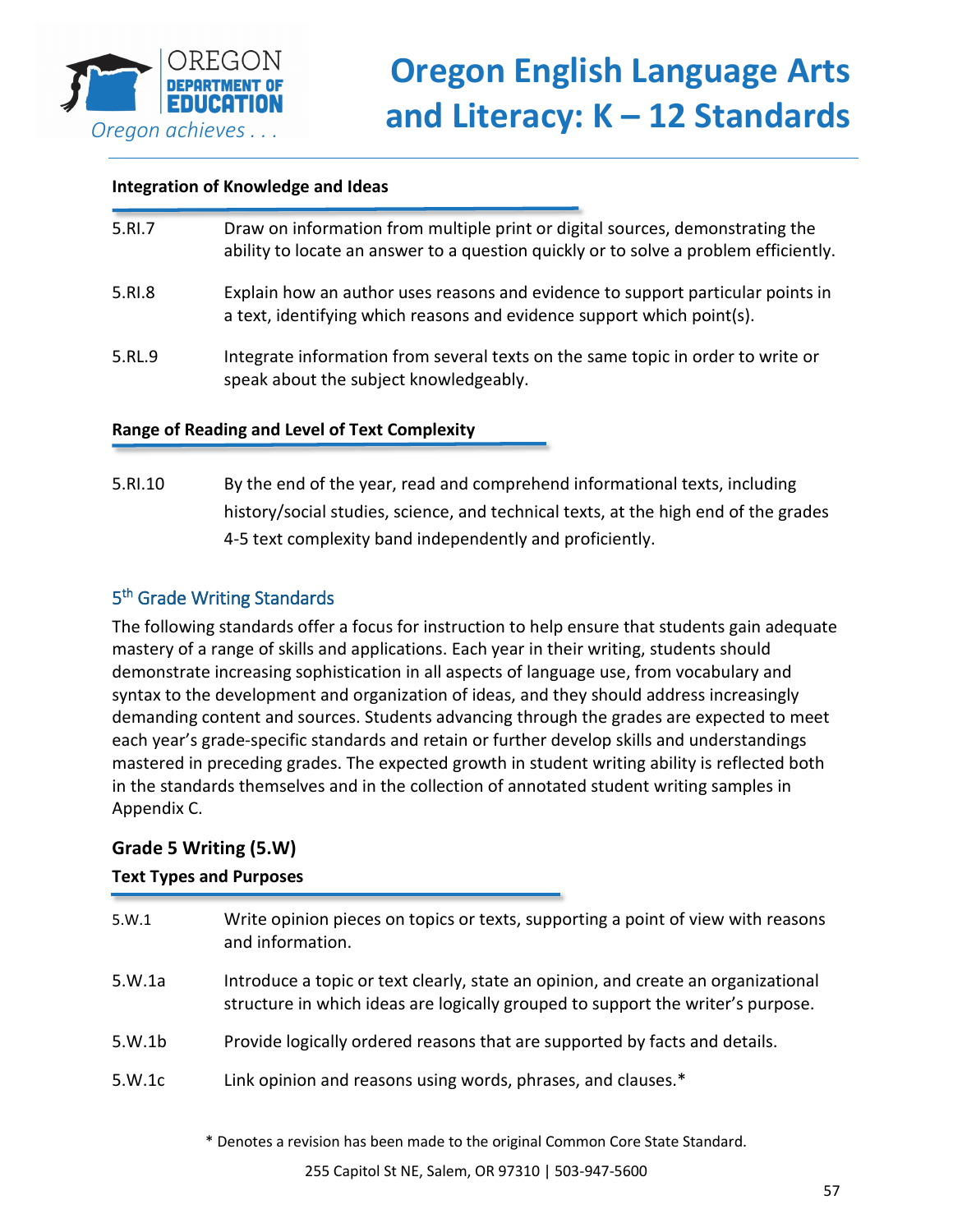

- 5.W.2b Develop the topic with facts, definitions, concrete details, quotations, or other 5.W.2d Use precise language and domain-specific vocabulary to inform about or explain 5.W.3 Write narratives to develop real or imagined experiences or events using effective technique, descriptive details, and clear event sequences. experiences and events or show the responses of characters to situations. 5.W.1d Provide a concluding statement or section related to the opinion presented. 5.W.2 Write informative/explanatory texts to examine a topic and convey ideas and information clearly. 5.W.2a Introduce a topic clearly, provide a general observation and focus, and group related information logically; include formatting, illustrations, and multimedia when useful in aiding comprehension.\* information and examples related to the topic. 5.W.2c Link ideas within and across categories of information using words, phrases, and clauses.\* the topic. 5.W.2e Provide a concluding statement or section related to the information or explanation presented. 5.W.3a Orient the reader by establishing a situation and introducing a narrator and/or characters; organize an event sequence that unfolds naturally. 5.W.3b Use narrative techniques, such as dialogue, description, and pacing, to develop 5.W.3c Use a variety of transitional words, phrases, and clauses to manage the sequence of events. 5.w.3d Use concrete words and phrases and sensory details to convey experiences and events precisely. 5.W.3e Provide a conclusion that follows from the narrated experiences or events. **Production and Distribution of Writing**
- are appropriate to task, purpose, and audience. (Grade-specific expectations for writing types are defined in standards 1–3 above.) 5.W.4 Produce clear and coherent writing in which the development and organization
- planning, revising, editing, rewriting, or trying a new approach. (Editing for 5.W.5 With guidance and support, develop and strengthen writing as needed by
	- \* Denotes a revision has been made to the original Common Core State Standard.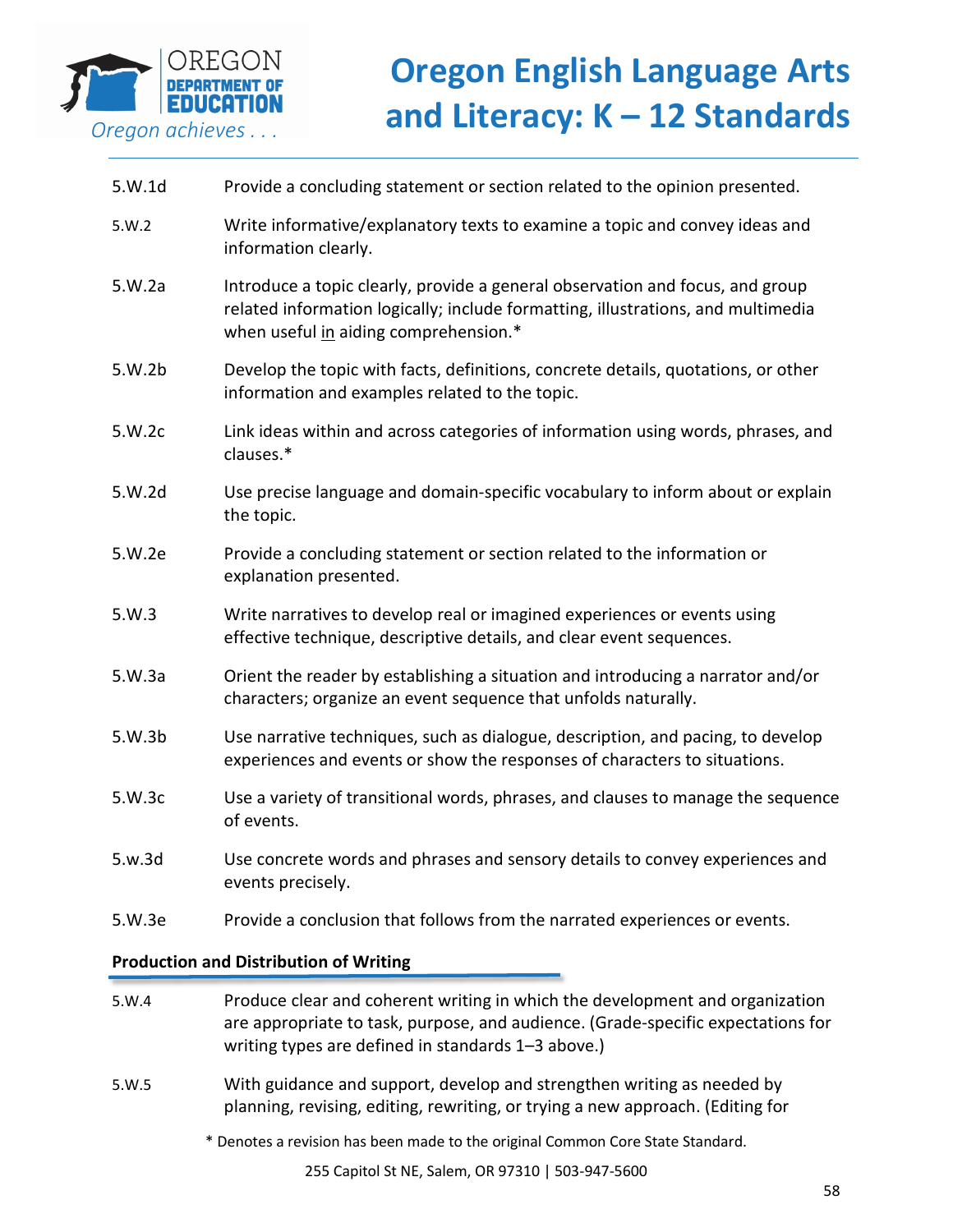

conventions should demonstrate command of Language standards 1–3 up to and including grade 5.)\*

 5.W.6 With guidance and support, use technology, including the Internet, to produce and publish writing as well as to interact and collaborate with others.\*

#### **Research to Build and Present Knowledge**

reflection, and research.

| 5.W.7 | Conduct short research projects that use several sources to build knowledge<br>through investigation of different aspects of a topic.                                                                            |
|-------|------------------------------------------------------------------------------------------------------------------------------------------------------------------------------------------------------------------|
| 5.W.8 | Recall relevant information from experiences or gather relevant information<br>from print and digital sources; summarize or paraphrase information in notes<br>and finished work, and provide a list of sources. |
| 5.W.9 | Draw evidence from literary or informational texts to support analysis,                                                                                                                                          |

#### **Range of Writing**

 5.W.10 Write routinely over extended time frames (time for research, reflection, and revision) and shorter time frames (a single sitting or a day or two) for a range of discipline-specific tasks, purposes, and audiences.

# 5th Grade Language Standards

 The following standards offer a focus for instruction to help ensure that students gain adequate mastery of a range of skills and applications. Students advancing through the grades are expected to meet each year's grade-specific standards and retain or further develop skills and understandings mastered in preceding grades.

# **Grade 5 Language (5.L)**

#### **Conventions of Standard English**

| 5.L.1  | Demonstrate command of the conventions of standard English grammar and<br>usage when writing or speaking.                       |
|--------|---------------------------------------------------------------------------------------------------------------------------------|
| 5.L.1a | Explain the function of conjunctions, prepositions, and interjections in general<br>and their function in particular sentences. |
| 5.L.1b | Form and use the perfect verb tenses.*                                                                                          |
| 5.L.1c | Use verb tense to convey various times, sequences, states, and conditions.                                                      |
| 5.L.1d | Recognize and correct inappropriate shifts in verb tense.                                                                       |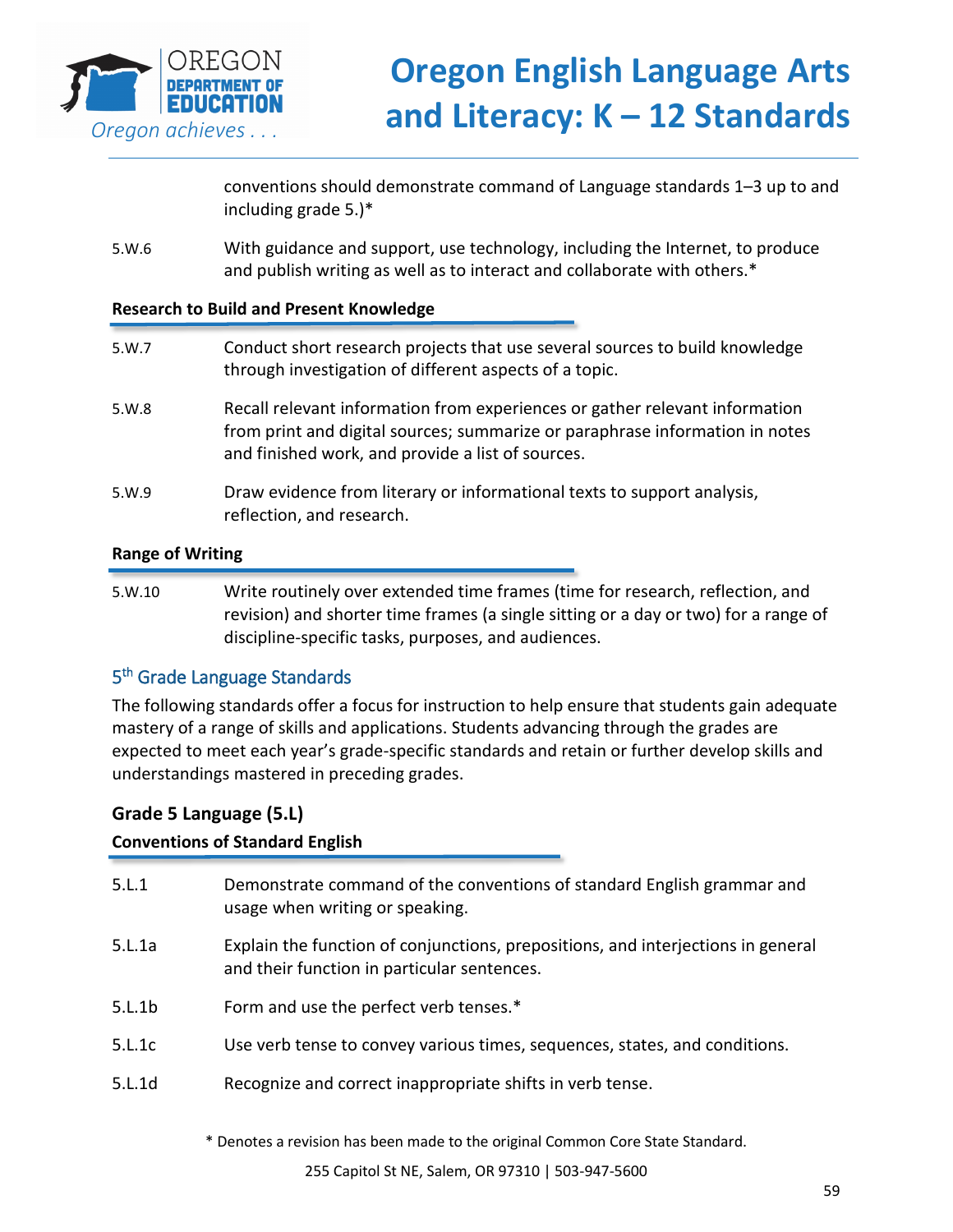

- 5.L.1e Use correlative conjunctions.\*
- 5.L.2 Demonstrate command of the conventions of standard English capitalization, punctuation, and spelling when writing.
- 5.L.2a Use punctuation to separate items in a series.
- 5.L.2b Use a comma to separate an introductory element from the rest of the sentence.
- 5.L.2c Use a comma to set off the words yes and no, to set off a tag question from the rest of the sentence, and to indicate direct address.\*
- 5.L.2d Use underlining, quotation marks, or italics to indicate titles of works.
- 5.L.2e Spell grade-appropriate words correctly, consulting references as needed.

#### **Knowledge of Language**

- 5.L.3a Expand, combine, and reduce sentences for meaning, reader/listener interest, 5.L.3 Use knowledge of language and its conventions when writing, speaking, reading, or listening. and style.
- 5.L.3b Compare and contrast the varieties of English used in stories, dramas, or poems.\*

#### **Vocabulary Acquisition and Use**

| 5.L.4  | Determine or clarify the meaning of unknown and multiple-meaning words and<br>phrases based on grade 5 reading and content, choosing flexibly from a range of<br>strategies.                                  |
|--------|---------------------------------------------------------------------------------------------------------------------------------------------------------------------------------------------------------------|
| 5.L.4a | Use context as a clue to the meaning of a word or phrase.*                                                                                                                                                    |
| 5.L.4b | Use common, grade-appropriate Greek and Latin affixes and roots as clues to the<br>meaning of a word.                                                                                                         |
| 5.L.4c | Consult dictionaries, glossaries, thesauruses, and other reference materials, both<br>print and digital, to find the pronunciation and determine or clarify the precise<br>meaning of key words and phrases.* |
| 5.L.5  | Demonstrate understanding of figurative language, word relationships, and<br>nuances in word meanings.                                                                                                        |
| 5.L.5a | Interpret figurative language, including similes and metaphors, in context.                                                                                                                                   |
|        | * Denotes a revision has been made to the original Common Core State Standard.                                                                                                                                |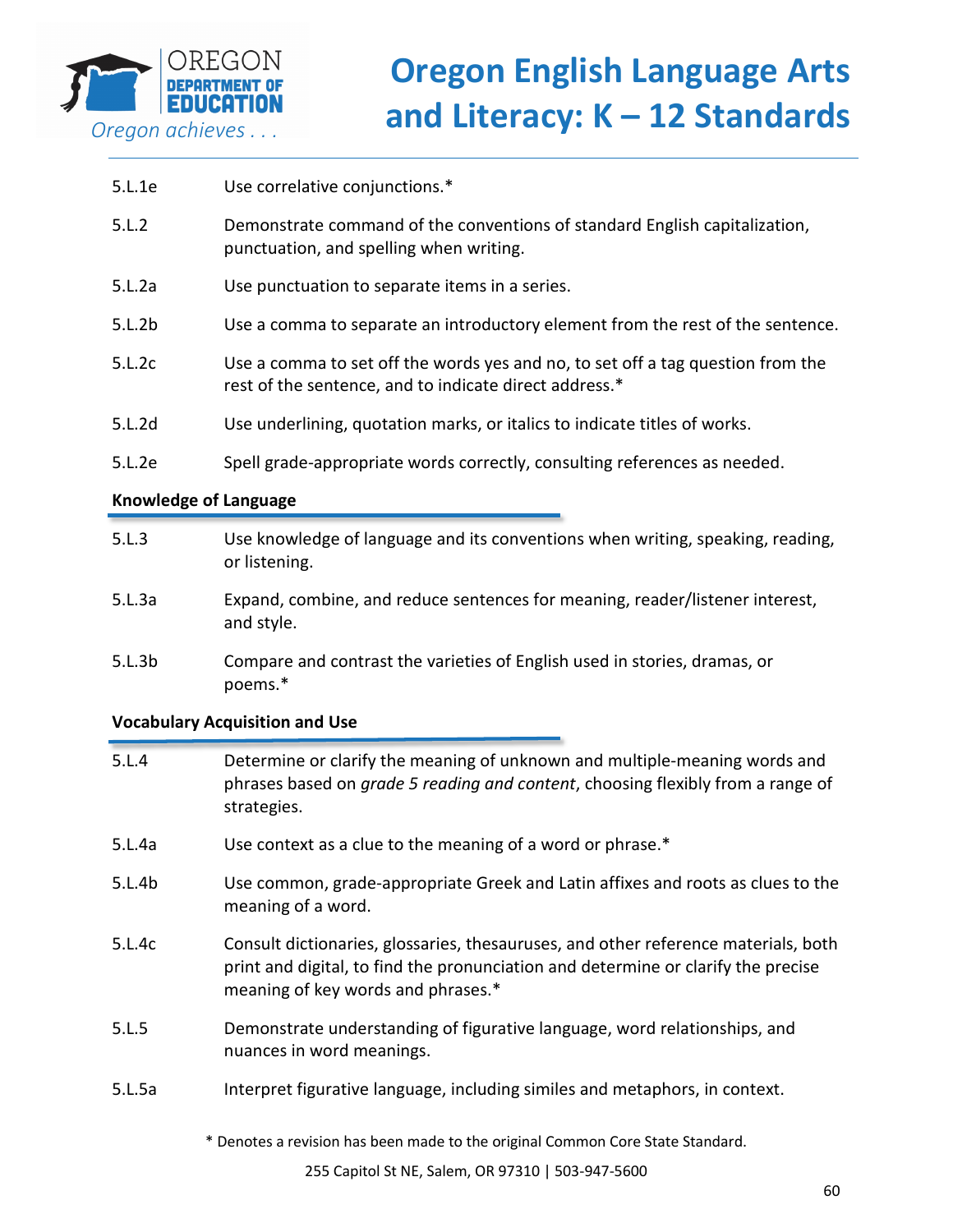

- 5.L.5b Recognize and explain the meaning of common idioms, adages, and proverbs.
- 5.L.5c Use the relationship between particular words to better understand each of the words.\*
- 5.L.6 Acquire and use accurately grade-appropriate general academic and domainspecific words and phrases, including those that signal contrast, addition, and other logical relationships*.*\*

# 5<sup>th</sup> Grade Speaking and Listening Standards

 The following standards offer a focus for instruction to help ensure that students gain adequate mastery of a range of skills and applications. Students advancing through the grades are expected to meet each year's grade-specific standards and retain or further develop skills and understandings mastered in preceding grades.

# **Grade 5 Speaking and Listening (5.SL)**

# **Comprehension and Collaboration**

| 5.SL.1  | Engage effectively in a range of collaborative discussions (one-on-one, in groups,<br>and teacher-led) with diverse partners on grade 5 topics and texts, building on<br>others' ideas and expressing their own clearly. |
|---------|--------------------------------------------------------------------------------------------------------------------------------------------------------------------------------------------------------------------------|
| 5.5L.1a | Come to discussions prepared, having read or studied required material;<br>explicitly draw on that preparation and other information known about the topic<br>to explore ideas under discussion.                         |
| 5.SL.1b | Follow agreed-upon rules for discussions and carry out assigned roles.                                                                                                                                                   |
| 5.5L.1c | Pose and respond to specific questions by making comments that contribute to<br>the discussion and elaborate on the remarks of others.                                                                                   |
| 5.SL.1d | Review the key ideas expressed and draw conclusions in light of information and<br>knowledge gained from the discussions.                                                                                                |
| 5.SL.2  | Summarize a written text read aloud or information presented in diverse media<br>and formats, including visually, quantitatively, and orally.                                                                            |
| 5.5L.3  | Summarize the points a speaker makes and explain how each claim is supported<br>by reasons and evidence.                                                                                                                 |

\* Denotes a revision has been made to the original Common Core State Standard.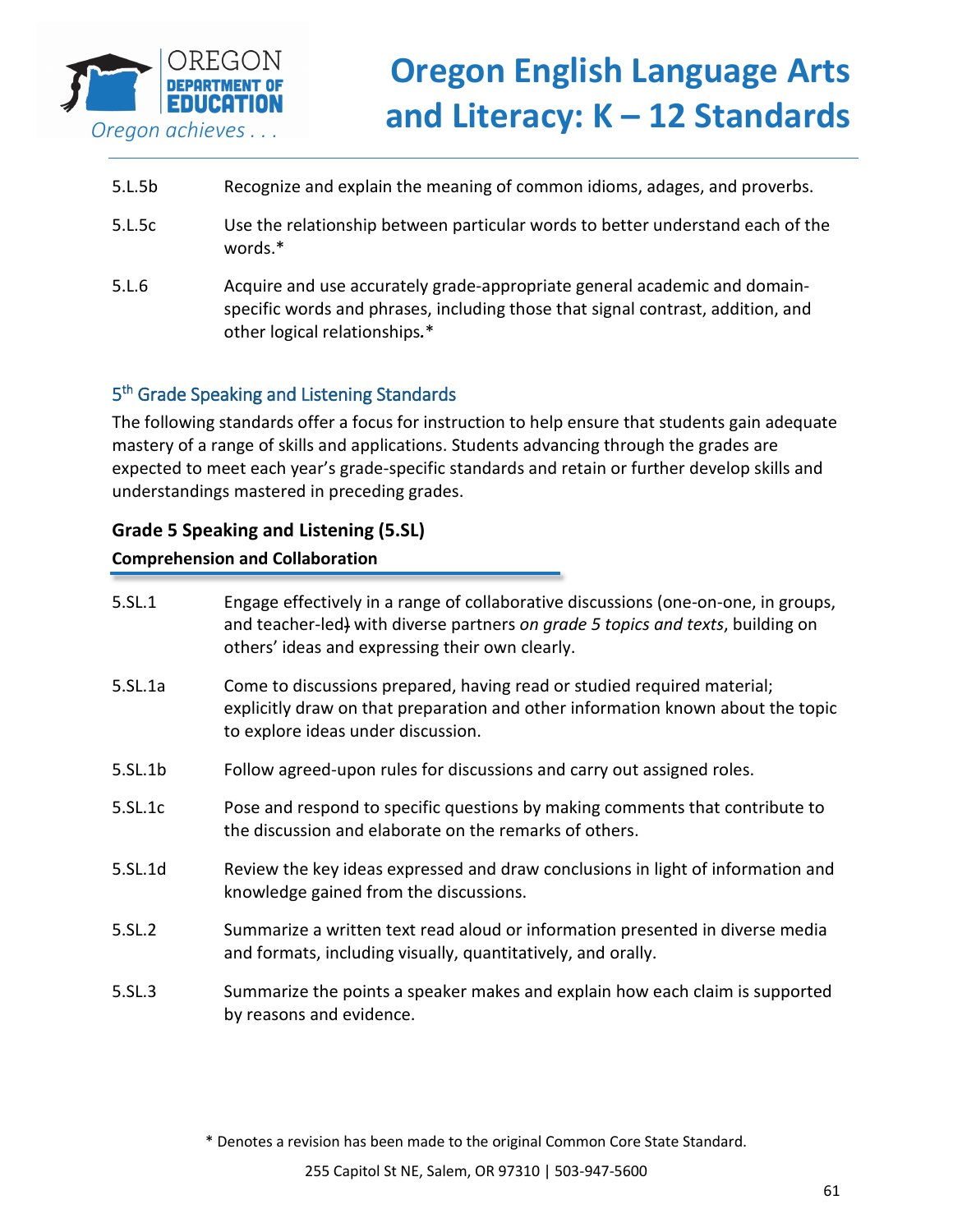

#### **Presentation of Knowledge and Ideas**

| 5.SL.4 | Report on a topic or text or present an opinion, sequencing ideas logically and<br>using appropriate facts and relevant, descriptive details to support main ideas or<br>themes; speak clearly at an understandable pace. |
|--------|---------------------------------------------------------------------------------------------------------------------------------------------------------------------------------------------------------------------------|
| 5.SL.5 | Include multimedia components and visual displays in presentations when<br>appropriate to enhance the development of main ideas or themes.                                                                                |
| 5.SL.6 | Adapt speech to a variety of contexts and tasks, using formal English when<br>appropriate to task and situation. (See grade 5 Language standards 1 and 3 for<br>specific expectations.                                    |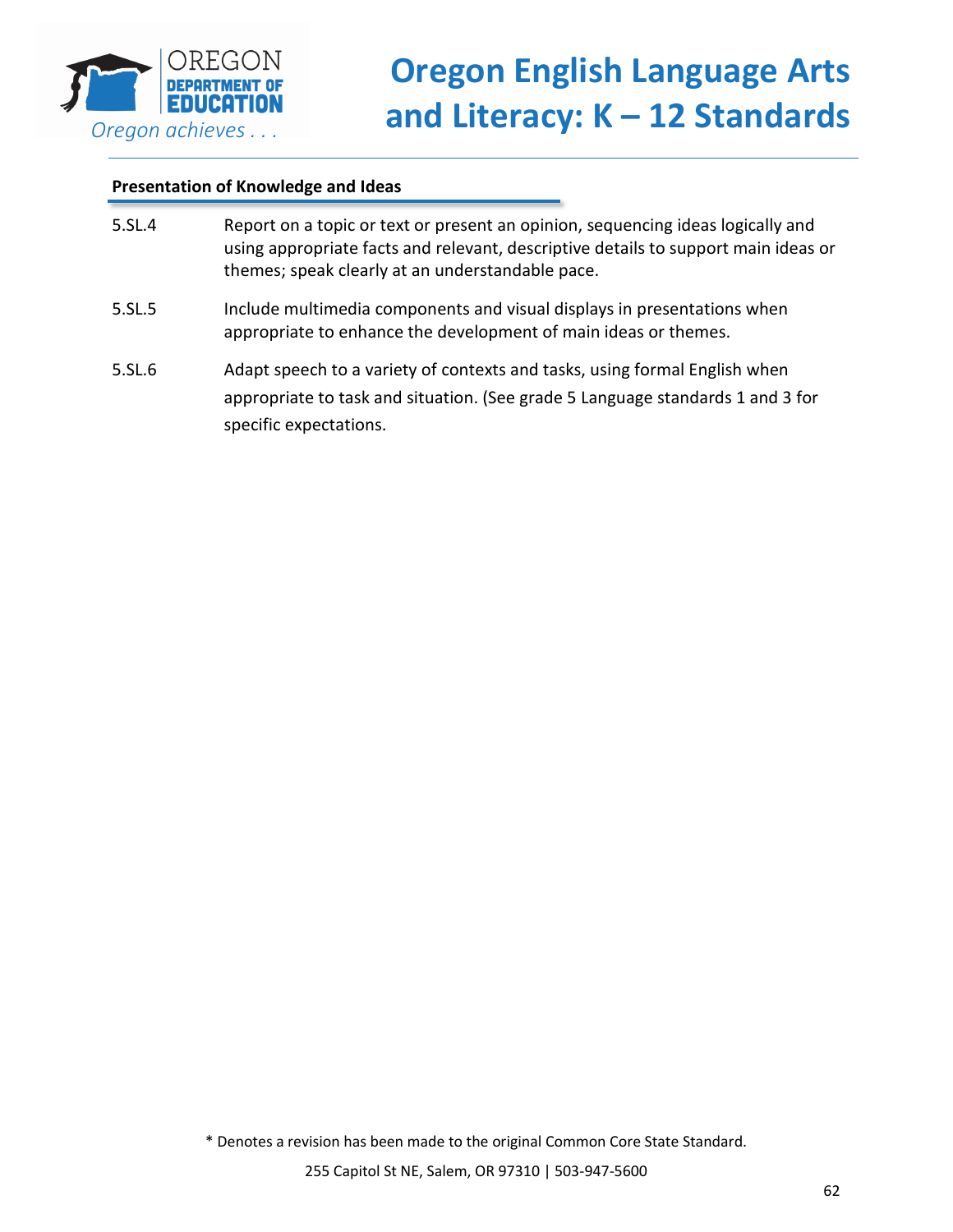

# **6 – 12 College and Career Readiness Anchor Standards for Reading**

 The grades 6 -12 standards define what students should understand and be able to do by the end of corresponds to the same College and Career each grade. Each grade-specific standard Readiness (CCR) Anchor Standard below by number. The CCR and grade-specific standards are necessary complements—the former providing broad standards, the latter providing additional specificity—that together define the skills and understandings that all students must demonstrate.

### *Key Ideas and Details*

- 1. Read closely to determine what the text says explicitly and to make logical inferences from it; cite specific textual support conclusions drawn from the text. evidence when writing or speaking to
- 2. Determine central ideas or themes of a text and analyze their development; summarize the key supporting details and ideas.
- and ideas develop and interact over the 3. Analyze how and why individuals, events, course of a text.

# *Craft and Structure*

 used in a text, including determining 4. Interpret words and phrases as they are technical, connotative, and figurative meanings, and analyze how specific word choices shape meaning or tone.

# **Note on range and content of student reading**

 To become college and career ready, students must grapple with works of and centuries. Such works offer students' own thinking and writing. Shakespeare. Through wide and deep exceptional craft and thought whose range extends across genres, cultures, profound insights into the human condition and serve as models for Along with high-quality contemporary works, these texts should be chosen from among seminal U.S. documents, the classics of American literature, and the timeless dramas of reading of literature and literary nonfiction of steadily increasing sophistication, students gain a reservoir of literary and cultural knowledge, references, and images; the ability to evaluate intricate arguments; and the capacity to surmount the challenges posed by complex texts

- portions of the text (e.g., a section, chapter, scene, or stanza) relate to each other and 5. Analyze the structure of texts, including how specific sentences, paragraphs, and larger the whole.
- 6. Assess how point of view or purpose shapes the content and style of a text.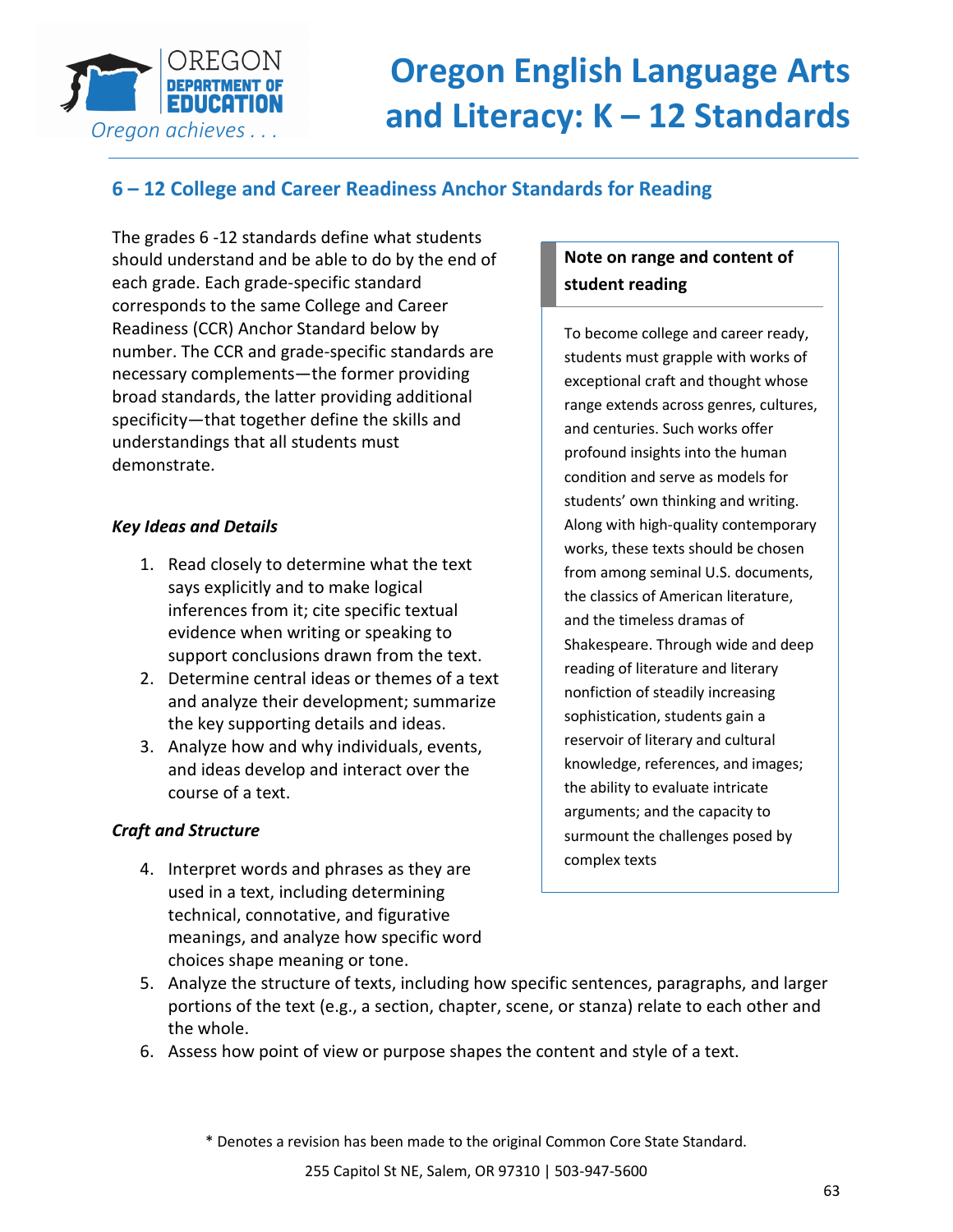

### *Integration of Knowledge and Ideas*

- 7. Integrate and evaluate content presented in diverse media and formats, including visually and quantitatively, as well as in words.
- 8. Delineate and evaluate the argument and specific claims in a text, including the validity of the reasoning as well as the relevance and sufficiency of the evidence.
- 9. Analyze how two or more texts address similar themes or topics in order to build knowledge or to compare the approaches the authors take.

### *Range of Reading and Level of Text Complexity*

10. Read and comprehend complex literary and informational texts independently and proficiently.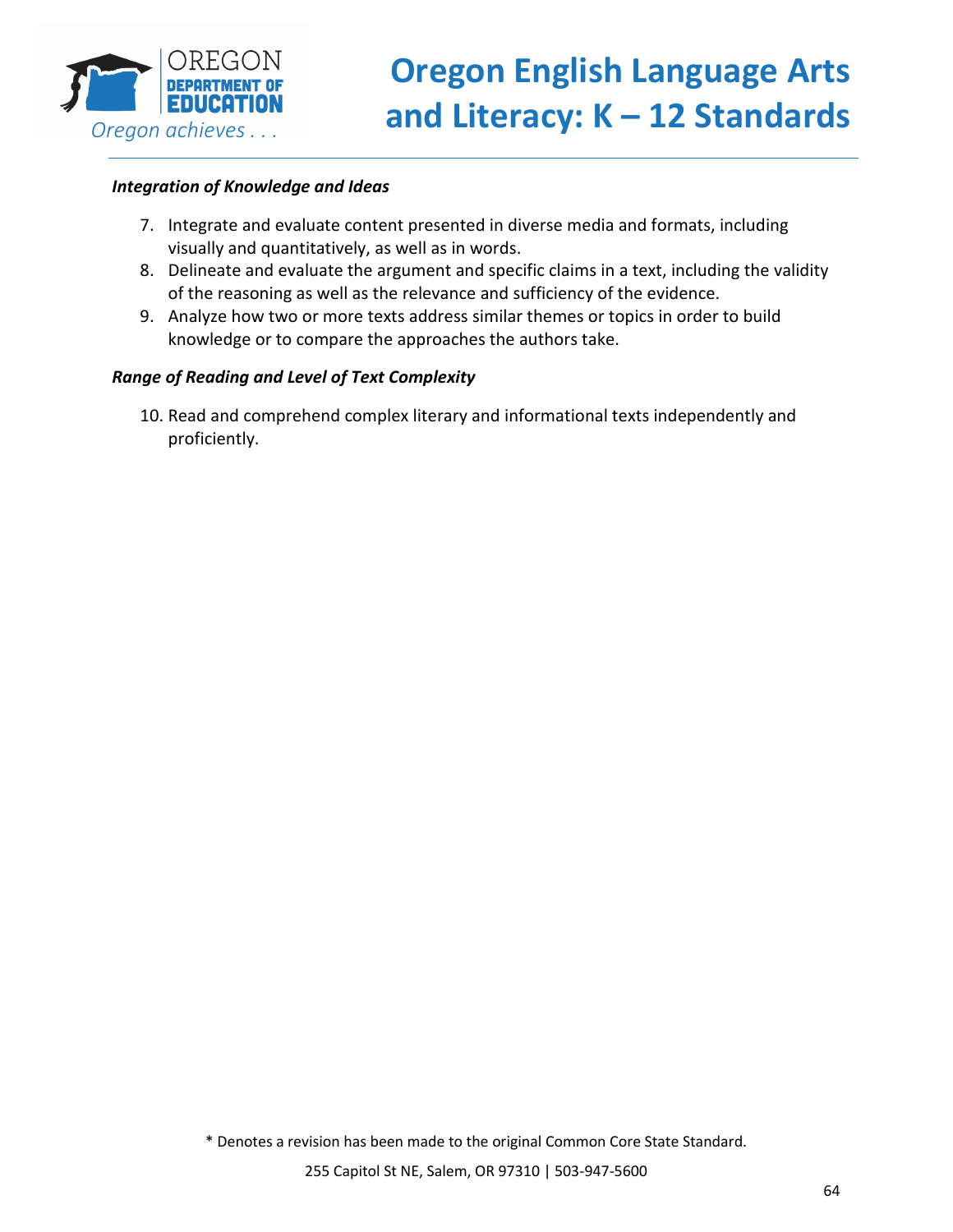

# **6 – 12 College and Career Readiness Anchor Standards for Writing**

 should understand and be able to do by the end corresponds to the same College and Career The grade 6-12 standards define what students of each grade. Each grade-specific standard Readiness (CCR) Anchor Standard below by number. The CCR and grade-specific standards are necessary complements—the former providing broad standards, the latter providing additional specificity—that together define the skills and understandings that all students must demonstrate.

#### *Text Types and Purposes*

- 1. Write arguments to support claims in an analysis of substantive topics or texts, using valid reasoning and relevant and sufficient evidence.
- 2. Write informative/explanatory texts to examine and convey complex ideas and information clearly and accurately through the effective selection, organization, and analysis of content.
- 3. Write narratives to develop real or imagined experiences or events using effective technique, well-chosen details, and well-structured event sequences.

#### *Production and Distribution of Writing*

- purpose, and audience. 4. Produce clear and coherent writing in which the development, organization, and style are appropriate to task,
- purpose, and audience. 5. Develop and strengthen writing as needed by planning, revising, editing, rewriting, or trying a new approach.
- produce and publish writing and to interact and collaborate with others. 6. Use technology, including the Internet, to

# **Note on range and content of student writing**

 imagined, thought, and felt. To be college- and career- ready writers, nuanced writing. They need to be able under a tight deadline as well as the For students, writing is a key means of asserting and defending claims, showing what they know about a subject, and conveying what they have experienced, students must take task, purpose, and audience into careful consideration, choosing words, information, structures, and formats deliberately. They need to know how to combine elements of different kinds of writing—for example, to use narrative strategies within argument and explanation within narrative—to produce complex and to use technology strategically when creating, refining, and collaborating on writing. They have to become adept at gathering information, evaluating sources, and citing material accurately, reporting findings from their research and analysis of sources in a clear and cogent manner. They must have the flexibility, concentration, and fluency to produce high-quality first-draft text capacity to revisit and make improvements to a piece of writing over multiple drafts when circumstances encourage or require it.

<sup>\*</sup> Denotes a revision has been made to the original Common Core State Standard.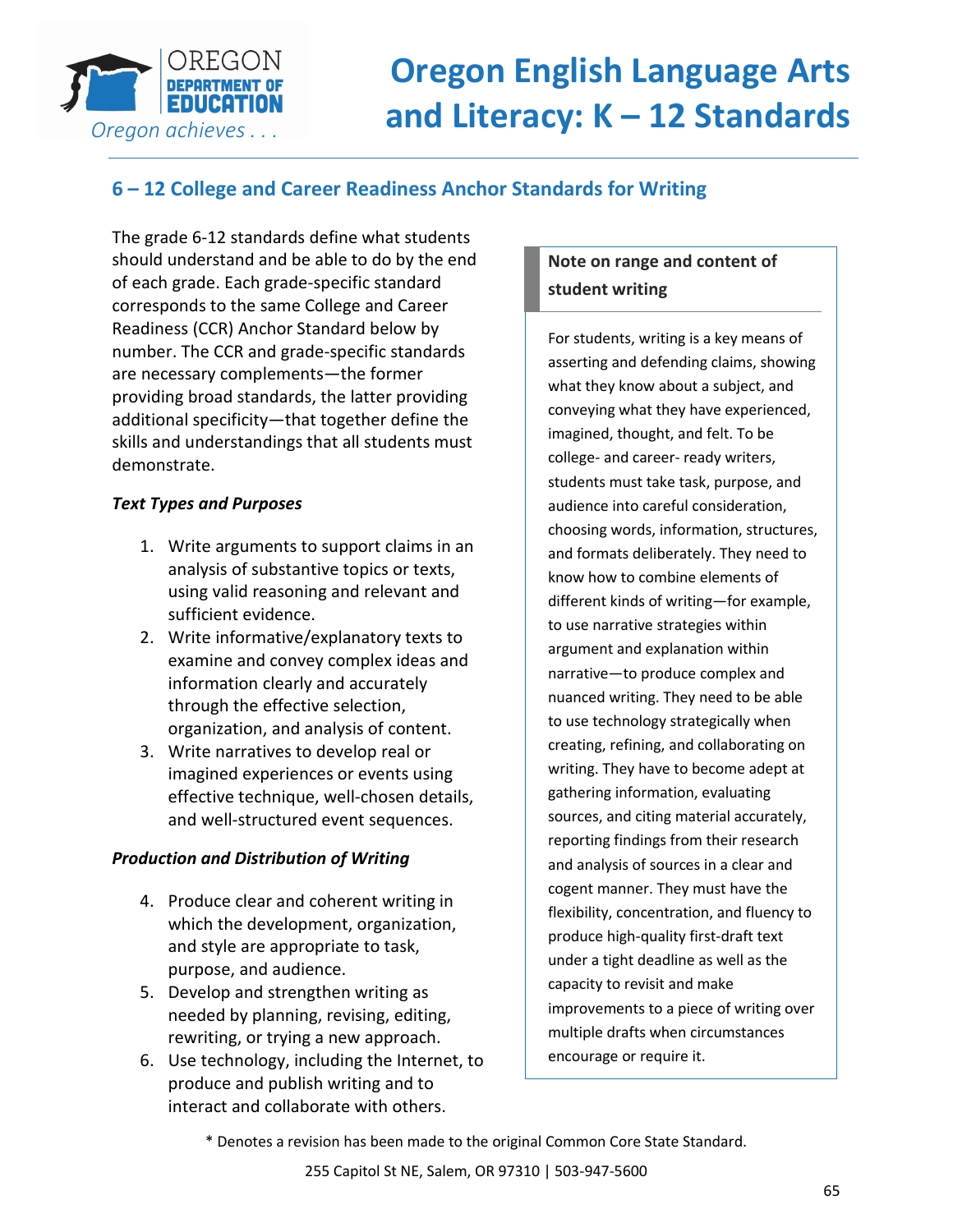

#### *Research to Build and Present Knowledge*

- 7. Conduct short as well as more sustained research projects based on focused questions, demonstrating understanding of the subject under investigation.
- 8. Gather relevant information from multiple print and digital sources, assess the credibility and accuracy of each source, and integrate the information while avoiding plagiarism.
- 9. Draw evidence from literary or informational texts to support analysis, reflection, and research.

#### *Range of Writing*

 10. Write routinely over extended time frames (time for research, reflection, and revision) and shorter time frames (a single sitting or a day or two) for a range of tasks, purposes, and audiences.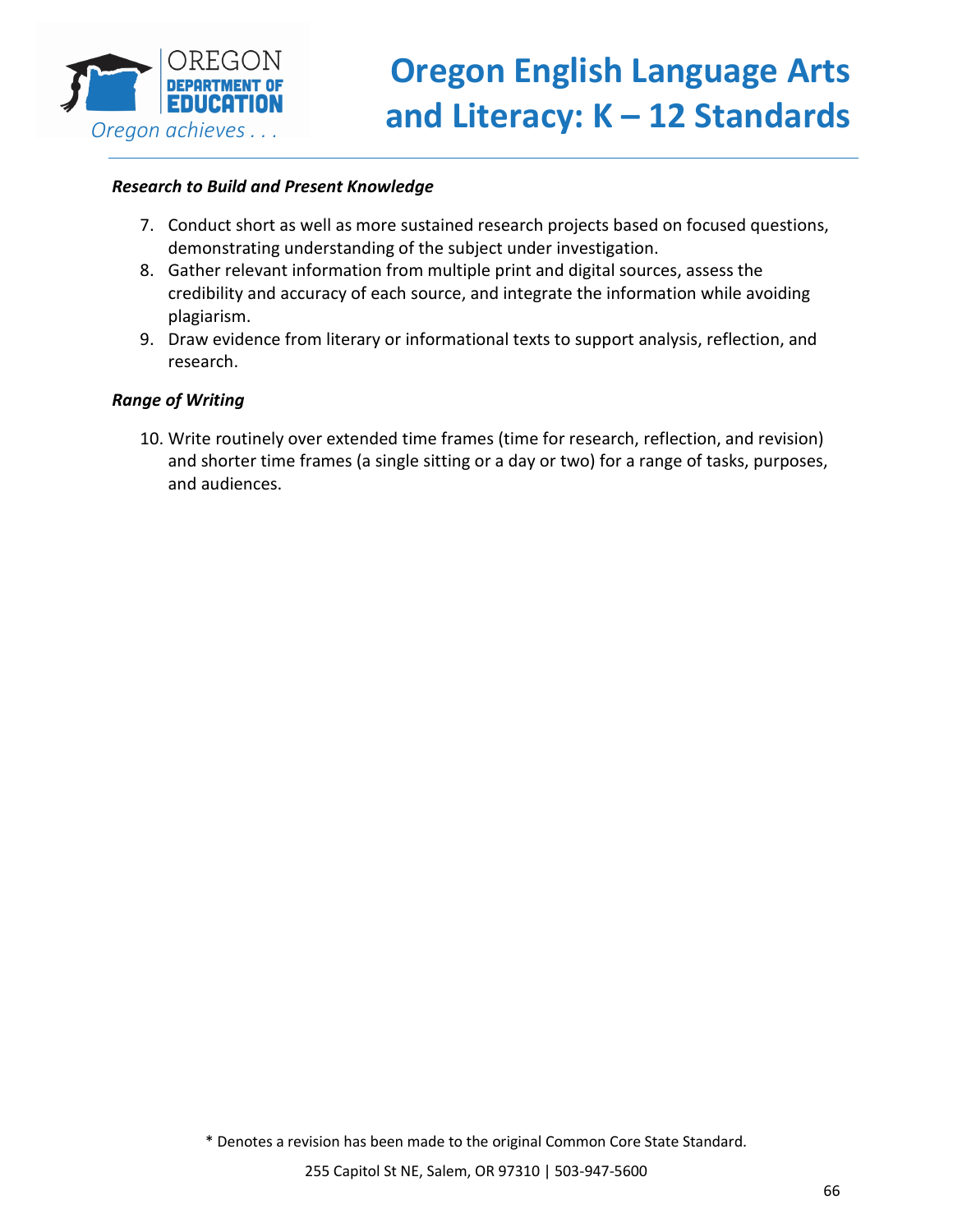

# **6 – 12 College and Career Readiness Anchor Standards for Language**

 The grades 6 -12 standards define what students should understand and be able to do by the end of each grade. Each grade- specific standard corresponds to the same and understandings that all students must College and Career Readiness (CCR) Anchor Standard below by number. The CCR and grade-specific standards are necessary complements—the former providing broad standards, the latter providing additional specificity—that together define the skills demonstrate.

# *Conventions of Standard English*

- 1. Demonstrate command of the conventions of standard English grammar and usage when writing or speaking.
- capitalization, punctuation, and 2. Demonstrate command of the conventions of standard English spelling when writing.

# *Knowledge of Language*

 comprehend more fully when reading 3. Apply knowledge of language to understand how language functions in different contexts, to make effective choices for meaning or style, and to or listening.

#### *Vocabulary Acquisition and Use*

 4. Determine or clarify the meaning of unknown and multiple-meaning words and phrases by using context clues, analyzing meaningful word

# **Note on range and content of student language use**

To be college and career ready in language, students must have firm control over the conventions of standard English. At the same time, they must come to appreciate that language is as at least as much a matter of craft as of rules and be able to choose words, syntax, and punctuation to express themselves and achieve particular functions and rhetorical effects. They must also have extensive vocabularies, built through reading and study, enabling them to comprehend complex texts and engage in purposeful writing about and conversations around content. They need to become skilled in determining or clarifying the meaning of words and phrases they encounter, choosing flexibly from an array of strategies to aid them. They must learn to see an individual word as part of a network of other words words, for example, that have similar denotations but different connotations. The inclusion of Language standards in their own strand should not be taken as an indication that skills related to conventions, effective language use, and vocabulary are unimportant to reading, writing, speaking, and listening; indeed, they are inseparable from such contexts.

parts, and consulting general and specialized reference materials, as appropriate.

<sup>\*</sup> Denotes a revision has been made to the original Common Core State Standard.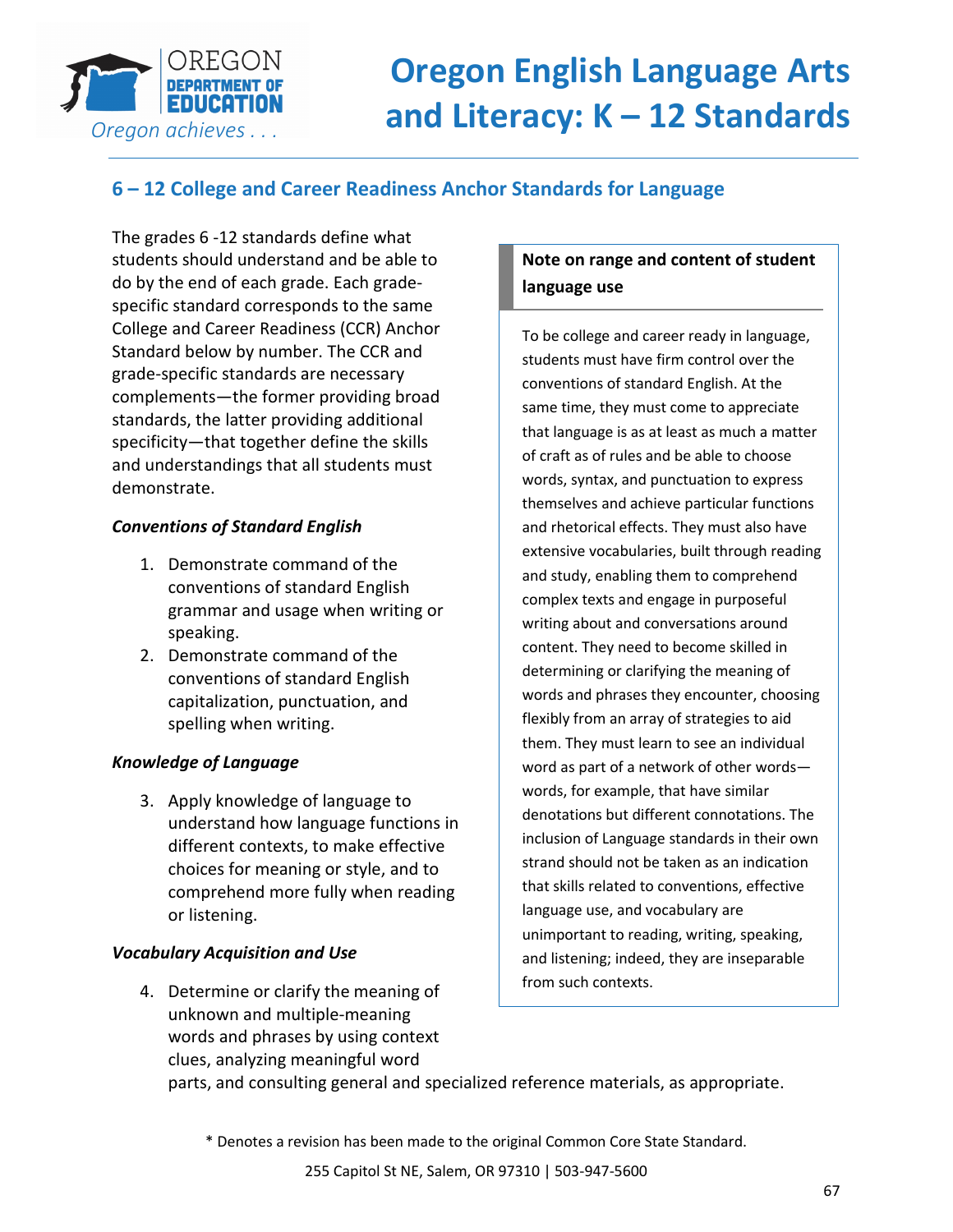

- 5. Demonstrate understanding of figurative language, word relationships and nuances in word meanings.
- 6. Acquire and use accurately a range of general academic and domain-specific words and phrases sufficient for reading, writing, speaking, and listening at the college and career readiness level; demonstrate independence in gathering vocabulary knowledge when encountering an unknown term important to comprehension or expression.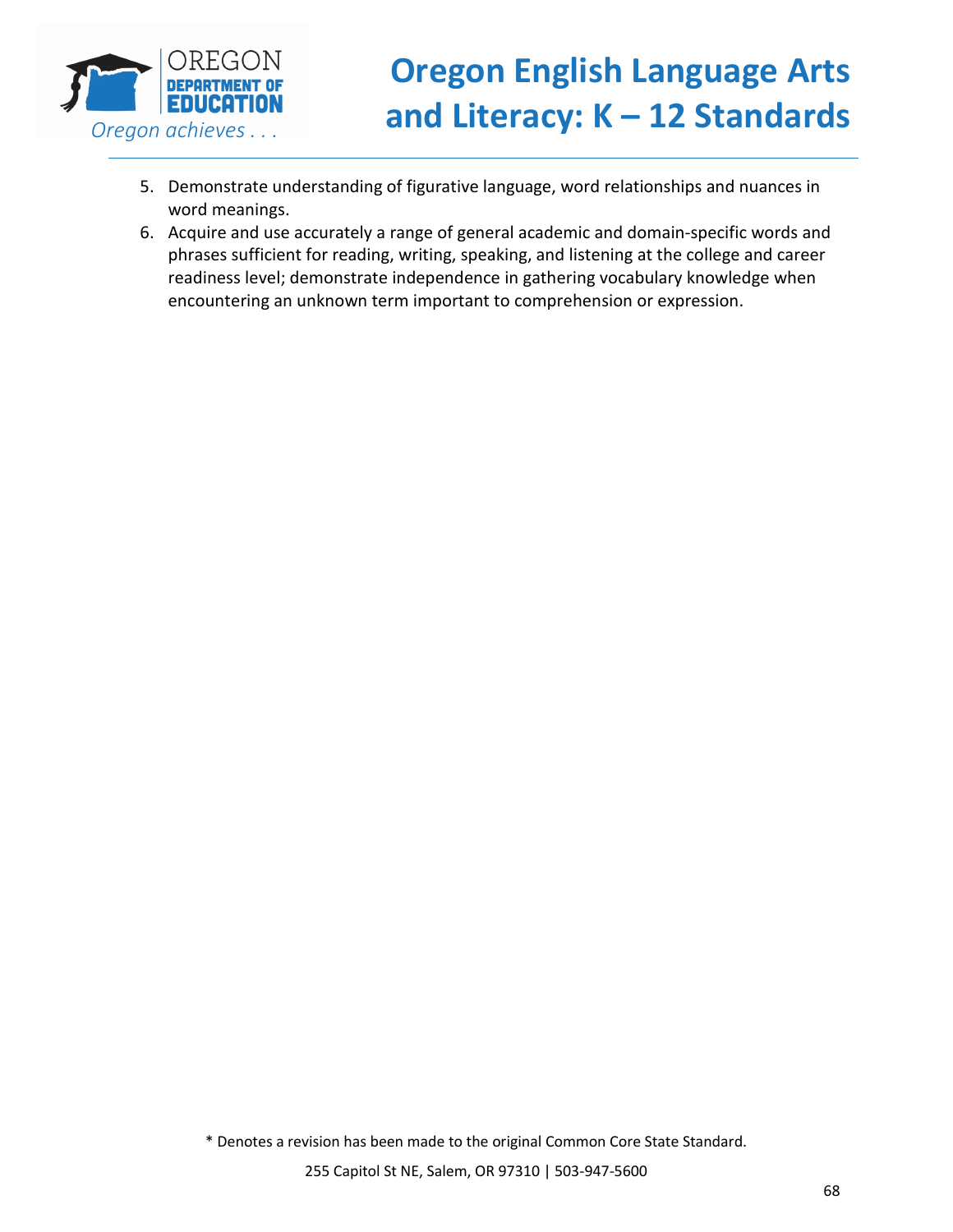

# **6 – 12 College and Career Readiness Anchor Standards for Speaking and Listening**

 students should understand and be able to do by the end of each grade. Each grade- specific standard corresponds to the same and understandings that all students must The grades 6-12 standards define what College and Career Readiness (CCR) Anchor Standard below by number. The CCR and grade-specific standards are necessary complements—the former providing broad standards, the latter providing additional specificity—that together define the skills demonstrate.

### *Comprehension and Collaboration*

- 1. Prepare for and participate effectively in a range of conversations and collaborations with diverse partners, building on others' ideas and expressing their own clearly and persuasively.
- 2. Integrate and evaluate information presented in diverse media and formats, including visually, quantitatively, and orally.
- 3. Evaluate a speaker's point of view, reasoning, and use of evidence and rhetoric.

# *Presentation of Knowledge and Ideas*

4. Present information, findings, and supporting evidence such that listeners can follow the line of reasoning and the organization, development, and style are appropriate to task, purpose, and audience.

# **Note on range and content of student speaking and listening**

 To become college and career ready, have broadened and expanded the role that Internet has accelerated the speed at which reading, and writing can be made, requiring students must have ample opportunities to take part in a variety of rich, structured conversations—as part of a whole class, in small groups, and with a partner—built around important content in various domains. They must be able to contribute appropriately to these conversations, to make comparisons and contrasts, and to analyze and synthesize a multitude of ideas in accordance with the standards of evidence appropriate to a particular discipline. Whatever their intended major or profession, high school graduates will depend heavily on their ability to listen attentively to others so that they are able to build on others' meritorious ideas while expressing their own clearly and persuasively. New technologies speaking and listening play in acquiring and sharing knowledge and have tightened their link to other forms of communication. The connections between speaking, listening, that students be ready to use these modalities nearly simultaneously. Technology itself is changing quickly, creating a new urgency for students to be adaptable in response to change.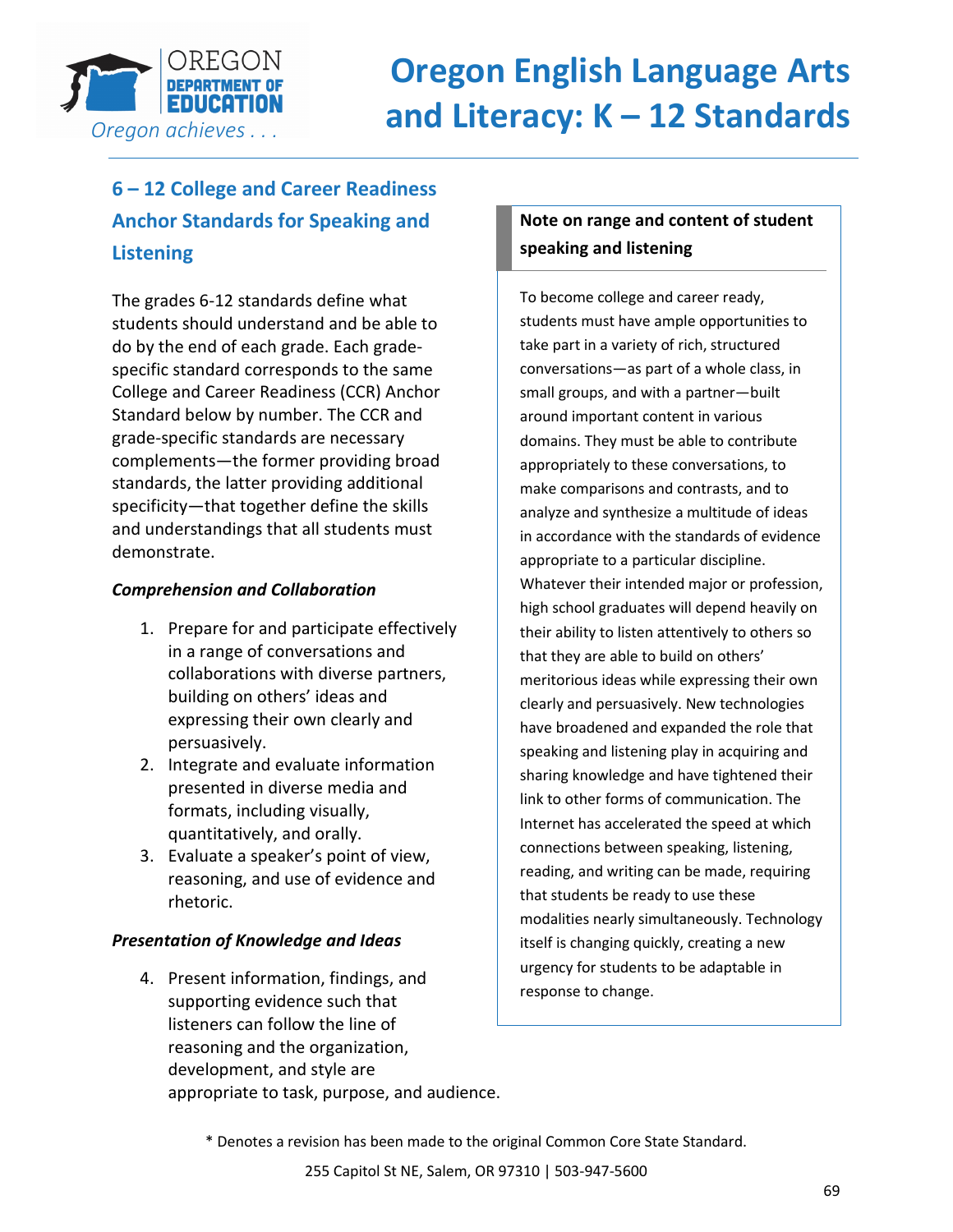

- 5. Make strategic use of digital media and visual displays of data to express information and enhance understanding of presentations.
- 6. Adapt speech to a variety of contexts and communicative tasks, demonstrating command of formal English when indicated or appropriate.

\* Denotes a revision has been made to the original Common Core State Standard.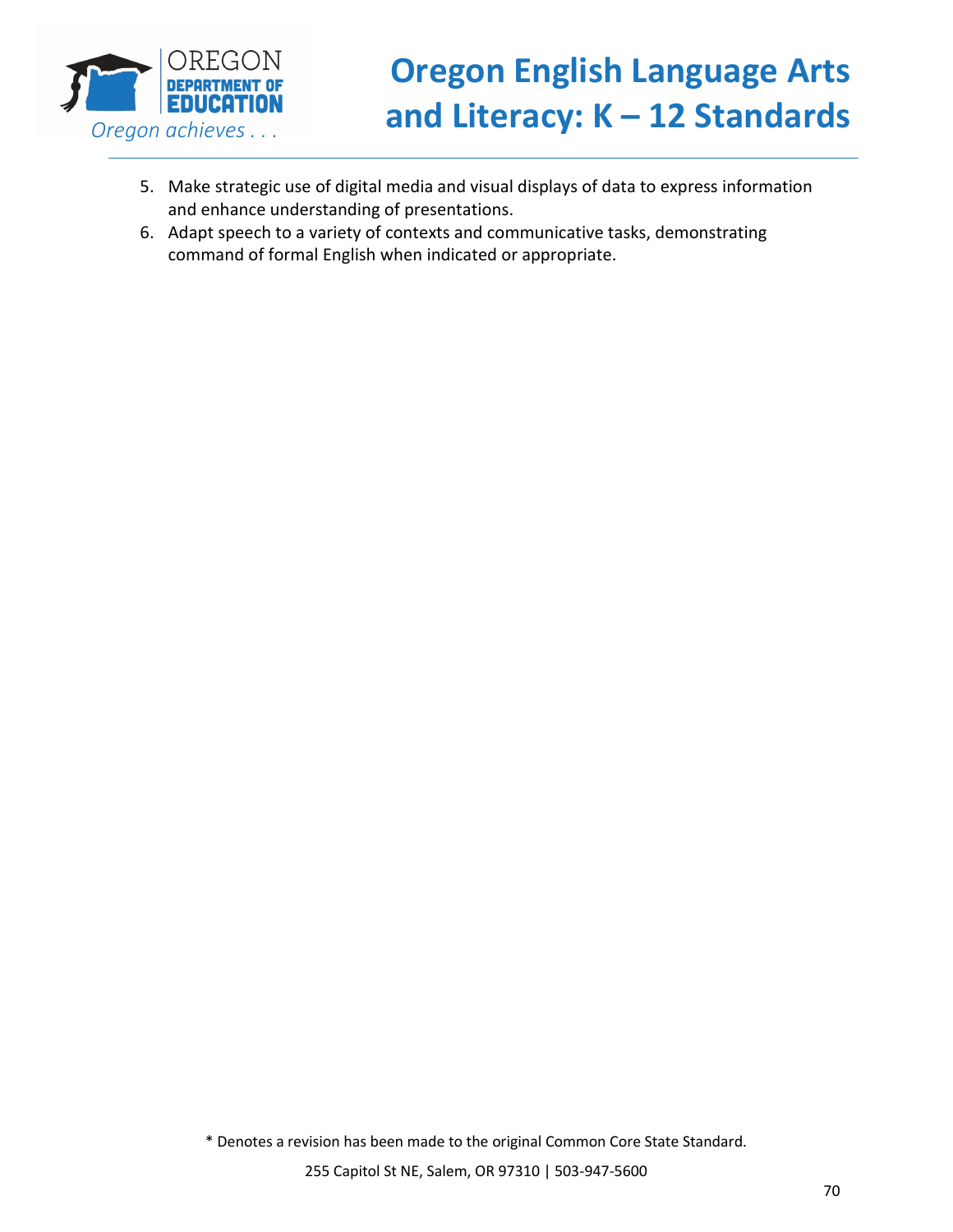

# **SIXTH GRADE**

# 6<sup>TH</sup> Grade Reading Standards: Literature and Informational

 The following standards offer a focus for instruction and help ensure that students gain adequate exposure to a range of texts and tasks. Rigor is also infused through the requirement that students read increasingly complex texts through the grades. *Students advancing through the grades are expected to meet each year's grade-specific standards and retain or further develop skills and understandings mastered in preceding grades.* 

# **Grade 6 Reading Literature (6.RL)**

#### **Key Ideas and Details**

- 6.RL.1 Analyze what the text says explicitly as well as inferentially; cite textual evidence to support the analysis.\*
- particular details; provide a summary of the text distinct from personal opinions 6.RL.2 Determine a theme or central idea of a text and how it is conveyed through or judgments.
- well as how the characters respond or change as the plot moves toward a 6.RL.3 Describe how a particular literary text's plot unfolds in a series of episodes as resolution.\*

# **Craft and Structure**

- 6.RL.4 Determine the meaning of words and phrases as they are used in a text, including figurative, connotative, and technical meanings.
- 6.RL.5 Analyze how a particular sentence, chapter, scene, or stanza fits into the overall structure of a text and contributes to the development of the theme, setting, or plot.
- 6.RL.6 Explain how an author develops the point of view or perspective of the narrator or speaker in a text.\*

\* Denotes a revision has been made to the original Common Core State Standard.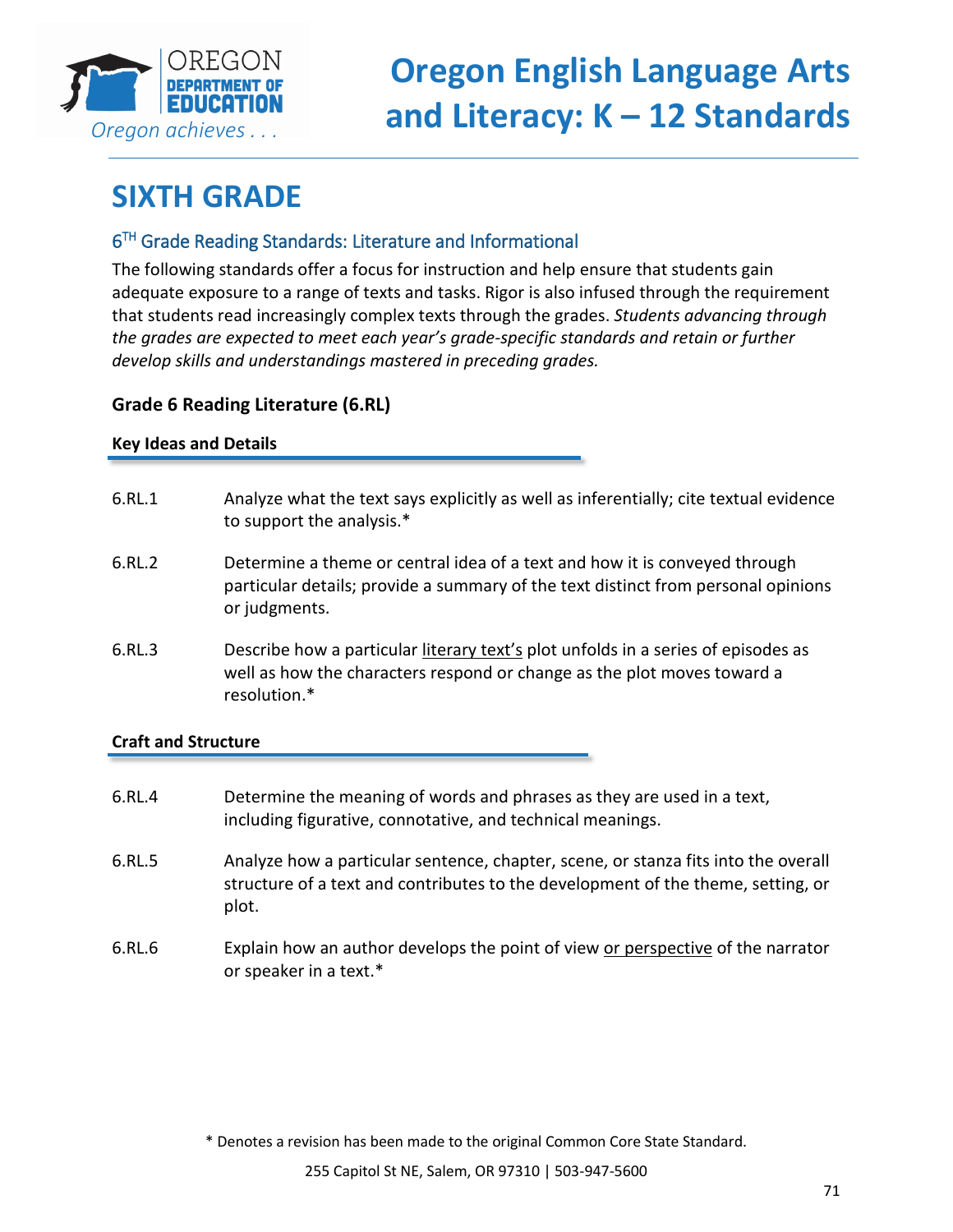

#### **Integration of Knowledge and Ideas**

- 6.RL.7 Compare and contrast the experience of reading a story, drama, or poem to contrasting what they "see" and "hear" when reading the text to what they listening to or viewing an audio, video, or live version of the text, including perceive when they listen or watch.
- 6.RL.8 (Not applicable to literature)
- 6.RL.9 Compare and contrast texts in different forms or genres in terms of their approaches to similar themes and topics.\*

#### **Range of Reading and Level of Text Complexity**

 dramas, and poems, in the grades 6–8 text complexity band proficiently, with 6.RL.10 By the end of the year, read and comprehend literature, including stories, scaffolding as needed at the high end of the range.

#### **Grade 6 Reading Informational Text (6.RI)**

#### **Key Ideas and Details**

- 6.RI.1 Analyze what the text says explicitly as well as inferentially; cite textual evidence to support the analysis.\* 6.RI.2 Determine a central idea of a text and how it is conveyed through particular
- details; provide a summary of the text distinct from personal opinions or judgments.
- 6.RI.3 Analyze in detail how a key individual, event, or idea is introduced, illustrated, and elaborated in a text.\*

#### **Craft and Structure**

- 6.RI.4 Determine the meaning of words and phrases as they are used in a text, including figurative, connotative, and technical meanings.
- 6.RI.5 Analyze how a particular sentence, paragraph, chapter, or section fits into the overall structure of a text and contributes to the development of the ideas.

\* Denotes a revision has been made to the original Common Core State Standard.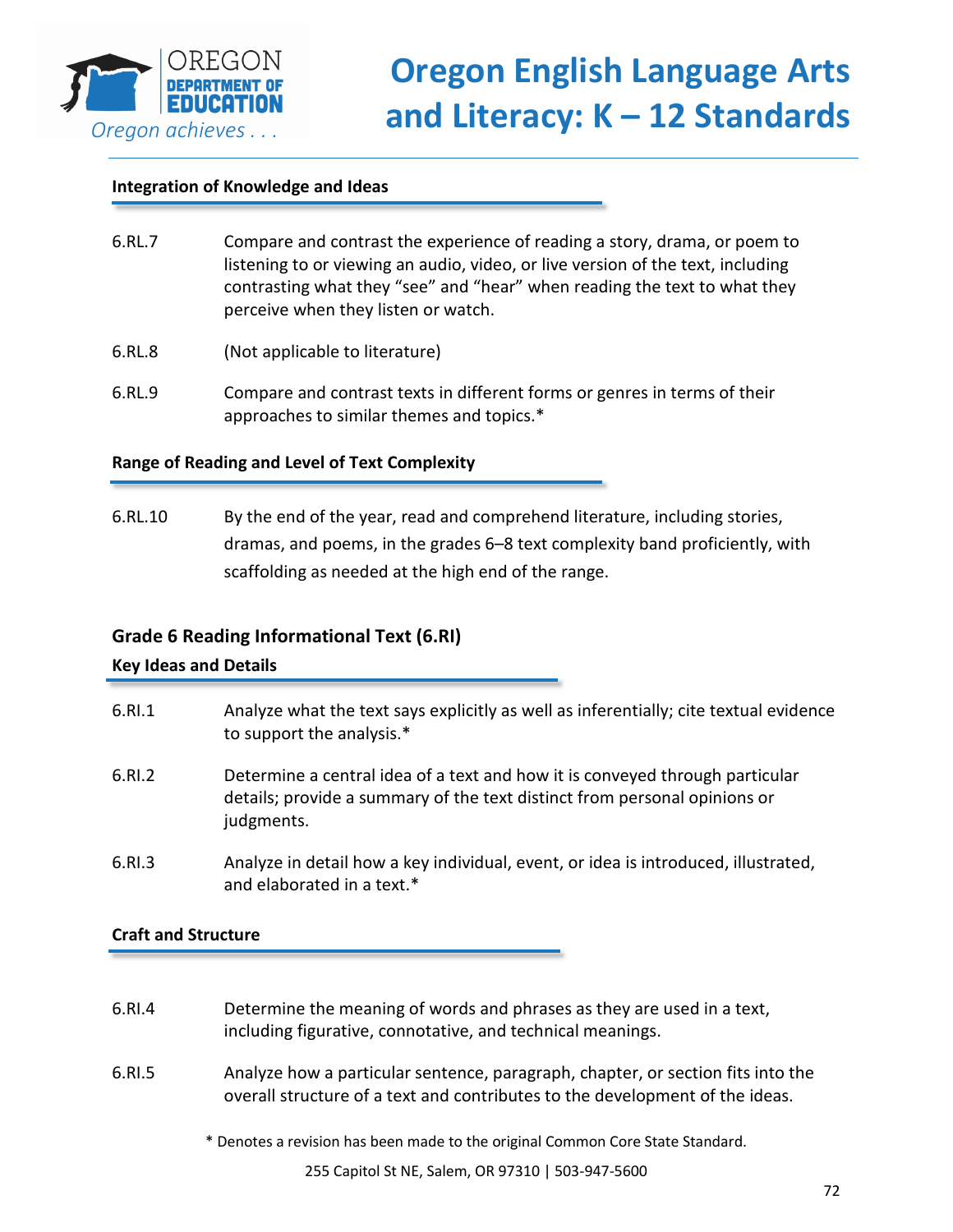

6.RI.6 Determine an author's perspective and/or purpose in a text and explain how it is conveyed in the text.\*

#### **Integration of Knowledge and Ideas**

- 6.RI.7 Integrate information presented in different media or formats as well as in words to develop a coherent understanding of a topic or issue.\*
- 6.RI.8 Trace and evaluate the argument and specific claims in a text, distinguishing claims that are supported by reasons and evidence from claims that are not.
- 6.RI.9 Compare and contrast one author's presentation of events with that of another.\*

#### **Range of Reading and Level of Text Complexity**

 8 text complexity band proficiently, with scaffolding as needed at the high end of 6.RI.10 By the end of the year, read and comprehend literary nonfiction in the grades 6– the range.

## 6th Grade Writing Standards

 The following standards offer a focus for instruction each year to help ensure that students gain and syntax to the development and organization of ideas, and they should address increasingly adequate mastery of a range of skills and applications. Each year in their writing, students should demonstrate increasing sophistication in all aspects of language use, from vocabulary demanding content and sources. Students advancing through the grades are expected to meet each year's grade-specific standards and retain or further develop skills and understandings mastered in preceding grades. The expected growth in student writing ability is reflected both in the standards themselves and in the collection of annotated student writing samples in Appendix C.

## **Grade 6 Writing (6.W) Text Types and Purposes**

| 6.W.1  | Write arguments to support claims with clear reasons and relevant evidence.                                                                   |  |
|--------|-----------------------------------------------------------------------------------------------------------------------------------------------|--|
| 6.W.1a | Introduce claim(s) and organize the reasons and evidence clearly.                                                                             |  |
| 6.W.1b | Support claim(s) with clear reasons and relevant evidence, using credible sources<br>and demonstrating an understanding of the topic or text. |  |
|        | * Denotes a revision has been made to the original Common Core State Standard.                                                                |  |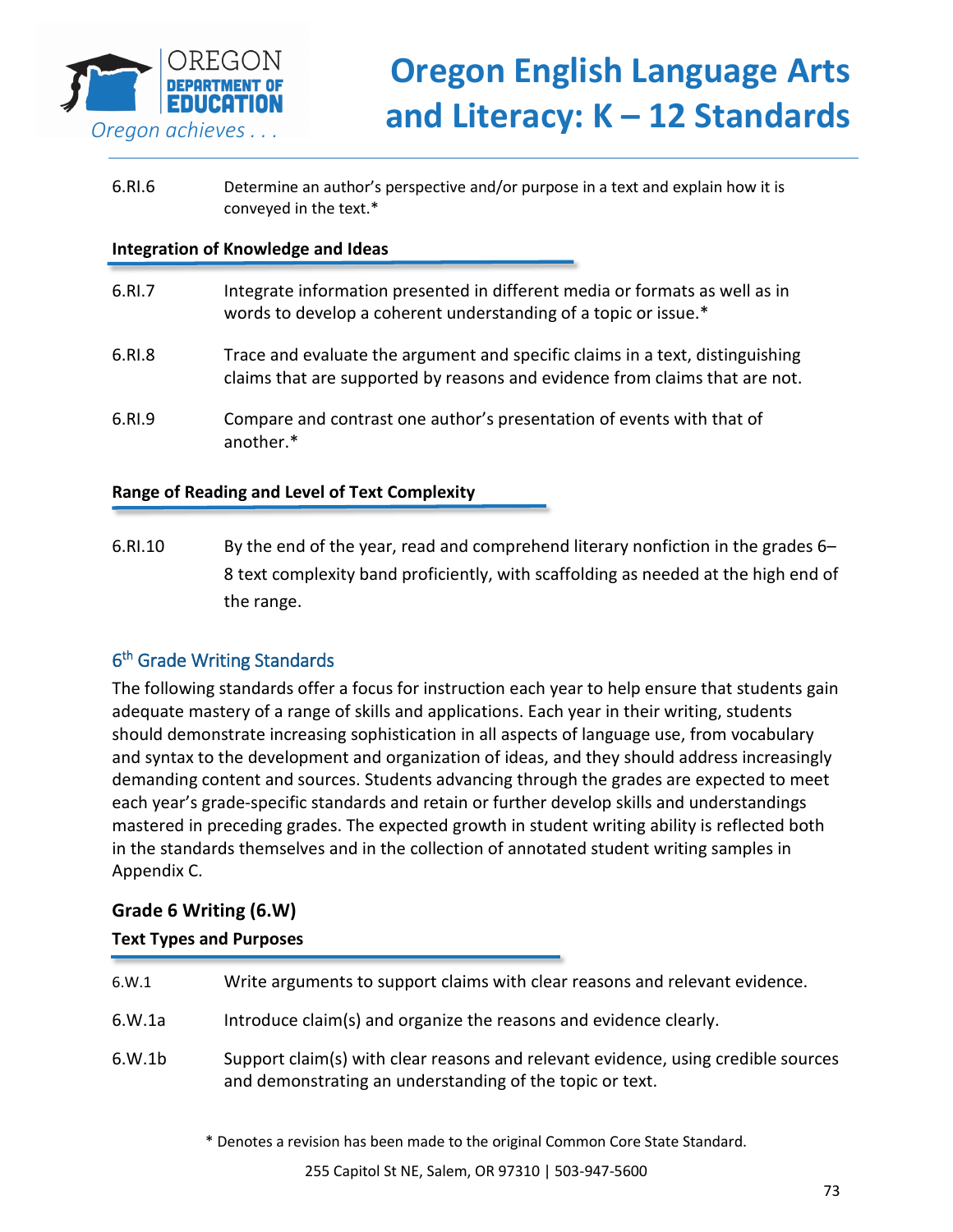

formatting, graphics, and multimedia when useful in comprehension.\* 6.W.2c Use appropriate transitions to clarify the relationships among ideas and 6.W.2d Use precise language and domain-specific vocabulary to inform about or explain 6.W.3 Write narratives to develop real or imagined experiences or events using narrator and/or characters; organize an event sequence that unfolds naturally 6.W.1c Use words, phrases, and clauses to clarify the relationships among claim(s) and reasons. 6.W.1d Establish and maintain an appropriate style for content, purpose, and audience. 6.W.1e Provide a concluding statement or section that follows from the argument presented. 6.W.2 Write informative/explanatory texts to examine a topic and convey ideas, concepts, and information through the selection, organization, and analysis of relevant content. 6.W.2a Introduce a topic; organize ideas, concepts, and information, using strategies such as definition, classification, comparison/contrast, and cause/effect; include 6.W.2b Develop the topic with relevant facts, definitions, concrete details, quotations, or other information and examples. concepts. the topic. 6.W.2e Establish and maintain an appropriate style for content, purpose, and audience. 6.W.2f Provide a concluding statement or section that follows from the information or explanation presented. effective technique, relevant descriptive details, and well-structured event sequences. 6.W.3a Engage and orient the reader by establishing a context and introducing a and logically. 6.W.3b Use narrative techniques, such as dialogue, pacing, and description, to develop experiences, events, and/or characters. 6.W.3c Use a variety of transition words, phrases, and clauses to convey sequence and signal shifts from one time frame or setting to another.

\* Denotes a revision has been made to the original Common Core State Standard.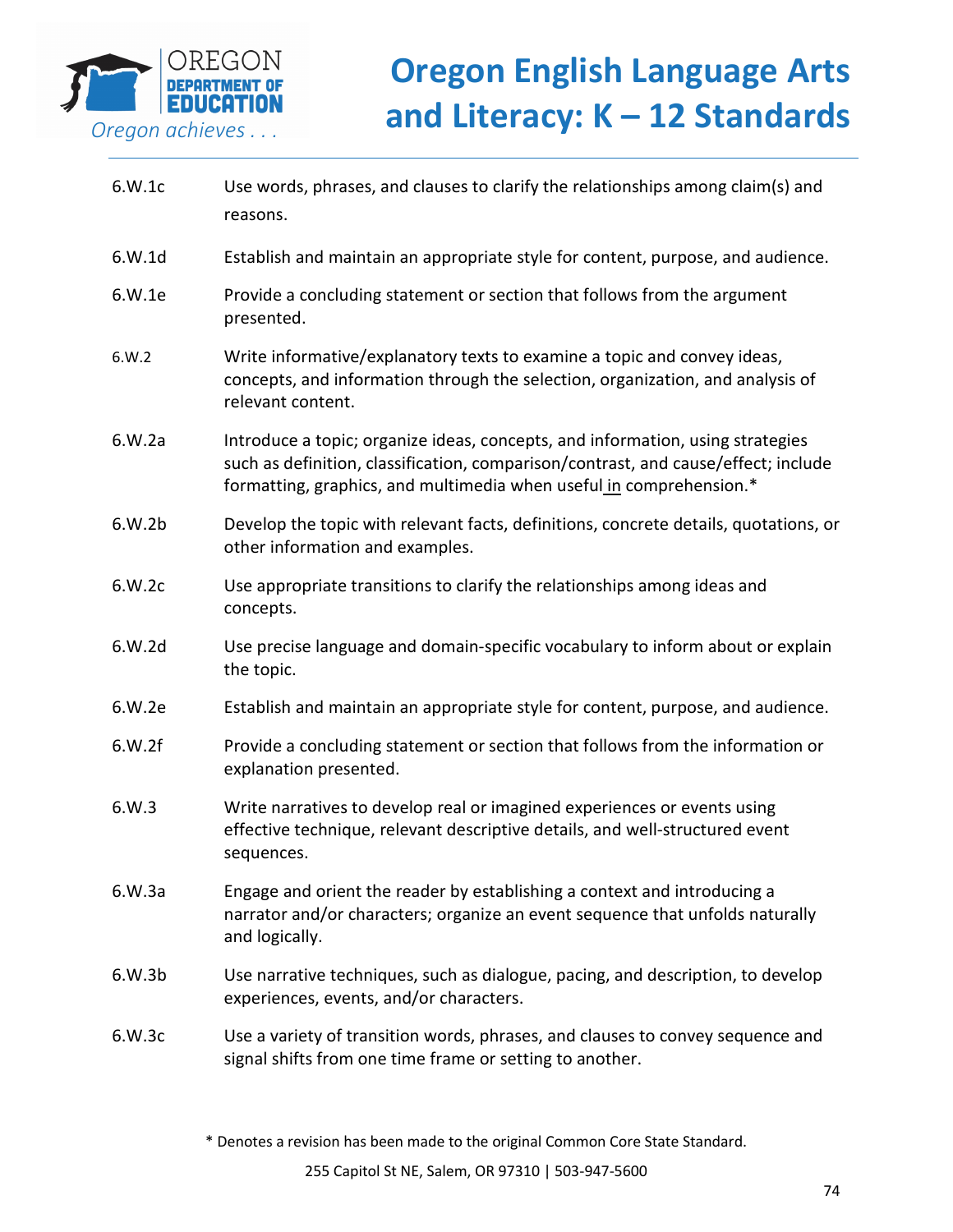

- 6.w.3d Use precise words and phrases, relevant descriptive details, and sensory language to convey experiences and events.
- 6.W.3e Provide a conclusion that follows from the narrated experiences or events.

#### **Production and Distribution of Writing**

- expectations for writing types are defined in standards 1–3 above.) 6.W.4 Produce clear and coherent writing in which the development, organization, and style are appropriate to task, purpose, and audience. (Grade-specific
- 6.W.5 With some guidance and support, develop and strengthen writing as needed by planning, revising, editing, rewriting, or trying a new approach. (Editing for conventions should demonstrate command of Language standards 1–3 up to and including grade 6.)\*
- 6.W.6 Use technology, including the Internet, to produce and publish writing and to link to and cite sources, as well as to interact and collaborate with others.\*

#### **Research to Build and Present Knowledge**

- 6.W.7 Conduct short research projects to answer a question, drawing on several sources, and refocusing the inquiry when appropriate.
- 6.W.8 Gather relevant information from multiple print and digital sources; assess the credibility of each source; and quote or paraphrase the data and conclusions of others while avoiding plagiarism and providing basic bibliographic information for sources.
- 6.W.9 Draw and cite evidence from literary or informational texts to support analysis, reflection, and research.

#### **Range of Writing**

 6.W.10 Write routinely over extended time frames (time for research, reflection, and revision) and shorter time frames (a single sitting or a day or two) for a range of discipline-specific tasks, purposes, and audiences.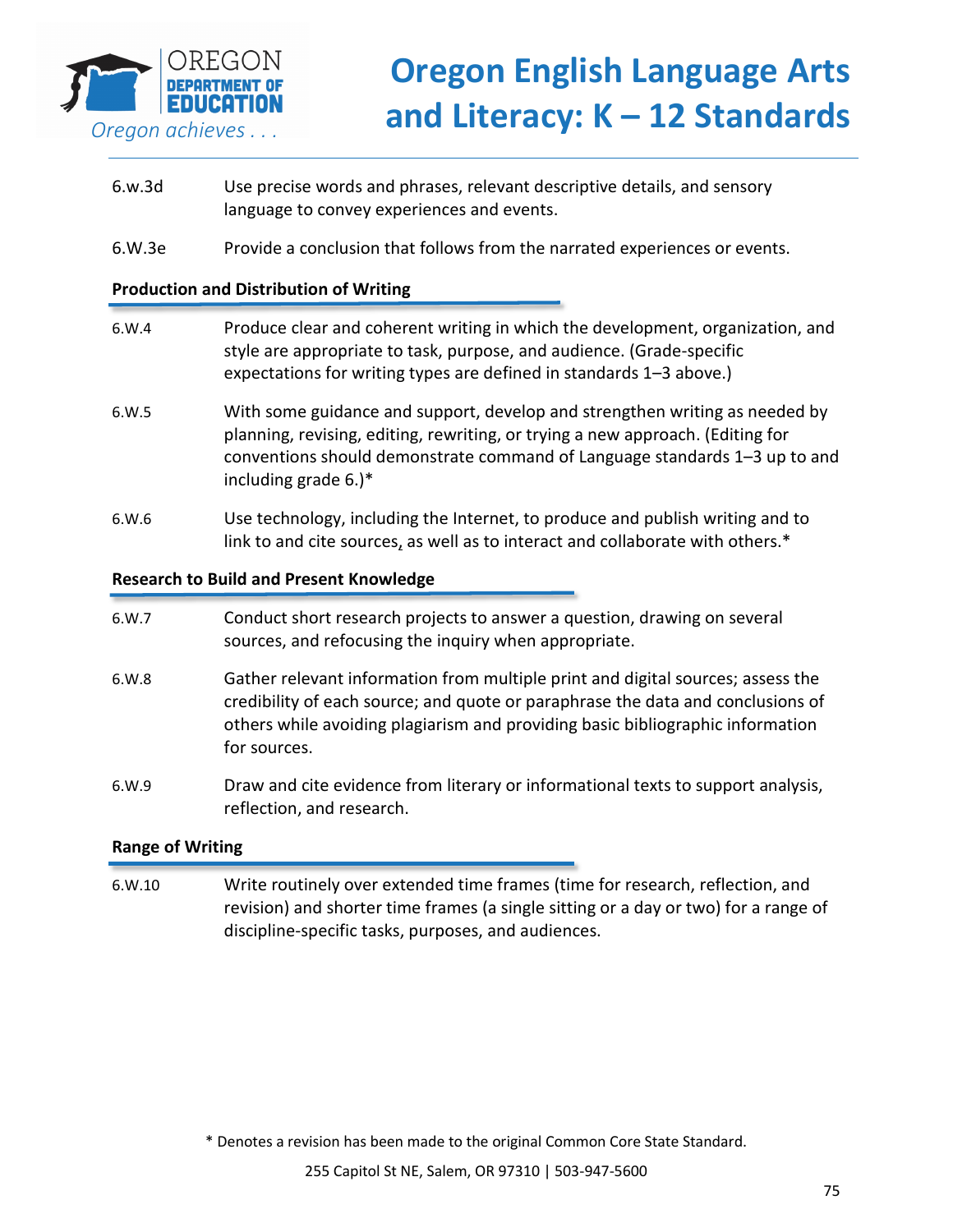

## 6th Grade Language Standards

 The following standards offer a focus for instruction each year to help ensure that students gain next to their standard code (6.L.1c\*). adequate mastery of a range of skills and applications. Students advancing through the grades are expected to meet each year's grade-specific standards and retain or further develop skills and understandings mastered in preceding grades. Beginning in grade 3, skills and understandings that are particularly likely to require continued attention in higher grades as they are applied to increasingly sophisticated writing and speaking are marked with an asterisk

## **Grade 6 Language (6.L)**

**Conventions of Standard English** 

- 6.L.1a Ensure that pronouns are in the proper case.\* 6.L.1 Demonstrate command of the conventions of standard English grammar and usage when writing or speaking. 6.L.1b Use intensive pronouns.\* 6.L.1c\* Recognize and correct inappropriate shifts in pronoun number and person.\* 6.L.1d\* Recognize and correct vague pronouns.\* 6.L.1e\* Recognize variations from standard English in their own and others' writing and speaking, and identify and use strategies to improve expression in conventional language. 6.L.2 Demonstrate command of the conventions of standard English capitalization, punctuation, and spelling when writing. 6.L.2a\* Use punctuation to set off nonrestrictive/parenthetical elements.
- 6.L.2b Spell correctly.

#### **Knowledge of Language**

- 6.L.3 Use knowledge of language and its conventions when writing, speaking, reading, or listening.
- 6.L.3a\* Vary sentence patterns for meaning, reader/listener interest, and style.
- 6.L.3b\* Maintain consistency in style and tone.

\* Denotes a revision has been made to the original Common Core State Standard.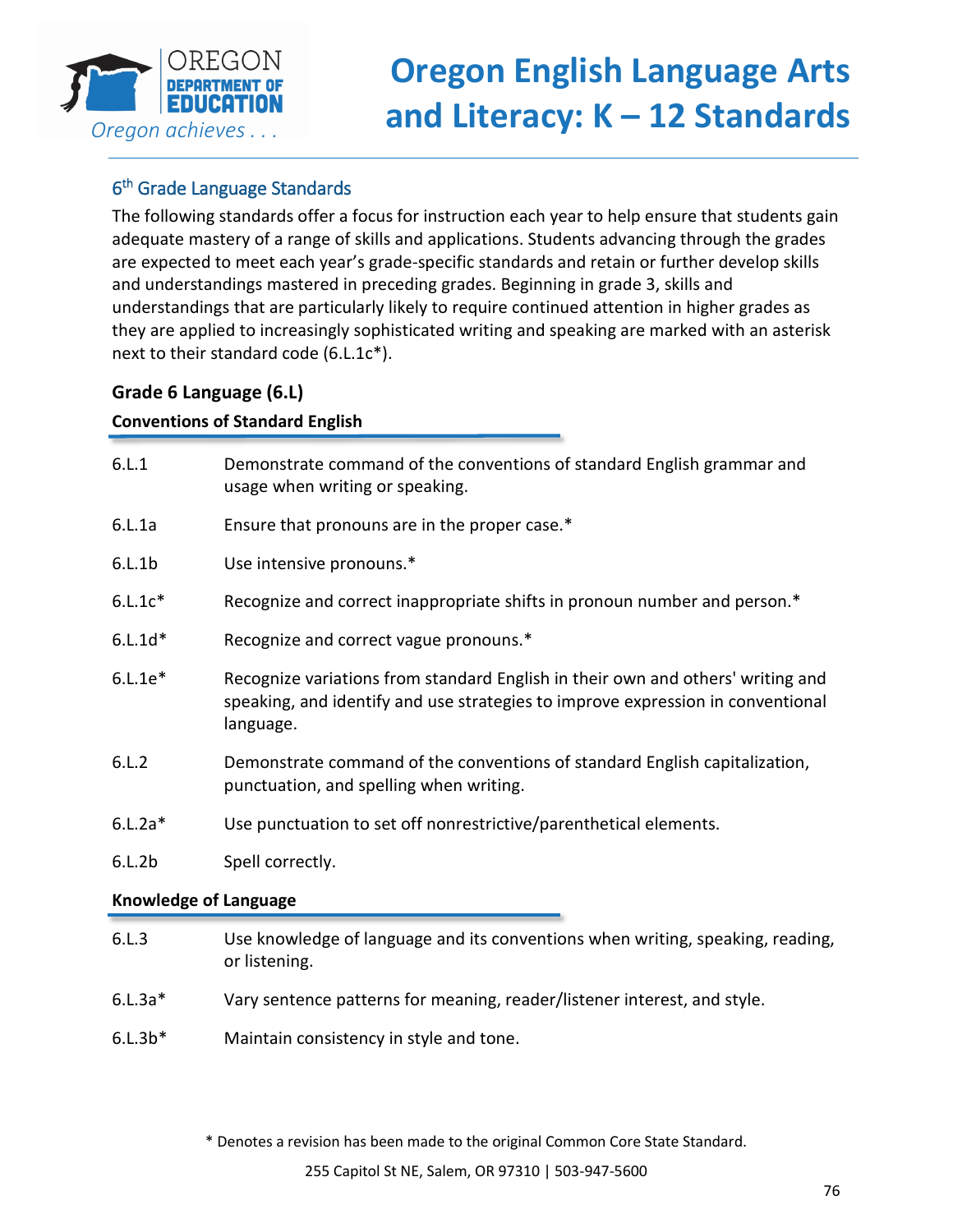

#### **Vocabulary Acquisition and Use**

| 6.L.4  | Determine or clarify the meaning of unknown and multiple-meaning words and<br>phrases based on grade 6 reading and content, choosing flexibly from a range of<br>strategies.                                        |
|--------|---------------------------------------------------------------------------------------------------------------------------------------------------------------------------------------------------------------------|
| 6.L.4a | Use context as a clue to the meaning of a word or phrase.*                                                                                                                                                          |
| 6.L.4b | Use common, grade-appropriate Greek or Latin affixes and roots as clues to the<br>meaning of a word.                                                                                                                |
| 6.L.4c | Consult dictionaries, glossaries, thesauruses, and other reference materials, both<br>print and digital, to find the pronunciation of a word or determine or clarify its<br>precise meaning or its part of speech.* |
| 6.L.4d | Verify the preliminary determination of the meaning of a word or phrase.                                                                                                                                            |
| 6.L.5  | Demonstrate understanding of figurative language, word relationships, and<br>nuances in word meanings.                                                                                                              |
| 6.L.5a | Interpret figures of speech in context.*                                                                                                                                                                            |
| 6.L.5b | Use the relationship between particular words to better understand each of the<br>words.                                                                                                                            |
| 6.L.5c | Distinguish among the connotations of words with similar denotations.*                                                                                                                                              |
| 6.L.6  | Acquire and use accurately grade-appropriate general academic and domain-<br>specific words and phrases; gather vocabulary knowledge when considering a<br>word or phrase important to comprehension or expression. |

## 6th Grade Speaking and Listening Standards

 The following standards offer a focus for instruction in each year to help ensure that students grades are expected to meet each year's grade-specific standards and retain or further develop gain adequate mastery of a range of skills and applications. Students advancing through the skills and understandings mastered in preceding grades.

## **Grade 6 Speaking and Listening (6.SL)**

## **Comprehension and Collaboration**

 and teacher-led) with diverse partners on grade 6 topics, texts, and issues, building on others' ideas and expressing their own clearly. 6.SL.1 Engage effectively in a range of collaborative discussions (one-on-one, in groups,

\* Denotes a revision has been made to the original Common Core State Standard.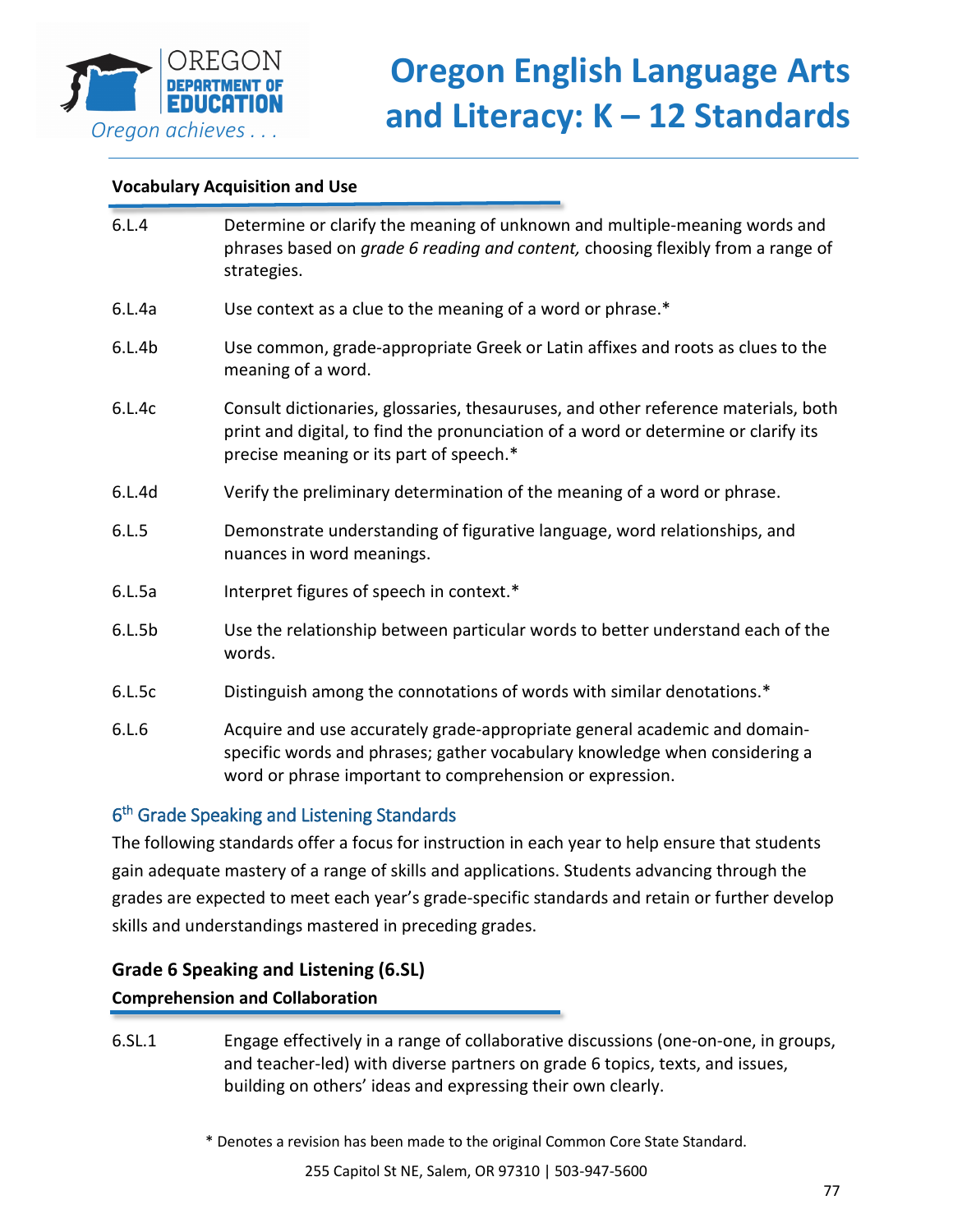

- explicitly draw on that preparation by referring to evidence on the topic, text, or issue to probe and reflect on ideas under discussion. 6.SL.1a Come to discussions prepared, having read or studied required material;
- 6.SL.1b Follow rules for collegial discussions, set specific goals and deadlines, and define individual roles as needed.
- 6.SL.1c Pose and respond to specific questions with elaboration and detail by making comments that contribute to the topic, text, or issue under discussion.
- 6.SL.1d Review the key ideas expressed and demonstrate understanding of multiple perspectives through reflection and paraphrasing.
- contributes to a topic, text, or issue under study.\* 6.SL.2 Interpret information presented in diverse media and formats and explain how it
- 6.SL.3 Delineate a speaker's argument and specific claims, distinguishing claims that are supported by reasons and evidence from claims that are not.

#### **Presentation of Knowledge and Ideas**

- 6.SL.4 Present claims and/or findings, sequencing ideas logically and using pertinent descriptions, facts, and details to accentuate main ideas or themes; use appropriate eye contact, adequate volume, and clear pronunciation.\*
- 6.SL.5 Include multimedia components and visual displays in presentations to clarify information.\*
- 6.SL.6 Adapt speech to a variety of contexts and tasks, demonstrating command of 6th grade level language conventions when indicated or appropriate. (See grade 6 Language standards 1 and 3 for specific expectations.)

<sup>\*</sup> Denotes a revision has been made to the original Common Core State Standard.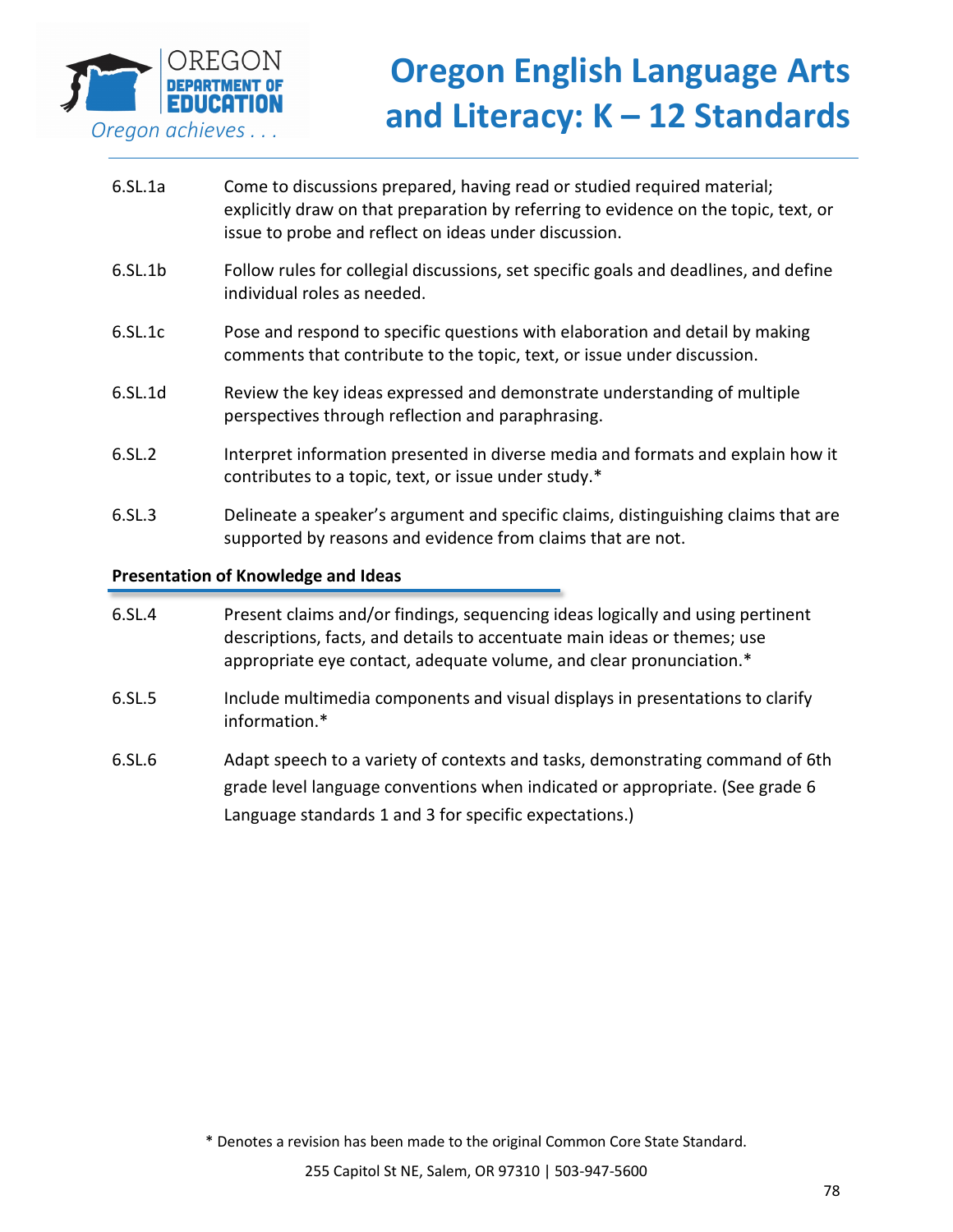

# **SEVENTH GRADE**

## 7TH Grade Reading Standards: Literature and Informational

 The following standards offer a focus for instruction and help ensure that students gain adequate exposure to a range of texts and tasks. Rigor is also infused through the requirement that students read increasingly complex texts through the grades. *Students advancing through the grades are expected to meet each year's grade-specific standards and retain or further develop skills and understandings mastered in preceding grades.* 

## **Grade 7 Reading Literature (7.RL)**

#### **Key Ideas and Details**

- 7.RL.1 Analyze what the text says explicitly as well as inferentially; cite several pieces of textual evidence to support the analysis.\*
- 7.RL.2 Determine a theme or central idea of a text and analyze its development over the course of the text; provide an evidence-based summary of the text.\*
- 7.RL.3 Analyze how particular elements of a literary text interact.\*

## **Craft and Structure**

- 7.RL.4 Determine the meaning of words and phrases as they are used in a text, or section of a story or drama.\* including figurative, connotative and technical meanings; analyze the impact of rhymes and other repetitions of sounds on a specific verse or stanza of a poem
- 7.RL.5 Analyze how a drama's or poem's form or structure contributes to its meaning.\*
- 7.RL.6 Analyze how an author develops and contrasts the points of view or perspectives of different characters or narrators in a text.\*

#### **Integration of Knowledge and Ideas**

 7.RL.7 Compare and contrast a written story, drama, or poem to its audio, filmed, staged, or multimedia version, analyzing the effects of techniques unique to each medium.\*

7.RL.8 (Not applicable to literature)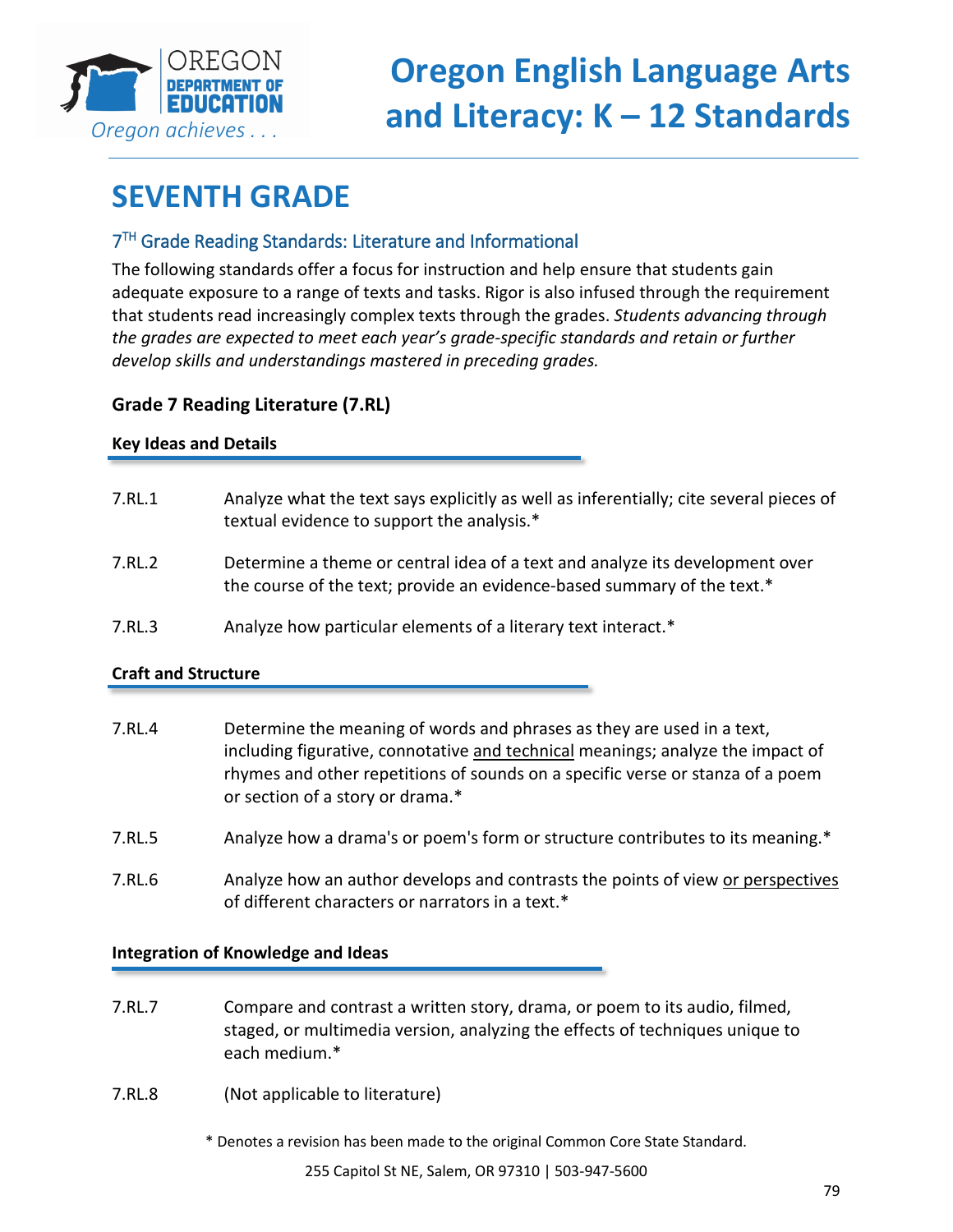

 historical account of the same period as a means of understanding how authors 7.RL.9 Compare and contrast a fictional portrayal of a time, place, or character and a of fiction use or alter history.

#### **Range of Reading and Level of Text Complexity**

7.RL.10 By the end of the year, read and comprehend literature, including stories, dramas, and poems, in the grades 6-8 text complexity band proficiently, with scaffolding as needed at the high end of the range.

#### **Grade 6 Reading Informational Text (6.RI)**

#### **Key Ideas and Details**

- 7.RI.1 Analyze what the text says explicitly as well as inferentially; cite several pieces of textual evidence to support the analysis.\*
- 7.RI.2 Determine two or more central ideas in a text and analyze their development over the course of the text; provide an evidence-based summary of the text.\*
- 7.RI.3 Analyze the interactions between individuals, events, and ideas in a text.\*

#### **Craft and Structure**

- 7.RI.4 Determine the meaning of words and phrases as they are used in a text, including figurative, connotative, and technical meanings; analyze the impact of a specific word choice on meaning and tone.
- 7.RI.5 Analyze the structure an author uses to organize a text, including how the major sections contribute to the whole and to the development of the ideas.
- 7.RI.6 Determine an author's perspective, and/or purpose in a text and analyze how the author distinguishes his or her position from that of others.\*

#### **Integration of Knowledge and Ideas**

 7.RI.7 Compare and contrast a text to an audio, video, or multimedia version of the text, analyzing each medium's portrayal of the subject.\*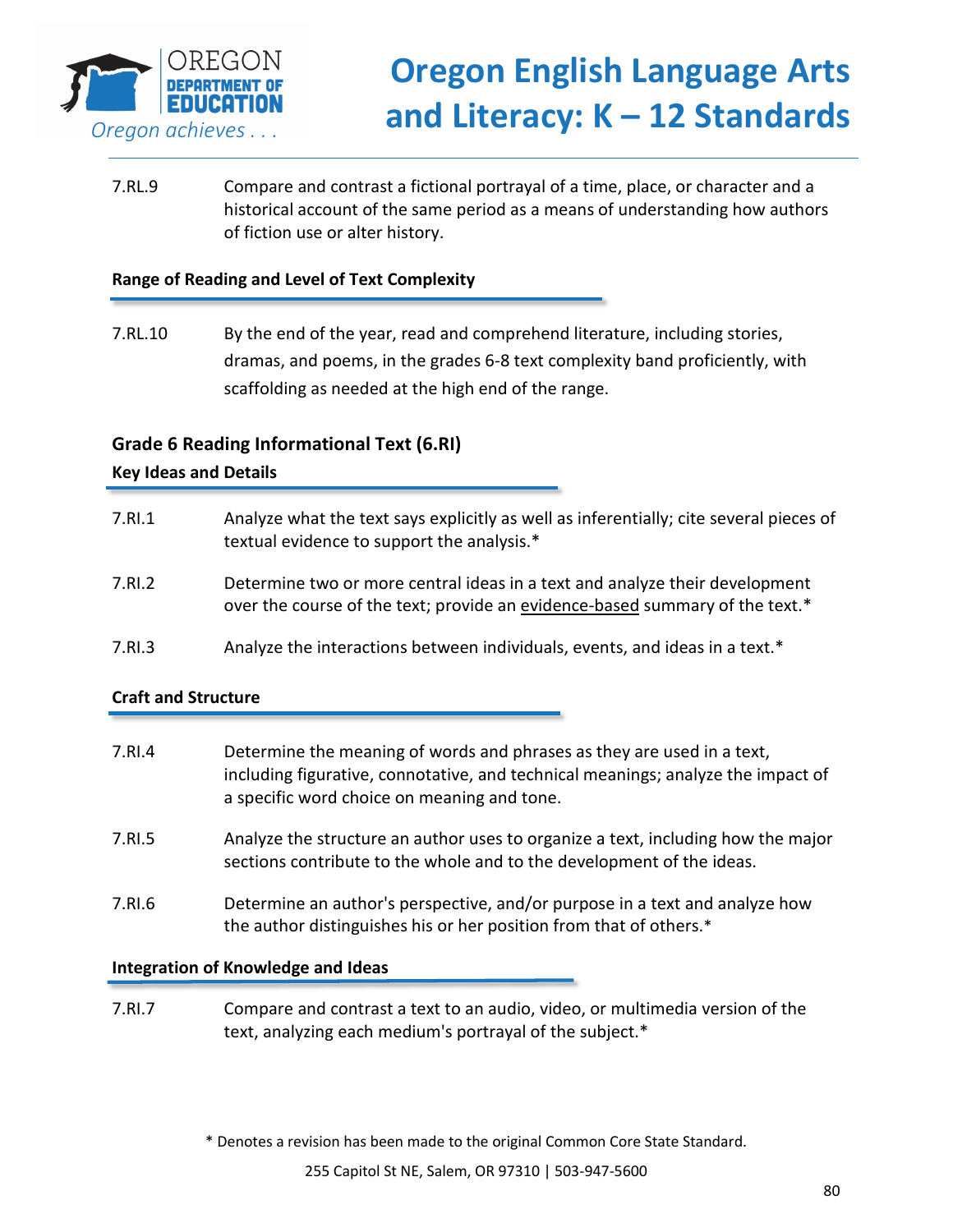

- 7.RI.8 Trace and evaluate the argument and specific claims in a text, assessing whether the reasoning is sound and the evidence is relevant and sufficient to support the claims.
- 7.RI.9 Analyze how two or more authors writing about the same topic shape their presentations of key information by emphasizing different evidence or advancing different interpretations of facts.

## **Range of Reading and Level of Text Complexity**

 8 text complexity band proficiently, with scaffolding as needed at the high end of 7.RI.10 By the end of the year, read and comprehend literary nonfiction in the grades 6 the range.

## 7<sup>th</sup> Grade Writing Standards

 The following standards offer a focus for instruction each year to help ensure that students gain and syntax to the development and organization of ideas, and they should address increasingly adequate mastery of a range of skills and applications. Each year in their writing, students should demonstrate increasing sophistication in all aspects of language use, from vocabulary demanding content and sources. Students advancing through the grades are expected to meet each year's grade-specific standards and retain or further develop skills and understandings mastered in preceding grades. The expected growth in student writing ability is reflected both in the standards themselves and in the collection of annotated student writing samples in Appendix C.

## **Grade 7 Writing (7.W)**

## **Text Types and Purposes**

| 7.W.1  | Write arguments to support claims with clear reasons and relevant evidence.                                                                                 |
|--------|-------------------------------------------------------------------------------------------------------------------------------------------------------------|
| 7.W.1a | Introduce claim(s), acknowledge alternate or opposing claims, and organize the<br>reasons and evidence logically.                                           |
| 7.W.1b | Support claim(s) with logical reasoning and relevant evidence, using accurate,<br>credible sources and demonstrating an understanding of the topic or text. |
| 7.W.1c | Use words, phrases, and clauses to create cohesion and clarify the relationships<br>among claim(s), reasons, and evidence.                                  |
| 7.W.1d | Establish and maintain an appropriate style for content, purpose, and audience.*                                                                            |
|        |                                                                                                                                                             |

\* Denotes a revision has been made to the original Common Core State Standard.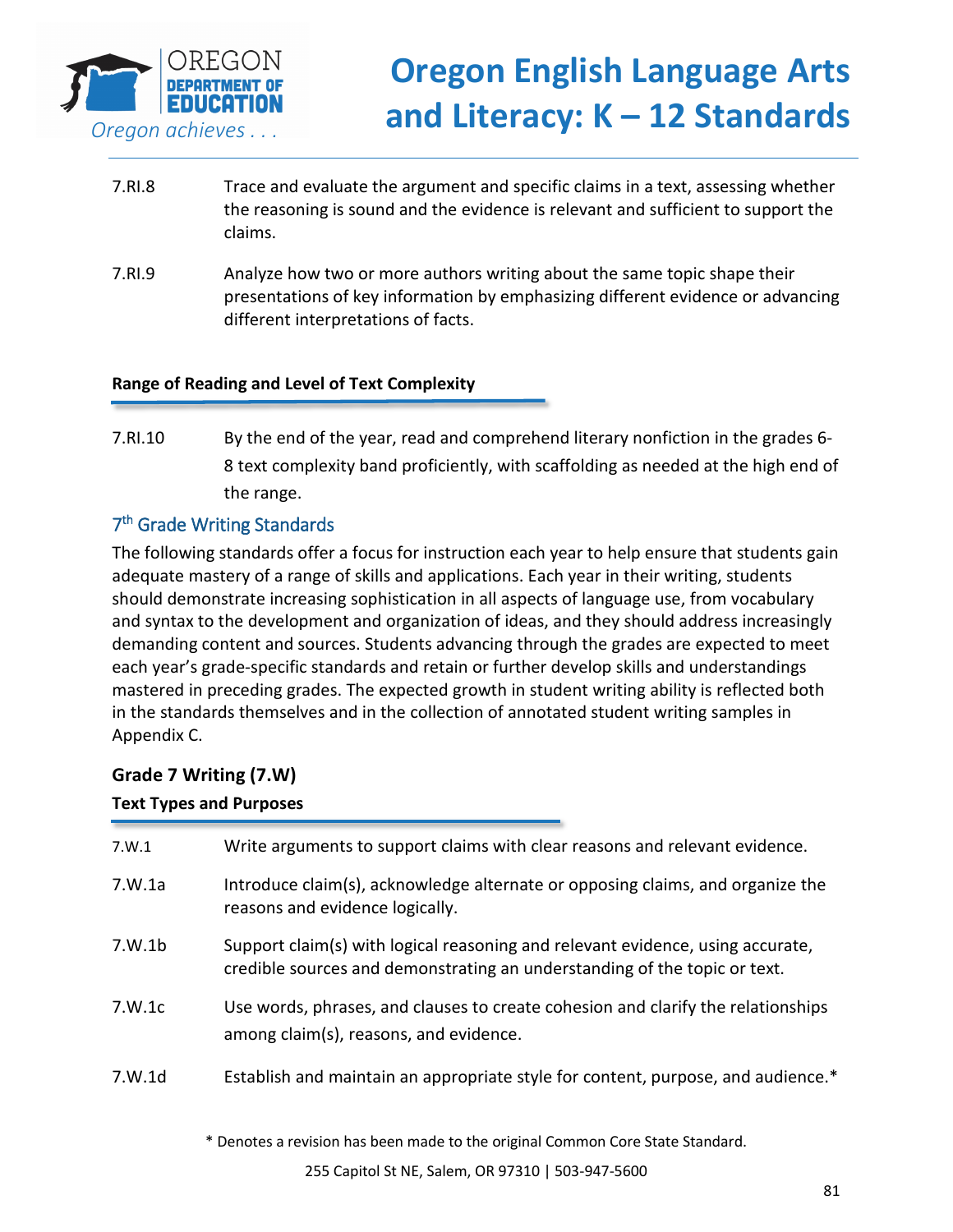

7.W.1e Provide a concluding statement or section that follows from and supports the 7.W.2d Use precise language and domain-specific vocabulary to inform about or explain 7.W.2f Provide a concluding statement or section that follows from and supports the 7.W.3 Write narratives to develop real or imagined experiences or events using perspective and introducing a narrator and/or characters; organize an event sequence that unfolds naturally and logically.\* argument presented. 7.W.2 Write informative/explanatory texts to examine a topic and convey ideas, concepts, and information through the selection, organization, and analysis of relevant content. 7.W.2a Introduce a topic clearly, previewing what is to follow; organize ideas, concepts, and information, using strategies such as definition, classification, comparison/contrast, and cause/effect; include formatting, graphics, and multimedia when useful in aiding comprehension.\* 7.W.2b Develop the topic with relevant facts, definitions, concrete details, quotations, or other information and examples. 7.W.2c Use appropriate transitions to create cohesion and clarify the relationships among ideas and concepts. the topic. 7.W.2e Establish and maintain an appropriate style for content, purpose, and audience.\* information or explanation presented. effective technique, relevant descriptive details, and well-structured event sequences. 7.W.3a Engage and orient the reader by establishing a context and point of view or 7.W.3b Use narrative techniques, such as dialogue, pacing, and description, to develop experiences, events, and/or characters. 7.W.3c Use a variety of transition words, phrases, and clauses to convey sequence and signal shifts from one time frame or setting to another. 7.w.3d Use precise words and phrases, relevant descriptive details, and sensory language to capture the action and convey experiences and events. 7.W.3e Provide a conclusion that follows from and reflects on the narrated experiences or events.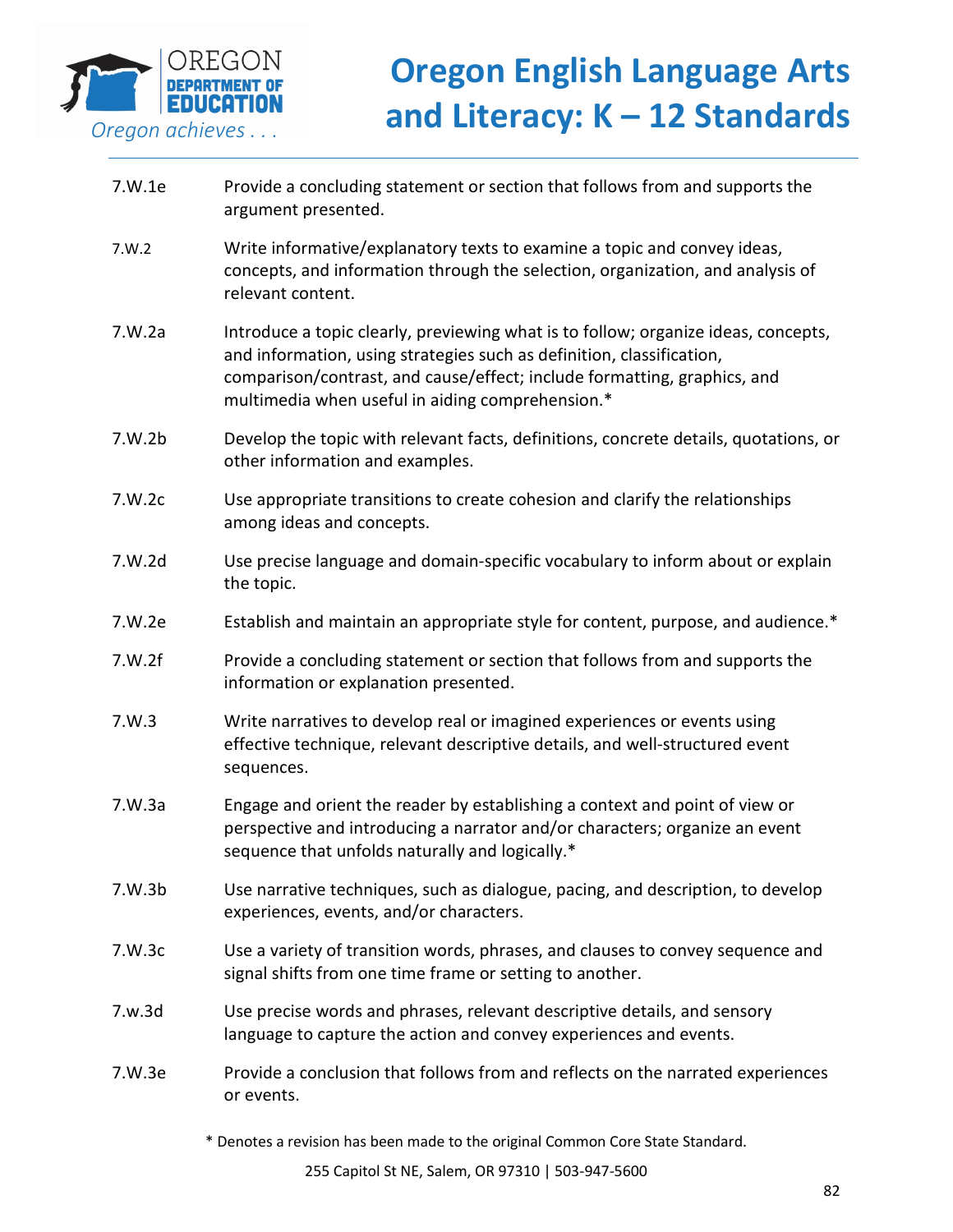

#### **Production and Distribution of Writing**

- expectations for writing types are defined in standards 1–3 above.) 7.W.4 Produce clear and coherent writing in which the development, organization, and style are appropriate to task, purpose, and audience. (Grade-specific
- 7.W.5 With some guidance and support, develop and strengthen writing as needed by planning, revising, editing, rewriting, or trying a new approach, focusing on how well purpose and audience have been addressed. (Editing for conventions should demonstrate command of Language standards 1–3 up to and including grade 7.)\*
- 7.W.6 Use technology, including the Internet, to produce and publish writing and link to and cite sources as well as to interact and collaborate with others.\*

#### **Research to Build and Present Knowledge**

- sources and generating additional related, focused questions for further 7.W.7 Conduct short research projects to answer a question, drawing on several research and investigation.
- 7.W.8 Gather relevant information from multiple print and digital sources, using search terms effectively; assess the credibility and accuracy of each source; and quote or paraphrase the data and conclusions of others while avoiding plagiarism and following a standard format for citation.
- 7.W.9 Draw and cite evidence from literary or informational texts to support analysis, reflection, and research.

#### **Range of Writing**

 7.W.10 Write routinely over extended time frames (time for research, reflection, and revision) and shorter time frames (a single sitting or a day or two) for a range of discipline-specific tasks, purposes, and audiences.

## 7<sup>th</sup> Grade Language Standards

 The following standards offer a focus for instruction each year to help ensure that students gain adequate mastery of a range of skills and applications. Students advancing through the grades are expected to meet each year's grade-specific standards and retain or further develop skills and understandings mastered in preceding grades. Beginning in grade 3, skills and understandings that are particularly likely to require continued attention in higher grades as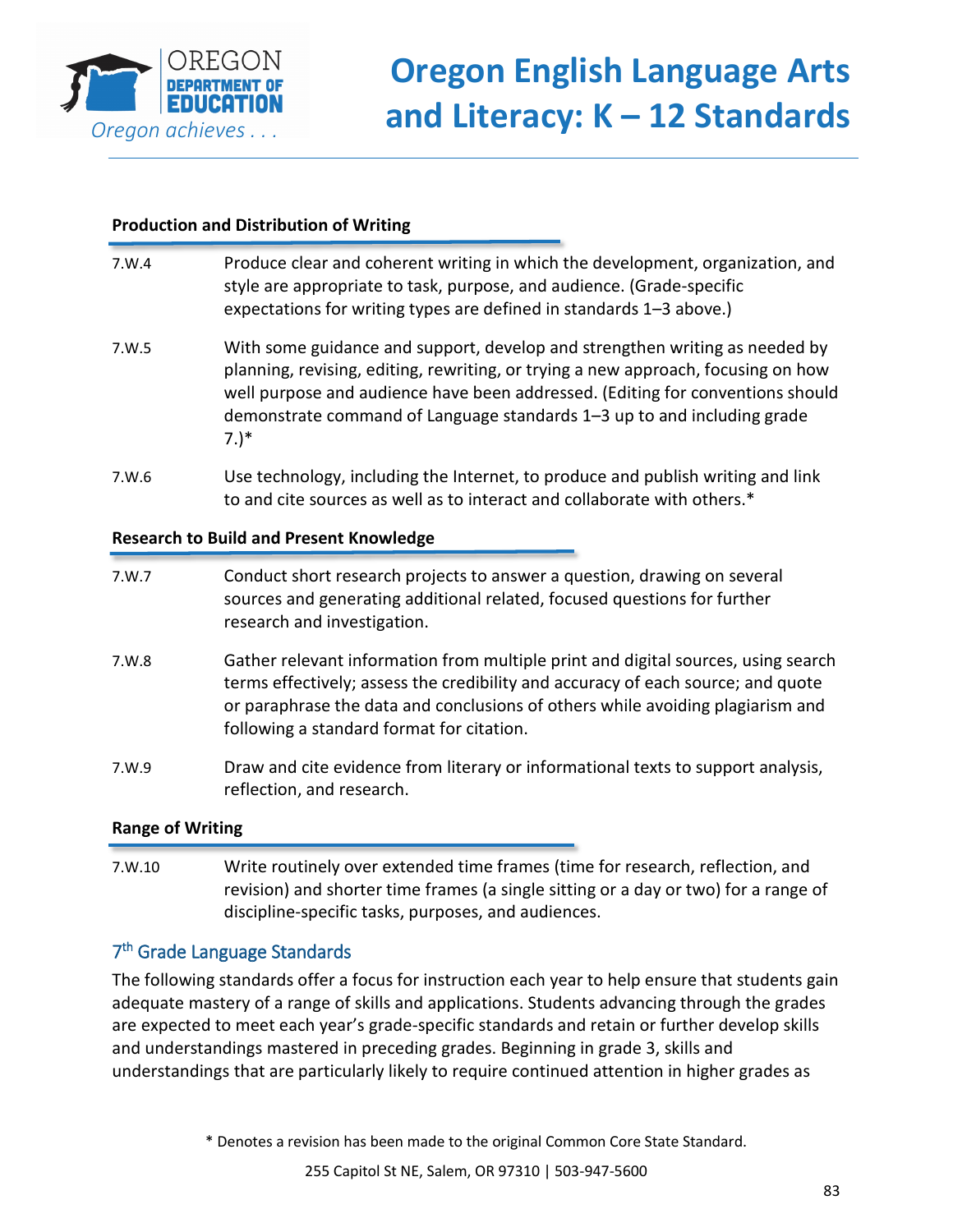

 next to their standard code (7.L.1c\*). they are applied to increasingly sophisticated writing and speaking are marked with an asterisk

## **Grade 7 Language (7.L)**

#### **Conventions of Standard English**

- 7.L.1 Demonstrate command of the conventions of standard English grammar and usage when writing or speaking. 7.L.1a Explain the function of phrases and clauses in general and their function in specific sentences.
- 7.L.1b Choose among simple, compound, complex, and compound-complex sentences to signal differing relationships among ideas.
- 7.L.1c\* Place phrases and clauses within a sentence, recognizing and correcting misplaced and dangling modifiers.
- 7.L.2 Demonstrate command of the conventions of standard English capitalization, punctuation, and spelling when writing.
- 7.L.2a\* Use a comma to separate coordinate adjectives.\*
- 7.L.2b Spell correctly.

#### **Knowledge of Language**

- 7.L.3 Use knowledge of language and its conventions when writing, speaking, reading, or listening.
- 7.L.3a\* Choose language that expresses ideas precisely and concisely, recognizing and eliminating wordiness and redundancy.

#### **Vocabulary Acquisition and Use**

- 7.L.4 Determine or clarify the meaning of unknown and multiple-meaning words and phrases based on *grade 7 reading and content*, choosing flexibly from a range of strategies.
- 7.L.4a Use context as a clue to the meaning of a word or phrase.\*
- 7.L.4b Use common, grade-appropriate Greek or Latin affixes and roots as clues to the meaning of a word.\*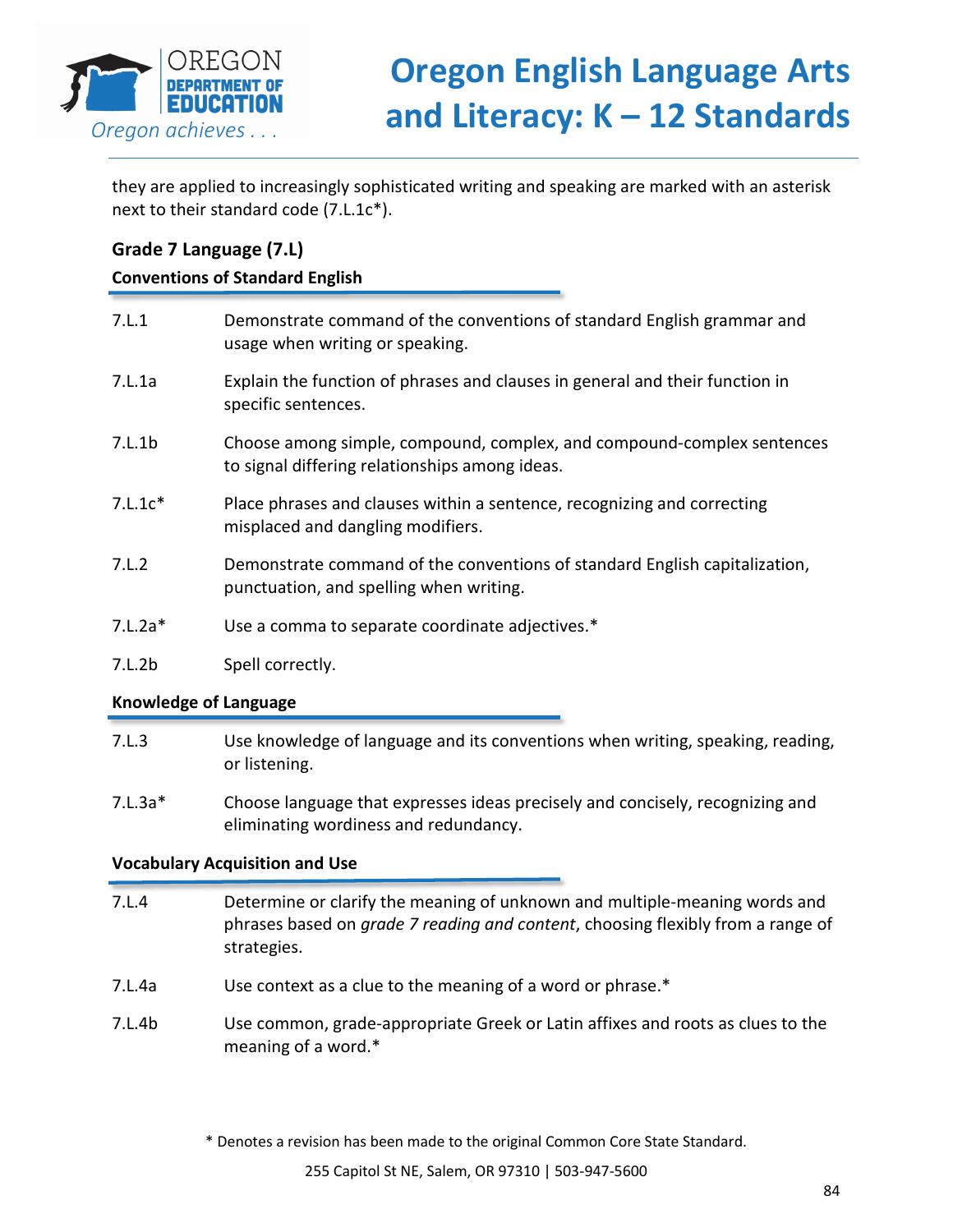

| 7.L.4c | Consult dictionaries, glossaries, thesauruses, as well as other general and<br>specialized reference materials, both print and digital, to find the pronunciation<br>of a word or determine or clarify its precise meaning or its part of speech.* |
|--------|----------------------------------------------------------------------------------------------------------------------------------------------------------------------------------------------------------------------------------------------------|
| 7.L.4d | Verify the preliminary determination of the meaning of a word or phrase.*                                                                                                                                                                          |
| 7.L.5  | Demonstrate understanding of figurative language, word relationships, and<br>nuances in word meanings.                                                                                                                                             |
| 7.L.5a | Interpret figures of speech in context.*                                                                                                                                                                                                           |
| 7.L.5b | Use the relationship between particular words to better understand each of the<br>words.*                                                                                                                                                          |
| 7.L.5c | Distinguish among the connotations of words with similar denotations.*                                                                                                                                                                             |
| 7.L.6  | Acquire and use accurately grade-appropriate general academic and domain-<br>specific words and phrases; gather vocabulary knowledge when considering a<br>word or phrase important to comprehension or expression.                                |

## 7th Grade Speaking and Listening Standards

 grades are expected to meet each year's grade-specific standards and retain or further develop The following standards offer a focus for instruction in each year to help ensure that students gain adequate mastery of a range of skills and applications. Students advancing through the skills and understandings mastered in preceding grades.

## **Grade 7 Speaking and Listening (7.SL)**

## **Comprehension and Collaboration**

- building on others' ideas and expressing their own clearly. 7.SL.1 Engage effectively in a range of collaborative discussions (one-on-one, in groups, and teacher-led) with diverse partners *on grade 7 topics, texts, and issues,*
- explicitly draw on that preparation by referring to evidence on the topic, text, or issue to probe and reflect on ideas under discussion. 7.SL.1a Come to discussions prepared, having read or researched material under study;
- 7.SL.1b Follow rules for collegial discussions, track progress toward specific goals and deadlines, and define individual roles as needed.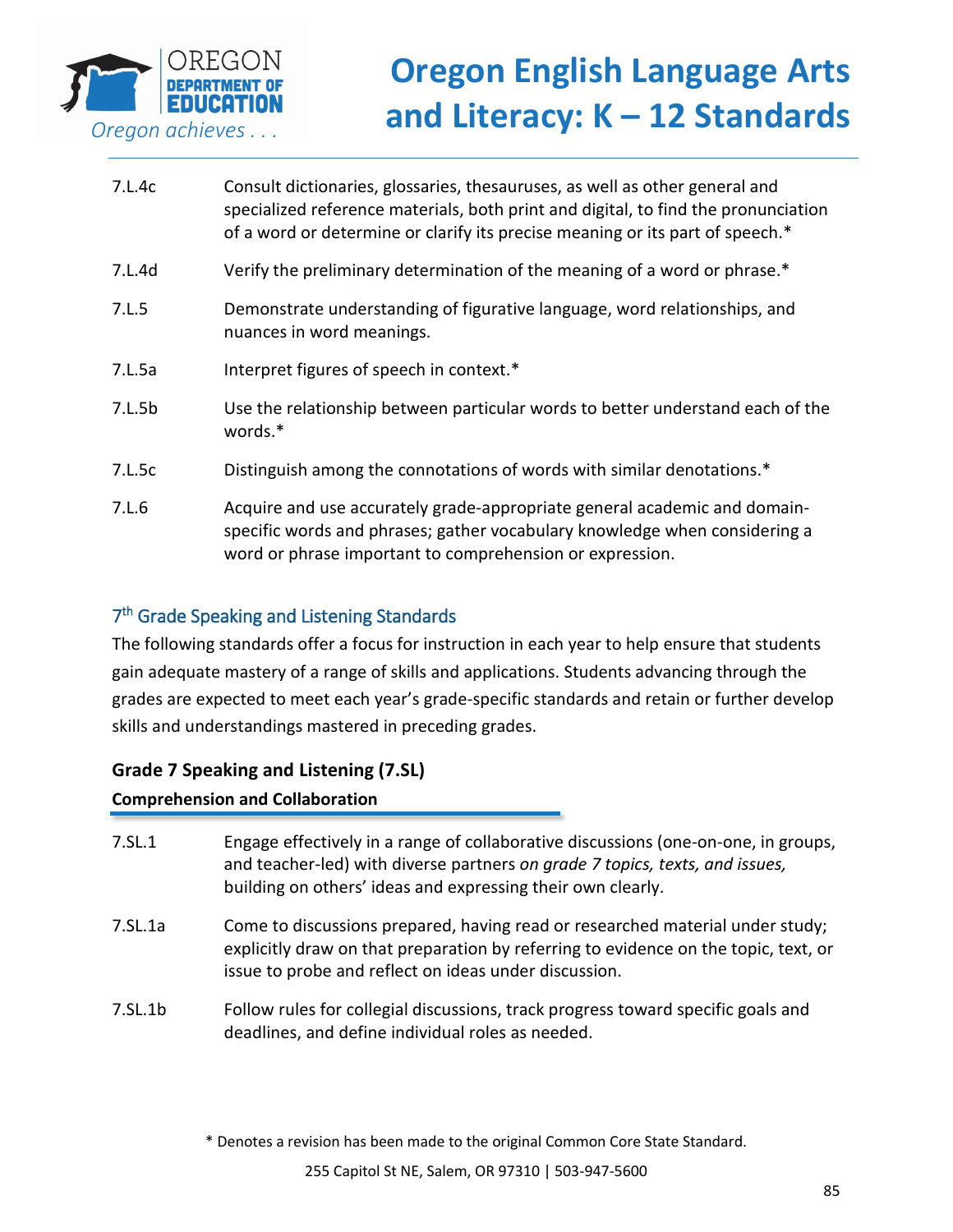

- comments with relevant observations and ideas that bring the discussion back 7.SL.1c Pose questions that elicit elaboration and respond to others' questions and on topic as needed.
- 7.SL.1d Acknowledge new information expressed by others and, when warranted, modify their own views.
- 7.SL.2 Analyze the main ideas and supporting details presented in diverse media and formats, and explain how the ideas clarify a topic, text, or issue under study.\*
- the reasoning and the relevance and sufficiency of the evidence. 7.SL.3 Delineate a speaker's argument and specific claims, evaluating the soundness of

#### **Presentation of Knowledge and Ideas**

- manner with pertinent descriptions, facts, details, and examples; use 7.SL.4 Present claims and/or findings, emphasizing salient points in a focused, coherent appropriate eye contact, adequate volume, and clear pronunciation.\*
- 7.SL.5 Include multimedia components and visual displays in presentations to clarify claims and findings and emphasize salient points.
- 7.SL.6 Adapt speech to a variety of contexts and tasks demonstrating command of 7th grade level language conventions when indicated or appropriate. (See grade 7 Language standards 1 and 3 for specific expectations.)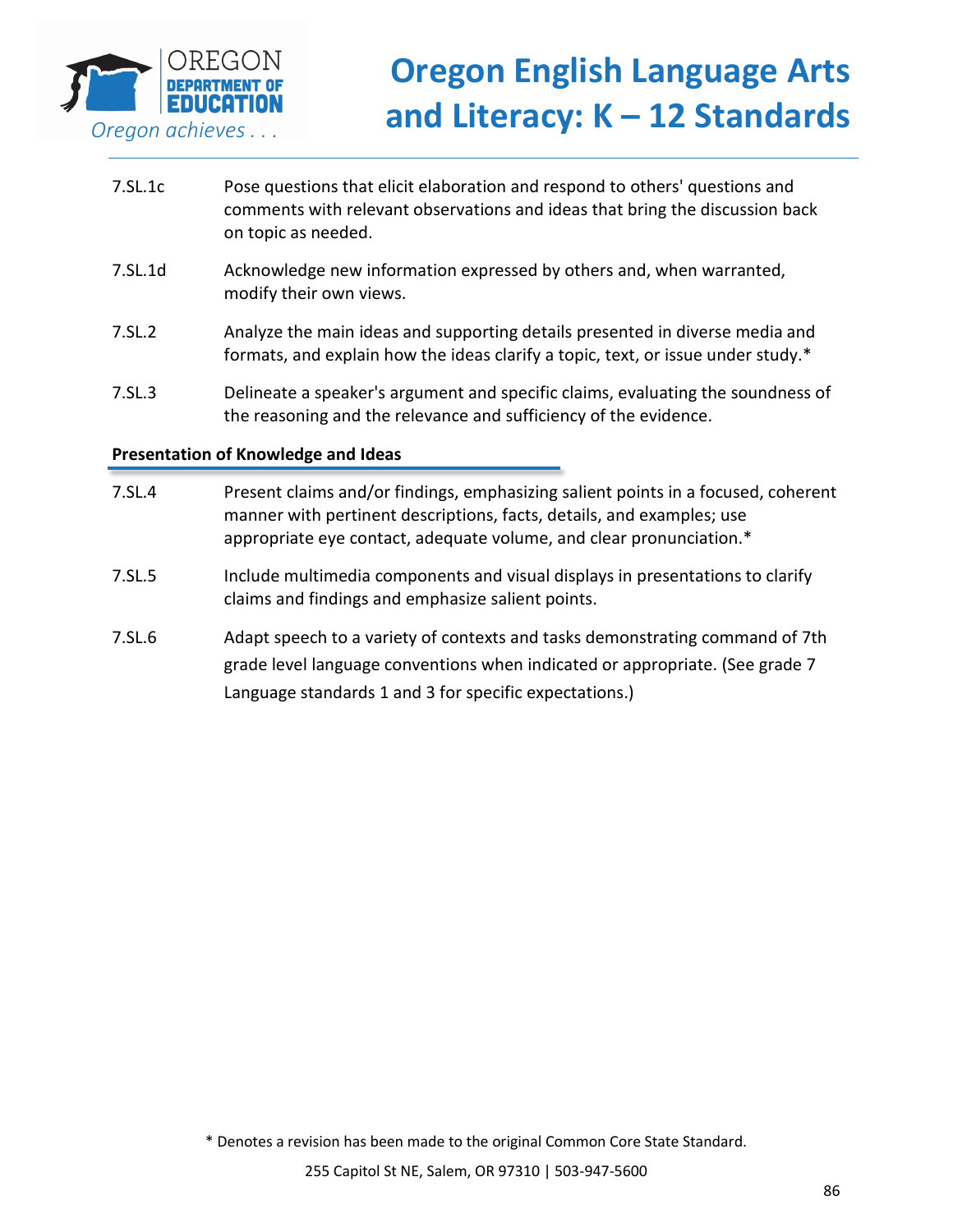

## **EIGHTH GRADE**

## 8<sup>TH</sup> Grade Reading Standards: Literature and Informational

 The following standards offer a focus for instruction and help ensure that students gain adequate exposure to a range of texts and tasks. Rigor is also infused through the requirement that students read increasingly complex texts through the grades. *Students advancing through the grades are expected to meet each year's grade-specific standards and retain or further develop skills and understandings mastered in preceding grades.* 

## **Grade 8 Reading Literature (8.RL)**

#### **Key Ideas and Details**

- 8.RL.1 Analyze what the text says explicitly as well as inferentially; cite the textual evidence that most strongly supports the analysis.\*
- 8.RL.2 Determine a theme or central idea of a text and analyze its development over the course of the text, including its relationship to the characters, setting, and plot; provide an evidence-based summary of the text.\*
- 8.RL.3 Analyze how particular lines of dialogue or incidents in a literary text propel the action, reveal aspects of a character, or provoke a decision.\*

## **Craft and Structure**

- 8.RL.4 Determine the meaning of words and phrases as they are used in a text, specific word choices on meaning and tone, including analogies or allusions to including figurative, connotative and technical meanings; analyze the impact of other texts.\*
- differing structure of each text contributes to its meaning and style. 8.RL.5 Compare and contrast the structure of two or more texts and analyze how the
- 8.RL.6 Analyze how differences in the points of view of the characters and the perspectives of the audience or reader create such effects as suspense or humor.\*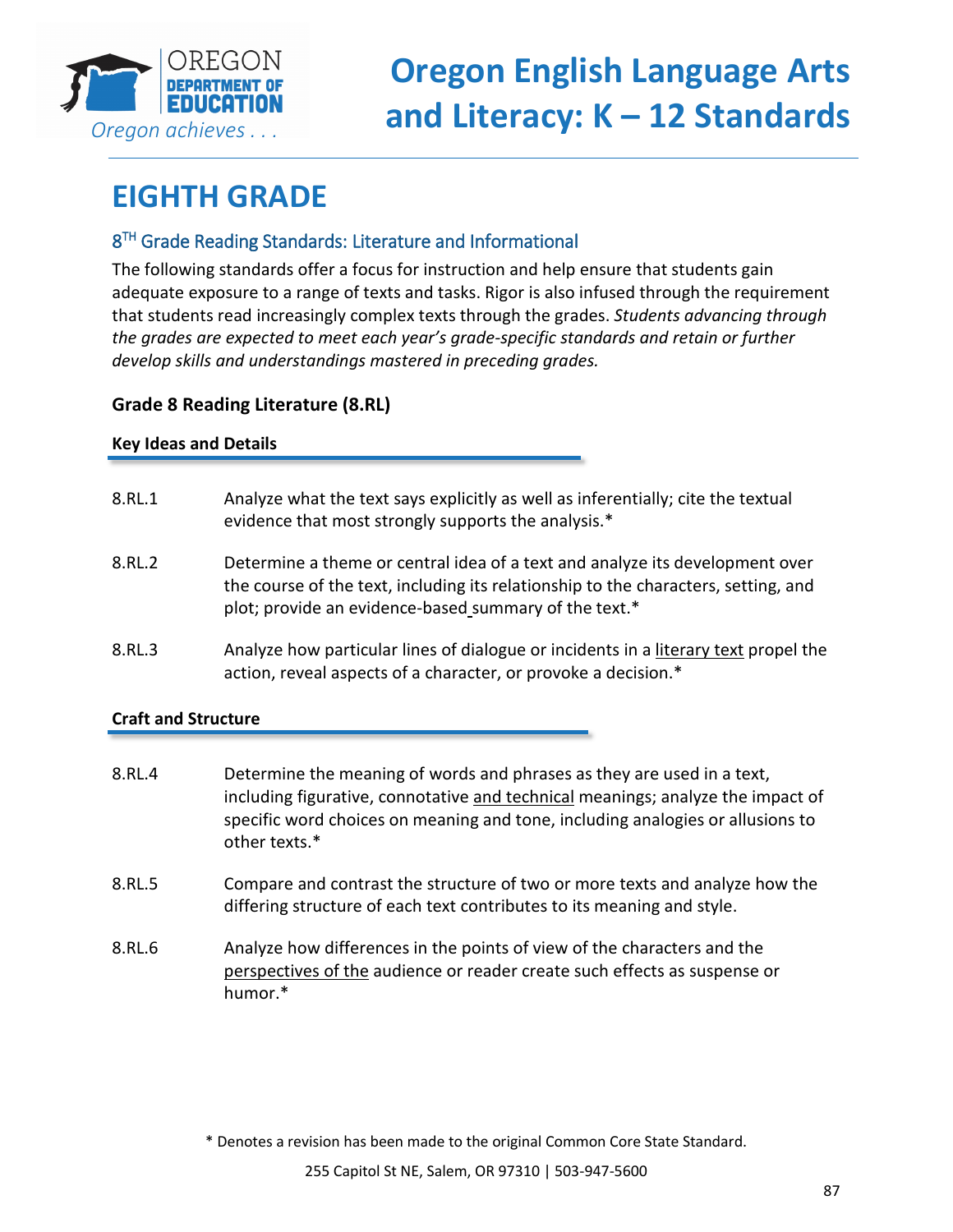

#### **Integration of Knowledge and Ideas**

- 8.RL.7 Analyze the extent to which a filmed or live production of a story or drama stays faithful to or departs from the text or script, evaluating the choices made by the director or actors.
- 8.RL.8 (Not applicable to literature)
- character types from myths, traditional stories, or religious works such as the 8.RL.9 Analyze how a modern work of fiction draws on themes, patterns of events, or Bible, including describing how the material is rendered new.

#### **Range of Reading and Level of Text Complexity**

8.RL.10 By the end of the year, read and comprehend literature, including stories, dramas, and poems, at the high end of grades 6-8 text complexity band independently and proficiently.

#### **Grade 8 Reading Informational Text (8.RI)**

#### **Key Ideas and Details**

- 8.RI.1 Analyze what the text says explicitly as well as inferentially; cite the textual evidence that most strongly supports the analysis.\*
- 8.RI.2 Determine a central idea of a text and analyze its development over the course based summary of the text.\* of the text, including its relationship to supporting ideas; provide an evidence-
- 8.RI.3 Analyze how a text makes connections among and distinctions between individuals, ideas, or events.\*

#### **Craft and Structure**

- 8.RI.4 Determine the meaning of words and phrases as they are used in a text, including figurative, connotative, and technical meanings; analyze the impact of specific word choices on meaning and tone, including analogies or allusions to other texts.
- 8.RI.5 Analyze in detail the structure of a specific paragraph in a text, including the role of particular sentences in developing and refining a key concept.
	- \* Denotes a revision has been made to the original Common Core State Standard.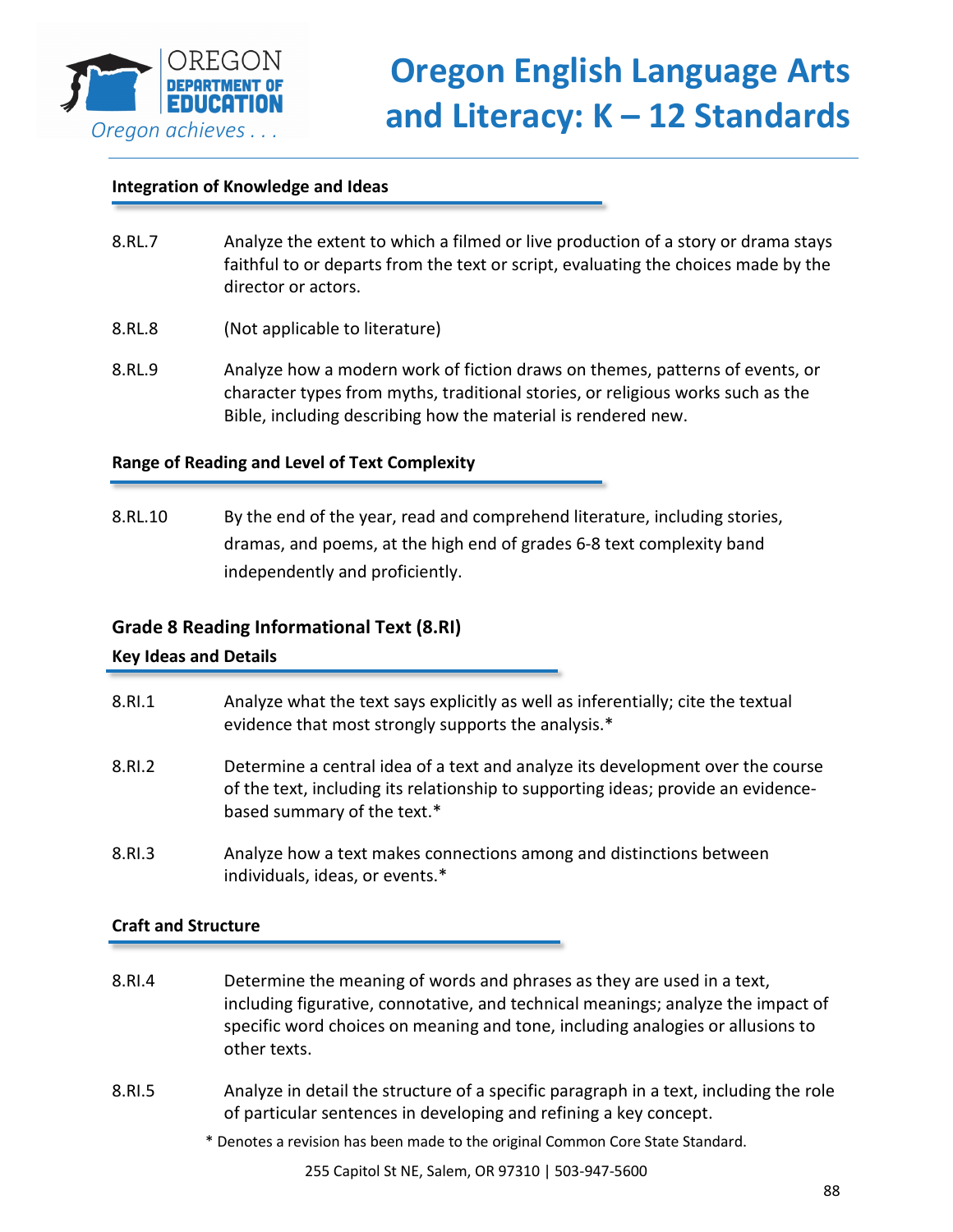

8.RI.6 Determine an author's perspective, and/or purpose in a text and analyze how the author acknowledges and responds to any conflicting evidence or viewpoints.\*

#### **Integration of Knowledge and Ideas**

- 8.RI.7 Evaluate the advantages and disadvantages of using different mediums to present a particular topic or idea.\*
- whether the reasoning is sound and the evidence is relevant and sufficient; 8.RI.8 Delineate and evaluate the argument and specific claims in a text, assessing recognize when irrelevant evidence is introduced.
- 8.RI.9 Analyze a case in which two or more texts provide conflicting information on the same topic and identify where the texts disagree on matters of fact or interpretation.

#### **Range of Reading and Level of Text Complexity**

8.RI.10 By the end of the year, read and comprehend literary nonfiction at the high end of the grades 6-8 text complexity band independently and proficiently.

## 8<sup>th</sup> Grade Writing Standards

 The following standards offer a focus for instruction each year to help ensure that students gain and syntax to the development and organization of ideas, and they should address increasingly adequate mastery of a range of skills and applications. Each year in their writing, students should demonstrate increasing sophistication in all aspects of language use, from vocabulary demanding content and sources. Students advancing through the grades are expected to meet each year's grade-specific standards and retain or further develop skills and understandings mastered in preceding grades. The expected growth in student writing ability is reflected both in the standards themselves and in the collection of annotated student writing samples in Appendix C.

#### **Grade 8 Writing (8.W)**

#### **Text Types and Purposes**

| 8.W.1  | Write arguments to support claims with clear reasons and relevant evidence.                                                                         |
|--------|-----------------------------------------------------------------------------------------------------------------------------------------------------|
| 8.W.1a | Introduce claim(s), acknowledge and distinguish the claim(s) from alternate or<br>opposing claims, and organize the reasons and evidence logically. |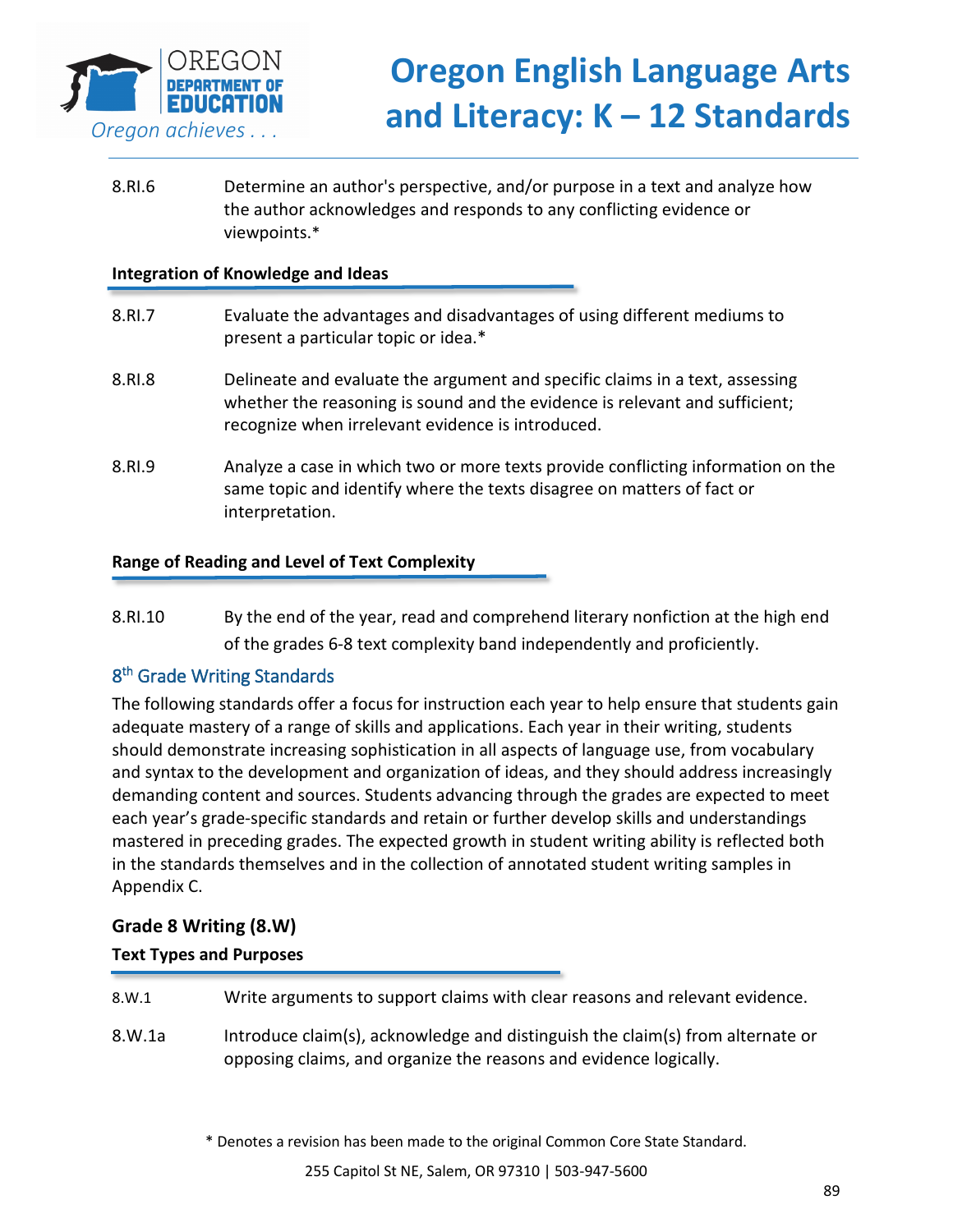

| 8.W.1b | Support claim(s) with logical reasoning and relevant evidence, using accurate,<br>credible sources and demonstrating an understanding of the topic or text.                                                          |
|--------|----------------------------------------------------------------------------------------------------------------------------------------------------------------------------------------------------------------------|
| 8.W.1c | Use words, phrases, and clauses to create cohesion and clarify the relationships<br>among claim(s), counterclaims, reasons, and evidence.                                                                            |
| 8.W.1d | Establish and maintain an appropriate style for content, purpose, and audience.*                                                                                                                                     |
| 8.W.1e | Provide a concluding statement or section that follows from and supports the<br>argument presented.                                                                                                                  |
| 8.W.2  | Write informative/explanatory texts to examine a topic and convey ideas,<br>concepts, and information through the selection, organization, and analysis of<br>relevant content.                                      |
| 8.W.2a | Introduce a topic clearly, previewing what is to follow; organize ideas, concepts,<br>and information into broader categories; include formatting, graphics, and<br>multimedia when useful in aiding comprehension.* |
| 8.W.2b | Develop the topic with relevant, well-chosen facts, definitions, concrete details,<br>quotations, or other information and examples.                                                                                 |
| 8.W.2c | Use appropriate and varied transitions to create cohesion and clarify the<br>relationships among ideas and concepts.                                                                                                 |
| 8.W.2d | Use precise language and domain-specific vocabulary to inform about or explain<br>the topic.                                                                                                                         |
| 8.W.2e | Establish and maintain an appropriate style for content, purpose, and audience.*                                                                                                                                     |
| 8.W.2f | Provide a concluding statement or section that follows from and supports the<br>information or explanation presented.                                                                                                |
| 8.W.3  | Write narratives to develop real or imagined experiences or events using<br>effective technique, relevant descriptive details, and well-structured event<br>sequences.                                               |
| 8.W.3a | Engage and orient the reader by establishing a context and point of view or<br>perspective and introducing a narrator and/or characters; organize an event<br>sequence that unfolds naturally and logically.*        |
| 8.W.3b | Use narrative techniques, such as dialogue, pacing, description, and reflection, to<br>develop experiences, events, and/or characters.                                                                               |
|        |                                                                                                                                                                                                                      |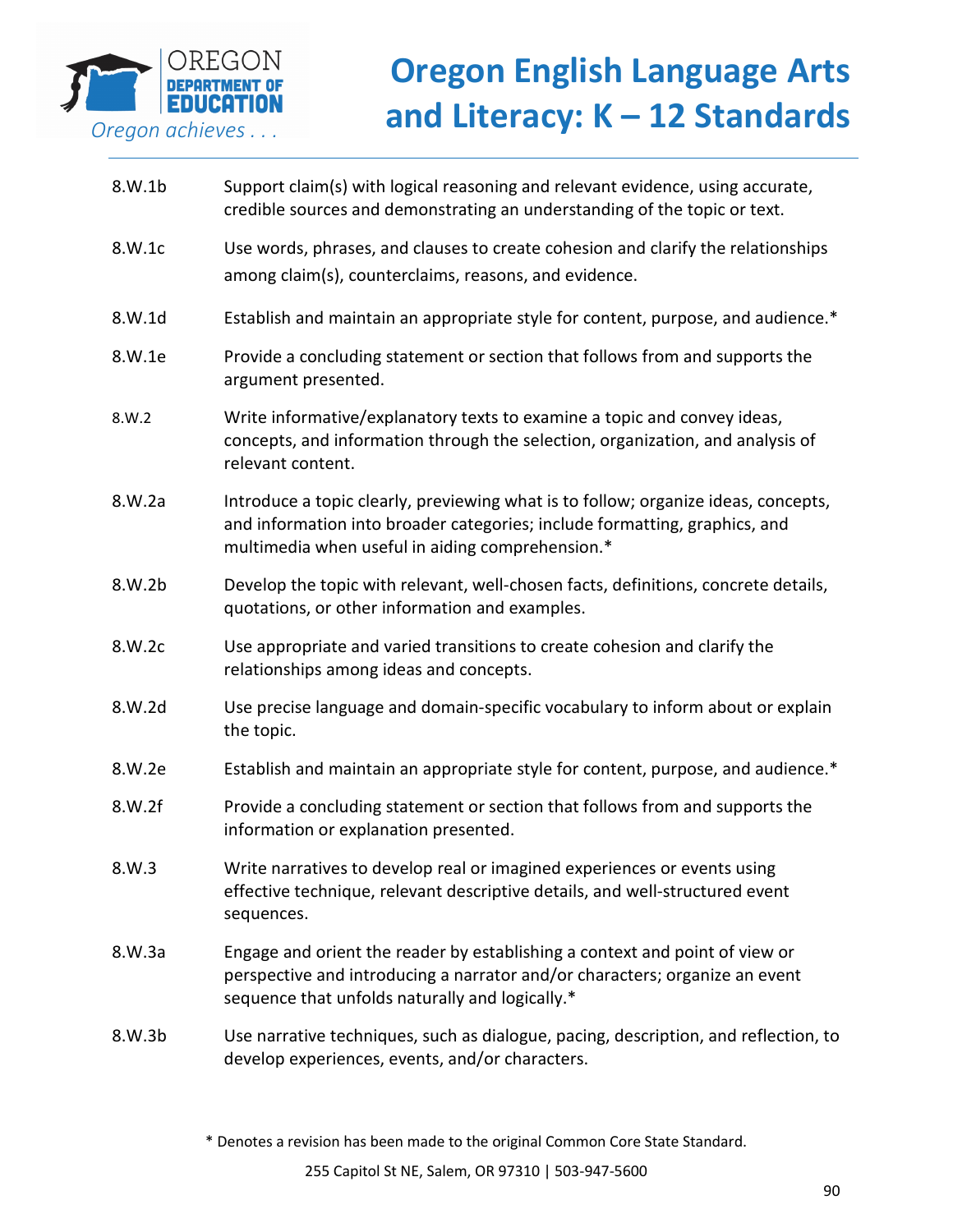

- signal shifts from one time frame or setting to another, and show the 8.W.3c Use a variety of transition words, phrases, and clauses to convey sequence, relationships among experiences and events.
- 8.w.3d Use precise words and phrases, relevant descriptive details, and sensory language to capture the action and convey experiences and events.
- 8.W.3e Provide a conclusion that follows from and reflects on the narrated experiences or events.

#### **Production and Distribution of Writing**

- expectations for writing types are defined in standards 1–3 above.) 8.W.4 Produce clear and coherent writing in which the development, organization, and style are appropriate to task, purpose, and audience. (Grade-specific
- 8.W.5 With some guidance and support, develop and strengthen writing as needed by planning, revising, editing, rewriting, or trying a new approach, focusing on how well purpose and audience have been addressed. (Editing for conventions should demonstrate command of Language standards 1–3 up to and including grade 8.)\*
- 8.W.6 Use technology, including the Internet, to produce and publish writing and present the relationships between information and ideas efficiently as well as to interact and collaborate with others.

#### **Research to Build and Present Knowledge**

- question), drawing on several sources and generating additional related, focused 8.W.7 Conduct short research projects to answer a question (including a self-generated questions that allow for multiple avenues of exploration.
- 8.W.8 Gather relevant information from multiple print and digital sources, using search terms effectively; assess the credibility and accuracy of each source; and quote or paraphrase the data and conclusions of others while avoiding plagiarism and following a standard format for citation.
- 8.W.9 Draw and cite evidence from literary or informational texts to support analysis, reflection, and research.

#### **Range of Writing**

 8.W.10 Write routinely over extended time frames (time for research, reflection, and revision) and shorter time frames (a single sitting or a day or two) for a range of discipline-specific tasks, purposes, and audiences.

\* Denotes a revision has been made to the original Common Core State Standard.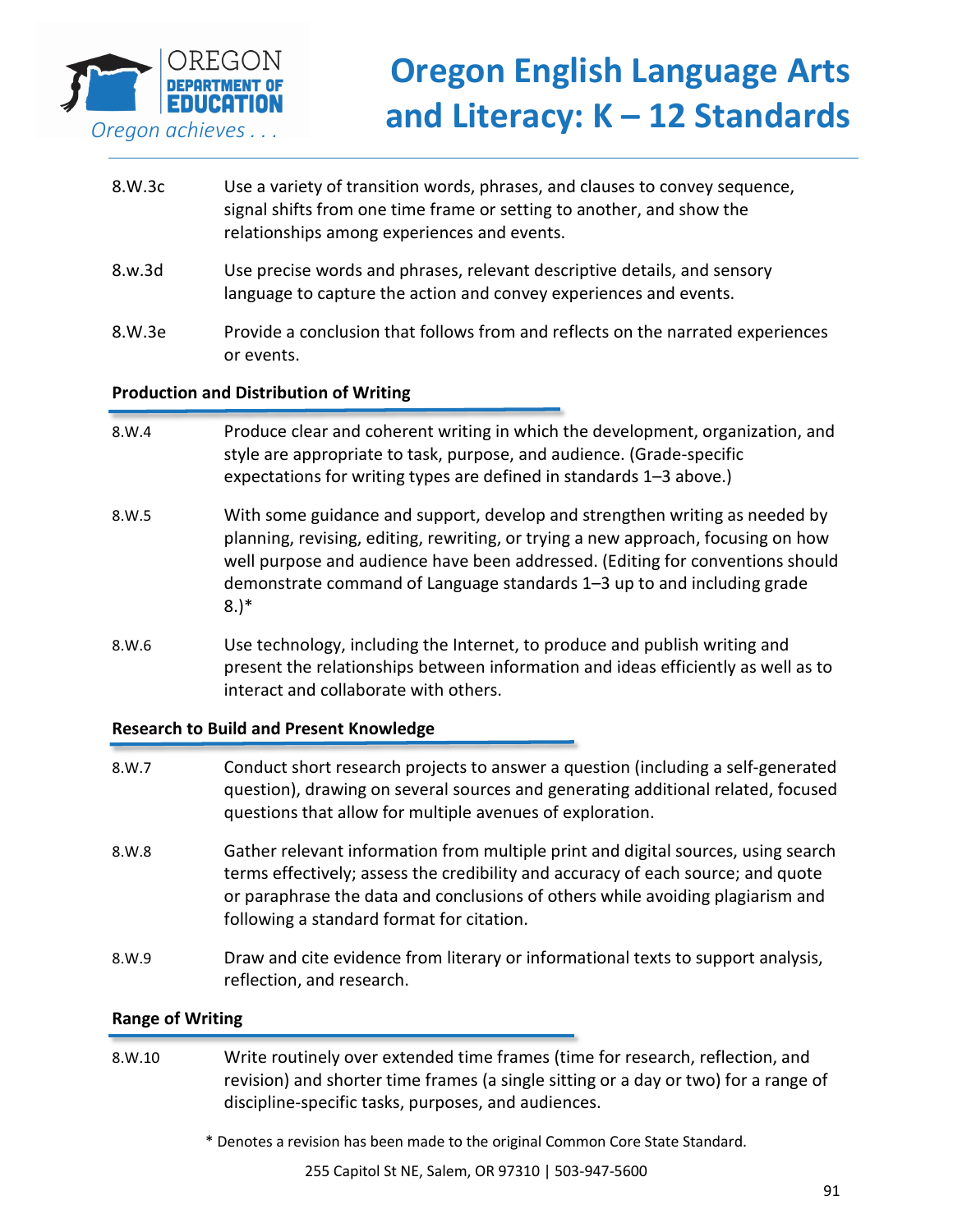

## 8th Grade Language Standards

 The following standards offer a focus for instruction each year to help ensure that students gain next to their standard code (8.L.1d\*). adequate mastery of a range of skills and applications. Students advancing through the grades are expected to meet each year's grade-specific standards and retain or further develop skills and understandings mastered in preceding grades. Beginning in grade 3, skills and understandings that are particularly likely to require continued attention in higher grades as they are applied to increasingly sophisticated writing and speaking are marked with an asterisk

## **Grade 8 Language (8.L)**

**Conventions of Standard English** 

| 8.L.1     | Demonstrate command of the conventions of standard English grammar and<br>usage when writing or speaking.             |
|-----------|-----------------------------------------------------------------------------------------------------------------------|
| 8.L.1a    | Explain the function of verbals in general and their function in particular<br>sentences.*                            |
| 8.L.1b    | Form and use verbs in the active and passive voice.                                                                   |
| 8.L.1c    | Place phrases and clauses within a sentence, recognizing and correcting<br>misplaced and dangling modifiers.          |
| $8.L.1d*$ | Recognize and correct inappropriate shifts in verb voice and mood.                                                    |
| 8.L.2     | Demonstrate command of the conventions of standard English capitalization,<br>punctuation, and spelling when writing. |
| 8.L.2a    | Use punctuation to indicate a pause or break.*                                                                        |
| 8.L.2b    | Use an ellipsis to indicate an omission.                                                                              |
| 8.L.2c    | Spell correctly.                                                                                                      |

#### **Knowledge of Language**

- 8.L.3 Use knowledge of language and its conventions when writing, speaking, reading, or listening.
- 8.L.3a Use verbs in the active and passive voice and in the conditional and subjunctive mood to achieve particular effects.

\* Denotes a revision has been made to the original Common Core State Standard.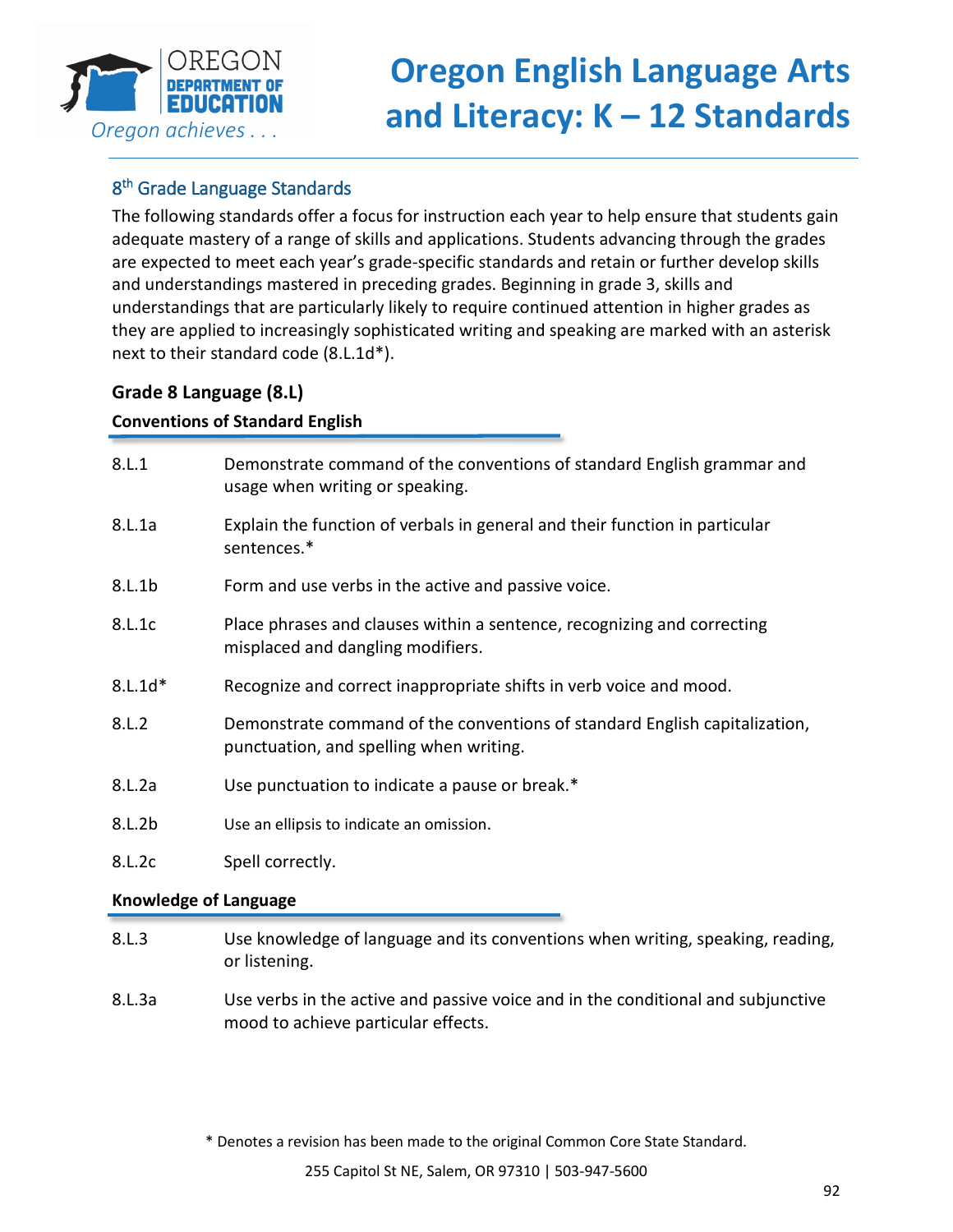

#### **Vocabulary Acquisition and Use**

| 8.L.4  | Determine or clarify the meaning of unknown and multiple-meaning words or<br>phrases based on grade 8 reading and content, choosing flexibly from a range of<br>strategies.                                                                 |
|--------|---------------------------------------------------------------------------------------------------------------------------------------------------------------------------------------------------------------------------------------------|
| 8.L.4a | Use context as a clue to the meaning of a word or phrase.*                                                                                                                                                                                  |
| 8.L.4b | Use common, grade-appropriate Greek or Latin affixes and roots as clues to the<br>meaning of a word.*                                                                                                                                       |
| 8.L.4c | Consult dictionaries, glossaries, thesauruses, and other general and specialized<br>reference materials, both print and digital, to find the pronunciation of a word or<br>determine or clarify its precise meaning or its part of speech.* |
| 8.L.4d | Verify the preliminary determination of the meaning of a word or phrase.*                                                                                                                                                                   |
| 8.L.5  | Demonstrate understanding of figurative language, word relationships, and<br>nuances in word meanings.                                                                                                                                      |
| 8.L.5a | Interpret figures of speech in context.*                                                                                                                                                                                                    |
| 8.L.5b | Use the relationship between particular words to better understand each of the<br>words.                                                                                                                                                    |
| 8.L.5c | Distinguish among the connotations of words with similar denotations.*                                                                                                                                                                      |
| 8.L.6  | Acquire and use accurately grade-appropriate general academic and domain-<br>specific words and phrases; gather vocabulary knowledge when considering a<br>word or phrase important to comprehension or expression.                         |

## 8<sup>th</sup> Grade Speaking and Listening Standards

 The following standards offer a focus for instruction in each year to help ensure that students grades are expected to meet each year's grade-specific standards and retain or further develop gain adequate mastery of a range of skills and applications. Students advancing through the skills and understandings mastered in preceding grades.

\* Denotes a revision has been made to the original Common Core State Standard.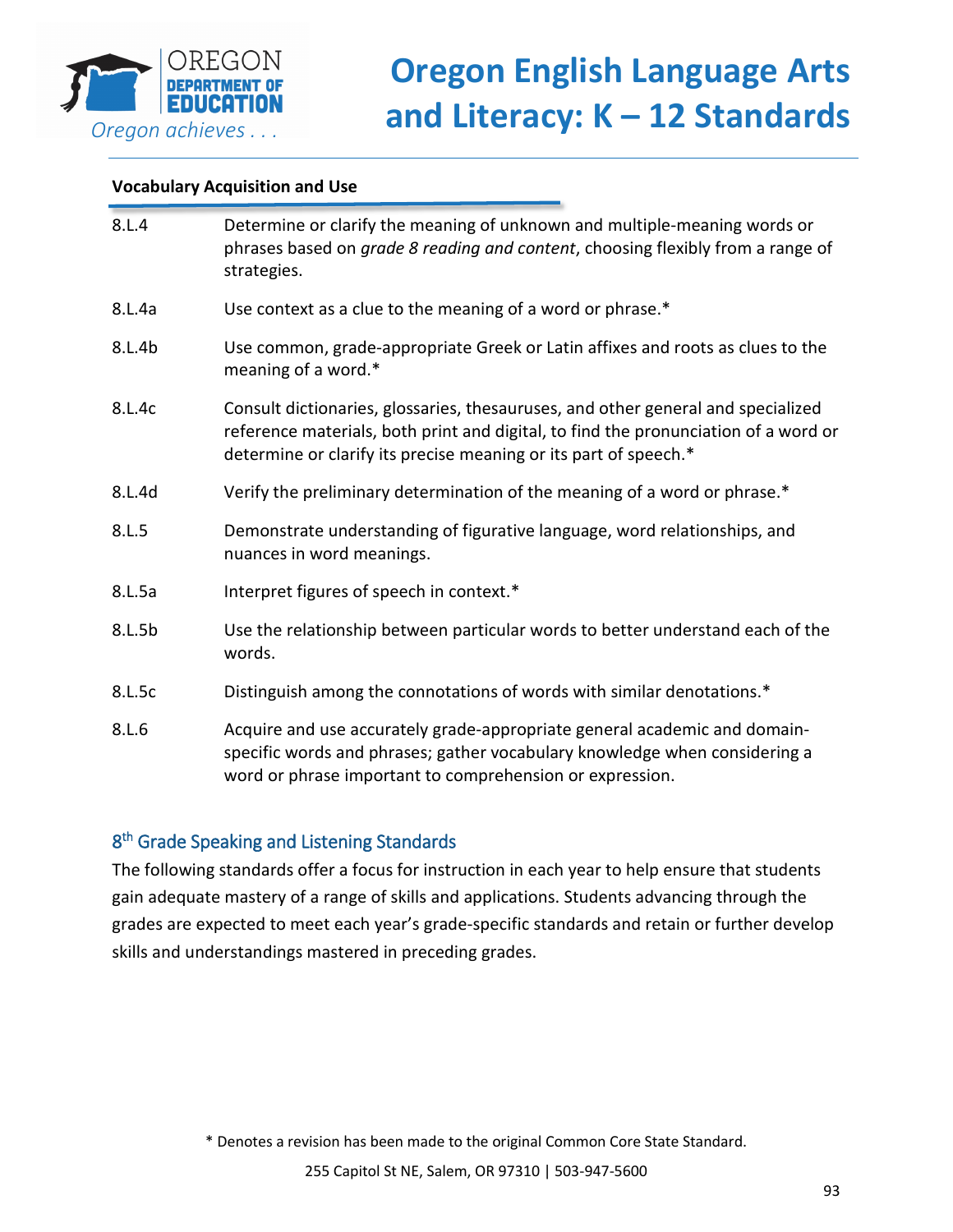

## **Grade 8 Speaking and Listening (8.SL)**

#### **Comprehension and Collaboration**

- building on others' ideas and expressing their own clearly. 8.SL.1 Engage effectively in a range of collaborative discussions (one-on-one, in groups, and teacher-led) with diverse partners on *grade 8 topics, texts, and issues*,
- explicitly draw on that preparation by referring to evidence on the topic, text, or issue to probe and reflect on ideas under discussion. 8.SL.1a Come to discussions prepared, having read or researched material under study;
- 8.SL.1b Follow rules for collegial discussions and decision-making, track progress toward specific goals and deadlines, and define individual roles as needed.
- 8.SL.1c Pose questions that connect the ideas of several speakers and respond to others' questions and comments with relevant evidence, observations, and ideas.
- 8.SL.1d Acknowledge new information expressed by others and, when warranted, modify their own views.
- 8.SL.2 Analyze the purpose of information presented in diverse media and formats and evaluate the motives behind its presentation.\*
- 8.SL.3 Delineate a speaker's argument and specific claims, evaluating the soundness of the reasoning and relevance and sufficiency of the evidence and identifying when irrelevant evidence is introduced.

## **Presentation of Knowledge and Ideas**

- 8.SL.4 Present claims and/or findings, emphasizing salient points in a focused, coherent manner with relevant evidence, sound valid reasoning, and well-chosen details; use appropriate eye contact, adequate volume, and clear pronunciation.\*
- 8.SL.5 Integrate multimedia and visual displays into presentations to clarify information, strengthen claims and evidence, and add interest.
- formal English when indicated or appropriate. (See grade 8 Language standards 1 8.SL.6 Adapt speech to a variety of contexts and tasks, demonstrating command of and 3 for specific expectations.)

\* Denotes a revision has been made to the original Common Core State Standard.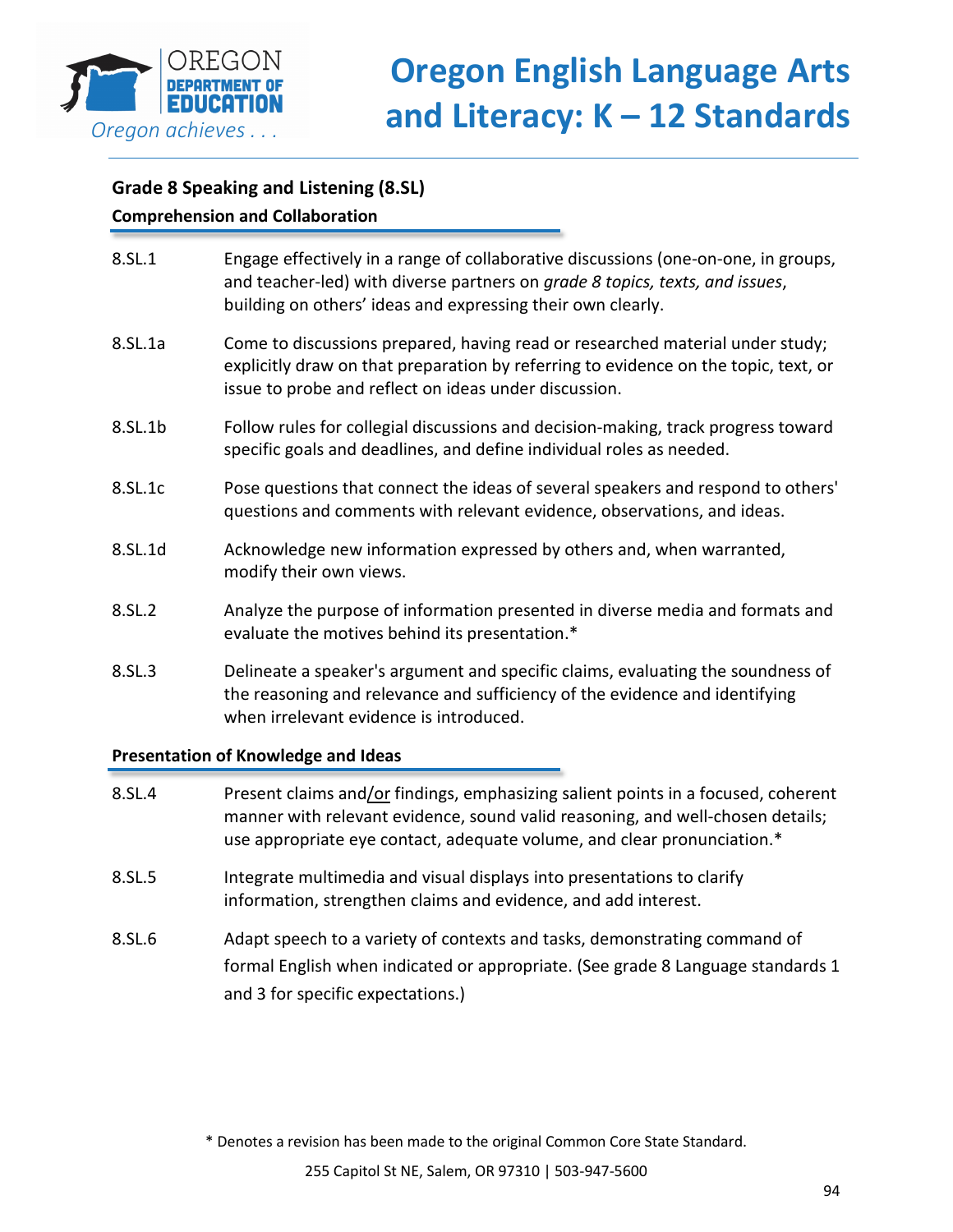

# **NINTH - TENTH GRADE**

## 9TH – 10TH Grade Reading Standards: Literature and Informational

 The following standards offer a focus for instruction and help ensure that students gain adequate exposure to a range of texts and tasks. Rigor is also infused through the requirement that students read increasingly complex texts through the grades. *Students advancing through the grades are expected to meet each year's grade-specific standards and retain or further develop skills and understandings mastered in preceding grades.* 

## **Grades 9-10 Reading Literature (9-10.RL)**

#### **Key Ideas and Details**

- 9-10.RL.1 Analyze what the text says explicitly as well as inferentially; cite strong and thorough textual evidence to support the analysis.\*
- 9-10.RL.2 Determine a theme or central idea of a text and analyze in detail its and refined by specific details. Provide an evidence-based summary of the text's development over the course of the text, including how it emerges and is shaped theme or central idea.\*
- complex characters over the course of a text, the interaction with other 9-10.RL.3 Analyze the impact of the author's choices regarding the development of characters and/or the social, cultural, historical context, and the advancement of the plot or the development of the theme.\*

## **Craft and Structure**

- 9-10.RL.4 Determine the meaning of words and phrases as they are used in the text, including figurative, connotative, and technical meanings; analyze word choice and the impact on meaning.\*
- 9-10.RL.5 Analyze the impact of author's choices concerning how to structure and develop a text, such as how to order events within it to advance the plot or theme, manipulate time, and situate within a social, cultural, and/or historical context.\*
- 9-10.RL.6 Analyze a perspective, point of view, or cultural experience in works that draw on a wide range of world literature across time and location, including consideration of which perspectives are represented and which are absent. \*

<sup>\*</sup> Denotes a revision has been made to the original Common Core State Standard.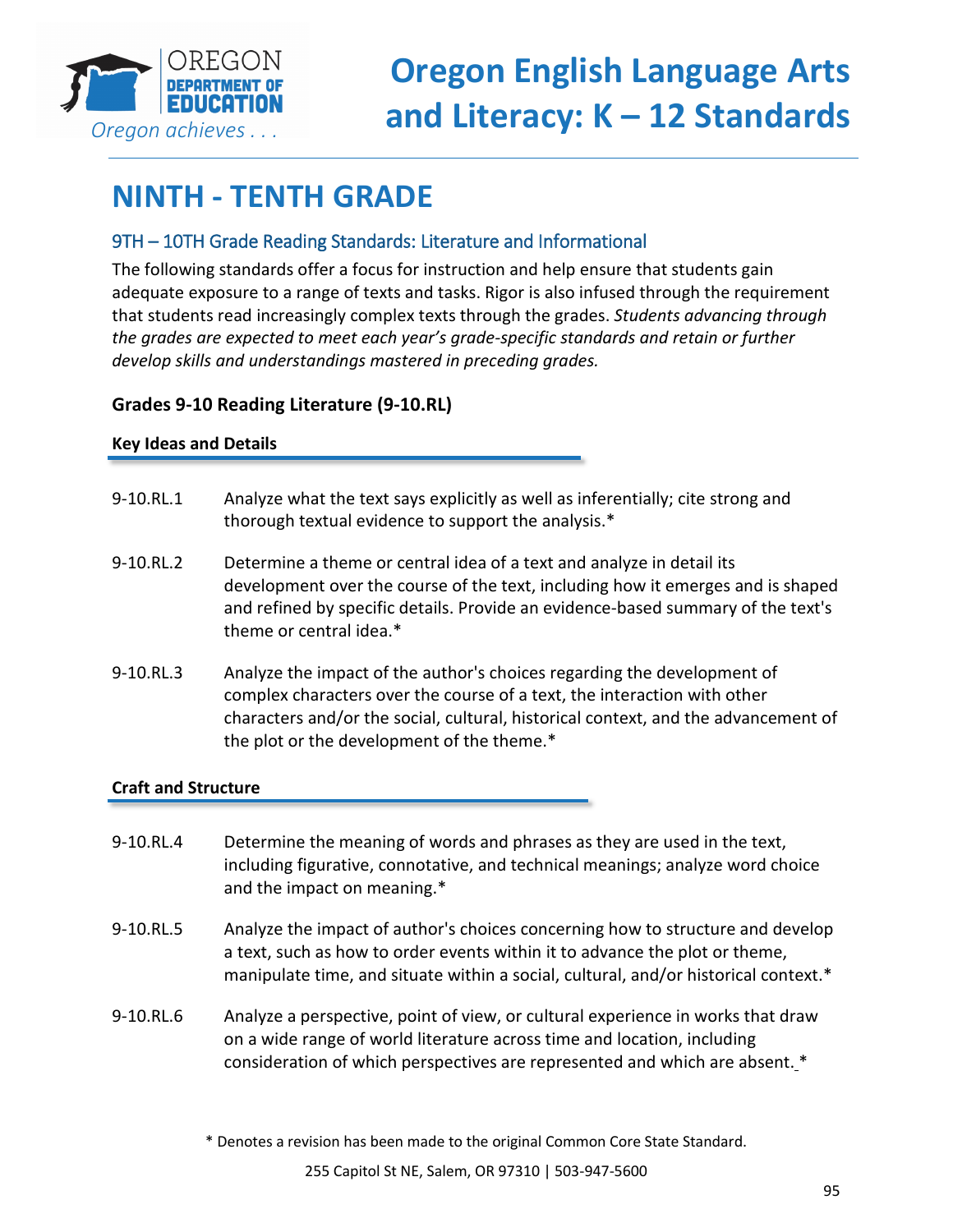

#### **Integration of Knowledge and Ideas**

| 9-10.RL.7 | Compare and contrast the representation of a subject or a key scene in multiple |
|-----------|---------------------------------------------------------------------------------|
|           | artistic mediums, including what is emphasized or absent in each.               |

- 9-10.RL.8 (Not applicable to literature)
- 9-10.RL.9 Analyze how an author alludes to the themes or topics from another source.\*

#### **Range of Reading and Level of Text Complexity**

9-10.RL.10 By the end of grade 9, read and comprehend literature, including stories, dramas, and poems, in the grades 9–10 text complexity band proficiently, with scaffolding as needed at the high end of the range. By the end of grade 10, read and comprehend literature, including stories, dramas, and poems, at the high end of the grades 9–10 text complexity band independently and proficiently.

#### **Grades 9-10 Reading Informational Text (9-10.RI)**

#### **Key Ideas and Details**

| 9-10.RI.1 | Analyze what the text says explicitly as well as inferentially; cite strong and<br>thorough textual evidence to support the analysis.*                                                                                                                      |
|-----------|-------------------------------------------------------------------------------------------------------------------------------------------------------------------------------------------------------------------------------------------------------------|
| 9-10.RI.2 | Determine a central idea of a text and analyze in detail its development over the<br>course of the text, including how it emerges and is shaped and refined by specific<br>details. Provide an evidence-based summary of the text's theme or central idea.* |
| 9-10.RI.3 | Analyze how the author crafts an analysis or series of ideas or events, including<br>the order in which the points are made, how they are introduced and developed,<br>and the connections that are drawn between them.*                                    |

#### **Craft and Structure**

 9-10.RI.4 Determine the meaning of words and phrases as they are used in a text, including figurative, connotative, and technical meanings; analyze the impact of specific word choice on meaning and tone.\*

\* Denotes a revision has been made to the original Common Core State Standard.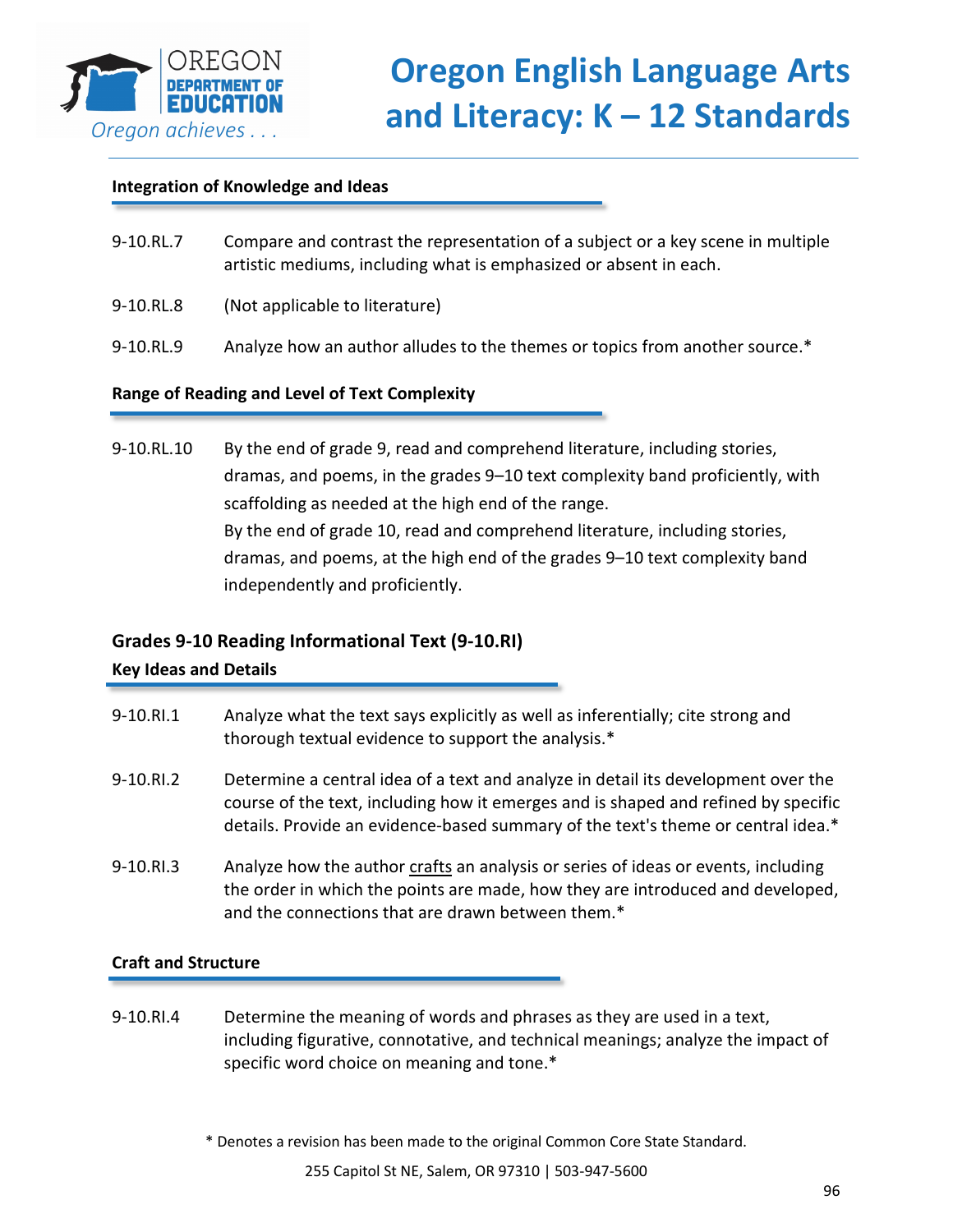

- 9-10.RI.5 Analyze in detail how an author's ideas or claims are developed and refined by particular sentences, paragraphs, or larger portions of a text.\*
- author uses rhetoric to advance that perspective or purpose.\* 9-10.RI.6 Determine an author's perspective or purpose in a text and analyze how an

#### **Integration of Knowledge and Ideas**

| 9-10.RI.7 | Analyze various accounts of a subject told in different mediums, determining |
|-----------|------------------------------------------------------------------------------|
|           | which details are emphasized in each account.*                               |
|           |                                                                              |

- 9-10.RI.8 Delineate and evaluate the argument and specific claims in a text, assessing whether the reasoning is valid and the evidence is relevant and sufficient; identify false statements and fallacious reasoning.
- 9-10.RL.9 Analyze documents of historical and literary significance, including how they address related themes and concepts.

#### **Range of Reading and Level of Text Complexity**

 of the range. 9-10.RI.10 By the end of grade 9, read and comprehend literary nonfiction in the grades 9– 10 text complexity band proficiently, with scaffolding as needed at the high end

By the end of grade 10, read and comprehend literary nonfiction at the high end of the grades 9–10 text complexity band independently and proficiently.

## 9<sup>th</sup> – 10<sup>th</sup> Grade Writing Standards

 The following standards offer a focus for instruction each year to help ensure that students gain and syntax to the development and organization of ideas, and they should address increasingly adequate mastery of a range of skills and applications. Each year in their writing, students should demonstrate increasing sophistication in all aspects of language use, from vocabulary demanding content and sources. Students advancing through the grades are expected to meet each year's grade-specific standards and retain or further develop skills and understandings mastered in preceding grades. The expected growth in student writing ability is reflected both in the standards themselves and in the collection of annotated student writing samples in Appendix C.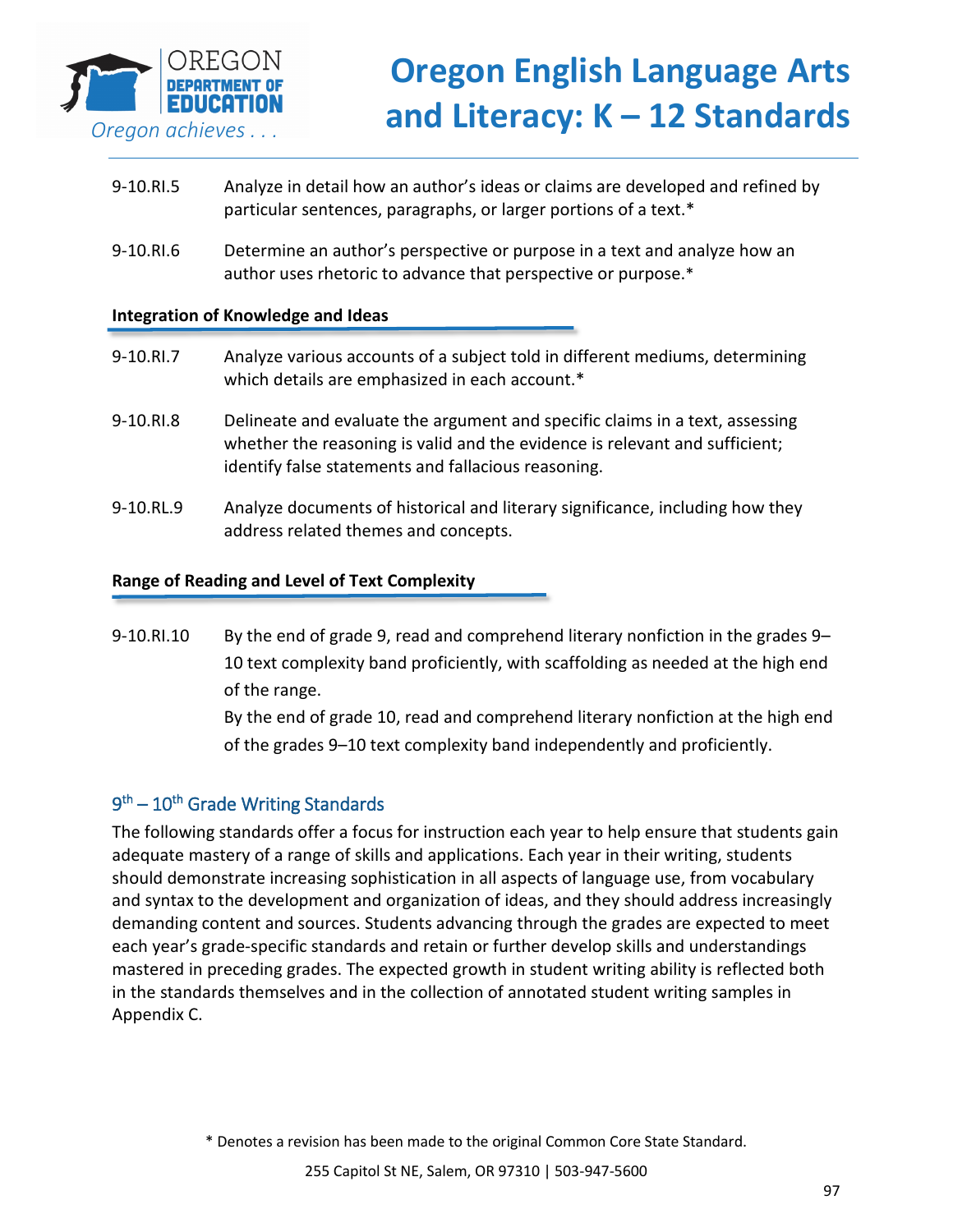

## **Grades 9-10 Writing (9-10.W)**

## **Text Types and Purposes**

| $9-10.W.1$ | Write arguments to support claims in an analysis of substantive topics or texts,<br>using valid reasoning and relevant and sufficient evidence.                                                                                  |
|------------|----------------------------------------------------------------------------------------------------------------------------------------------------------------------------------------------------------------------------------|
| 9-10.W.1a  | Introduce precise claim(s), distinguish the claim(s) from alternate or opposing<br>claims, and create an organization that establishes clear relationships among<br>claim(s), counterclaims, reasons, and evidence.              |
| 9-10.W.1b  | Develop and supply evidence for claim(s) and counterclaims, while pointing out<br>the strengths and limitations of both.*                                                                                                        |
| 9-10.W.1c  | Use words, phrases, and clauses to link the major sections of the text, create<br>cohesion, and clarify the relationships between claim(s) and reasons, between<br>reasons and evidence, and between claim(s) and counterclaims. |
| 9-10.W.1d  | Establish a style and tone relevant to the discipline in which they are writing.*                                                                                                                                                |
| 9-10.W.1e  | Provide a concluding statement or section that follows from and supports the<br>argument presented.                                                                                                                              |
| 9-10.W.1f  | Develop and strengthen writing as needed by revising, editing, rewriting, or<br>trying a new approach, focusing on addressing what is most significant for a<br>specific purpose and audience.*                                  |
| 9-10.W.2   | Write informative/explanatory texts to examine and convey complex ideas,<br>concepts, and information clearly and accurately through the effective selection,<br>organization, and analysis of content.                          |
| 9-10.W.2a  | Introduce a topic; organize complex ideas, concepts, and information to make<br>important connections and distinctions; include formatting, graphics, and<br>multimedia when useful in aiding comprehension.*                    |
| 9-10.W.2b  | Develop the topic with well-chosen, relevant, and sufficient facts, extended<br>definitions, concrete details, quotations, or other information and examples.*                                                                   |
| 9-10.W.2c  | Use appropriate and varied transitions to link the major sections of the text,<br>create cohesion, and clarify the relationships among complex ideas and<br>concepts.                                                            |
| 9-10.W.2d  | Use precise language and domain-specific vocabulary to manage the complexity<br>of the topic.                                                                                                                                    |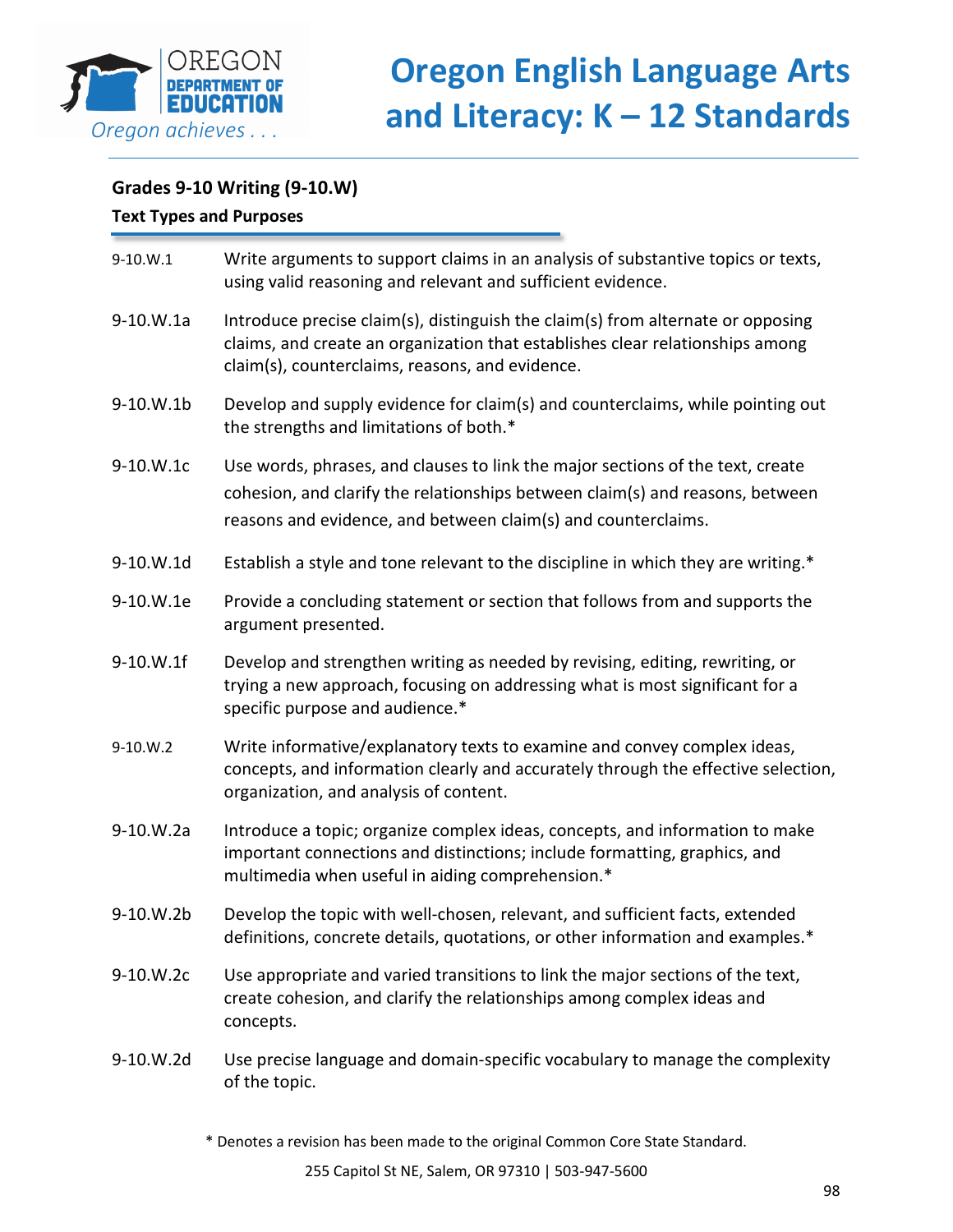

- 9-10.W.2e Establish a style and tone relevant to the discipline in which they are writing.\*
- 9-10.W.2f Provide a concluding statement or section that follows from and supports the information or explanation presented.\*
- 9-10.W.3 Write narratives to develop real or imagined experiences or events using effective technique, well-chosen details, and well-structured event sequences.
- establishing one or multiple point(s) of view or perspectives, and introducing a narrator and/or characters; create a smooth progression of experiences or 9-10.W.3a Engage and orient the reader by setting out a problem, situation, or observation, events.\*
- 9-10.W.3b Use narrative techniques, such as dialogue, pacing, description, reflection, and multiple plot lines, to develop experiences, events, and/or characters.
- 9-10.W.3c Use a variety of techniques to sequence events so that they build on one another to create a coherent whole.
- 9-10.w.3d Use precise words and phrases, telling details, and sensory language to convey a vivid picture of the experiences, events, setting, and/or characters.
- observed, or resolved over the course of the narrative. 9-10.W.3e Provide a conclusion that follows from and reflects on what is experienced,

#### **Production and Distribution of Writing**

| 9-10.W.4 | Produce clear and coherent writing in which the development, organization, and<br>style are relevant to task, purpose, and audience. (Grade-specific expectations<br>for writing types are defined in standards 1–3 above.)                                                                                                |
|----------|----------------------------------------------------------------------------------------------------------------------------------------------------------------------------------------------------------------------------------------------------------------------------------------------------------------------------|
| 9-10.W.5 | Develop and strengthen writing as needed by planning, revising, editing,<br>rewriting, or trying a new approach, focusing on addressing what is most<br>relevant to a specific purpose and audience. (Editing for conventions should<br>demonstrate command of Language standards 1–3 up to and including grades 9–<br>10. |
| 9-10.W.6 | Use technology, including the Internet, to produce, publish, and update<br>individual or shared writing products, taking advantage of technology's capacity<br>to link to other information and to display information flexibly and dynamically.                                                                           |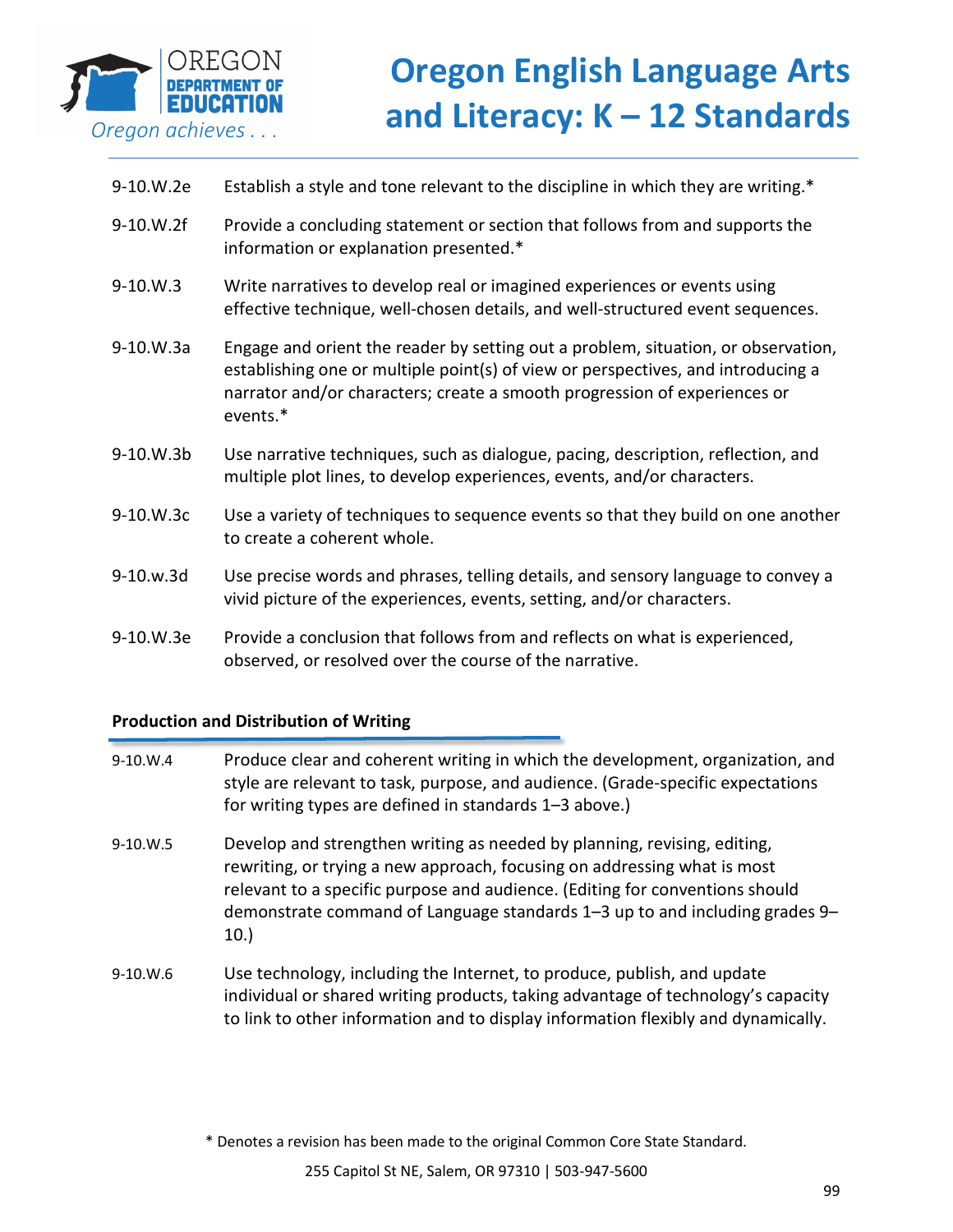

#### **Research to Build and Present Knowledge**

| 9-10.W.7    | Conduct short as well as more comprehensive research projects to answer a<br>question (including a self-generated question) or solve a problem; narrow or<br>broaden the inquiry when appropriate; synthesize multiple sources on the<br>subject, demonstrating understanding of the subject under investigation.        |
|-------------|--------------------------------------------------------------------------------------------------------------------------------------------------------------------------------------------------------------------------------------------------------------------------------------------------------------------------|
| $9-10.W.8$  | Gather relevant information from multiple sources, using advanced searches<br>effectively; assess the usefulness of each source in answering the research<br>question; integrate information into a text selectively to maintain the flow of<br>ideas, avoiding plagiarism and following a standard format for citation. |
| $9-10. W.9$ | Draw and cite evidence from literary or informational texts to support analysis,<br>reflection, and research.*                                                                                                                                                                                                           |

#### **Range of Writing**

 9-10.W.10 Write routinely over extended time frames (time for research, reflection, and revision) and shorter time frames (a single sitting or a day or two) for a range of tasks, purposes, and audiences.

## 9<sup>th</sup> – 10<sup>th</sup> Grade Language Standards

 The following standards offer a focus for instruction each year to help ensure that students gain next to their standard code (9-10.L.1a\*). adequate mastery of a range of skills and applications. Students advancing through the grades are expected to meet each year's grade-specific standards and retain or further develop skills and understandings mastered in preceding grades. Beginning in grade 3, skills and understandings that are particularly likely to require continued attention in higher grades as they are applied to increasingly sophisticated writing and speaking are marked with an asterisk

#### **Grades 9-10 Language (9-10.L)**

#### **Conventions of Standard English**

| 9-10.L.1   | Demonstrate command of the conventions of standard English grammar and<br>usage when writing or speaking. |
|------------|-----------------------------------------------------------------------------------------------------------|
| 9-10.L.1a* | Use parallel structure.                                                                                   |

9-10.L.1b Use various types of phrases and clauses to convey specific meanings and add variety and interest to writing or presentations.\*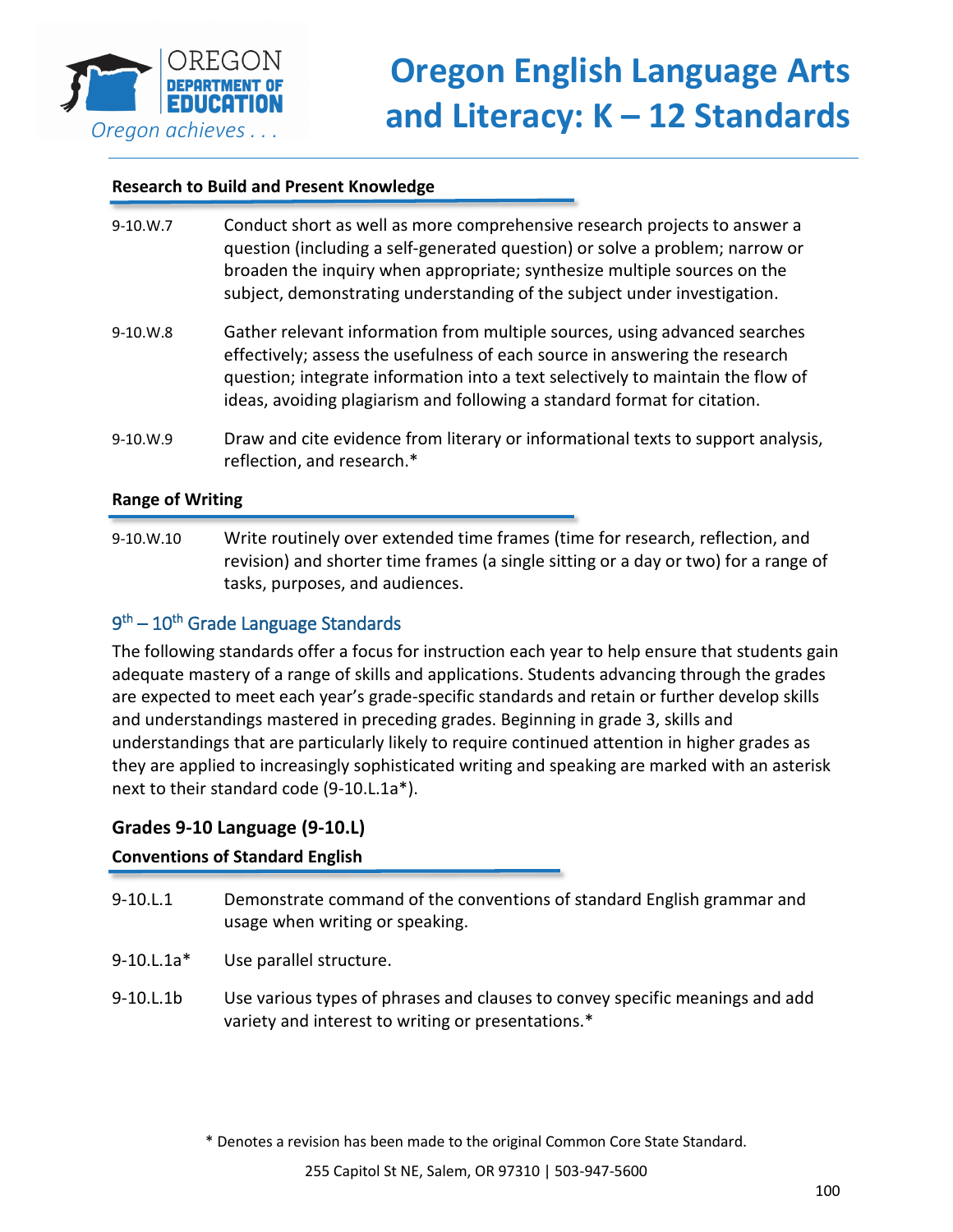

- 9-10.L.2 Demonstrate command of the conventions of standard English capitalization, punctuation, and spelling when writing.
- 9-10.L.2a Use a semicolon (and perhaps a conjunctive adverb) to link two or more closely related independent clauses.
- 9-10.L.2b Use a colon to introduce a list or quotation or present information related to the sentence's first clause.
- 9-10.L.2c Spell correctly.

#### **Knowledge of Language**

- contexts, and to make effective choices for meaning, style, and audience.\* 9-10.L.3 Apply knowledge of language to understand how language functions in different
- 9-10.L.3a Write and edit work so that it conforms to the guidelines in a style manual appropriate for the discipline and writing mode.\*

#### **Vocabulary Acquisition and Use**

- and phrases based on grades 9–10 reading and content, choosing flexibly from a 9-10.L.4 Determine and/or clarify the meaning of unknown and multiple-meaning words range of strategies, including context clues, word parts, word relationships, and reference materials.\*
- 9-10.L.4a Use context as a clue to the meaning of a word or phrase.\*
- 9-10.L.4b Identify and correctly use patterns of word changes that indicate different meanings or parts of speech.\*
- of a word or determine or clarify its precise meaning, its part of speech, or its 9-10.L.4c Consult dictionaries, glossaries, thesauruses, as well asl other general and specialized reference materials, both print and digital, to find the pronunciation etymology.\*
- 9-10.L.4d Verify the preliminary determination of the meaning of a word or phrase*.*\*
- 9-10.L.5 Demonstrate understanding of figurative language, word relationships, and nuances in word meanings.
- 9-10.L.5a **Interpret figures of speech in context and analyze their role in the text.**\*
- 9-10.L.5b Analyze nuances in the meaning of words with similar denotations.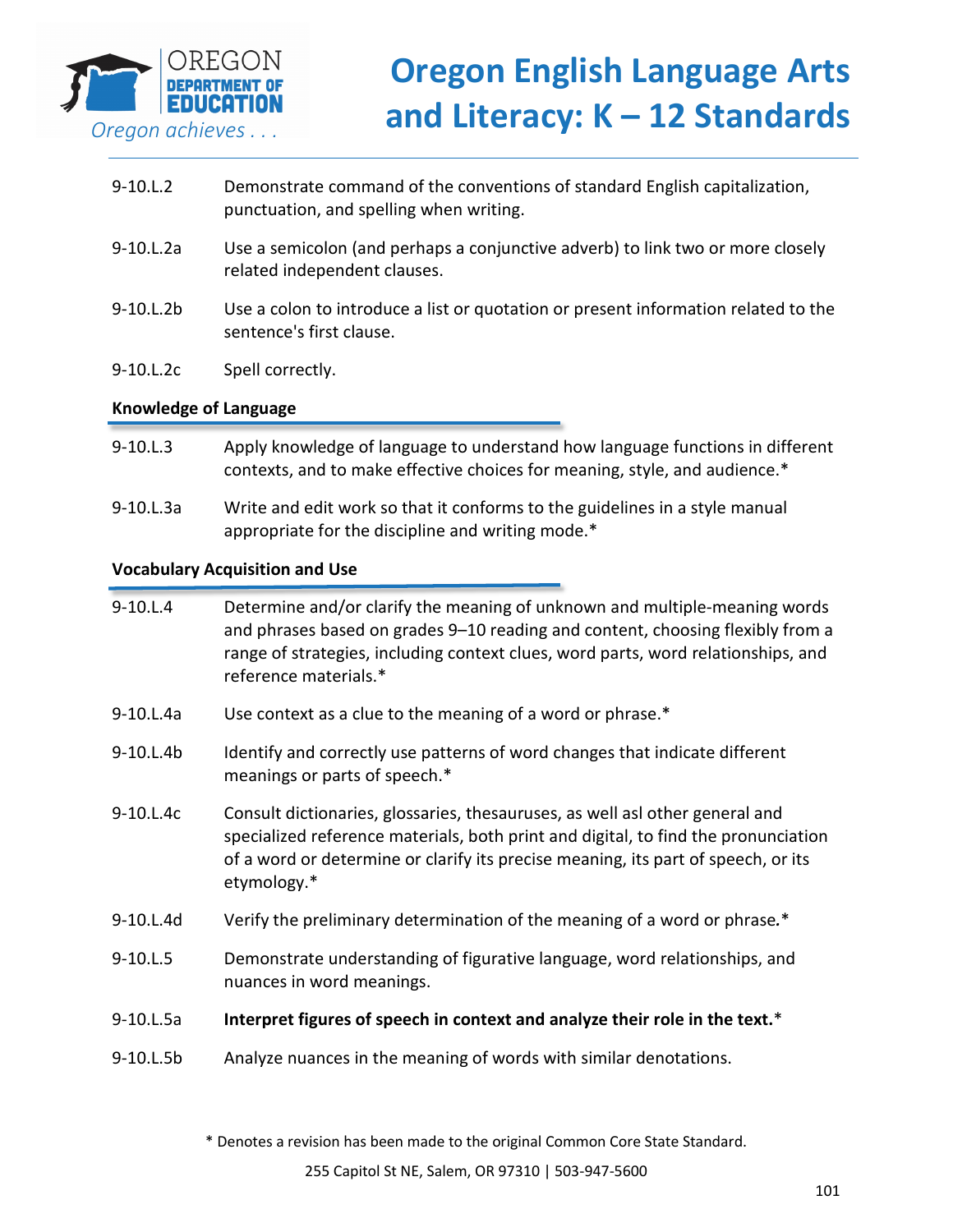

# **Oregon English Language Arts and Literacy: K – 12 Standards**

 9-10.L.6 Acquire and use accurately general academic and domain-specific words and phrases, sufficient for reading, writing, speaking, and listening at the college and career readiness level; demonstrate independence in gathering vocabulary knowledge when considering a word or phrase important to comprehension or expression.

## $9<sup>th</sup> - 10<sup>th</sup>$  Grade Speaking and Listening Standards

 The following standards offer a focus for instruction in each year to help ensure that students grades are expected to meet each year's grade-specific standards and retain or further develop gain adequate mastery of a range of skills and applications. Students advancing through the skills and understandings mastered in preceding grades.

## **Grades 9-10 Speaking and Listening (9-10.SL)**

#### **Comprehension and Collaboration**

| Initiate and participate effectively in a range of collaborative discussions (one-<br>on-one, in groups, and teacher-led) with diverse partners on grades 9-10 topics,<br>texts, and issues, building on others' ideas and expressing their own clearly and<br>persuasively. |
|------------------------------------------------------------------------------------------------------------------------------------------------------------------------------------------------------------------------------------------------------------------------------|
| Come to discussions prepared, having read and researched material under study;<br>explicitly draw on that preparation by referring to evidence from texts and other<br>research on the topic or issue to stimulate a thoughtful, well-reasoned exchange<br>of ideas.         |
| Work with peers to set rules for collegial discussions and decision-making, clear<br>goals and deadlines, and individual roles as needed.*                                                                                                                                   |
| Propel conversations by posing and responding to questions that relate the<br>current discussion to broader themes or larger ideas; actively incorporate others<br>into the discussion; and clarify, verify, or challenge ideas and conclusions.                             |
| Respond thoughtfully to diverse perspectives, summarize points of agreement<br>and disagreement, and, when warranted, qualify or justify their own views and<br>understanding and make new connections in light of the evidence and reasoning<br>presented.                  |
| Integrate multiple sources of information presented in diverse media or formats<br>evaluating the credibility and accuracy of each source.*                                                                                                                                  |
| Evaluate a speaker's, perspective, reasoning, and use of evidence and rhetoric,<br>identifying any fallacious reasoning or exaggerated or distorted evidence.*<br>* Denotes a revision has been made to the original Common Core State Standard.                             |
|                                                                                                                                                                                                                                                                              |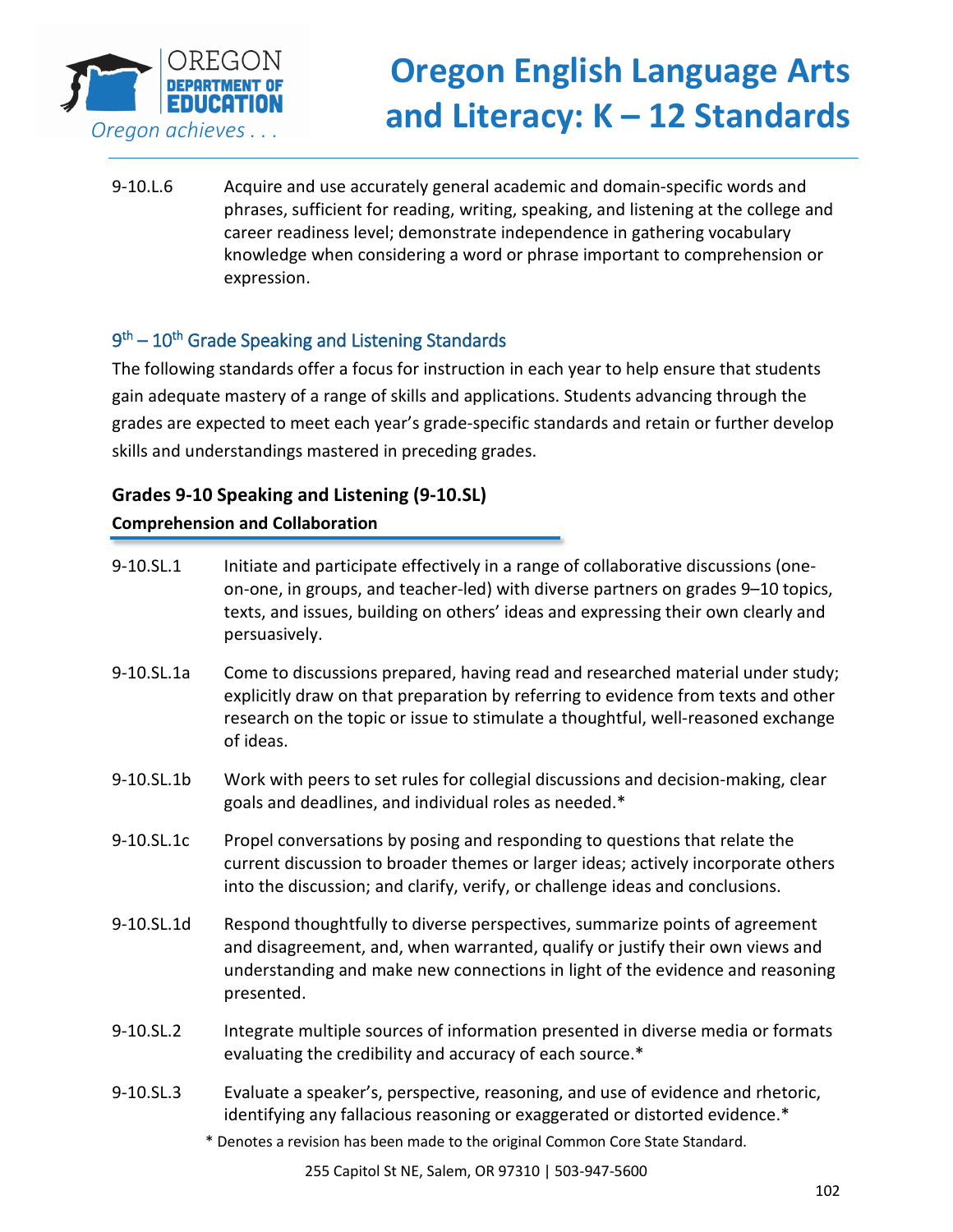

#### **Presentation of Knowledge and Ideas**

| 9-10.SL.4 | Present information, findings, and supporting evidence clearly, concisely, and<br>logically, so listeners can follow the line of reasoning; ensure that the<br>organization, development, substance, and style are appropriate to purpose,<br>audience, and task.* |
|-----------|--------------------------------------------------------------------------------------------------------------------------------------------------------------------------------------------------------------------------------------------------------------------|
| 0.10 CL 5 | Alake creative and strategic use of digital media in presentations to enhance                                                                                                                                                                                      |

- 9-10.SL.5 Make creative and strategic use of digital media in presentations to enhance understanding of findings, reasoning, and evidence and to add interest*.*\*
- standards 1 and 3 for specific expectations.) 9-10.SL.6 Adapt speech to a variety of contexts and tasks, demonstrating command of formal English when indicated or appropriate. (See grades 9–10 Language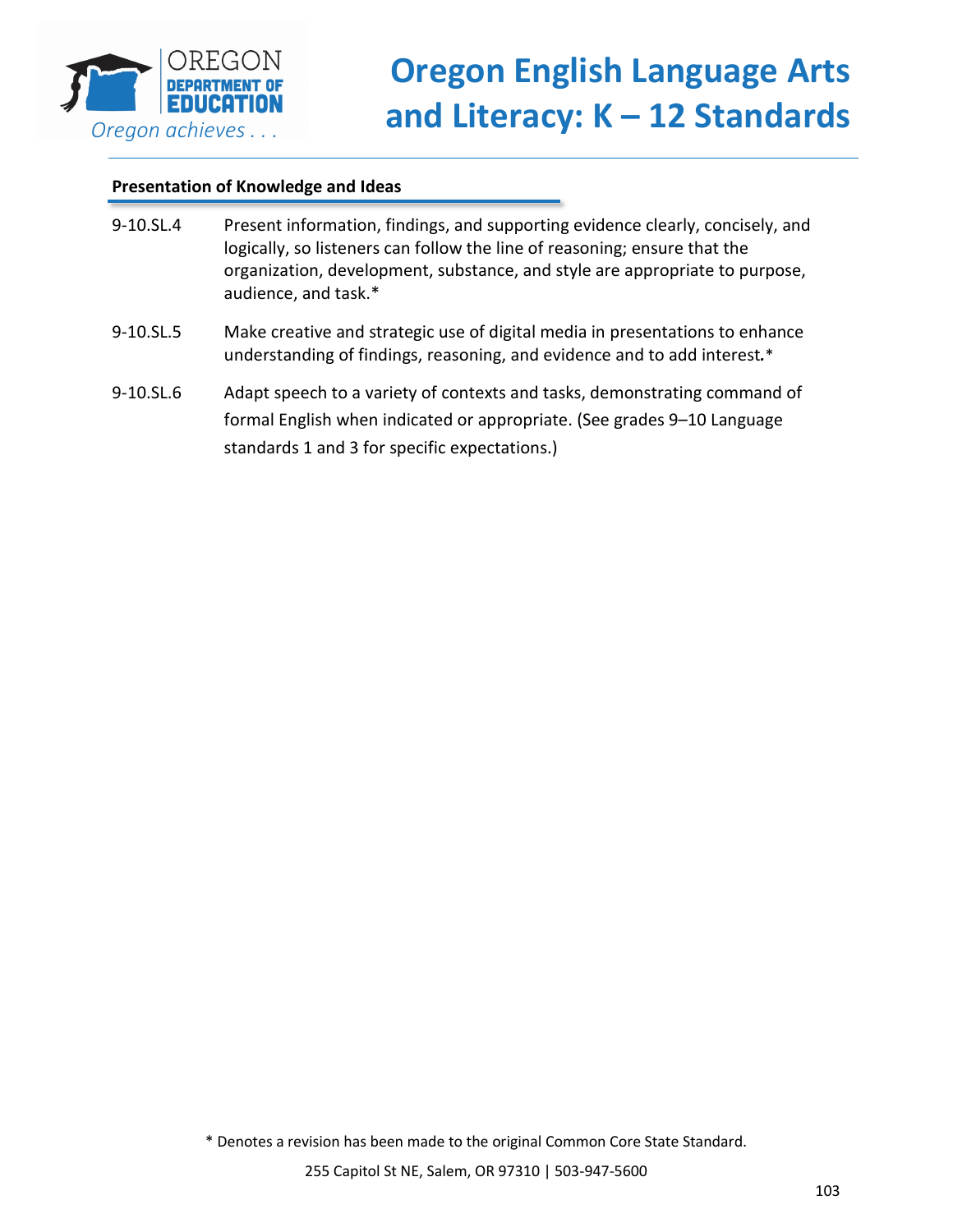

# **ELEVENTH - TWELTH GRADE**

## $11<sup>TH</sup> - 12<sup>TH</sup>$  Grade Reading Standards: Literature and Informational

 The following standards offer a focus for instruction and help ensure that students gain adequate exposure to a range of texts and tasks. Rigor is also infused through the requirement that students read increasingly complex texts through the grades. *Students advancing through the grades are expected to meet each year's grade-specific standards and retain or further develop skills and understandings mastered in preceding grades.* 

## **Grades 11-12 Reading Literature (11-12.RL)**

#### **Key Ideas and Details**

- textual evidence to support analysis. Identify areas where the text leaves ideas 11-12.RL.1 Analyze what the text says explicitly as well as inferentially, including determining where the text leaves matters uncertain; cite strong and thorough unclear or unexplored.\*
- 11-12.RL.2 Determine two or more themes or central ideas of a text and analyze their development over the course of the text, including how they interact and build on one another to produce a complex account. Provide an evidence-based summary of the text that includes analysis.\*
- 11-12.RL.3 Analyze the impact of the author's choices regarding how to develop and relate elements of a literary text.\*

## **Craft and Structure**

- 11-12.RL.4 Determine the meaning of words and phrases as they are used in the text, including figurative, connotative and technical meanings; analyze the impact of word choice on meaning and tone, including words with multiple meanings.\*
- text contribute to its overall structure and meaning as well as its aesthetic 11-12.RL.5 Analyze how an author's choices concerning how to structure specific parts of a impact.\*
- 11-12.RL.6 Analyze a case in which grasping point of view, or understanding a perspective or cultural experience requires distinguishing what is directly stated in a text from what is really meant.\*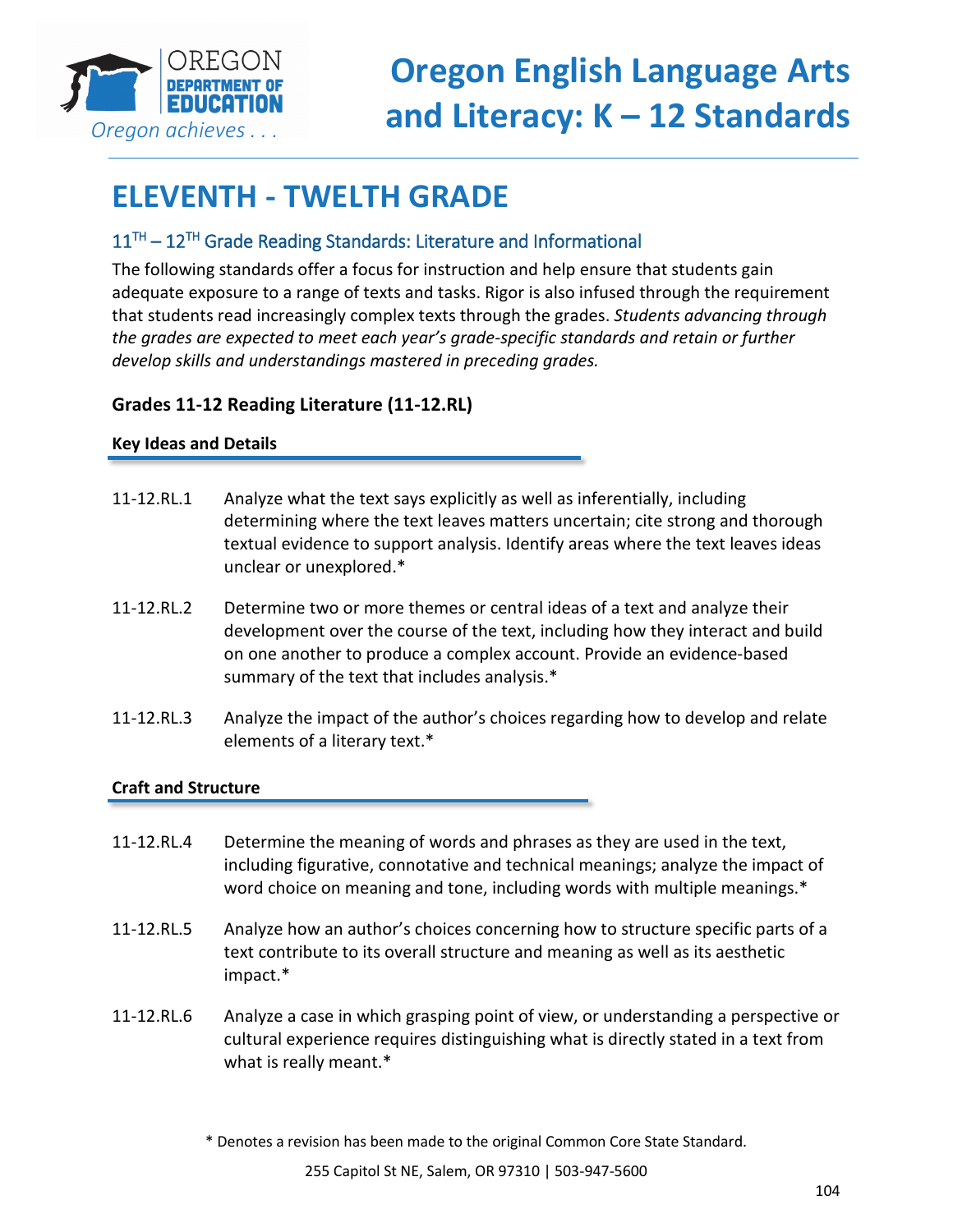

#### **Integration of Knowledge and Ideas**

- each version interprets the source text. 11-12.RL.7 Analyze multiple interpretations of a story, drama, or poem, evaluating how
- 11-12.RL.8 (Not applicable to literature)
- 11-12.RL.9 Demonstrate knowledge of a range of texts within the same time periods by authors from the Americas, including how two or more texts from the same period treat similar themes or topics from multiple perspectives.\*

#### **Range of Reading and Level of Text Complexity**

 dramas, and poems, in the grades 11–CCR text complexity band proficiently, 11-12.RL.10 By the end of grade 11, read and comprehend literature, including stories, with scaffolding as needed at the high end of the range. By the end of grade 12, read and comprehend literature, including stories, dramas, and poems, at the high end of the grades 11–CCR text complexity band independently and proficiently.

## **Grades 11-12 Reading Informational Text (11-12.RI)**

#### **Key Ideas and Details**

- textual evidence to support analysis. Identify areas where the text leaves ideas 11-12.RI.1 Analyze what the text says explicitly as well as inferentially, including determining where the text leaves matters uncertain; cite strong and thorough unclear or unexplored.\*
- 11-12.RI.2 Determine two or more central ideas of a text and analyze their development another, and matters left uncertain, in order to provide a complex analysis. over the course of the text, including how they interact and build on one Provide an evidence-based summary of the text that includes analysis.\*
- 11-12.RI.3 Analyze a complex set of ideas or sequence of events and explain how specific individuals and groups, ideas, or events interact and develop over the course of the text.\*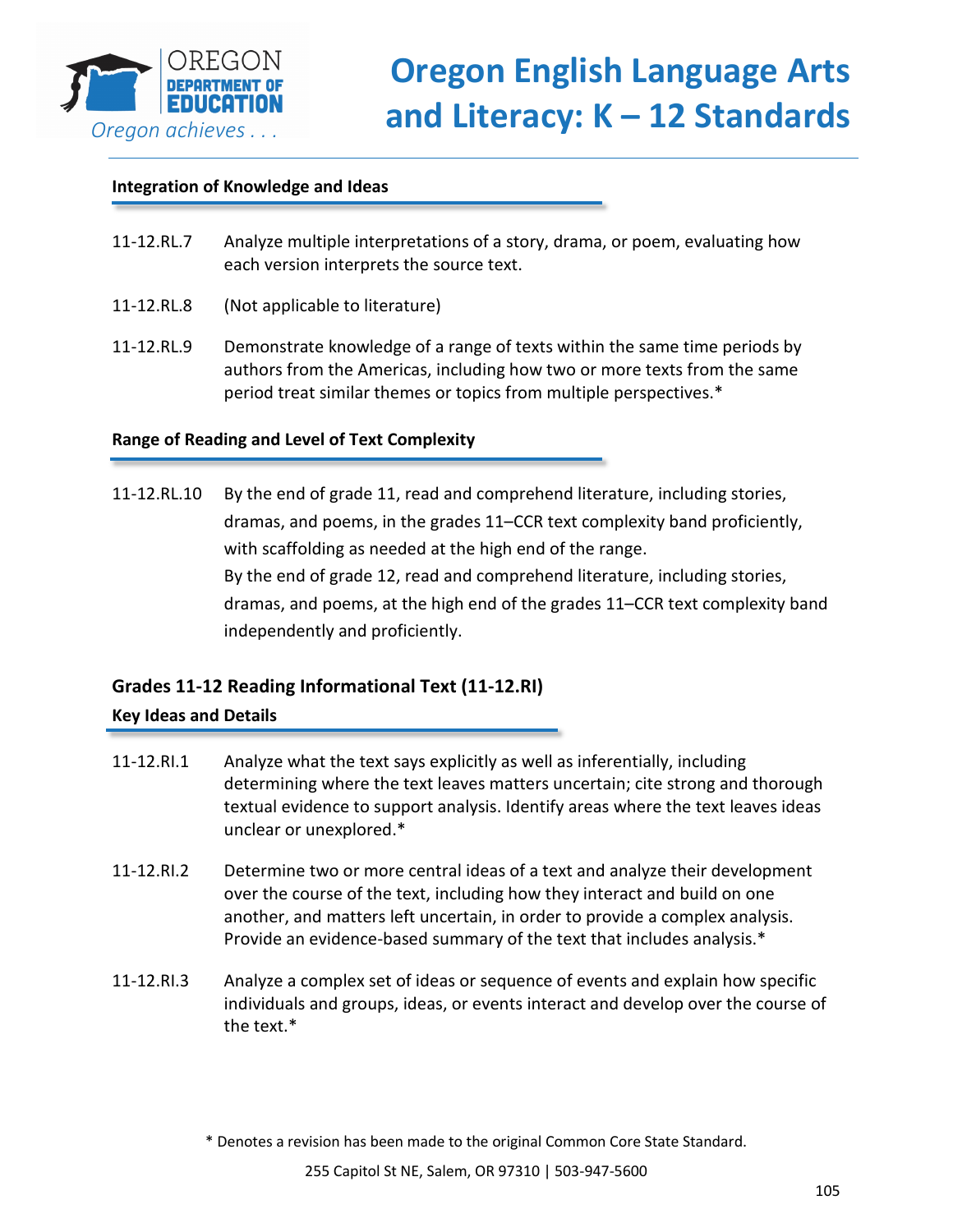

#### **Craft and Structure**

- 11-12.RI.4 Determine the meaning of words and phrases as they are used in a text, including figurative, connotative, and technical meanings; analyze how an author uses and refines the meaning of a key term or terms over the course of a text.\*
- 11-12.RI.5 Analyze or evaluate the effectiveness of the structure an author uses in their exposition or argument, including the purpose of the structure.\*
- particularly effective, analyzing how the rhetoric contributes of the text. \* 11-12.RI.6 Determine an author's perspective or purpose in a text in which the rhetoric is

#### **Integration of Knowledge and Ideas**

- 11-12.RI.7 Integrate and evaluate multiple sources of information presented in different media or formats to address a question or solve a problem.\*
- application of constitutional principles and use of legal reasoning and the 11-12.RI.8 Delineate and evaluate the reasoning in works of public advocacy, including the premises, purposes, and arguments.
- their themes, purposes, and rhetorical features.\* 11-12.RL.9 Analyze documents of historical and literary significance, from the Americas, for

#### **Range of Reading and Level of Text Complexity**

11-12.RI.10 By the end of grade 11, read and comprehend literary nonfiction in the grades 11–CCR text complexity band proficiently, with scaffolding as needed at the high end of the range.

> By the end of grade 12, read and comprehend literary nonfiction at the high end of the grades 11–CCR text complexity band independently and proficiently.

<sup>\*</sup> Denotes a revision has been made to the original Common Core State Standard.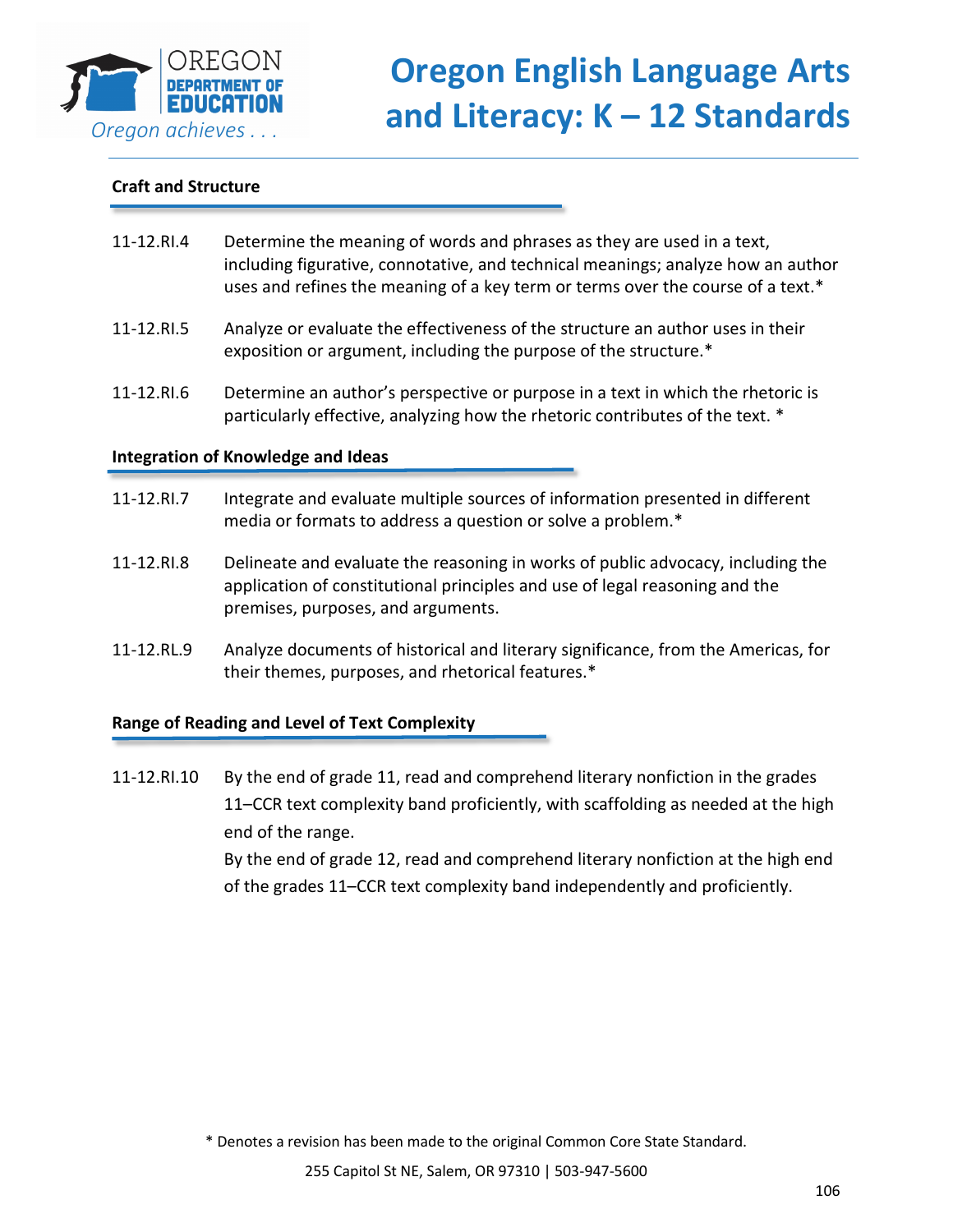

## 11<sup>th</sup> – 12<sup>th</sup> Grade Writing Standards

 The following standards offer a focus for instruction each year to help ensure that students gain and syntax to the development and organization of ideas, and they should address increasingly adequate mastery of a range of skills and applications. Each year in their writing, students should demonstrate increasing sophistication in all aspects of language use, from vocabulary demanding content and sources. Students advancing through the grades are expected to meet each year's grade-specific standards and retain or further develop skills and understandings mastered in preceding grades. The expected growth in student writing ability is reflected both in the standards themselves and in the collection of annotated student writing samples in Appendix C.

## **Grades 11-12 Writing (11-12.W)**

## **Text Types and Purposes**

| 11-12.W.1  | Write arguments to support claims in an analysis of substantive topics or texts,<br>using valid reasoning and relevant and sufficient evidence.                                                                                                                               |
|------------|-------------------------------------------------------------------------------------------------------------------------------------------------------------------------------------------------------------------------------------------------------------------------------|
| 11-12.W.1a | Introduce precise, knowledgeable claim(s), establish the significance of the<br>claim(s), distinguish the claim(s) from alternate or opposing claims, and create<br>an organization that logically sequences claim(s), counterclaims, reasons, and<br>evidence.               |
| 11-12.W.1b | Develop claim(s) and counterclaims fairly and thoroughly, supplying the most<br>relevant evidence for each while pointing out the strengths and limitations of<br>both in a manner that anticipates the audience's knowledge level, concerns,<br>values, and possible biases. |
| 11-12.W.1c | Use words, phrases, and clauses as well as varied syntax to link the major<br>sections of the text, create cohesion, and clarify the relationships between<br>claim(s) and reasons, between reasons and evidence, and between claim(s) and<br>counterclaims.                  |
| 11-12.W.1d | Establish a style and tone relevant to the discipline in which they are writing.*                                                                                                                                                                                             |
| 11-12.W.1e | Provide a concluding statement or section that follows from and supports the<br>argument presented.                                                                                                                                                                           |

- 11-12.W.2 Write informative/explanatory texts to examine and convey complex ideas, concepts, and information clearly and accurately through the effective selection, organization, and analysis of content.
- 11-12.W.2a Introduce a topic; organize complex ideas, concepts, and information so that each new element builds on that which precedes it to create a unified whole;
	- \* Denotes a revision has been made to the original Common Core State Standard.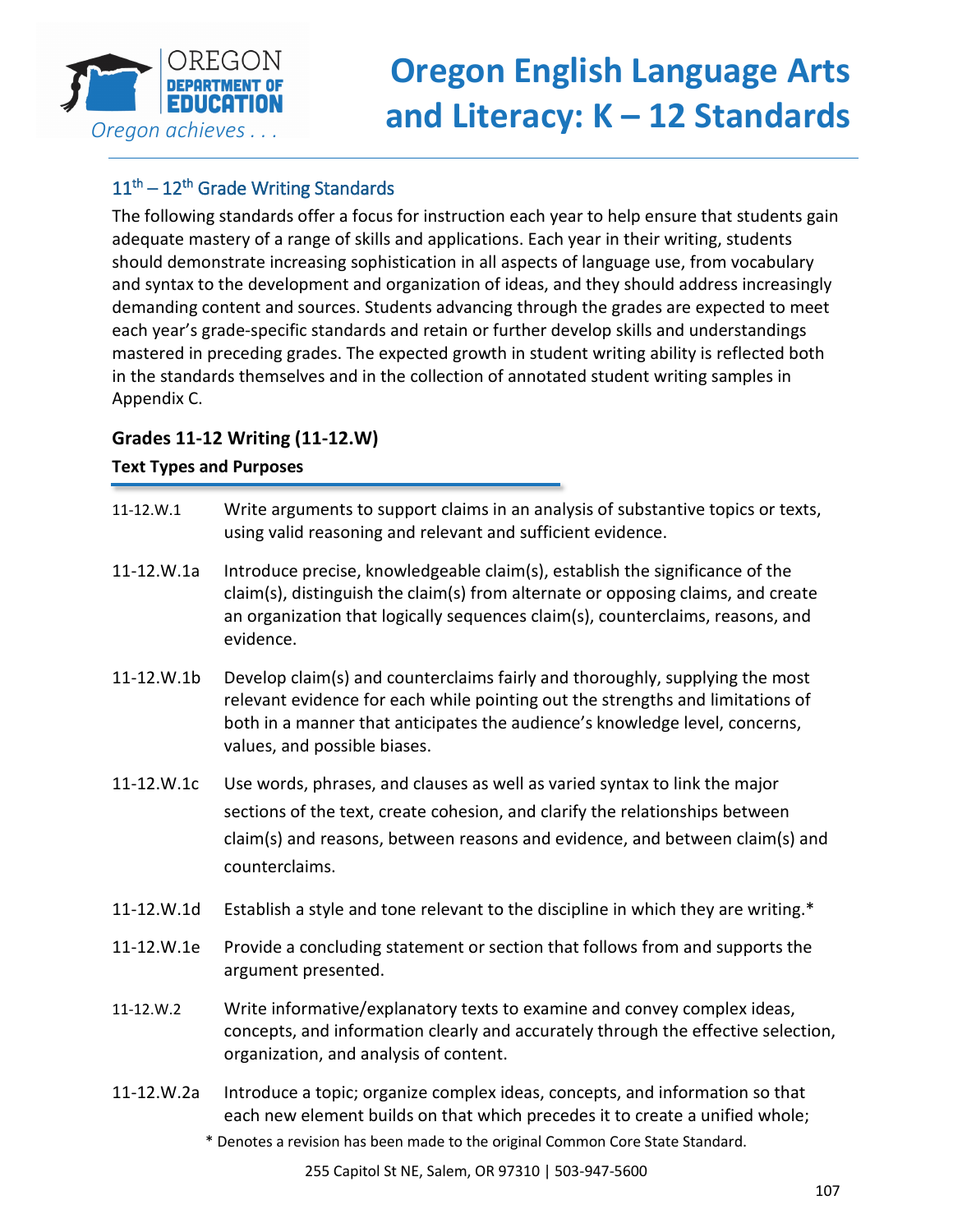

include formatting, graphics, and multimedia when useful in aiding comprehension.\*

- examples appropriate to the audience's knowledge of the topic. 11-12.W.2b Develop the topic thoroughly by selecting the most significant and relevant facts, extended definitions, concrete details, quotations, or other information and
- 11-12.W.2c Use appropriate and varied transitions and syntax to link the major sections of the text, create cohesion, and clarify the relationships among complex ideas and concepts.
- 11-12.W.2d Use precise language, domain-specific vocabulary, and techniques such as metaphor, simile, and analogy to manage the complexity of the topic.
- 11-12.W.2e Establish a style and tone relevant to the discipline in which they are writing.\*
- 11-12.W.2f Provide a concluding statement or section that follows from and supports the information or explanation presented.\*
- 11-12.W.3 Write narratives to develop real or imagined experiences or events using effective technique, well-chosen details, and well-structured event sequences.
- 11-12.W.3a Engage and orient the reader by setting out a problem, situation, or observation and its significance, establishing one or multiple point(s) of view or perspectives, and introducing a narrator and/or characters; create a smooth progression of experiences or events.\*
- multiple plot lines, to develop experiences, events, and/or characters. 11-12.W.3b Use narrative techniques, such as dialogue, pacing, description, reflection, and
- to create a coherent whole and build toward a particular tone and outcome.\* 11-12.W.3c Use a variety of techniques to sequence events so that they build on one another
- 11-12.w.3d Use precise words and phrases, telling details, and sensory language to convey a vivid picture of the experiences, events, setting, and/or characters.
- observed, or resolved over the course of the narrative. 11-12.W.3e Provide a conclusion that follows from and reflects on what is experienced,

#### **Production and Distribution of Writing**

<sup>\*</sup> Denotes a revision has been made to the original Common Core State Standard.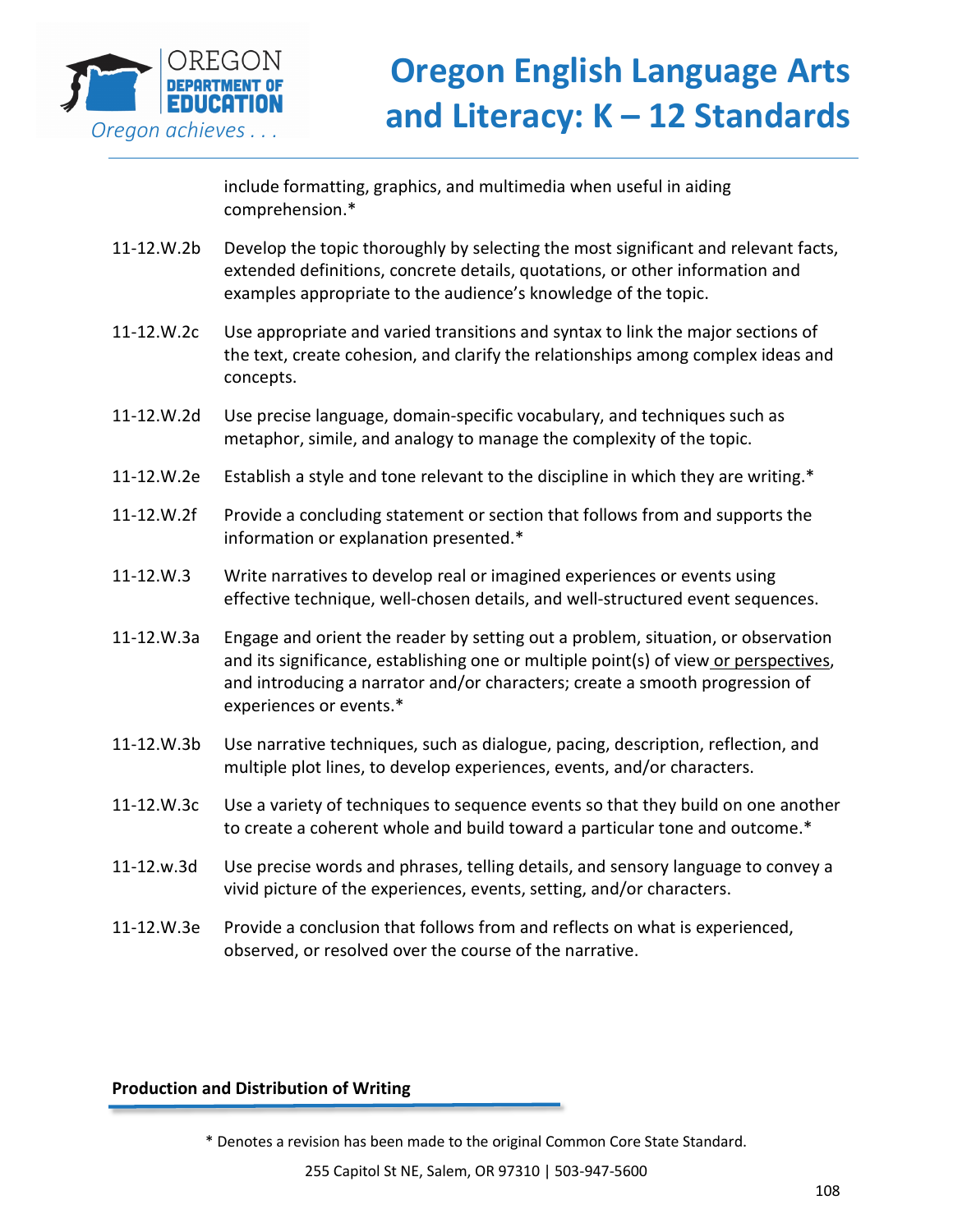

- expectations for writing types are defined in standards 1–3 above.) 11-12.W.4 Produce clear and coherent writing in which the development, organization, and style are appropriate to task, purpose, and audience. (Grade-specific
- 11-12.W.5 Develop and strengthen writing as needed by planning, revising, editing, rewriting, or trying a new approach, focusing on addressing what is most significant for a specific purpose and audience. (Editing for conventions should demonstrate command of Language standards 1–3 up to and including grades  $11-12.$
- 11-12.W.6 Use technology, including the Internet, to produce, publish, and update individual or shared writing products in response to ongoing feedback, including new arguments or information.

#### **Research to Build and Present Knowledge**

- (including a self-generated question) or solve a problem; narrow or broaden the 11-12.W.7 Conduct short as well as more sustained research projects to answer a question inquiry when appropriate; synthesize multiple sources on the subject, demonstrating understanding of the subject under investigation.
- 11-12.W.8 Gather relevant information from multiple authoritative print and digital information into the text selectively to maintain the flow of ideas, avoiding sources, using advanced searches effectively; assess the strengths and limitations of each source in terms of the task, purpose, and audience; integrate plagiarism and overreliance on any one source and following a standard format for citation.
- 11-12.W.9 Draw and cite evidence from literary or informational texts to support analysis, reflection, and research.\*

#### **Range of Writing**

 11-12.W.10 Write routinely over extended time frames (time for research, reflection, and revision) and shorter time frames (a single sitting or a day or two) for a range of tasks, purposes, and audiences.

\* Denotes a revision has been made to the original Common Core State Standard.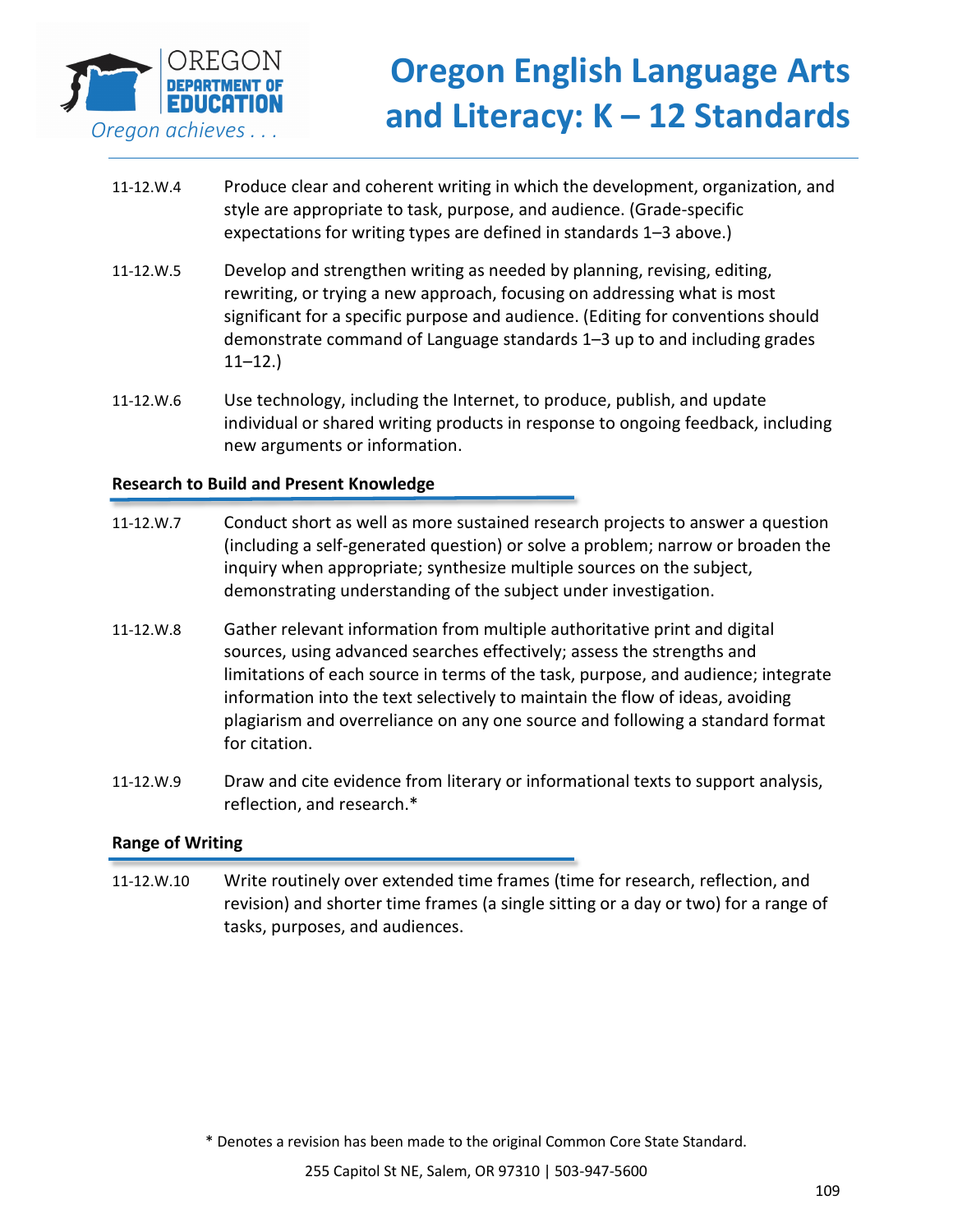

# $11<sup>th</sup> - 12<sup>th</sup>$  Grade Language Standards

 The following standards offer a focus for instruction each year to help ensure that students gain adequate mastery of a range of skills and applications. Students advancing through the grades are expected to meet each year's grade-specific standards and retain or further develop skills and understandings mastered in preceding grades.

## **Grades 11-12 Language (11-12.L)**

#### **Conventions of Standard English**

| $11 - 12.$ L. $1$ | Demonstrate command of the conventions of standard English grammar and<br>usage when writing or speaking.          |
|-------------------|--------------------------------------------------------------------------------------------------------------------|
| 11-12.L.1a        | Apply the understanding that usage is a matter of convention, can change over<br>time, and is sometimes contested. |

- 11-12.L.1b Resolve issues of complex or contested usage, consulting references as needed.\*
- 11-12.L.2 Demonstrate command of the conventions of standard English capitalization, punctuation, and spelling when writing.
- 11-12.L.2a Observe hyphenation conventions.
- 11-12.L.2b Spell correctly.

#### **Knowledge of Language**

- 11-12.L.3 Apply knowledge of language to understand how language functions in different contexts, to make effective choices for meaning or style, and to comprehend more fully when reading or listening.
- understanding of syntax to the study of complex texts when reading.\* 11-12.L.3a Vary syntax for effect, consulting references for guidance as needed; apply an

#### **Vocabulary Acquisition and Use**

- and phrases based on grades 11-12 reading and content, choosing flexibly from a 11-12.L.4 Determine and/or clarify the meaning of unknown and multiple-meaning words range of strategies, including context clues, word parts, word relationships, and reference materials.\*
- 11-12.L.4a Use context as a clue to the meaning of a word or phrase.\*
- 11-12.L.4b Identify and correctly use patterns of word changes that indicate different meanings or parts of speech.

\* Denotes a revision has been made to the original Common Core State Standard.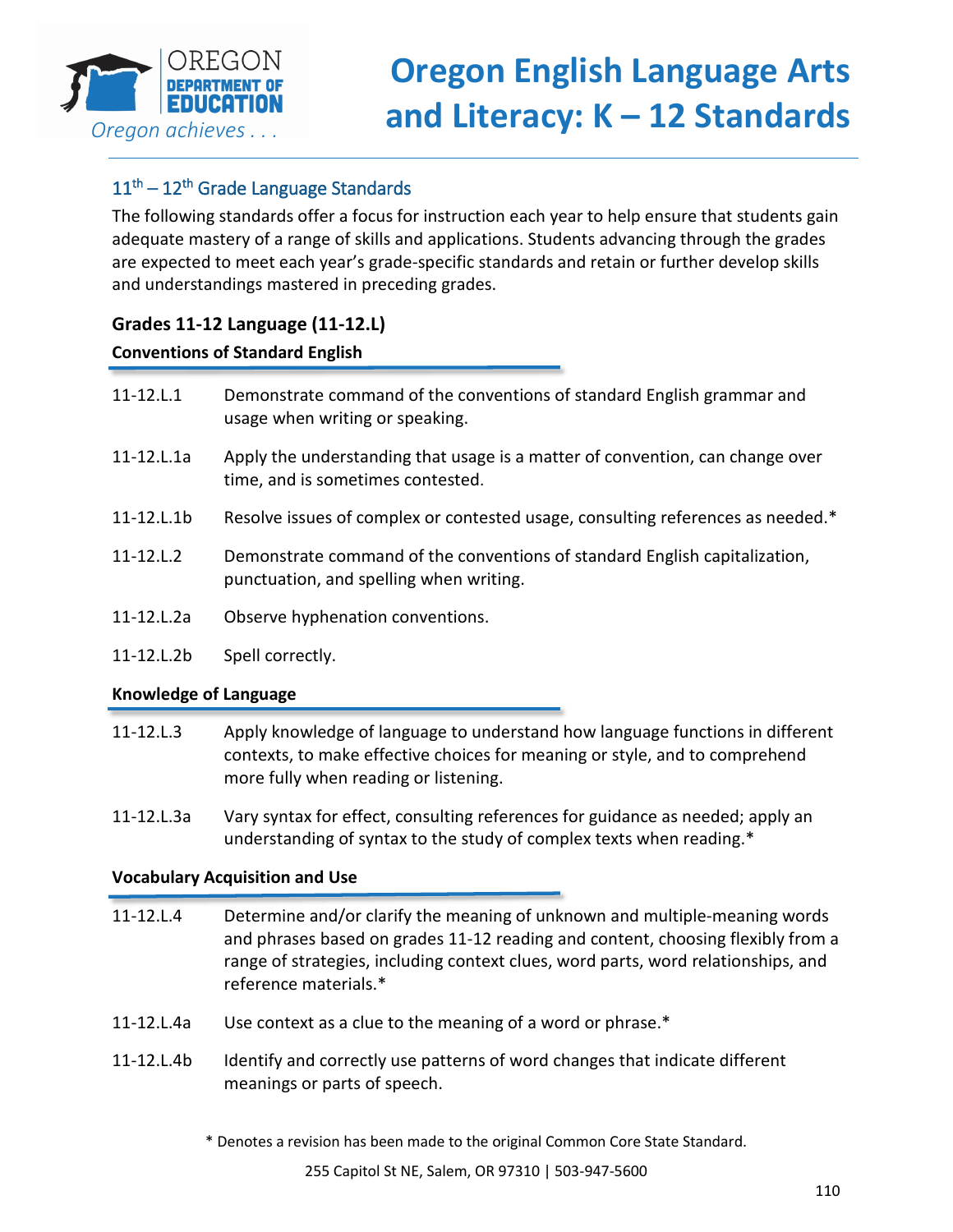

- 11-12.L.4c Consult dictionaries, glossaries, thesauruses, and other general and specialized reference materials, both print and digital, to find the pronunciation of a word or determine or clarify its precise meaning, its part of speech, its etymology, or its standard usage.\*
- 11-12.L.4d Verify the preliminary determination of the meaning of a word or phrase.\*
- 11-12.L.5 Demonstrate understanding of figurative language, word relationships, and nuances in word meanings.
- 11-12.L.5a Interpret figures of speech in context and analyze their role in the text. $*$
- 11-12.L.5b Analyze nuances in the meaning of words with similar denotations.
- 11-12.L.6 Acquire and use accurately general academic and domain-specific words and phrases, sufficient for reading, writing, speaking, and listening at the college and career readiness level; demonstrate independence in gathering vocabulary knowledge when considering a word or phrase important to comprehension or expression.

# $11<sup>th</sup> - 12<sup>th</sup>$  Grade Speaking and Listening Standards

 The following standards offer a focus for instruction in each year to help ensure that students grades are expected to meet each year's grade-specific standards and retain or further develop gain adequate mastery of a range of skills and applications. Students advancing through the skills and understandings mastered in preceding grades.

### **Grades 11-12 Speaking and Listening (11-12.SL)**

#### **Comprehension and Collaboration**

- *topics, texts, and issues,* building on others' ideas and expressing their own 11-12.SL.1 Initiate and participate effectively in a range of collaborative discussions (oneon-one, in groups, and teacher-led) with diverse partners on *grades 11–12*  clearly and persuasively.
- 11-12.SL.1a Come to discussions prepared, having read and researched material under study; explicitly draw on that preparation by referring to evidence from texts and other research on the topic or issue to stimulate a thoughtful, well-reasoned exchange of ideas.
- 11-12.SL.1b Work with peers to promote civil, democratic discussions and decision-making, set clear goals and deadlines, and establish individual roles as needed.

\* Denotes a revision has been made to the original Common Core State Standard.